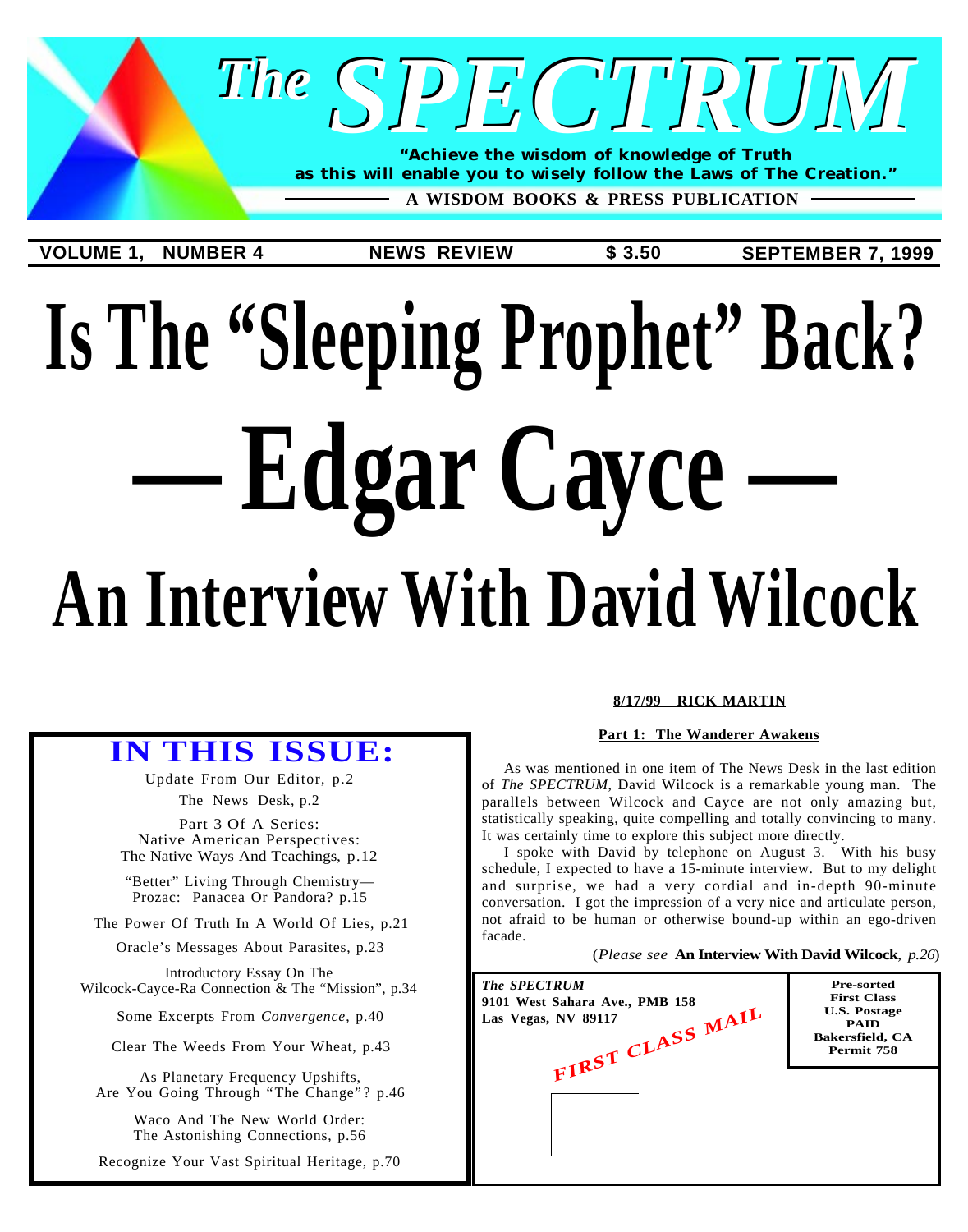<span id="page-1-0"></span>*The SPECTRUM* 

The paper covering the full spectrum of news and information to help you to follow the First Law of The Creation. The Highest (First) Command of The Law of The Creation states: "Achieve the wisdom of knowledge of Truth, as this will enable you to wisely follow the Laws of The Creation." In other words, go forth and gain as much knowledge and experience as you can.

#### **TO SUBSCRIBE**:

 Call 1-877-280-2866 toll free. See page 71 for Subscription Order Form.

#### **EDITORIAL POLICY:**

Opinions of *The SPECTRUM* contributors are their own and do not necessarily reflect those of *The SPECTRUM* staff or management. *The SPECTRUM* will always correct any meaningful error of fact.

Permission is hereby granted to anyone to quote *The SPECTRUM* in whole or in part, so long as full credit of this source is given, including contacting address.

#### **PUBLISHING INFORMATION:**

We intend to offer, to the best of our ability, the Truth, however it comes to us, in order to allow you to make up your own mind and be able to make informed decisions about things that impact your daily life. We hope to broaden your choices and allow you to create for yourself a better world.

All manuscripts submitted must be either typewritten and double-spaced, or preferably on disk. If return is desired, a stamped selfaddressed envelope is required. *The SPECTRUM* assumes no responsibility for unsolicited manuscripts.

*The SPECTRUM* is published by Wisdom Books & Press at 9101 West Sahara Ave., PMB158, Las Vegas, NV 89117. Our email address is: [wisdombooks@tminet.com](mailto:wisdombooks@tminet.com)

#### **CHANGE OF ADDRESS:**

Send your old, incorrect address label along with your new address and ZIP code to *The SPECTRUM* 30 days before you move. Send change to: *The SPECTRUM*, 9101 West Sahara Ave.,PMB158, Las Vegas, NV 89117.

> **WEB ADDRESS:**  [<www.spectrumnews10.com>](http://www.spectrumnews10.com)

## **Update From Our Editor**

*First of all, let me say that all of us here at by the sheer magnitude of your encouraging and generous sentiments and donations which, as part of the daily mail and telephone traffic, constantly "electrify" our purpose. You write and call as if monitoring our thoughts, and your input helps immensely to guide our way.*

*One area about which we have given much thought is our publication schedule. A certain natural rhythm has clearly been shaping-up.*

*For instance, much of the material we present is Guided our way for inclusion and there is no use trying to "push the river" where such Assistance is concerned. Also, assemble collateral material for. All of this is accomplished with a very, very tiny staff.*

*We have also received quite a bit of our minds—saying "don't push yourselves" lives" and other such comments.*

*Thus, for the present time (unless something unforeseen happens which warrants a change), be exact, just as has been the rhythm since the it?! Premier Issue appeared back on June 1.*

The SPECTRUM *feel honored and humbled a partial refund on long-running subscriptions So, if any of you, for whatever reason, wish (since a basic 13-issue subscription will more than cover a year at this pace), then please let us know. It is not a problem.*

> *The other side of this equation is certainly a bargain, because each edition is likely to be larger than would occur with a weekly or biweekly schedule. Thus you are getting quite a bit of value for your subscription money. And that is another point for which you have so kindly praised us—both in your correspondence and in your reasons when making sometimes quite generous donations to this publication.*

*some kinds of articles, like interviews, take a directing material our way to share with you, lot of time to coordinate, transcribe, and there is quite an interesting theme-thread feedback from you—as if you had been reading are doing; however, as a matter of fact (big and "quality rather than quantity" and "we how some things "just happen" to appear for like your present schedule; it gives us time to inclusion at the right time, which then truly read everything amidst our own busy contributes to the theme. (Any guesses as to Getting back to the Guidance which is weaving through a great deal of this issue of* The SPECTRUM*. It maybe looks, from your point of view, as if we really know what we secret!), we are as amazed as anyone else just how large our "Unseen Staff" may be?!?)*

*we are adopting a MONTHLY publication that amazes us all, come publication day! schedule—the first Tuesday of each month to Sounds like a good philosophy for life, doesn't Basically we have to learn to ALLOW each edition to come together and form the miracle*

 *— Dr. Edwin M. Young, Editor-In-Chief*



#### **8/30/99 DR. AL OVERHOLT**

#### BILL CLINTON'S "THIRD TERM"

From the INTERNET [quoting:] Koenig's International [<bill@watch.org>](mailto:bill@watch.org)

Date: Monday, August 30, 1999, 2:02 PM Subject: Bill Clinton's Third Term

Note from Bill Koenig:

I typically don't distribute news like this, but with the United States at such a critical point in many world events, and the fact this information is from the credible *[Newsmax.com](http://www.Newsmax.com)* news service, I decided to pass this on to you for your thought and prayer.

#### \* \* \*

Sunday, August 29, 1999, 6:03 PM Bill Clinton's "Third Term"

http://216.46.238.34/

With Carl Limbacher and *[NewsMax.com](http://www.Newsmax.com)* Staff. For the story behind the story:

Sean David Morton is a futurologist. He says he can predict the future.

Morton, no doubt, has many friends in News Hollywood who like such new age stuff. A NewsMax reader sent us a copy of Morton's *The Delphi Associates Newsletter*. The following caught Inside Cover's eye:

showinsidecover.shtml?a=1999/8/29/171120. asked how he was going to swing this feat of "I have now heard confirmation from three different sources who are very close to the Clintons that Bill has no intention of leaving the White House! At first I thought it was just right-wing paranoia. But a powerful woman friend of mine in entertainment (who must remain nameless!), who is a friend of Hillary's 'special friends', was at the White House recently for a holiday. She said that Clinton spoke openly about finding a way to circumvent the Congress and the *Constitution* and find a way to stay on for another term, or stay president indefinitely. Incredulously, she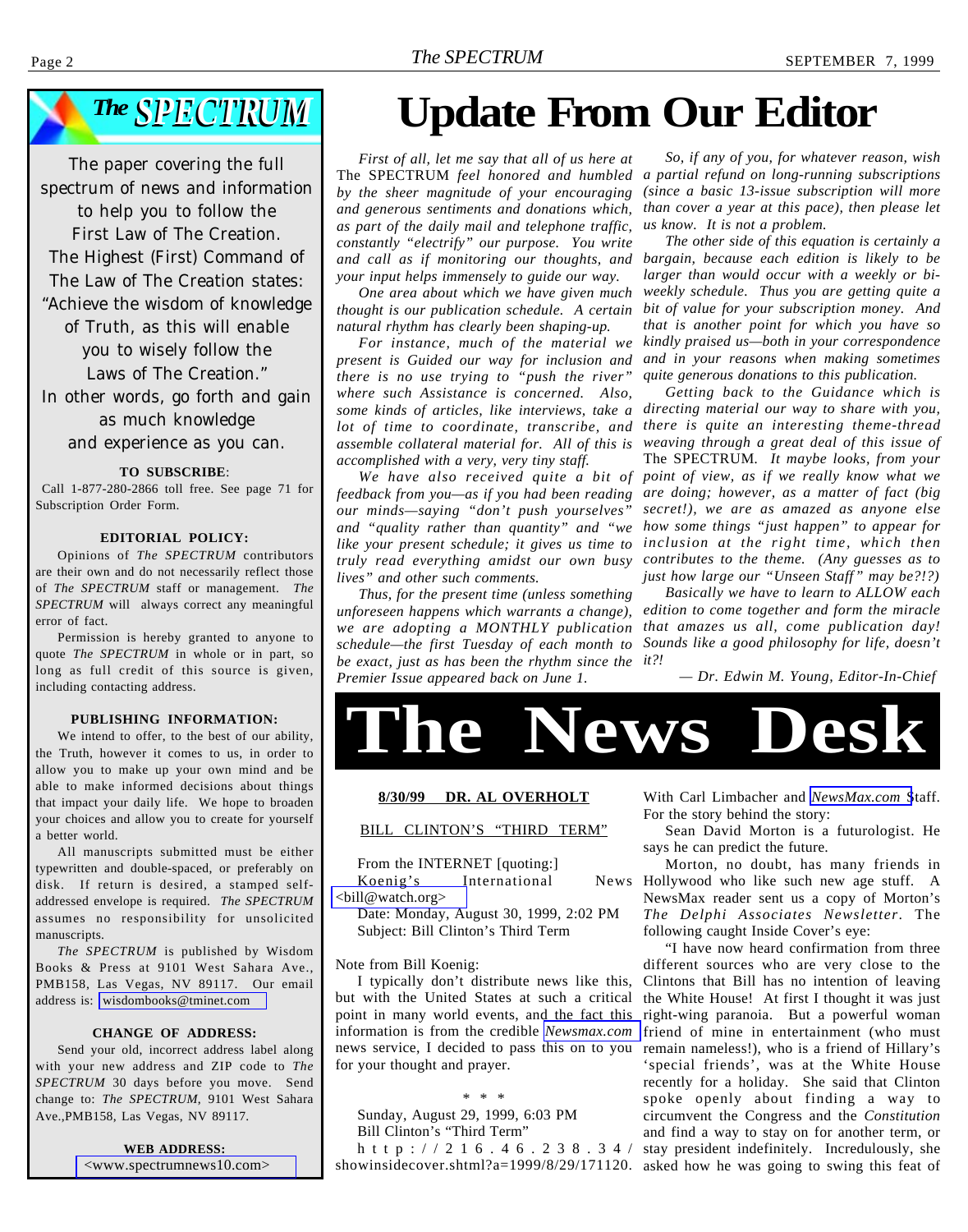evil, demonic look in his eyes that she had ever share with their local clergy. seen come from a human being, and he said, 'World War III'."

"This same story I heard from my lady friend, and another relation of the Clintons, and was recently confirmed in an article by Ralph Forbes. It seems Clinton has been running this scheme past a number of his inner circle, and is actively seeking ways to implement his goal."

(Koenig's International News, Bill Koenig, [<http://watch.org/>,](http://www.watch.org) Post Office Box 671127, Dallas, TX 75367.) [End quoting]

As if that isn't bad enough, I have recently read an article stating that Clinton was given type?? The fact that the bankers are going to orders to "trash the Democratic Party" before he leaves the White House, supposedly to do worry about—makes one wonder. away with any competition to the Bush presidency.

No matter which way you look at it, there seems to be a growing amount of in-fighting among different factions of the so-called "elite" controllers through their puppets. One can only wonder what the next chess moves will be.

#### THE GOV'T AND BANKS PLEAD FOR CONSUMERS NOT TO WITHDRAW MONEY

From the INTERNET, by Mitch Battros, [<earthcng@earthlink.net>,](mailto:earthcng@earthlink.net) 8/26/99: [quoting]

The article below has sent chills down my gives us the head's-up of what is to come. I had always stated, "Even if the Y2K issues Commission which concluded that a "lone nut" were not as bad as expected, the perception of blew out the brains of JFK in an open car in panic. The area to watch most closely is A Run He began making public statements that J. On The Banks".

solicit support from "religious leaders" to help Boggs had misgivings at the "lone assassin" calm people down. I believe this to be short finding of the Warren Commission panel of sighted, and may very well back-fire.

have seen to date. I am alarmed due to the that Richard M. Nixon was complicit in the expected these types of statements to come in bloody time in Dallas, although falsely stating November.

#### **Banks say ATMs are Y2K-safe Urge clergy to tell congregations not to hoard cash...08/26/99**

(AP)—The heads of the country's ATM networks on Wednesday urged consumers not to withdraw unusually large amounts of cash, while assuring them that their cards will work normally through the year-end date change.

THE NATION'S BANKERS, meanwhile, are distributing a folksy sample sermon for American countries and their "death squads". clergy to help them debunk fears of a Year 2000 catastrophe. "We wanted to reach out to that she and her mother are satisfied that her Harvey Oswald supposedly shot JFK in the the religious community," said John Hall, a father, the Congressman did, indeed, disappear back of the head with a poorly built Italian spokesman for the American Bankers on a plane flight to Alaska, 30 days before Carcano rifle from a high window obscured by Association, referring to the four-page homily Nixon was re-elected President in 1972. Cokie a tree. MacNeil helped promote the big lie of

machines.

quoting]

No matter what circumstances we may find ourselves in, don't you think it's wise to have some cash on hand for emergencies of any such great lengths to tell us there is nothing to

#### LIARS AND WHORES OF THE PRESS— SHERMAN SKOLNICK SOUNDS OFF!!!

From the INTERNET, courtesy of  $\leq$  para[discuss@tje.net>,](mailto:para-discuss@tje.net) 8/18/99: [quoting]

*LIARS AND WHORES OF THE PRESS— Those With The 50-Dollar Hairdos And The History Of Airplane Sabotage.* [Alas, no copies *Nickel Heads*, By Sherman H. Skolnick, Producer/Moderator, Public Access Cable TV Program *Broadsides.*

entire body. Folks I believe this very statement American CIA] assassinated President John F. cover up political assassinations? She was what could happen would be enough to cause a Dallas. By 1971, Cong. Boggs had misgivings. lesser known electronic journalist. He was It appears our government is now starting to Congress and blackmailing public officials. This is the most disturbing news report I reportedly prepared to make public statements early release of this article. I would have JFK murder. Nixon was there all day, that known sewer opening up on the railroad lies is that her late father, Cong. Hale Boggs [D., La.], believed a "lone assassin" [not the delegate.] Cokie's reward, as others who help Kennedy. Cong. Boggs sat on the Warren made a talking head pundit on ABC's Sunday Edgar Hoover's FBI was wire-tapping which he had been a part in 1964. Boggs was he left that morning by plane. [I was on a Dallas radio show with a former Director of PepsiCo Bottlers, whose counsel in 1963 was Nixon. He said Nixon did not leave that that Dan Rather was standing there? He morning and when the murder was announced, Nixon, unlike the others gathered for a business convention, wanted to continue conducting business as if nothing had happened.]

> Cokie's brother, super-fixer and "lobbyist", Thomas Boggs, is reportedly a pay-off man in Washington. According to published accounts, Boggs has been the lobbyist for central

Cokie Roberts has made public statements

magic, and she said he got the most chilling, which the group is distributing to bankers to is in a position reportedly to know she is lying. At a news conference, the ATM network U.S. espionage agencies reportedly found the executives advised consumers to treat the last Congressman's airplane but have concealed weekend of the millennium as they would any that. Apparently Boggs' airplane had been long holiday weekend, withdrawing only the sabotaged to silence him on statements he was requisite amount of cash from automated teller about to make about Tricky Dick. NOTE: One Mitch Battros Producer—Earth Changes TV Watergate figures perished on a sabotaged [<http://www.earthchangesTV.com>.](http://www.earthchangesTV.com) [End plane crash in Chicago. Including Mrs. E. U.S. Military Intelligence, jointly with other month AFTER Nixon was reelected, 12 Howard Hunt, wife of the Watergate burglar. She had onboard two million dollars in securities she and her husband reportedly blackmailed out of Nixon for silence on Nixon's complicity in the JFK murder. The government attempt at cover-up of the crash as 'pilot error" was wrecked when we "liberated" the entire government file, showing sabotage, and sued the fakers on the National Transportation Safety Board. Despite confronting NTSB with these documents at a reopened public hearing, the NTSB continued the big lie. Rockefeller-owned United Air Lines, covering up the sabotage, arranged to stop in the printing cycle my book, *The Secret* are now available.]

> **COKIE ROBERTS:** One of her principal the Vatican. [Previously the U.S. did not send To give Cokie "muscle" as a promoter of the big lie, her mother is U.S. Ambassador to an Ambassador to that theocracy, just a morning network program.

> > **DAN RATHER:** In 1963 he was a much standing in the shadows under the Triple Overpass Bridge, in Dealey Plaza, as the death car with Pres. Kennedy passed right under Dan Rather's nose. Rather was the only one on the planet to immediately be able to verify that JFK was mortally wounded. About six feet away from Rather, one of the several gunman had been shooting point blank at JFK from a little embankment. At my prompting, a populist paper in 1988 finally published the details after discovering the sewer cover right near where Rather was standing. Was it just a coincidence alleged he was holding a bag of films to give to a TV network pick-up courier. Thereafter, as a reward for his silence and complicity, Rather was made CBS White House correspondent, and then, network evening news talking head. He's paid millions of dollars per year for his assassination complicity.

> > **ROBERT MACNEIL:** This Canadian correspondent just happened to be walking inside the building where the CIA "patsy" Lee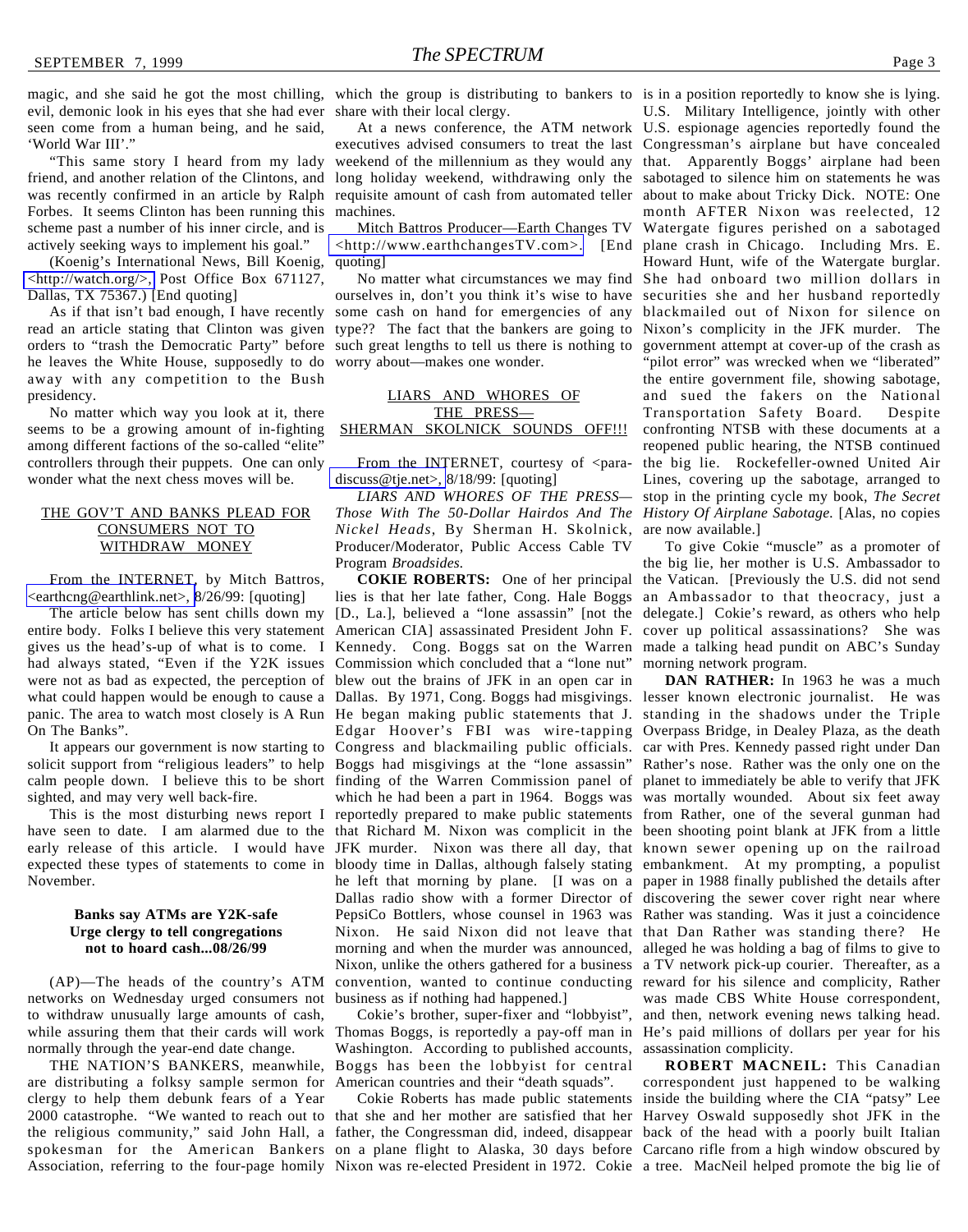rewarded with millions of dollars per year by a mentioned this, but I haven't seen it mentioned doing more than any other American media nightly PBS TV program, called the MacNeil-Lehrer News Hour. Playing a role in the rewarding of MacNeil has been Sharon Percy Rockefeller, Public Broadcast dictator in the District of Columbia, long-time site of that present in the area of the quake, but that quake News Hour. MacNeil, now retired, continues just happened to be very, very near the location to own the TV show with Lehrer. Major of the manufacture of the special water that we sponsor of the show has been Archer-Daniels-featured in a lengthy article starting on page 28 Midland, soybean monopolist. ADM long-time of the last isse of *The SPECTRUM*—which boss, Dwayne Andreas, reportedly by came out just shortly before the quake occurred. corruption, escaped being prosecuted and jailed One wonders just how many coincidences to in the Watergate affair for his money count up here! laundering for the Nixon White House.

MacNeil's sidekick, Jim Lehrer, who dines from time to time with the Clintons, has become a high-paid faker and apologist for the Clintons' criminality.

One of the great secrets of the monopoly [quoting] press is that those who help cover-up political assassinations are greatly rewarded by being promoted to top positions. Most of such attempted to discourage speculation that John F. assassin whitewashers are not promoted Kennedy Jr., his wife Carolyn, and her sister destroyed the plane is the classified "Federal because of merit. By the way, a woman Lauren Bessette might have been murdered, newsfaker once heckled me for my slogan persistent questions arise. For one thing, "Liars and Whores of the Press", taking it to mean just female liars and whores. Not so, the have strayed into highly dangerous territory slogan applies to both male and female press when he chose to research the questionable liars. Compared to the above named circumstances surrounding the 1995 propagandists, Hitler's Joseph Goebbels was an assassination of Israeli Prime Minister Yitzchak an explosive device having been glued or amateur. Watch for further parts to this type of Rabin. story.

send \$5.00 [U.S. funds] and a stamped, selfaddressed BUSINESS-sized envelope to:

Citizen's Committee to Clean Up the Courts, Sherman H. Skolnick, chairman, 9800 So. Oglesby Ave., Chicago IL 60617-4870.

Recorded phone message [regular call]: (773) 731-1100; website:[<skolnicksreport.com>](http://www.skolnicksreport.com) [End quoting]

Many times we wonder how the people who get to the top positions "earned" their places of honor. All too often the truth is far from what we would logically assume, that the best person for the job is given the job. This gives a new twist to the old Peter Principle about rising in a job to your level of incompetence.

#### U.S. SECRETARY OF ENERGY AND THE CHAIRMAN OF THE JOINT CHIEFS OF STAFF IN TURKEY— STRANGE AND CURIOUS!!!

From the INTERNET, courtesy of Calvin Burgin, [<wrldline@texas.net>,](mailto:wrldline@texas.net) 8/18/99: [quoting]

Anyone know why BOTH of the above people just happened to be in Turkey at the time the quake hit?

I heard this on the *Today Show* yesterday, where they had the Secretary on the phone discussing what he'd seen/experienced. I

Oswald as the "lone assassin". MacNeil was waited to see if any of the lists I'm on "The day it happened I wrote that JFK Jr. was anywhere.

> Just seems strange, and more than a little coincidental. — June [End quoting]

Not only were these two important people

#### BOMB EVIDENCE FOUND ON JFK PLANE

From the INTERNET, *NITRO NEWS*, 8/99:

By Jim Keith, a Feature Columnist.

Although the mainstream media has immediately prior to his death, JFK Jr. may

Kennedy's *George* magazine had already conspiracy in the death of Rabin, and his out." interest in the case did not stop there.

*The Crier Report*, at the time of his death JFK Jr. was planning to meet with high-ranking members of the Israeli Mossad intelligence agency to discuss information about the Rabin murder. It has been reported that Kennedy was also planning to interview other members of the Israeli intelligence community in a quest to find out who the real perpetrators were.

Israeli journalist Barry Chamish, the author of *Who Killed Yitzchak Rabin?*, is another person who has noted that Kennedy was treading on dangerous ground before his death: Send us feedback by fax at (313) 557-4189 or

figure to get to the bottom of the Rabin assassination truth." Chamish also points out in an unpublished article a potentially salient point: that JFK Jr.'s chauffeur was an Israeli, and would have been able to place a bomb in the group's luggage prior to takeoff.

This would all be just a conspiracy theory if on-site accounts at the time didn't convincingly disprove the accepted version of the crash. That version says Kennedy's plane plummeted to its destruction because of his inexperience as a pilot, or poor visibility.

At least three persons on Martha's Vineyard reported seeing or hearing an explosion in the sky in the area where the aircraft was at the time. One witness, a reporter for the *Martha's Vineyard Gazette*, described seeing a "big white flash in the sky". Oddly, or perhaps not, this information of an explosion has been ignored by the major media flagships.

More compelling evidence that a bomb Bureau of Investigation Preliminary Report on the Recovery of Piper Saratoga Aircraft of John F. Kennedy, Jr.", leaked to investigator Sherman Skolnick. Among statements in the document:

\* "The recovered aircraft shows evidence of affixed within the tail luggage compartment."

For a heavy packet of our printed stories, run a 13-page article on the possibility of a barometric trigger. Radio signals not ruled \* "Device was apparently activated by a

> According to Catherine Crier of Fox TV's Reconnaissance Office record an outbursting \* "Satellite images supplied by the National flash from the aircraft just prior to it going into perpendicular descent."

> > \* And: "Preliminary examination of the aircraft shows residue of an explosive device the Laboratory identifies as being the type used by certain foreign intelligence agencies."

> > Although the major media would like us to think so, the death of John F. Kennedy Jr., like the death of his illustrious father, is far from a "case closed".

> > Share your thoughts with other readers.

### **Subject: Ain't Technology Wonderful**

An Amish boy and his father were visiting a mall. They were amazed by almost everything they saw, but especially by two shiny, silver walls that could move apart and back together again.

The boy asked his father, "What is this Father?"

The father responded "Son, I have never seen anything like this in my life, I don't know what it is."

While the boy and his father were watching wide-eyed, an old lady in a wheel chair rolled up to the moving walls and pressed a button.

The walls opened and the lady rolled between them into a small room.

The walls closed and the boy and his father watched small circles of lights with numbers above the walls light up.

The walls opened up again and a beautiful 24-year-old woman stepped out. The father said to his son, "Go get your mother." *From the Internet*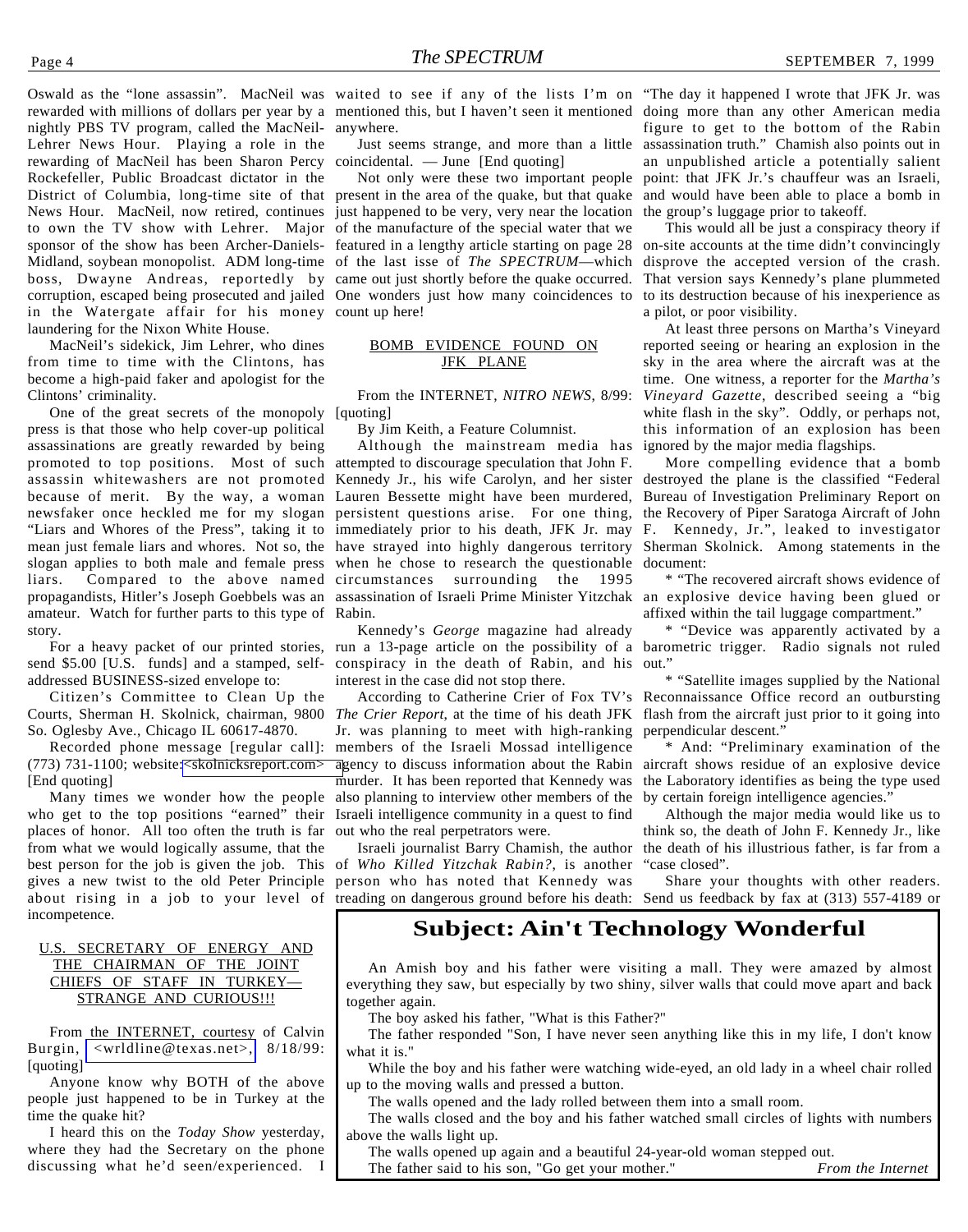Feature Columnist, is one of America's best most others that your family member was so known conspiracy writers, having penned over incompetent as a pilot that he must have ten published books. His works include managed, incomprehensibly, to cause his plane *Okbomb*, a revealing account of the Oklahoma to EXPLODE in mid-air due to some non-City bombing, and the acclaimed *Casebook On* existent "haze" or whatever—so therefore there *The Men In Black*. Keith has appeared on is no need to spend time and money looking at multiple television and radio programs, the REAL evidence of MURDER! including *Coast To Coast AM* with Art Bell (listen). His column is published exclusively 2 small plane crashes or crash landings in the on the *Nitro News* website each week, but does San Francisco area, in which TRULY not necessarily reflect the views of the Editor INEXPERIENCED pilots with FAR LESS and staff. [End quoting]

public awareness.

#### KENNEDY CRASH NOT LISTED!— NTSB WEBSITE

Burgin, [<wrldline@texas.net>,](mailto:wrldline@texas.net) 7/31/99: website???? —John Quinn/NewsHawk Inc. fulfills much the same purpose. That purpose [quoting]

This note below, from a reader of NewsHawk articles and bulletins, makes such a truth and get away with such blatant clearing for the purpose of ascending to a 5thvery significant point with regard to the NTSB falsification of the actual events?? and the Kennedy crash, I felt ALL should be made aware of this information.

Here is PROOF that the NTSB is handling the "investigation" into the (causes of ) the destruction of Kennedy's plane, in an [quoting] unorthodox, irregular and SUSPICIOUS MANNER!

FIFTY-SEVEN incidents are reported since July 16 at the NTSB website: <http:// [www.ntsb.gov/aviation/Accident.htm>](http://www.ntsb.gov/aviation/Accident.htm) including some as recent as July 28. Yet there is not ONE MENTION of the crash of N9253N—you remember, the plane that Kennedy, Lauren and Carolyn Bessette were flying in when it BLEW UP?

What possible reason would the NTSB have (gee, let me think...) for EXCLUDING N9253N from it's normal processes of [quoting] investigation AND DISCLOSURE?

irritated lately by people who suggest that "we" money on investigating how this hot-shot richkid busted up his plane in the water.

That's ONE thing our government is actually SUPPOSED to spend "our" money on.

600 hours and 17 years experience, was of the report. [End quoting] intentionally BLOWN TO PIECES in the sky; yet relentless, incessant repetition of baseless, put into place to cover a sensitive topic. Never earlier. We informed you that an event or groundless, officially-instigated rumors, mind how many laws were broken in the process. series of events would occur in August that

through e-mail. Jim Keith, a *Nitro News* speculations, and outright LIES had convinced

There has been a significant array of forced, emergency "crash landings"—over land. compelling evidence which has surfaced to These 2 inexperienced pilots were BOTH able fact that it is not entirely just a comet. At this support the bomb hypothesis for JFK, Jr.'s to land their planes in genuinely marginal time we are directing it's course, and that murder. The real question is just how long it conditions and NO ONE was badly hurt in course is, in many ways, also being directed by can remain contained and out of mainstream either incident. To think that a pilot with the actions and choices of the people of Earth. flight experience than JFK Jr. had to make This is an intelligent entity that appears as a Kennedy's experience and qualifications would More on that in a moment. be unable to make a soft landing in the calm waters off Martha's Vineyard is really utterly your awareness and space is to provide a sort unwarranted and illogical.

[End quoting]

#### MILOSEVIC

We now know that Clinton's brilliant war strategy with the Serbs has made Slobodan Milosevic more popular with his people than before it started. It has united the Serbian people in their hatred against America. It has also stirred the pot in that region and may well set off other civil wars. [End quoting]

Or worse!!

#### SECURITY VIOLATION

From *MILITARY* magazine, Sep. 1999:

And another point. I've been getting really Berger, released classified information from the shouldn't be spending any more time and before it was declassified. The White House bring great fear. As for it being pulled into Unfortunately for them, our society has this aspects of the Cox Report that showed nuclear fear on the planet is great enough to warrant funny thing about apprehending and punishing weapons and missile technology have been the events this comet will bring in order for that perpetrators of CRIMES, like MURDER. released to Red China and, in some cases, fear to be experienced and integrated, then How would any of YOU feel if there was media back in February, Berger violated laws that you, all the people of Earth, are the ones STRONG evidence someone in YOUR family, concerning the safeguard of classified material, who decide what this comet will do and be to who was an extremely accomplished pilot with even before the CIA had finished their review you. Clinton's national security adviser, Sandy Cox Report to select members of the media be. It can be a welcome motivator or it can wanted certain members of the media to be able to help them with the "spin" on damaging it to happen. In other words, if the level of stolen by spies working at our weapons labs. Comet Lee will be your servant for that By releasing parts of the Cox Report to the purpose. What we wish to impress upon you is

#### NIBIRU COUNCIL UPDATE ON COMET LEE

From the INTERNET, <http:// [www.nibiruancouncil.com/html/](http://www.nibiruancouncil.com/html/comet_lee_update.htm) comet\_lee\_update.htm>, 8/23/99: [quoting] Greetings to all,

Interesting that just last weekend there were being called Comet Lee, we feel it best to In light of the discovery of what is now explain the impact, positive and negative, that this entity will have on Earth and it's people.

> First off, let us explain what Comet Lee is. comet. It's unpredictable nature is due to the

From the INTERNET, courtesy of Calvin the crash of N9253N on the NTSB's could call Comet Lee a mini Nibiru for it Again, WHY is there NO MENTION of bigger entity known to many as Nibiru. You How much longer can the killers deny the Earth to awaken and begin their emotional The purpose of our sending this entity into of dress rehearsal for the coming of a much is to provide an opportunity for the people of dimensional frequency.

> From *MILITARY* magazine, Sep. 1999: accomplish this is to recode your DNA through This planet, beloved Lady Gaia, will ascend, and it is our hope that at least 70% of you will go with her. The only way you can the clearing of your physical and emotional vehicles, which increases your ability to feel compassion, and thus integrate the Light and the Dark, which is compassion. We don't mean to confuse you, just suffice it to say that once you begin your emotional clearing, the other things will happen simultaneously.

> > Comet Lee is being sent to provide you with the opportunity to begin that process now, if you haven't already begun; and if you have, to motivate yourself to keep going. We feel how much you struggle with this clearing. We, having gone through it ourselves, know it is not easy to keep going and move through, and out of, the illusions of the 3-D reality.

> > Comet Lee can be whatever you want it to your orbit, this will only happen if you choose

Here is a good example of how media spin is remind you of what we said some months In regards to the August events, we wish to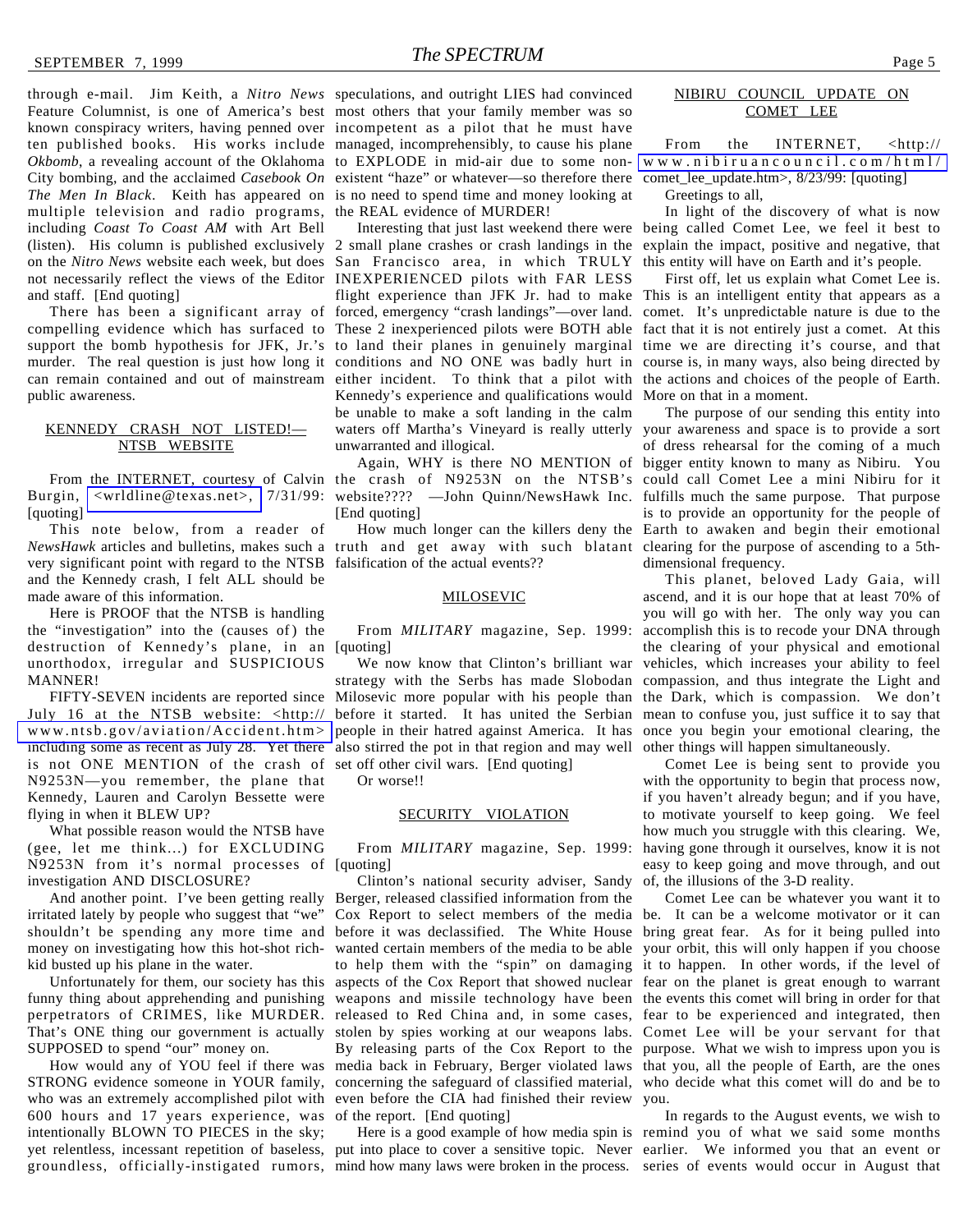would forever change mankind's concepts of are succeeding in ascending. Many events sat next to the West Point commandant Lt. life, and the universe in which you exist. We scheduled to occur were cancelled because you Gen. Christman this past June to see his son, did not say what those events would be with did not need the experiences since you had Cadet Hun Manet, graduate from West Point. one exception, the possible arrival of Nibiru. integrated beyond them. Please continue this The boys at Foggy Bottom insist that even That still remains a question to be answered. path. Allow Comet Lee and the other events though Hun Sen served under Pol Pot, he At this time we do not feel that having Nibiru scheduled to occur to be catalysts for growth didn't have anything to do with the Khmer arrive would be in your best interest, therefore we choose to send a precursor to Nibiru in the form of a much smaller entity, your Comet Lee.

On that note we would also like to mention that how you view the arrival of these August events would determine which frequency or dimension you would enter during the August dimensional shift. We would like to provide an analogy to explain this.

Imagine, if you would, a multi-story office building. In the lobby there are long rows of elevators. You, beloved beings of Earth, would enter those many elevators during the Nibiruan Council is filled with the common citizens. Moreover, as usual, we time frame of August 11-17, with each person representatives of many of your families. We common citizens get to pay for the self-serving individually choosing which day he or she speak of those of you who are emissaries and indulgences of these so-called elite. The would enter the building and step into one of the elevators. At that time your soul would choose which floor you would ascend to, based with your loved ones is drawing ever nearer. on the level of fear you still needed to Complete your mission and service to the integrate. Each floor is a different reality or people of Earth and then come home. Walking dimensional frequency, with the upper floors by Your Side, Devin through Jelaila, The having the least amount of challenge, struggle, Nibiruan Council of the Galactic Federation. and chaos, and the lower floors having the [End quoting] most.

integrated large amounts of fear will find that message is of much value and certainly in your souls have chosen the higher floors and keeping with the theme of other offerings in calls, or pages which tell you to call an "809" your lives will begin to get a little easier in this issue of *The SPECTRUM*. Moreover, the phone number. This is a very important issue many ways. Your ability to manifest your desires, make money, have satisfying frequent topic of the spiritual messages of to a scam that is spreading extremely quickly, relationships, and fulfill your missions, will get the Master Teachers from the Higher can easily cost you \$100 or more, and is easier. Those who have yet to clear will find Realms as presented in the *WISDOM OF* difficult to avoid unless you are aware of it. their souls choosing the lower floors so that *THE RAYS* volumes. your hidden fears will be able to manifest in order for you to have the opportunity to integrate them. Once accomplished, you will move into the higher floors.

As you have begun to see, the people of [quoting] Earth School were not given the universal knowledge of how to integrate fear. Instead they were given information of how to deny, suppress, repress, ignore, and hide from fear. This was in keeping with the concept of soul evolution on a planetary school. Therefore we see this as a positive. Dark is the schoolhouse and foundation of duality. It is only through losing the knowledge of who you really are, and then finding it again, and living it, that you achieve soul evolution and enlightenment.

For those of you still in condemnation and judgement of the school, we encourage you to see this from the highest perspective and be willing to integrate the dark of the planetary just how much of the U.S. belongs to China or your pager which asks you to call a number school, for that integration is your salvation, now. and will be significant in your soul's determination of which floor to choose in the August dimensional shift.

In closing we would like to say that you,

and ascension.

ones who have walked the path of ascension, U.S. taxpayers should pay the \$250,000 that it we understand the pain and fear that took to educate young Hun Manet at the dimensional change brings. Please remember "Point". Hun will now attend grad school at that you are not alone. We love you and we New York University, then join the Cambodian are cheering you on. We have sent the tools of Army. Hun Sen removed Prince Norodom in a integration through our messenger. Please use bloody coup to get his job as prime minister in them to integrate the Dark within and without, a 1997 election. [End quoting] for as always the Dark ultimately serves the Light.

ambassadors to Earth, the starseeds, walk-ins, question is: whose fault is it that these ones get and lightworkers. The time of your reunion away with such blatant scams?

Those of you who have cleared and aspects of the above but I feel the basic All people will not agree with certain theme of dealing with fear has been a of Internet ScamBusters! because it alerts you

#### CHINA'S PHONES

From *MILITARY* magazine, Sep. 1999: is costing victims a lot of money.

from a company with ties to Beijing. Permutation #1: Internet-based phone scam via Hutchison Telecom, a firm with connections to e-mail. You receive an e-mail, typically with a Red China's intel service, has been allowed to invest in VoiceStream Wireless, which serves about 100 million U.S. customers. Hutchison Telecom is owned by Hutchison Whampoa, with Li Ka Shing, a Chinese billionaire, as have not received the settlement in full, I will board chairman. Li has connections with the commence legal proceedings without further Beijing military and his firm also controls delay. If you would like to discuss this matter shipping on both ends of the Panama Canal. Li to avoid court action, call Mike Murray, Global also tried to buy the military port at Long Communications at (809) 496-2700. Beach, CA. [End quoting]

#### CAMBODIAN WEST POINT GRAD

the people of Earth, are doing a fine job; you Hun Sen, now the prime minister of Cambodia, The son of former Khmer Rouge officer,

We continue to hold you in our hearts. As Cambodians. The boys at "State" also decided Rouge leaders' murder of two million

The Great Hall of the Galactic Federation's none of the closed doors encountered by the When you go high enough among the world leaders, you find there are no boundaries and

#### SCAM: DON'T RESPOND TO E-MAILS, PHONE CALLS, OR PAGES WHICH TELL YOU TO CALL AN "809" PHONE NUMBER

From the INTERNET, <para[discuss@tje.net>,](mailto:para-discuss@tje.net) 8/20/99: [quoting]

SCAM: Don't respond to e-mails, phone

We'd like to thank Paul Bruemmer and Brian Stains for bringing this scam to our attention. This scam has also been identified by the National Fraud Information Center and

You may soon be buying cell phone service this scam, but here is how it works: There are lots of different permutations of subject line of "ALERT" or "Unpaid Account". The message, which is being spammed across the net, says: I am writing to give you a final 24-hrs to settle your outstanding account. If I

It certainly would be interesting to know receive a message on your answering machine Permutation #2: Phone or pager scam. You beginning with area code 809. The reason you're asked to call varies: it can be to receive information about a family member who has been ill, to tell you someone has been arrested, dead, or to let you know you have won a wonderful prize, etc.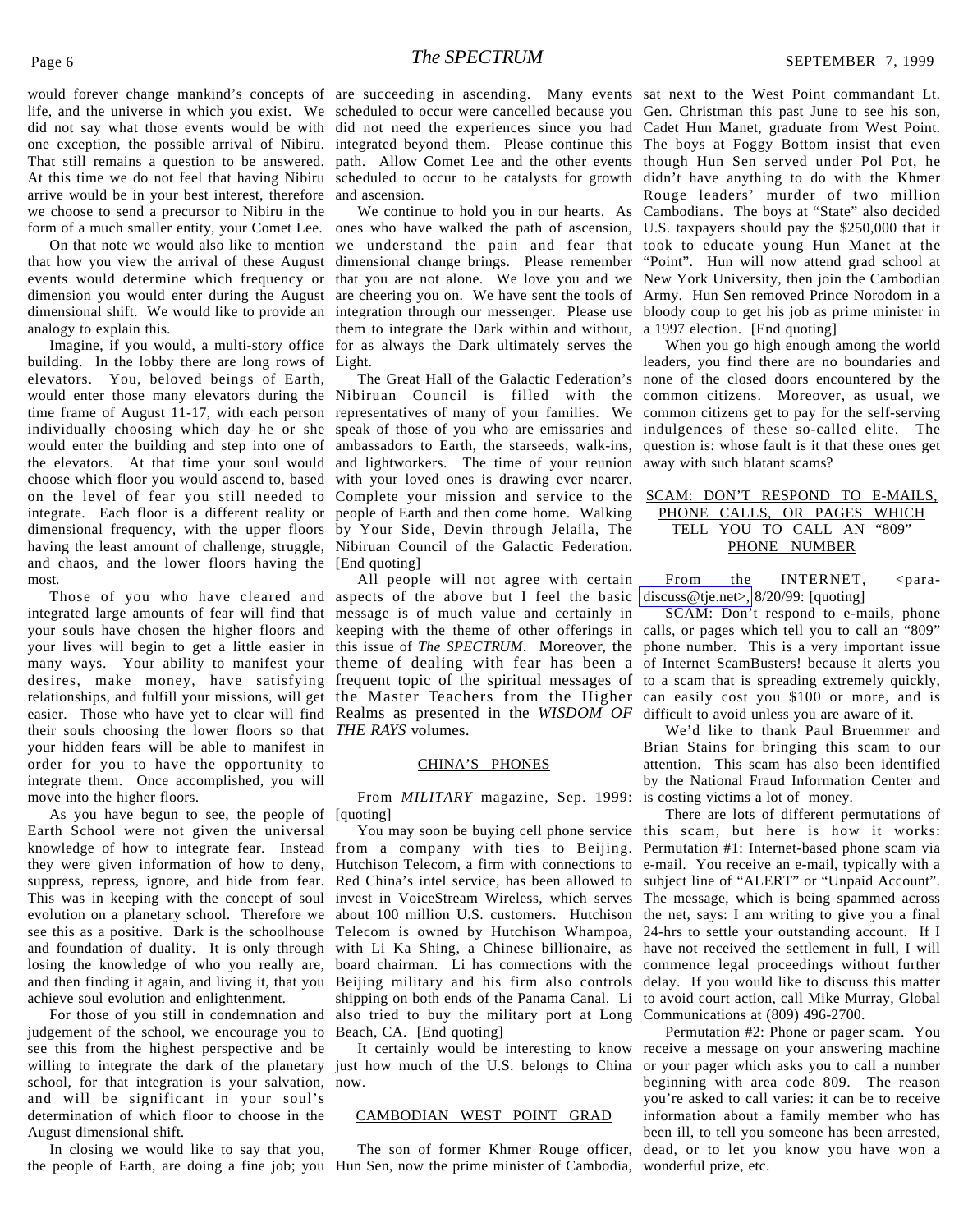number right away.

Since there are so many new area codes these days, people unknowingly return these calls. If you call from the US, you will apparently be charged \$25 per minute!

Sometimes the person who answers the phone will speak broken English and pretend not to understand you. Other times, you'll just get a long recorded message. The point is, they will try to keep you on the phone as long as possible to increase the charges. Unfortunately, when you get your phone bill, you'll often be charged more than \$100! "likely" failures in electrical and water systems Here's why it works: The 809 area code is for many cities because of the Year 2000 located in the British Virgin Islands (the Bahamas). The 809 area code can be used as a "pay-per-call" number, similar to 900 numbers in the US. Since 809 is not in the US, it is not Koskinen, called the Navy's conclusions overly Defense Department officials offered any covered by U.S. regulations of 900 numbers, cautious, saying they assumed that major reason why. [End quoting] which require that you be notified and warned utilities would fail unless proved otherwise. of charges and rates involved when you call a "pay-per-call" number. There is also no updated less than two weeks ago, predicted emergency supplies for severe storms, etc., requirement that the company provide a time period during which you may terminate the call utilities that serve nearly 60 of roughly 400 without being charged.

Further, whereas many US phones have 900 number blocking (to avoid these kinds of electrical failures, for example, at facilities in their game. If you really trust in a Higher charges), 900-number blocking will not prevent calls to the 809 area code. We recommend that Fla.; and nine other small- to mid-size cities. no matter how you get the message, if you are and/or disregard the message. Be very wary of Tulsa, Okla.; and 59 other cities. e-mails or calls asking you to call an 809 area code number.

of this scam, since trying to fight the charges Charleston, S.C.; Columbus, Ohio; and Sep. 1999 [quoting] afterwards can become a real nightmare. That's because you did actually make the call. If you complain, both your local phone company and your long distance carrier will not want to get involved and will most likely tell you that they are simply providing the billing House report also said disruptions in water to 5000 volts delivered by current defibrillators. for the foreign company. You'll end up dealing with a foreign company that argues unlikely". Koskinen, who vouched for the takes to light a 100-watt bulb, will make they have done nothing wrong.

Please forward this entire issue of Internet ScamBusters! to your friends, family, and colleagues to help them become aware of this quoting]

There's probably more scams going around today than ever before, so it pays to be cautious. And with the vast explosion of electronic communications media like pagers and cell phones and call forwarding, etc., the possibilities for scams are much harder to detect before it is too late.

#### ABOUT THE SPECIAL WATER

I have no source for contact having to do with the special water that I included in the last *SPECTRUM*. Knowing how our "controllers"

preventing us from having free energy devices. As we have already noted, the earthquake in Turkey was suspiciously close to the special water research and development facility there.

#### NAVY PREDICTS WIDESPREAD Y2K FAILURES

#### From the INTERNET, 8/22/99: [quoting] By Ted Bridis

A Navy report predicts "probable" or technology problem—an assessment more dire than any other made by the government.

"probable" or "likely" partial failures in electric anyhow. Navy and Marine Corps facilities.

Orlando, Fla.; Gulfport, Miss.; Fort Lauderdale, Power, there is really no reason to be filled

asked to call a number with an 809 area code system failures in Dallas; Nashville, Tenn.; comfortable ride-out of disasters when they do that you don't recognize, investigate further Houston; Baton Rouge, La.; Montgomery, Ala; happen.

It's important to prevent becoming a victim N.Y.; Fort Worth, Texas; Pensacola, Fla.; The study forecast likely partial natural gas failures—in the middle of winter—in Albany, Nashville.

> service from the date rollover are "increasingly authenticity of the Navy report, noted that all its defibrillation less painful for conscious and worst-case predictions for failures were marked semiconscious patients. as "interim" or "partial" assessments.

scam so they don't get ripped off. [End coming to an end," said Koskinen. "The way about half that of higher voltage defibrillators. they worked was, until you have information FDA approval is expected this year. [End for contingency planning purposes, you ought to assume there was a problem." The Year 2000 problem occurs because some computer situation without doing so much collateral programs, especially older ones, might fail when the date changes to 2000. Because the programs were written to recognize only the last two digits of a year, such programs could read the digits "00" as 1900 instead of 2000, potentially causing problems with financial transactions, airline schedules, and electrical grids.

In each case, you're told to call the 809 minds' work, I don't think they are going to let who said he obtained it "from a confidential us have it in this country just like they are source of the highest reliability and integrity". "The military has to work from the worst case, but so do we," Lord told the *Associated Press* on Thursday. "It's reprehensible for them to know this and keep it from us." Koskinen said the Navy wasn't withholding information from anyone, noting that the continually updated report was available until recently on a web site maintained by the Defense Department.

> "The last people in the world the department is going to keep information from is their own people," Koskinen said. "In fact, the whole purpose of the exercise is to make sure they can provide appropriate information to servicemen on their bases and their families."

President Clinton's top Y2K adviser, John weeks ago, Koskinen said. Neither he nor The report was pulled off the web site two

The most recent version of the study, they are right, but we all should have Of course both sides of this controversy say

The study predicted "likely" partial to create fear in them. Let's don't play into It also predicted "probable" partial water contingencies goes a long way to providing a One of the key methods that the dark forces like to use to maintain control over societies is with fear. And a little thoughtful planning for

#### LESS PAINFUL DEFIBRILLATION

From *POPULAR MECHANICS* magazine,

The military report contrasts sharply with experience for many future cardiac patients. predictions from the White House, which weeks The new C-Fib from CPR Medical of ago said in a report that national electrical Albuquerque, NM can restart a stopped heart failures are "highly unlikely". The White using less than 280 volts, compared to the 2000 Defibrillation will be a less shocking

The lower energy output, roughly what it

"It's not nearly as interesting as the world hospitals as well, as the price is expected to be C-Fib should prove less shocking for quoting]

> This is a big step toward helping a critical damage that one problem is simply replaced with another.

#### WHAT IS AN INDIGO CHILD?

From BACK COVER OF BOOK: [quoting]

The Navy report was first summarized on displays a new and unusual set of an Internet site run by Jim Lord, a Y2K author, psychological attributes, revealing a pattern ofThe Indigo Child is a boy or girl who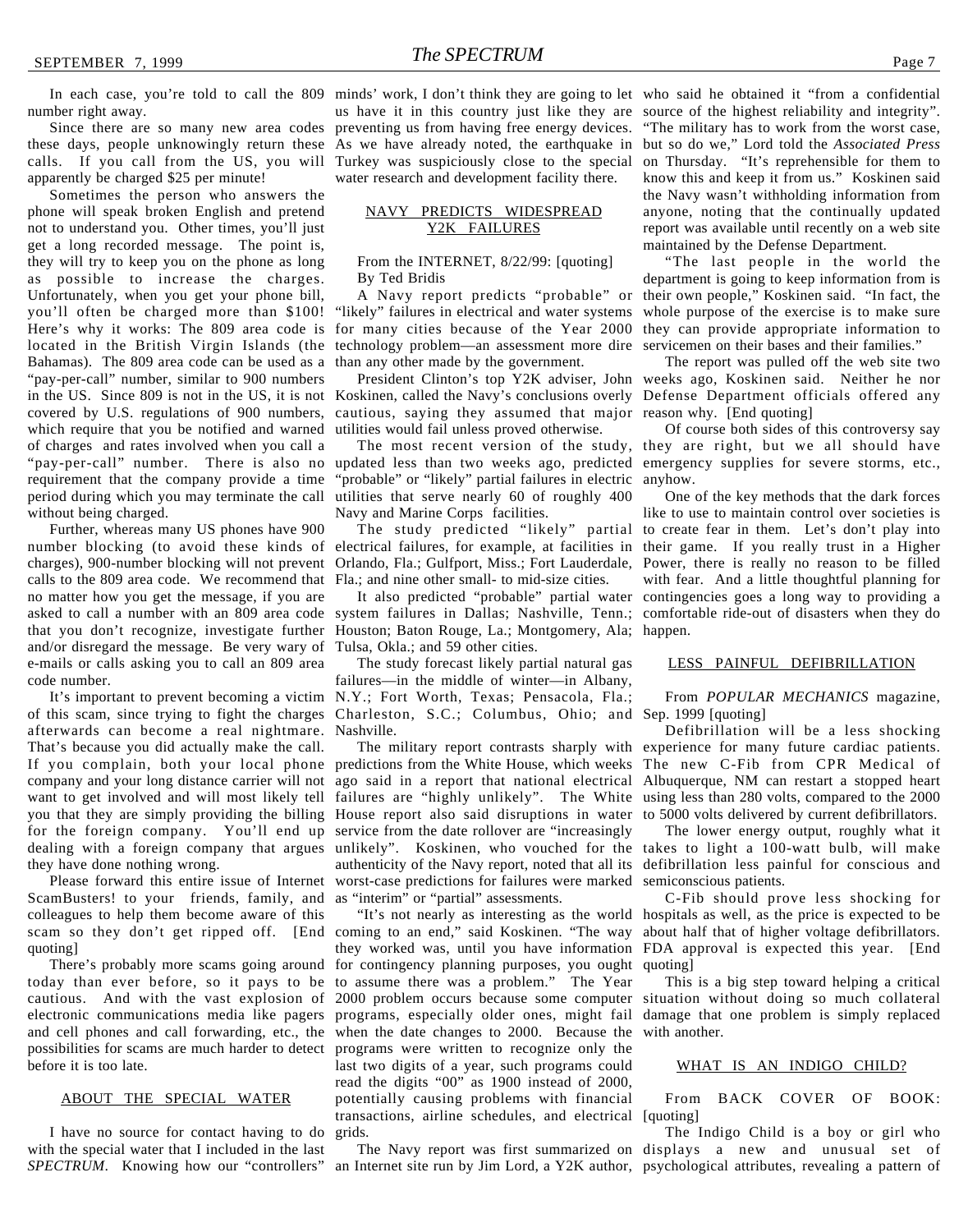behavior generally undocumented before. The handling the toxic metal. pattern has singularly unique factors that call treatment and upbringing of these kids to assist them in achieving balance and harmony in their lives, and to help them avoid frustration.

In this groundbreaking book, international authors and lecturers Lee Carroll and Jan Tober answer many of the often-puzzling questions surrounding Indigo Children such as:

Can we really be seeing human evolution in kids today?

Are these kids smarter than we were at their age?

How come a lot of our children today seem to be "system busters"?

Why are so many of our brightest kids being diagnosed with Attention Deficit Disorder (ADD)?

Are there proven working alternatives to [<tetra@tetrahedron.org>,](mailto:tetra@tetrahedron.org) 8/20/99: [quoting] Ritalin?

Thoughout this work, Carroll and Tober Thank you. bring together some very fine minds who shed light on the Indigo Child phenomenon. These 2575, (800)336-9266. children are truly special, representing a great percentage of the kids being born on a worldwide basis. They come in "knowing" who they are—so they must be recognized, celebrated for their exceptional qualities, and guided with love and care.

This is a must for the parents of unusually bright and active children!

thousands of seminar attendees worldwide on human enablement and empowerment. Lee has harshly criticized as "genocidal propaganda" by ten years that have been translated into multiple Dr. Leonard Horowitz. languages. Jan is the author of numerous articles, audiocassettes, and CDs related to selfhelp.

[<www.hayhouse.com> a](http://www.hayhouse.com)nd the Indigo Child website at [<www.indigochild.com>.](http://www.indigochild.com) [End quoting]

I have read this book and I don't have any financial interests and I do not know these people. This is such a good book that all parents can get much help from it. It will especially help those who have or are thinking of putting their kids on drugs of some type for controlling them. Also it is very good help for the parents of those children who "just don't fit the mold".

#### UNLEADED GREEN STEEL

It's not just gasoline refiners who have gotten the lead out. The metals industry has jumped aboard the environmental bandwagon affiliated anti-vaccine activists due to During the late 1980s, experimental tetanus by introducing what it calls Earth-friendly Green Steel.

Researchers at the University of Pittsburgh's School of Engineering, which developed the (Tetrahedron Press, \$29.95; 1-888-508-4787). World nations. "Today, 25 percent of Black lead-free steel, say it could cut total steel use The text, recently credited during the CDC's women in urban America, and 35 percent of costs by eliminating the charges associated with Advisory Committee on Immunization Practices Native American women, are sterile," Dr.

for parents and teachers to change their Steel uses tin. The additive endows the steel anti-vaccination movement, was reviewed by with the same performance properties and even makes it a bit easier to machine.

to be \$1 billion a year. [End quoting]

pocketbooks for them to make such a drastic change in a basic product.

#### SURGEON GENERAL'S VACCINE LETTER ASSAILED

From the INTERNET, Jackie Lindenbach,

Please pass this important press release on.

Contact: Jackie Lindenbach @ (208)265-

**Watchdog Groups Say Death Toll From Vaccines Amounts to "Genocide":**

**Assailed**

Jan Tober and Lee Carroll speak before overstated in an earlier cover story ("Now authored seven self-help books over the past a recognized expert in public health education, see the incriminating evidence at the time he Satcher's letter in *USA Today* ("Immunization A Must: Protects All", August 19, 1999), in which he complained that vaccine risks were Parents Fear Shots", August 3, 1999), was

Please visit the Hay House Website at Dr. Satcher to "discuss issues of mutual Dr. Horowitz, director of a health science publishing group (Tetrahedron Press, 208-265- 2575) had received an invitation to meet with interest" regarding vaccine risks when the surgeon general was still directing the Centers for Disease Control and Prevention (CDC). Dr. Satcher cancelled the meeting citing a "lack of credible scientific evidence".

> [vaccine] side effects are extremely rare', follows in the great tradition of Nazi spin inflammatory statements are appropriate under doctor Josef Goebbles," Dr. Horowitz said. "In the circumstances". Ms. Cassel believes that recent months, our vaccine research network, sufficient scientific evidence exists linking including many reputable scientists, has helped vaccines to a plethora of autoimmune disease reform military and public vaccine policies epidemics, cancers, and even female infertility. concerning anthrax, hepatitis B, and polio due The evidence warrants a more thorough to risks far greater than the surgeon general investigation than recently done by Congress," admits."

> The oral polio and hepatitis B vaccines were particularly troubling to Dr. Horowitz and people for political and/or economic reasons. government documents published in his vaccines containing the sterilizing hormone bestselling book *Emerging Viruses: AIDS &* HCG were given to millions of unsuspecting *Ebola: Nature, Accident, Or Intentional?*, women in the Americas and in several Third

Instead of being made with lead, Green persuasive risk awareness works supporting the by Dr. Robert Chen as among the most Dr. Satcher.

The most common use for steel is in under which numerous immune system automobile parts. Several major automakers in destroying viruses, similar to the AIDS virus the United States and Germany already have (HIV), were secretly prepared during the late indicated interest in the lead-free steel. The 1960s by biological weapons contractors and worldwide market for Green Steel is estimated the military chimpanzee supplier Litton This must be good for the controlling elite's contract under which Litton shipped "I assume Dr. Satcher noted the contracts Bionetics. Dr. Satcher even received the contaminated primates to the Merck pharmaceutical company," Dr. Horowitz said.

> Merck's chief vaccine maker, Dr. Maurice Hilleman, likewise testified that he "didn't know we were importing AIDS virus at the time" the contaminated monkeys entered his primate containment and vaccine production facilities.

**Surgeon General's Letter in** *USA Today* 1974. "This was perfectly timed for the Sandpoint, ID—Surgeon General David virus, four years later", Dr. Horowitz reported According to the evidence Dr. Horowitz provided Dr. Satcher, contaminated monkeys and chimpanzees were used by the CDC, FDA, and Merck vaccine makers to develop the hepatitis B vaccine injected into gay men in New York City and Blacks in Central Africa in emergence of HIV, related to a chimpanzee during a scientific session at the XI International Conference on AIDS.

Following Dr. Satcher's implied denial of CDC wrongdoing, Dr. Horowitz issued a formal complaint to his network, carried by national newswires. Dr. Satcher's inability to was being considered for the surgeon general post was reminiscent of the story told in *The Emperor's New Clothes*. "Here was a Black man who could watch his own people in the U.S. and Africa, and millions of others around the world, die without seeing anything," Dr. Horowitz lamented. "The surgeon general's uniform suited him perfectly."

"Dr. Satcher's comment that 'serious partly responsible for her region's lowest According to Ingri Cassel, cofounder of the North Idaho chapter of Vaccination Liberation, vaccination rate in the nation, "Dr. Horowitz's she said.

Genocide is defined as the mass murder of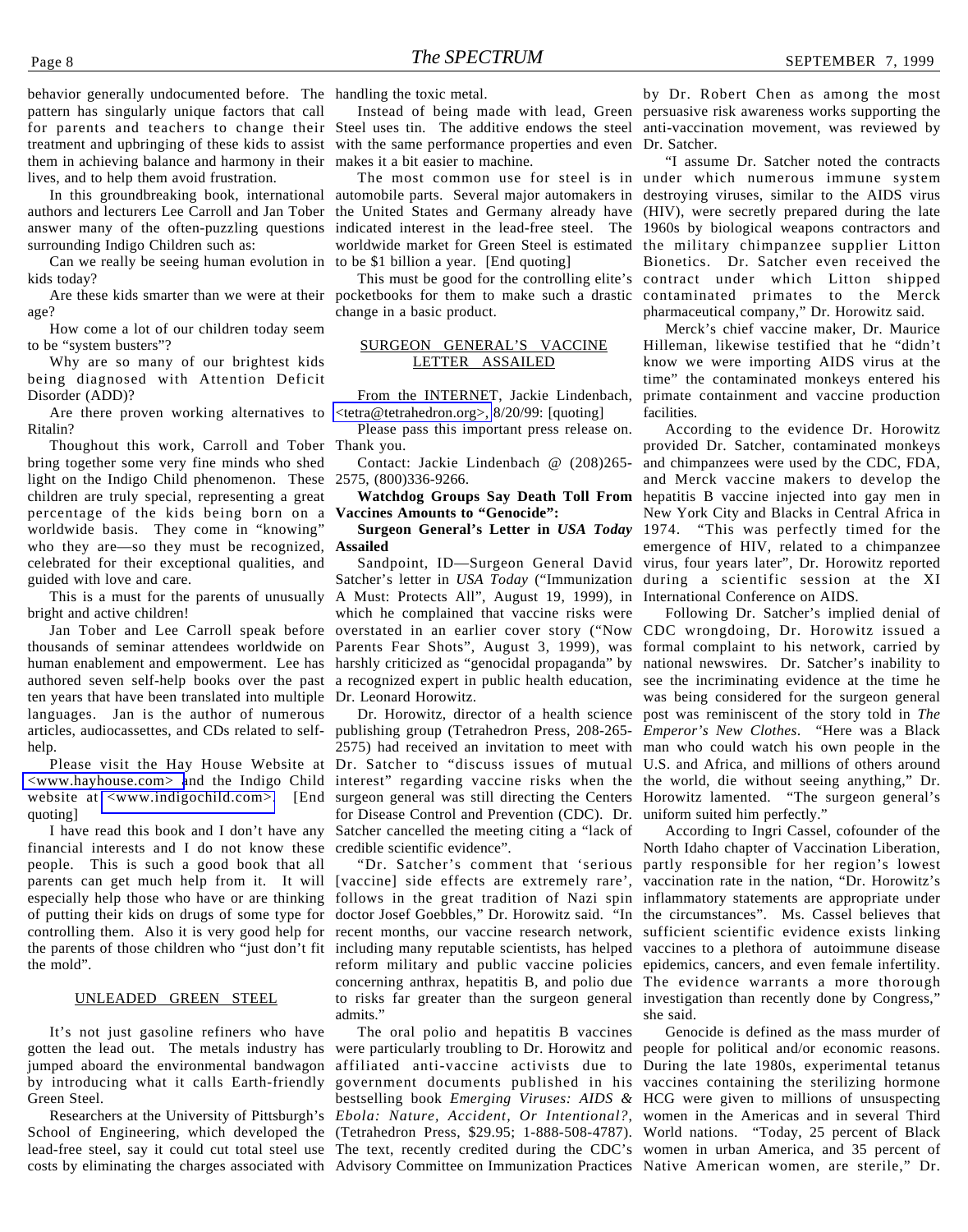Nature' for those who fund population something passing in front of or eclipsing the red that evening. We thought at the time that it reduction programs, including the world's Moon. HEADS UP! largest vaccine-maker, Merck. If that's not the grossest conflict of interest in Earth's history, I Daylight Time: At just before midnight (EDT) frequently to see what's going on. Many don't know what is."

company received a major share of the Nazi observing, I noticed a bright blue flash dead "flight capital" at the close of World War II center in the visible part of the Moon. I am when its president, George W. Merck, was curious if anyone else noticed this or if it was America's biological weapons industry director. perhaps one of those sparkles seen after rubbing These facts were revealed by Norman Covert, your eyes. Army public relations director at Fort Detrick in Frederick, MD, and veteran news 5:12:57 AM Pacific Daylight Time: Did any correspondent Paul Manning in his book *Martin* one else see anything weird about the Moon on *Bormann: Nazi In Exile* (Lyle Stuart, Inc, the 19th and 20th of August 1999? We **Nation Wide!!!!** 1981).

"It's likely no 'accident' or 'act of Nature' that today, after HIV has devastated Moon, and the top half of the Moon was also populations in Central Africa and gay America, black. It lasted for less than 5 minutes but was that 73 percent of AIDS cases in the United witnessed by 3 people. The Moon appeared nutritional supplement and it must be placed States are Black and Hispanic. Could today's like a slice of cheese. It happened sometime under the category of a drug. There is a 30 public health units and physicians offices be around 10:30/10:45 on the evenings of 19/20. like the concentration camps of yesteryear?" Dr. Horowitz, the son of a Holocaust survivor, questioned: "Are modern vaccines being used in place of the gas? Given the evidence, we may want to change Dr. Satcher's title to Daylight Time: My husband saw the same distribution of Colloidal Silver at the 'surgeon genocide'."

Horowitz's publications, including how to be exempt from vaccine "mandates", can visit his looked up and noticed (behind the clouds) a natural medicine industry is just finding out website at: [<http://www.tetrahedron.org>](http://www.tetrahedron.org) or bright light. An intense bright orange. He about it now, as the clock is ticking! call: 1-888-508-4787. Send mail requests to knew it wasn't a planet or star. After studying Tetrahedron Press, 206 N. 4th Street, Suite it for awhile he realized that it was indeed the part of the FDA as thousands of people in this 107, Sandpoint, Idaho 83864.

Dr. Horowitz's works, or media interviews, please contact Jacqueline Lindenbach at 1-800- Pacific). It appeared to be in the shape of a members by snail mail, so please pass this 336-9266. [End quoting]

The crooks in high places are still prosecuting the servicemen who refuse to take the admittedly contaminated vaccines for anthrax. And there has been recent news about got excited knowing someone else had seen this for you at Herbal Healer and will ship while development of a new form of oral vaccine form which will make it possible for you to be his nose at stories like this. I wonder what it "slipped" one or more vaccines, say in an ice was. cream cone, without your ever even knowing about it. Aren't we lucky!

#### STRANGE HAPPENINGS IN THE SKIES!!

Excerpted from the INTERNET, [<AABCC@onelist.com>, 8](mailto:AABCC@onelist.com)/25/99: [quoting] Hi Everyone,

\* Survivor of Turkish quake describes a fireball: "It was awful", he said. "It was like a science fiction movie when a fireball rushes toward you and blows open your doors. I saw it coming clearly through the window in my son's room. It looked like a red fireball."

front of Moon:

Horowitz said. "What a convenient 'act of boatload of reports concerning a lunar anomaly, disappeared. It was unusually large and bright

Records show the Merck pharmaceutical while stopped at a traffic light. While sights. Email, 08/22/1999, 6:00:57 PM Pacific on Friday night I was looking at the Moon people all over the world are seeing "strange"

> Email (separate source), 08/23/1999, witnessed something that hid 25% of the Moon, so at the time it was at nearly 1/2 or at 1/2 of Colloidal Silver!!!! Read the news brief at It looked like something came between the the Colloidal Silver Industry in this country Moon and the Sun, but on the opposite side to the Earth. Anything special?

"hunk of cheese". He also said he'd never information along. seen the Moon "covered" in this way before. Only about 25% of the moon was showing.

As I read your post to him he immediately event too. He's usually very quick to thumb the supply lasts!!!

E-mail, 08/24/1999, 12:48:07 AM Pacific Daylight Time: If there was something casting a shadow and we know roughly the time of day it happened (I can get a more accurate time store in a dark glass bottle for years!!! later), could someone work out the possibility of where this [shadow-casting body] could be?

I would also [declare] the Moon was an intense bright orange at both times or even red (an unscheduled eclipse but from what?) at 10:30—10:45 PM.

Sighting 1 10:30 BST , Bracknell, England Sighting 2 10:30 PT ???? USA

So was there any sightings at 10:30 pm anywhere else?

\* Reports of lunar flash or object passing in Daylight Time: I also saw the Moon appear E-mail, 08/24/1999, 2:20:37 AM Pacific strange in NYC on August 19 around midnight.

could be cloud cover. [End quoting]

You might want to glance up into the skies

#### EMERGENCY BULLETIN ON SILVER COLLOIDS

From the INTERNET, Herbal Healer Academy, [<newsletter@lists.herbalhealer.com>,](mailto:newsletter@lists.herbalhealer.com) 8/25/99: [quoting]

### **FDA Going After Colloidal Silver—**

The FDA is going to try and stop the sale [<http://www.herbalhealer.com/silver.html>](http://www.herbalhealer.com/silver.html)

People wishing to learn more about Dr. was working all night repairing storm damage and-desist is September 16, 1999. The FDA E-mail, 08/23/1999, 7:26:37 PM Pacific the manufacturer that the FDA plans to stop the event on the night of August 19/20, 1999. He manufacturing level. The deadline for ceasewhen, at around 12:30 a.m. central time, he has been very sneaky about this ruling and the The FDA is claiming that it is not safe as a day period in which the lawyers that represent have a chance to file an injunction against the FDA. Under the current ruling, I was told by

Note to Journalists: For review copies of as you did. He said it lasted about 5 minutes at anti-microbial. There is not enough time for us Moon. He described it in almost the same way country have been helped by this safe, natural, "around" 12:30 in the morning (10:30 PM to warn all the Herbal Healer Academy Be alarmed! This is a tragic mistake on the

> Many of you know the value of this product and for the sake of yourself and families, stockpile some!!! We have some great prices

> <http://www.herbalhealer.com/ monthly.html>

> Remember we have a pharmaceutical-grade Colloidal Silver at 500 ppm. This is one of the best and safest products in the nation! It will

Dr. McCain

Herbal Healer Academy Inc.

#### **FDA: Silver In Drugs May Not Be Safe**

1:56 p.m. ET (1756 GMT) August 19, 1999

Reuters: NEW YORK— (comments in brackets)

EDITOR'S NOTE: I've been getting a It appeared that the top half of the Moon had US Food and Drug Administration (FDA) onOver-the-counter drug products that contain colloidal silver or silver salts have not been shown to be safe or effective, announced the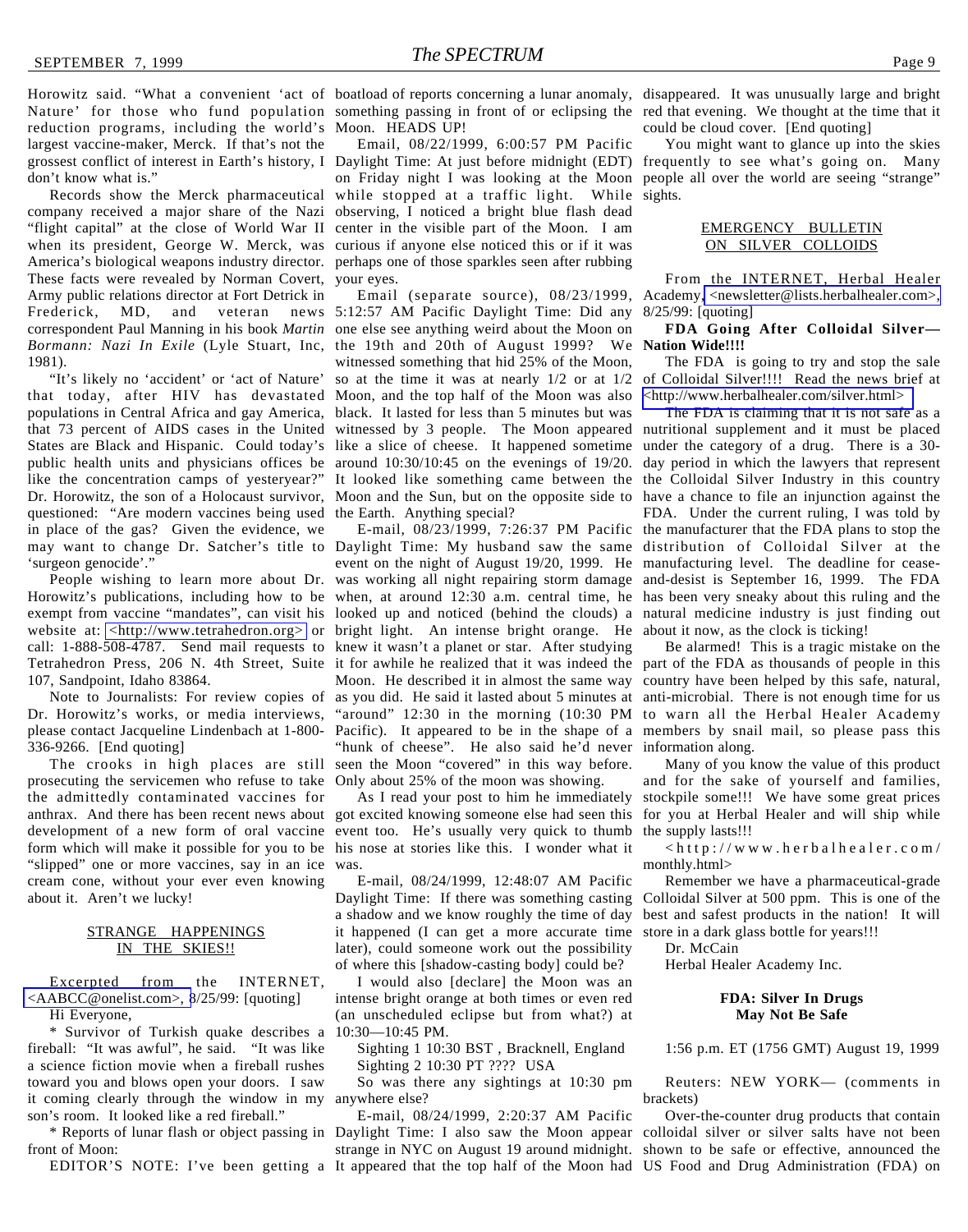Tuesday.

The FDA also said that the general public cannot use these types of drugs safely because adequate directions for the products could not be written.

[Get this—the general public (that's you!) CAN NOT use Colloidal Silver anymore because they can't write adequate directions. How hard is it to write "½ teaspoon in water once or twice a day" ????? ]

Products containing silver particles have been appearing in stores in recent years, note FDA officials. Labels on these products include claims that the products can treat adults and children for diseases including AIDS, cancer, tuberculosis, malaria, lupus, syphilis, scarlet fever, shingles, herpes, pneumonia, typhoid, and tetanus.

But FDA officials write that such products are misbranded "when their labeling falsely regard to your true health and well being. The weaknesses in order to continue to refine suggests that there is substantial scientific FDA is not interested in your well being; if weapons to repel them, because ETs threaten evidence that the drugs are safe and effective they were, they would not only read the the current "elite's" monopoly on the apparatus for their intended use".

has been tested, written up in medical journals, and found completely safe and non-toxic and effective in treating hundreds of organisms. meantime, get your Colloidal Silver stock while management policies. But they have to see if We have had thousands of people use it and we still have it available!] — Dr. McCain (still the majority go along with such policies. The find it very effective as a safe, natural on a rant). antibiotic.]

According to the FDA Final Rule issued newsletter. [End quoting] Tuesday, "a colloidal silver product for any drug use will first have to be approved by the and take no responsibility if you deal with FDA under the new drug application them. I'm just passing on information for you Energy [ET] technology. procedures".

[They are basically not going to permit anyone to say anything about colloidal silver well-produced silver colloids are a very being a natural antibiotic. No references to the incredible value in treating some of the hardestto-kill microorganisms. Alarming, isn't it, considering all we are hearing from the CDC is that the microbes are becoming antibiotic resistant and we have to find other solutions. expecting this attempt to prevent us from for the Benighted Majority to give permission. Well folks, here goes one!!! I am sure most of you know by now that to get a "drug" approved it costs hundreds of thousands of dollars and takes years.]

Use of colloidal silver solutions, where silver particles are suspended in a gelatinous base, can result in argyria, "a permanent bluegray discoloration of the skin and deep tissues," notes the FDA.

[This Argyria scare is based on very rare isolated incidents on the use of impure colloidal purposes only" of silver, prescribed by medical doctors back in course. Moreover, the 40s. If you research this you will find they it would be wise were given massive doses and it is not even the to research the same Colloidal Silver preparations that we use private fabrication today.

Moreover, have you ever seen any Colloidal which can Silver on the market in a gelatinous base? I overcome the have personally tested Colloidal Silver on dogs, silver-resistant cats, horses, goats & ferrets, and found it bugs that have effective EVERY TIME! Thousands of our been engineered to members have taken it with no side effects use against us.

EVER reported of any kind and NO ONE ever got gray skin. Now you know who has put out all the "turn your skin gray" disinformation!]

The products in question include colloidal silver ingredients and silver salts such as silver proteins, mild silver protein, strong silver protein, silver chloride, and silver iodide. The drugs are usually in oral dosage form, but sometimes exist in topical (to be applied to the skin) and even intravenous forms.

[This is simply not true. Colloidal Silver Silver, they would recommend that all the [Silver iodide??? Good grief, this has nothing to do with colloidal silver!!! I think they seed clouds with this silver iodide stuff! Folks, this is very serious as it is an out and out Enlightened Minority) who feel it's time to go removal of your rights to choose safe, natural alternatives to the chemical killers being dished cumulative experience with ETs as nonout by the mainstream medical people. We all threatening, and those (The Benighted know this is about money and pharmaceutical Majority) who advocate keeping ET contact drug cartels controlling the markets, with no hidden while studying ETs further to find their thousands of documented reports on Colloidal of wealth, power and status. doctors in this country use it!!!

to do your own research if interested.

valuable medical resource, but you probably Donald Ware, USAF, Command Sergeantknow that the dark, so-called elite have Major Robert Dean, USA, etc.) are part of the purposely bred many silver colloid-resistant Enlighted Minority within the Intelligence and germs also.

purposely being engineered against us. The authoritative sources. truly creative ones among you-the-public will

ban, by putting together the necessary to wait a while longer. But anyone who cares equipment to make

your own colloidal silver—for "experimental of other colloids

#### POLITICAL SCIENCE 101: E.T. DISCLOSURE POLICY SPLIT

From the INTERNET. <para[discuss@tje.net>,](mailto:para-discuss@tje.net) 8/26/99: [quoting]

There is a deep division within the Bilderberg Group, mirrored in the other world management policy bodies, the Council on Foreign Relations, the Royal Institute of International Affairs, and the Trilateral Commission, as well as within the Departments of Defense and the Intelligence agencies of the U.S. and NATO countries, between those (the public with ET contact and present the

Raise Cain on this one, folks, and in the therein can advocate for enlightened world This is a free, monthly subscription-only faction's economic ox (e.g. the Dutch royal I know nothing about the above company Shell [Petroleum. Ltd.]) is about to be gored by Bilderberg, CFR, TLC, etc. were built to serve their "elite" masters. The progressives selfish majority don't when some powerful family's profitable ownership of [Royal Dutch] potential release of nonpolluting Zero-Point

Most of our readers probably know that Council and my ex-NSA source (and others, For several years we have all been UFO reality to come out. They aren't waiting having the things which can really help Thus we are being treated to an extraordinary counteract the "germ warfare" assaults level of substantive UFO/ET disclosures from Dr. Michael Wolf of the National Security such as Colonel Steve Wilson, USAF, Colonel military organizations, who feel it's time for

not only quietly work around this impending they hear it from the President's lips may have Those who won't accept UFO reality until

### **Announcement**

**David Icke in Los Angeles September 19, 1999 2:30~5:30 PM Pacific Time Contact - Tim Gunns L.A. Awareness 2000 Expo phone: 310-479-2722**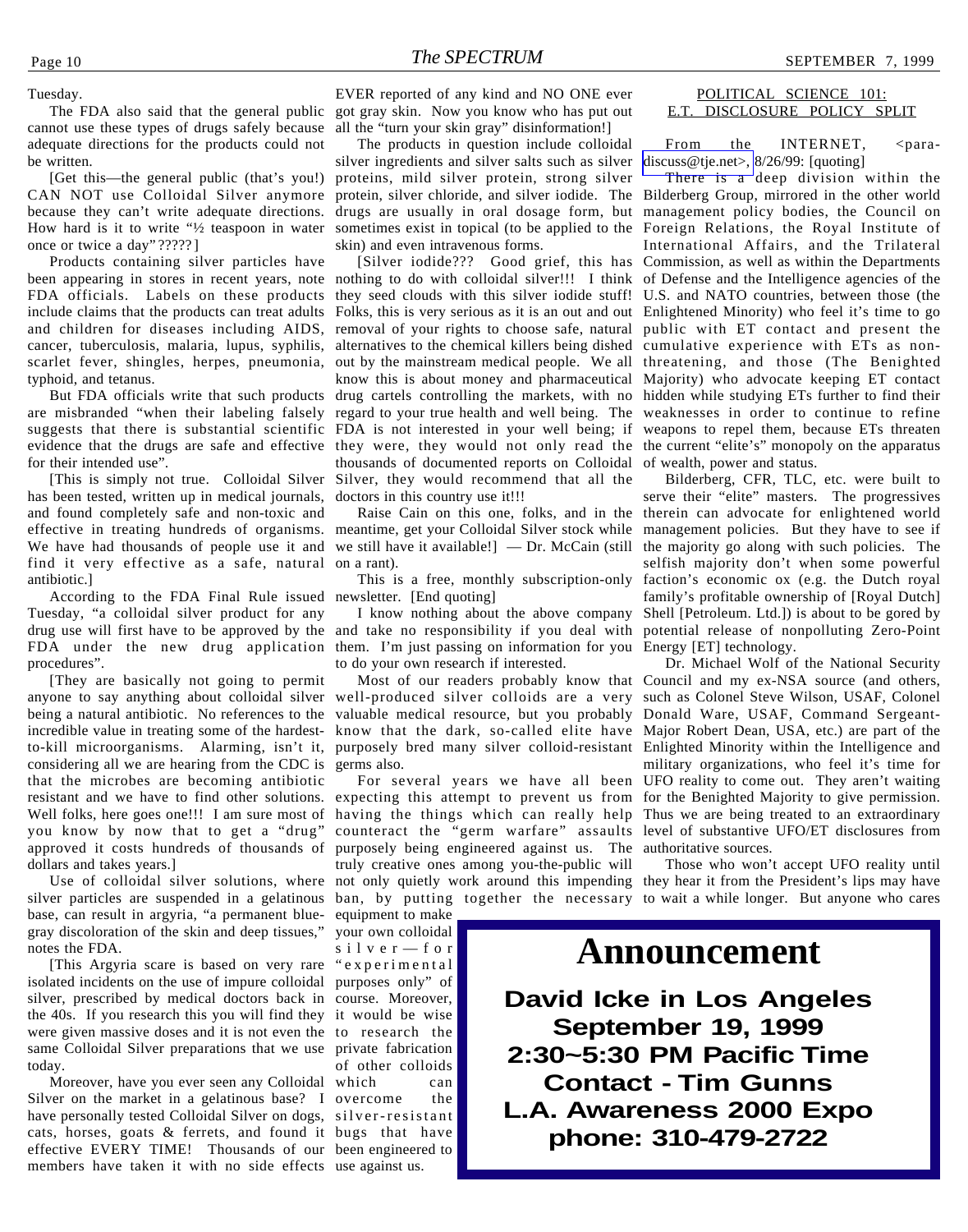disclosing can find substantial documentation of wings as if to fan her. I could only admire the the reality of UFOs and ET contact.

Suite 2, Sacramento, CA 95816, USA, (916) attack me for his mate's sake, even though she 455-0120, email: [<drboylan@jps.net>, w](mailto:drboylan@jps.net)ebsite: was clearly dying and I was so large. He did [<http://www.jps.net/drboylan/>,](http://www.jps.net/drboylan) author of: *Close Extraterrestrial Encounters*, *Labored Journey To The Stars* and *Project Epiphany*. [End quoting]

"elite" controllers are beginning to divide me. I carefully made my way around the among themselves and fight amongst puddle to the other side of the path, though it themselves, which will eventually do themselves in, as has been foretold.

#### HEART, MIND & SOUL SUSTENANCE

From the INTERNET, [<CAUSupdates@caus.org>,](mailto:CAUSupdates@caus.org) 8/1/99: [quoting] Dear Friends:

simple stories for the heart and soul as well as a simple test for the mind.

#### BUTTERFLY COURAGE by Steve Shultz [\(steve@elijahlist.com\)](mailto:steve@elijahlist.com)

Walking down a path through some woods in Georgia in 1977, I saw a water puddle ahead on the path. I angled my direction to go around it on the part of the path that wasn't covered by water and mud. As I reached the impact of attitude on life. puddle, I was suddenly attacked! Yet, I did nothing, for the attack was so unpredictable and facts. It is more important than the past, than from a source so totally unexpected I was startled as well as unhurt, despite having been struck four or five times already. I backed up a foot and my attacker stopped attacking me. Instead of attacking more, he hovered in the air It will make or break on graceful butterfly wings in front of me.

Had I been hurt I wouldn't have found it and a home. The amusing, but I was unhurt; it was funny, and I was laughing. After all, I was being attacked that we have a choice by a butterfly! Having stopped laughing, I everyday regarding took a step forward. My attacker rushed me the attitude we will again. He rammed me in the chest with his embrace for that day. head and body, striking me over and over again We cannot change with all his might, still to no avail.

For a second time, I retreated a step while change the fact that my attacker relented in his attack. Yet again, I people will act in a tried moving forward. My attacker charged me certain way. We again. I was rammed in the chest over and cannot change the over again. I wasn't sure what to do, other inevitable. The only than to retreat a third time. After all, it's just thing we can do is not every day that one is attacked by a play on the one string butterfly. This time, though, I stepped back we have, and that is several paces to look the situation over. My our ATTITUDE. I attacker moved back as well to land on the am convinced that ground. That's when I discovered why my life is 10 percent attacker was charging me only moments earlier. what happens to me

He had a mate and she was dying. She and 90 percent how I was beside the puddle where he landed. Sitting react to it.

to attend to what other governmental figures are close beside her, he opened and closed his Richard Boylan, Ph.D., LLC 2826 O Street, for his mate. He had taken it upon himself to love and courage of that butterfly in his concern so just to give her those extra few precious moments of life, should I have been careless enough to step on her.

It looks like in many ways the so-called for. There was really only one option left for Now I knew why and what he was fighting was only inches wide and extremely muddy. His courage in attacking something thousands of times larger and heavier than himself, just for his mate's safety, justified it. I couldn't do anything other than reward him by walking on less. the more difficult side of the puddle. He had truly earned those moments to be with her, undisturbed.

On this Sunday, I share with you some moments, cleaning the mud from my boots I left them in peace for those last few when I later reached my car. Since then, I've always tried to remember the courage of that butterfly whenever I see huge obstacles facing me. I use that butterfly's courage as an inspiration and to remind myself that good more stars. things are worth fighting for.

#### **ATTITUDE**

#### by Charles Swindoll

The longer I live, the more I realize the

Attitude, to me, is more important than education, than money, than circumstances, than failures, than successes, than what other people think or say or do. It is more important than appearance, giftedness, or skill.

a company, a church, remarkable thing is our past; we cannot

#### A SMILE

So the Zen master steps up to the hot dog stand and says: "Make me one with everything." The hot dog vendor fixes a hot dog and hands it to the Zen master, who pays with a \$20 bill. The hot dog vendor puts the bill in the cash drawer and closes the drawer. 'Where's my change?" asks the Zen master.

And the hot dog vendor responds, "Change must come from within."

#### IF I HAD A CHILD TO RAISE

#### by Diane Loomans

I'd finger-paint more, and point the finger

I'd do less correcting and more connecting.

I'd take my eyes off my watch and watch with my eyes.

I would care to know less and know to care more.

I'd take more hikes and fly more kites.

I'd stop playing serious and seriously play.

I'd run through more fields and gaze at

I'd do more hugging and less tugging.

I would be firm but affirm much more.

I'd build self-esteem first and the house later.

I'd teach less about the love of power and more about the power of love. [End quoting]

We are living in a time when much that we have been taught (by the advertising media) to call important will fall by the wayside as we become reacquainted with what is truly important. What a different world we can be living in if we all take the thoughts above to heart and live by them.  $\Diamond$ 

#### **NEWS AND ARTICLES**

News articles and clippings can be submitted to:

> Dr. Al Overholt P.O. Box 1567 Tehachapi, Ca 93581 email: [alo@tminet.com](mailto:alo@tminet.com)

As always, I appreciate the many contributions you readers make to this column. God Bless!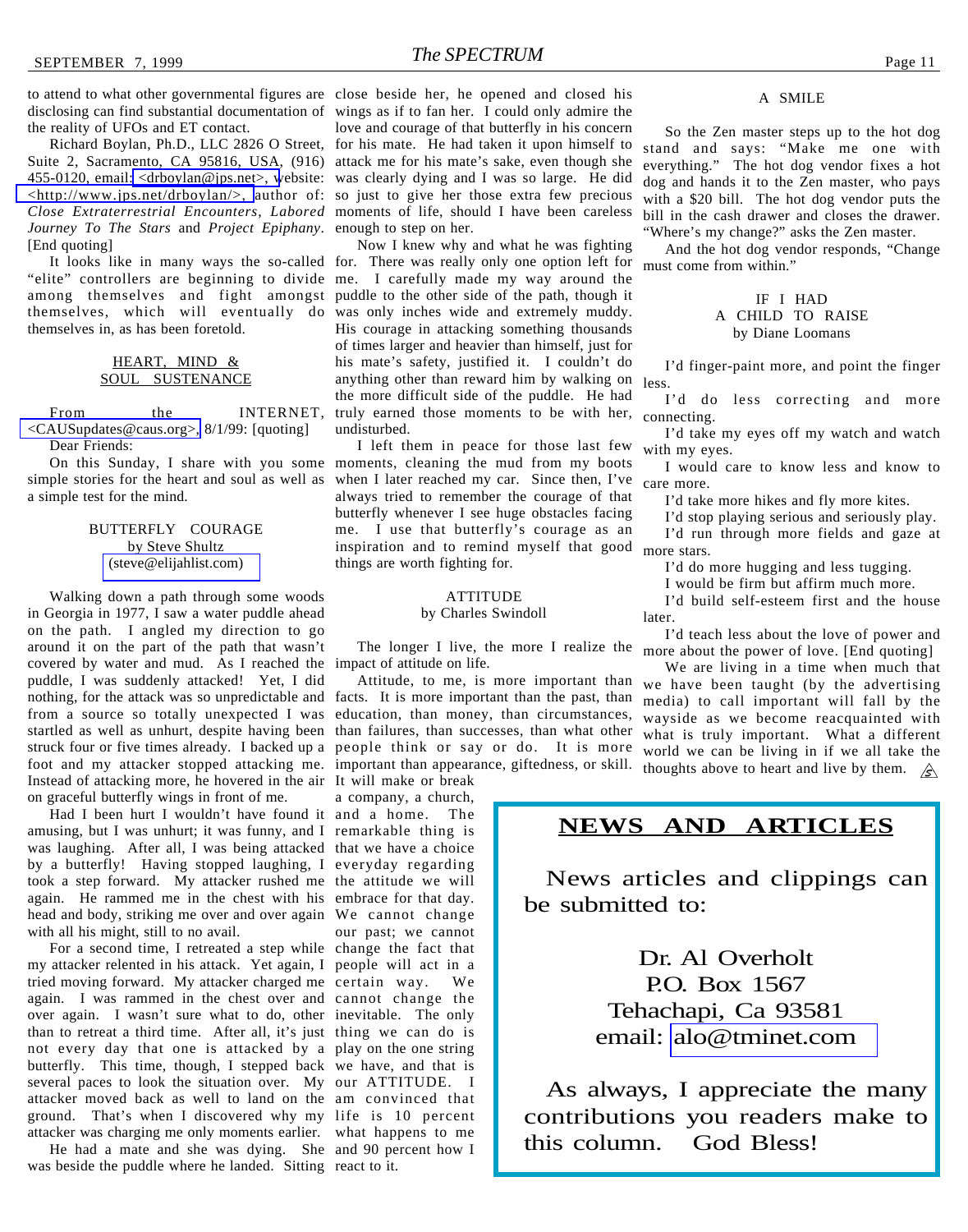## <span id="page-11-0"></span>**Native American Perspectives: The Native Ways And Teachings Part III Of A Series**

#### **8/10/99 RAY BILGER**

On Friday, July 23, 1999, history was made in Vancouver, British Columbia, Canada. It was the culmination of a four day conference of Native leaders from the United States of America and Canada. The title of the conference was *Uniting First Nations: Tecumseh's Vision.*

The Assembly of First Nations (A.F.N.— First Nations is the name used in Canada for the Native tribes), with 633 member bands from throughout Canada, was represented by their National Chief, Phil Fontaine. The National Congress of American Indians (N.C.A.I.), with over 250 member tribes across the United States, was represented by their President, Ron Allen. The opening session on July 21 was attended by 5,000 representatives of indigenous peoples from as far away as New Zealand, Asia, and Latin America. Observers from the United Nations and the Organization of American States (O.A.S.) were also present.

This was the first such conference of Native leaders from both sides of the Canada-U.S. border in 60 years. On July 23 the A.F.N. and the N.C.A.I. made history by signing an accord in front of about 1,000 delegates, essentially declaring they would cooperate across the White man's imposed borders to fight their cause together. The accord dealt with traditional problems of all North American Indians, including land claims, alcohol abuse, education, and protection of the Native culture. Ron Allen said: "This event is a statement to the world which tells people the sovereignty of Indian nations will prevail."

Phil Fontaine, wearing full head-dress, and Ron Allen passed around the traditional sacred pipe while the drums of the pacific northwest coast Salish Nation echoed through the convention hall. Fontaine said, "This is a historic event in the relationship between the First Nations in Canada and Indian tribes in the U.S. It is not about independence.... It is really about securing our rightful place and our land. We recognize that a joint strategic approach to common issues is the best way to go—strength in numbers." He said they passing a friend, even a stranger, when in a herself. The disasters will get worse and the

with indigenous leaders from all over the world. grovel at none.

The days of the White man's ill-fated attempts to divide and conquer the Native American nations are over. As if by some Higher Guidance, Native peoples are now working very seriously to bring all people together to unite and work as one, to help our Mother Earth.

This was the vision and dream of the great Shawnee chief, warrior, orator, and statesman, Tecumseh (1768-1813)—a confederation of Indians where each saw themselves first as Indian, and only then as a member of a tribe, we must work together and that this year, 1999, clan, or nation. Tecumseh said:

[Quoting:]

No tribe has a right to sell [the land], even to each other, much less to strangers.... Sell a country? Why not sell the air, the great sea, as well as the Earth? Didn't the Great Spirit make them all for the use of His children? The way, the only way, to stop this evil, is for the Red man to unite in claiming a common and equal right in the land, as it was first, and should be now, for it was never divided.

[End quoting]

When the baby Indian boy was born, his father saw a comet streaking across the sky, so the boy was named Tecumseh, which means "panther crossing the sky". Tecumseh was known (and is still highly respected) not only for his vision of unity, but for his intimate understanding and eloquent portrayal of the Native way of life—perhaps the way we all might live.

#### [Quoting:]

When you arise in the morning, give thanks for the food and for the joy of living. If you see no reason for giving thanks, the fault lies only in yourself. Abuse no one and nothing, for abuse turns the wise ones to fools and robs the spirit of its vision. Trouble no one about their religion—respect others in their view, and demand that they respect yours. Love your life, perfect your life, beautify all things in your life. Seek to make your life long and its purpose in the service of your people. Always give a word or a sign of salute when meeting or her. If we do not, she will have to do it

eventually hope to form political partnerships lonely place. Show respect to all people and

Live your life so that the fear of death can never enter your heart. When it comes your time to die, be not like those whose hearts are filled with the fear of death, so that when their time comes they weep and pray for a little more time to live their lives over again in a different way. Prepare a noble death song for the day when you go over the great divide. Sing your death song and die like a hero going home.

[End quoting]

Some have understood for a long time that is absolutely pivotal in determining just how our immediate future will unfold. An Elder of the Algonquin Nation recently wrote the following *Letter To The World*:

#### [Quoting:]

Dear World,

The prophecies from all cultures have been written that this is the year of the decision. Either we are going to change and clean our Mother Earth or keep on destroying her as we have been doing. If we do not make the change, then there is no future for our children.

First, we need to bring all the four colors of races together in peace, love, and racial harmony. It is an unconditional love for all. The Mother Earth's veins have been clogged for many years and her veins are her waterways. Her bones have been taken out of her body, which is the uranium, oil, coal, etc., because of the lust and uncontrollable passion for power and money. The Indian people of North and South America are the Keepers of this Turtle Island. The natural destruction that has occurred, such as earthquakes, hurricanes, and volcanic eruptions, etc., is because people have built on sacred lands of the Mother Earth. These are her beauty lines. She needs to breathe and move. When she yawns, she does not mean to hurt her children, but she needs to move because she is a living being, just like you and I.

Our Mother is giving us a chance to clean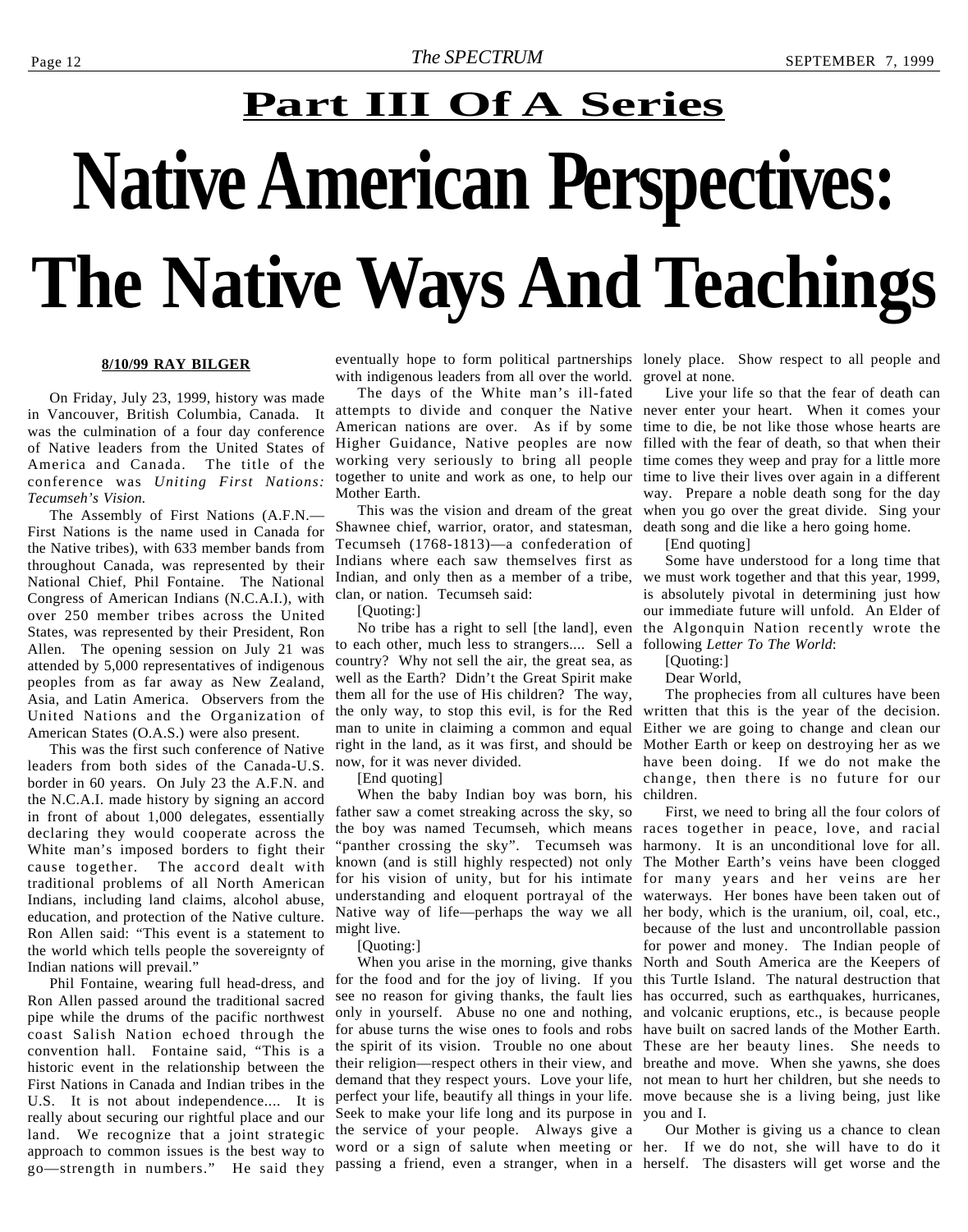children are going to get hurt.

We are in our Fourth World. It is our last chance. I pray that the four races come races at one time knew the ancient ways of their knowledge with them. The Cherokee and together in love, peace, and harmony, that we how to live together, work together, and sing the Irish are cousins. One of our prophecies is all can join hands and walk as one to save our together. The circle is a symbol shared by all that one day the tribe will reunite.... Mother Earth and the children.

ripple, but is now turning into a wave. The Great Spirit. We Native people knew the Earth never wear out. They could do such things people are now starting to come together as the prophecies said. I pray for all my sisters and brothers; I pray for strength and understanding to make the circle strong.

Mequetch with Peace and Love for all,

[End quoting]

This *is* the year of decision and what each one of us chooses to do today will very much determine what the future shall be like for all of can see everywhere the signs that people are Mayans. coming together against the forces that are

attempting to destroy our Mother Earth. Those evil forces are slowly but surely losing the control they have had over us for far too long.

Let us look again, as we have in past articles of this series, to the wisdom of Rolling Thunder, the Shoshone medicine man, healer, and activist:

[Ouoting:]

I think that in the White man's world most people believe that you have to take a course, that you have to force your way into whatever it is you do. This is not the way it is in the spiritual world, or in the Indian world....

If you have been living right, the Guidance will be provided for you. To choose between good and evil, and to choose the right, that's the key to being a spiritual person. We do not practice the kind of medicine that forces people to do things against their will. We want people to be in accord with themselves and all of nature....

We Indians come from a different world. We were here when the Earth was young. It shook when we walked on it. That's how ancient we are on this land....

Long ago there were greater civilizations on this land than those of the present. Many things about the history of this land never appear in history books.... Examples are when they teach that there was nothing here before Columbus came, that Columbus discovered America, and that certain tribes are extinct. I am talking about real history, not the standard foolishness. [*Editor's note: For more examples of "forgotten" history, see Ray's book,* The Untold History of America, Vol. I, *which fills-in some important missing historical information that every informed citizen should be aware of. If only there were some brave teachers out there who would use this book in conjunction with "required" high school*

#### *texts!*]

The Walk For The Earth has started with a represented.... The circle is the emblem of the wished; they could create machinery that would ancient peoples, and that's what it was round at a time when Europeans thought it because they had great knowledge used in a was flat.... [And] we didn't come [here] across good way for the benefit of all.... They had the Bering Strait....

> Atlanteans used big boats and could travel in society.... They knew how to use spiritual laws other ways too. They had flying saucers and to make things easy. big canoes and they traveled with the currents

The traditional people who got away before distances, hundreds of miles, and it was easy.

The ancient peoples of all countries and all places. Some went to Ireland, and they took Atlantis went underwater migrated to many

Before Atlantis went under the sea, the greater than anything we have today in this Ancient people could invent whatever they great technology, astronomy, mathematics—far

us. If we look around us with discernment, we commerce by boat into Mexico and with the I said "shaped"—they didn't chisel or cut them. when they wanted to. There were great cities twenty-ton boulders and shape the stones where with no pollution and no hunger. There was they couldn't put a knife blade between them. They had the knowledge of how to move They could move huge boulders over vast



#### **by Ray Bilger**

**This book shatters the image that has traditionally been portrayed as American History, by exposing the high-level corruption that passes for business as usual in the Halls of Congress, the White House and throughout our entire Judicial system.**

*The Untold History Of America* **was written for the specific purpose of providing a high school textbook for all American schools that would educate students about the real nature of our national situation. With a clear understanding of things as they exist in reality, students will then be in a much better position to go on in life and do something to correct our current downhill course.**

**This book is for those who want to know why America is the way it is today, where we went wrong, who are the responsible parties, and what we can do to bring back the American Dream our forefathers and mothers fought so hard to establish and gave their very lives to defend.**

**Special emphasis is placed throughout the book on the original inhabitants of America, the Native Americans. They lived for thousands of years on this continent in complete harmony and balance with the Earth. With their help we may yet be able to turn things around so that our tomorrows will be something we will all be honored to pass on to the children who are our future generations.**

The first 16 parts of Ray Bilger's ongoing research are  $\bigstar$ compiled into the book: The Untold History Of America, Vol. I. Now available from Wisdom Books & Press for: U.S. and Canada \$10. plus \$3.50 S/H = \$13.50 U.S. funds ✬ Foreign \$10. S/H = \$20. U.S. Funds Please see order form on Page 72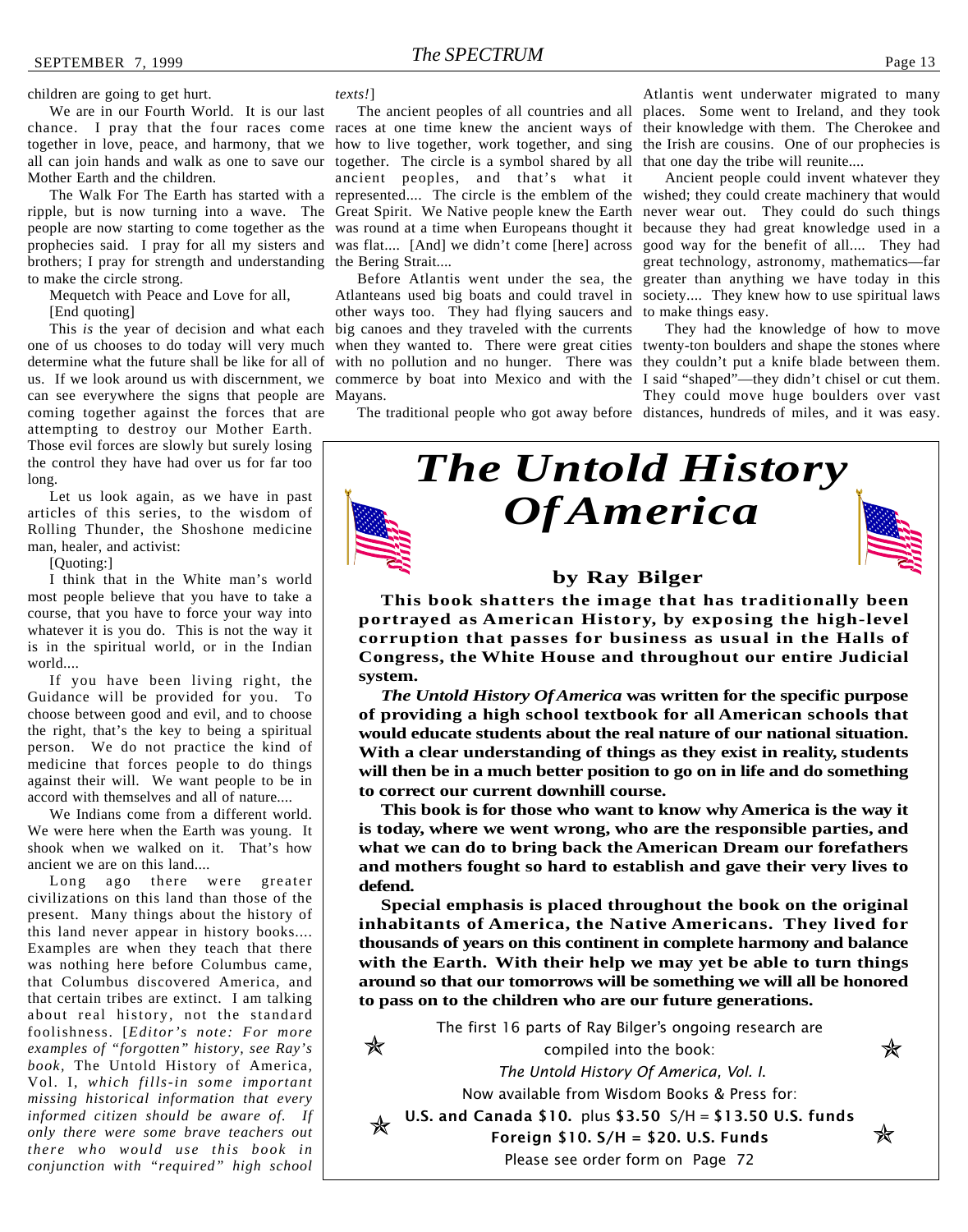They've admitted that even with their modern sticking out of the ocean—Puerto Rico, Cuba, shared about their surroundings as part of their machinery they can't do it. And thousands of Haiti, the Bahamas.... I've never read a book way of life in the natural setting, it may be slaves with ropes didn't do it either....

The ancients knew of mathematical formulas and of forces that have not yet been discovered by modern scientists. They had other methods, and it didn't take long to build the mounds and pyramids....

The ancient people had energy and transportation unlimited. They could create energy from natural forces.... They used different types of inexhaustible, nonpolluting not rust and could not be cut with an acetylene energy, such as magnetic fields, the tides, and torch.... gravity itself. They even knew how to reverse the law of gravity to make their work easier. records of our history from ancient times that They had great cities and conveyances without were preserved and hidden away. The Indians wheels. The ancient people had machines, but put their writings into sacred caves and then vegetation, so that the Chippewa living on they didn't need wheels. They could travel sealed them, much the same as the one under anywhere in a very short period of time on this the Sphinx in Egypt. Earth and other places.

brought our ancestors [the Cherokees] to accomplished great things. You might ask, standing in groups, covering a hillside, or Atlantis over ten thousand years ago. Some "Well, if it's known, why don't you tell the came to the coast of Georgia and the Carolinas, people?" This knowledge will stay hidden until and moved inland to a place [now] called the the proper time to bring it into the open. Smoky Mountains....

declined because leaders abused their power. and too much knowledge in the hands of The leaders were supposed to be spiritual fanatics could result in the destruction of leaders, but they developed egos and Mother Earth. The writings will stay where jealousy. Even the priesthood became they are until such time as modern people get in midsummer the fields are beautiful with red warlike and greedy. Every leader wanted to civilized enough that they can live with each lilies, bluebells, and a marvelous variety of become a chief, or someone important and powerful. Greed and materialism flourished. There was only one way for them to go then, lot about tunnels and caves.... This Earth sits miles of white, untrodden snow. The northern just like the civilization we are living in right on a bubble and opens to the underworld.... now.

many sea creatures, like the one in Loch Ness in Scotland, would occasionally wreck the ships and boats. Some of the priests and politicians decided to get rid of the sea creatures, and a great number of people went along with it. The people of Atlantis began things is good. We can put our minds and to forget their original ways and how to get along with Nature.... They had forgotten the making things better for all, which is why the understanding, and the consequence has been old ceremonies and how to be at peace with Great Spirit put us here. the creatures, much like modern people forgetting how to relate to Nature. Meanwhile, in some places people retained the original ways and had ceremonies to call the creatures, to feed them, and to sing and talk to them.

The priests and politicians set their scientists and wise ones to creating an explosive based on fission. They set off explosives all around the island and killed most of the sea creatures. The explosives also set off great earthquakes, tidal waves, and hurricanes, which caused the island itself to go underwater. Traditionals knew what was going to happen, and so these intelligent people got away.

Atlantis was a great island or continent located about where the West Indies are now.

our teachings.

Divers photographed some of the writing, and Minnesota, and reads like pure poetry: it's the same as the Cherokee. They found pyramids sticking out of the mud, paved streets, temples, and metal alloy bars that did

The Cherokee and other tribes have written

Machines without wings and wheels Atlantis and other ancient civilizations Some of us know how the people of herbs.

Ancient civilizations like Atlantis American Indians, know that too much power All truly civilized people, including the other without wars and pollution.

Around the Island of Atlantis a great caves, which were then sealed.... Before these wonder at the poetry that is so inherently a part Artifacts and writings were placed in sacred it in all its changing seasons, one cannot caves were sealed, Indians saved themselves of Chippewa thought. from soldiers chasing them by going into the caves and reemerging on the surface many miles away....

hearts together as one and really help toward appear to have lost touch with this sort of

[End quoting]

When you really think about it, the American Indians are very advanced thinkers, and were so even when the European White man first came here. The Indians lived a way of life that respected all things in Nature and recognized a harmonious balance that existed us to see. The smallest wildflower growing by between all things. This was completely the side of a walking path displays the same incomprehensible to the White man, who saw grace and beauty as the largest galaxy. How the Indians only as primitive savages. The better, than by such enjoyment of Nature, to Europeans, by comparison, were backward and come to appreciate that all is indeed truly barbaric, and used and abused things as if there connected to all—as our Native teachers have was an endless supply of everything. It is no wonder then that the Native Americans were so misunderstood and mistreated, and still are to look at what it means to be a chief, the head of some extent today.

To help us try to capture some of the functions.

Scientists cannot match these tasks today. In these times [today] only the mountaintops are feeling that the American Indians felt and on Atlantis. That's the way it's told in our helpful to read part of the Introduction to a medicine meetings and the way it's written in 1928 U.S. Government Printing Office Not too long ago a great city was *Indians.* This is a description of the discovered underwater near the Bahamas. Chippewa's White Earth Reservation in publication, *Uses Of Plants By The Chippewa*

[Quoting:]

The White Earth Reservation is located somewhat west of north-central Minnesota, on the border of the prairie that extends westward and forms part of the Great Plains. It also contains the lakes and pine forests that characterize northern Minnesota and extend into Canada. This produces an unusual variety of other reservations are accustomed to go or send to White Earth for many of their medicinal

Birch trees are found in abundance, either bordering a quiet lake. There are large tracts of sugar maples and forests of pine, cedar, balsam, and spruce. Many of the lakes contain [wild] rice fields, and there are pretty, pebbly streams winding their way among overhanging trees. Toward the west the prairie is dotted with little lakes or ponds, shining like mirrors.

Regarding hiding places, my people know a across the landscape, and in winter there are In June the air is sweet with wild roses, and color. In autumn the sumac flings its scarlet woodland is a beautiful country, and knowing

[End quoting]

Returning to the ancient way of doing life and how they view all of the Great Spirit's Everything in the Indian's environment forms an integral part of their understanding of creations. Most people in our modern world that we now take most things for granted, rather than cherishing each flower, and bird, and each other.

> All life was put here by the Great Spirit that we might experience and learn together, and it is never too late to turn off the TV and go outside and see the world as it was created for so often said.

> In the next segment of this series we shall tribal government, and how that government  $\mathcal{A}$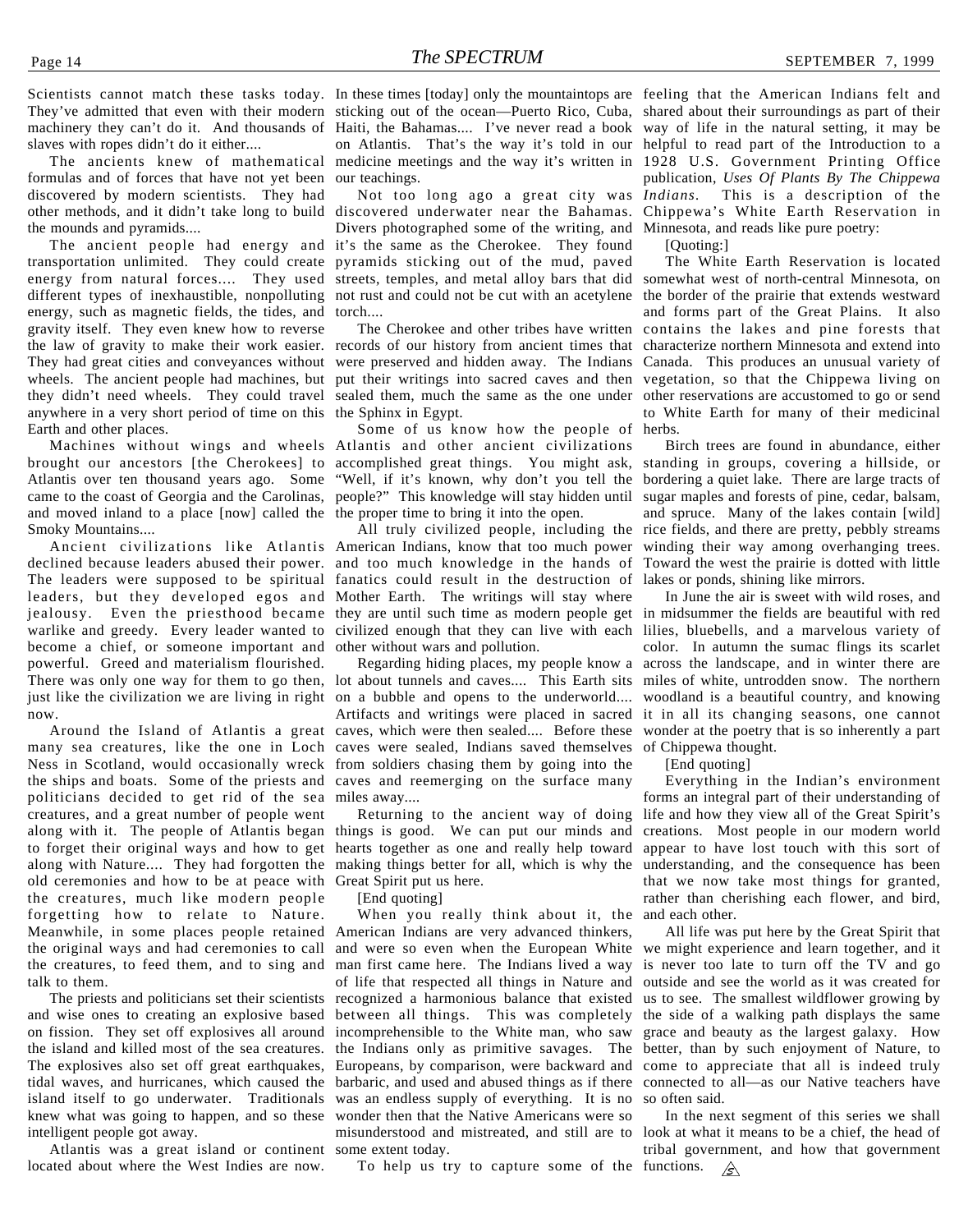## <span id="page-14-0"></span>**"Better" Living Through Chemistry** *Prozac: Panacea Or Pandora?*

*compiled largely from Internet resources by a the general energy conditions (increasing* times in the past 30 years. So, as introduction *concerned mother and grandmother who frequency) bathing our planetary system at* to the later discussion, let us see what the resides in Arizona—a state, like Texas, long this time of a Great Transition. The emotional official psychiatric position is on the subject known for its population of independent instabilities induced in many ones who—like it in so far as any common sense can be made of *thinkers and action takers.*

little secret: this person actually has frequently these high-frequency energies will induce Association (APA) first compiled their *(if annonymously from your point of view) many to run to their doctors and accept the Diagnostic And Statistical Manual* to assist the *contributed to the pages of this publication and its predecessors under my (E.Y.) suggested by the conventional (programmed)* that time, it has been revised. Their *DSM-IV*, *editorship. That is to say, she is a medical establishment. looooongtime public-message receiver for Commander Soltec, as well as for Esu people already suffering from one or another* when and how it should be treated. So after *"Jesus" Sananda, Violinio St. Germain, and form of depression is not accidental. And as* five editions of the *DSM*, there are now 300 *several others who have been graciously if there weren't enough engineered reasons for* identifiable manifestations of depression *instructing us from the Higher Realms.*

*a personal "labor of love" from a concerned crooks in high places also have in place and mother and grandmother who felt compelled to heighten our awareness of one example of broadcasting methods to induce depressive details*] which is not readily available in *a most insidious tactic being utilized by dutiful brain-wave patterns on large, targeted* bookstores (wonder why?) questioning the *puppets of the dark ones who presently segments of the population—just for good control this planet. Here I mean the large-measure! All of this, of course, is calculated* subject. Among other observations, Dr. Tracy *scale employment of pharmaceuticals, through to keep we-the-people preoccupied and largely* suggests that perhaps the *DSM* classification the guise of "medicines", to keep large inattentive to their diabolical shenanigans on offers convenient, rather than convincing *segments of the population in the proper a larger scale of working toward the goal of* solutions, and has rationalized, rather than *docile state for easy mind-control.*

*Prozac is only one such drug, yet it's a symbol for the general case. And here's an following information, you can readily infer* her book *Prozac: Panacea Or Pandora? interesting thought to consider: Ones who how drugs such as Prozac create a kind of a suffer from depression are reacting to their barrier that deadens or blocks our Creative present lives being radically out of alignment with the intentions of their Higher Self or Soul Self—their unique Divine Spark of Creator the crooks in high places are most afriad we Source. In order for the depression to really set in, however, there must first be a sufficiently strong tie to that Higher Self for shifting of this planet, ones are waking up such a high level of annoyance (the anyway. And one of the ways that Great depression) to be generated. By contrast, Awakening comes about is through the stimuli ones with a weak tie to their Higher Self can of information and experience. So read on. trip much more merrily off purpose for a long time. Thus these depressed ones basically have a STRONG CONNECTION to their Higher Self—even if their ego cosciousness happens to be at odds with that Self currently. So, from the point of view of control of the sheeple, is it any wonder the dark ones want these potential troublemakers identified and drugged?*

*And maybe it's about time I gave away a cleansed of negative emotional baggage by or not, one way or another—are being* what I am about to present! *"chemical solutions" to their "problems"*

*But as I said above, this specific sharing is jobs, crimes, taxes, poverty, disease, etc.—the* Hypocrites called melancholy. *ones to become depressed these days—lost* (including manic depression), which *functioning various electromagnetic* probing book [*see end of this article for world control.*

> *By reading between the lines in the Connection. And it is this very powerful "Spark of Life" available within all of us that will wake up to and begin to really utilize.*

> *Well, with the increasing upward frequency*

#### **8/24/99 CAROL KERSTETTER**

*And maybe this message is a particularly* down the real definition of depression isn't amazingly tough, durable organisms, full ofAccording to a Harvard University study, millions of Americans (approximately 20%)

Editor's note: The following has been appropriate reminder at this time because of quite so clear cut, and has been altered several

The tremendous increase in the numbers of recognized prime definition on depression, and In 1952, the American Psychiatric national census of mental disability. Since published in 1994, contains the internationally

Dr. Ann Blake Tracy, PhD, has written a professional establishment's grasp of this reduced, diagnostic chaos.

To introduce this subject, Dr. Tracy, in quotes from the *DSM-IV* to both set the stage for her later comments and give us a view of the convoluted jargon defining conventional psychological practice.

Before the *DSM-IV* definition, however, is a priceless quote from popular author and scientist Lewis Thomas.

#### [Quoting:]

will suffer from some type of depression in the numbers of doctors' offices, clinics, and their lifetimes, and there seems to be a new hospitals required to meet the demand... We intensive focus on (and selling of) depression are, in real life, a reasonably healthy people. as a widespread disease. However, pinning Far from being ineptly put together, we are If people are educated to believe they are fundamentally fragile, always on the verge of mortal disease, perpetually in need of healthcare professionals at every side, always dependant on an imagined discipline of "preventive" medicine, there can be no limit to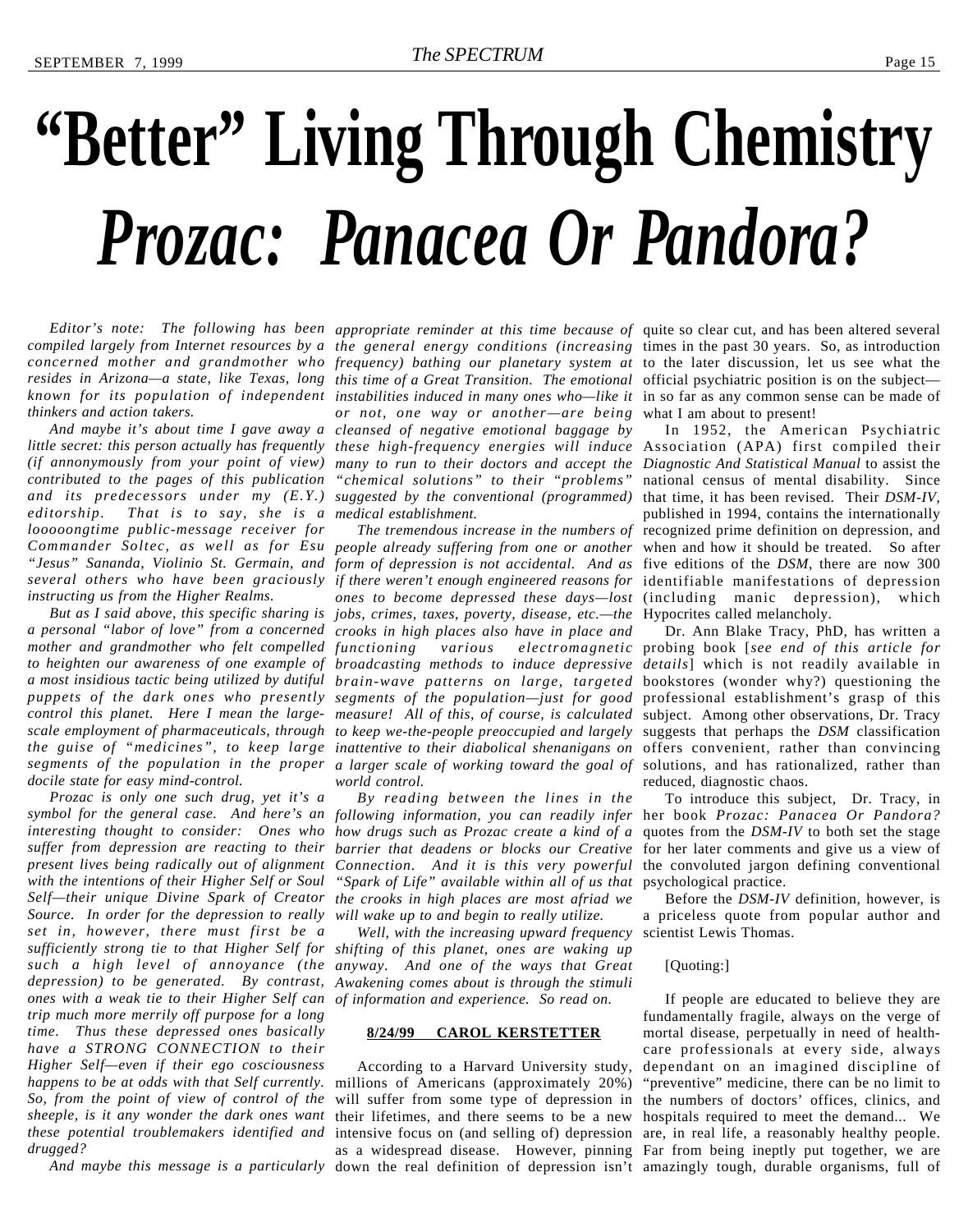health, ready for most contingencies. The of healthy hypochondriacs, living gingerly, worrying ourselves half to death. (Thomas, 1979)

\* \* \*

The mood in a Major Depressive Episode is often described by the person as depressed, sad, hopeless, discouraged, or 'down in the dumps' (Criterion A1). In some cases, sadness may be denied at first, but may subsequently be elicited by interview (e.g., by pointing out that the individual looks as if he or she is about to cry). In some individuals who complain of feeling "blah", having no feelings or feeling anxious, the presence of a depressed mood can be inferred from the depression have been expanded relentlessly **Snyder and I created.... The public is** person's facial expression and demeanor. outward. Depression as a major psychiatric **being misinformed about the precision of** Some individuals emphasize somatic illness involving bleakness of mood, self-**these selected seratonin inhibitors when the** complaints (e.g., bodily aches and pains) loathing, an inability to experience pleasure **medical profession oversimplifies their** rather than reporting feelings of sadness. and suicidal thoughts has been familiar for **action in the brain...."** Many individuals report or exhibit increased many centuries. The illness has a heavy irritability.

always present, at least to some degree. psychiatry has become tantamount to sedatives. So, since the very beginning, the Individuals may report feeling less interested dysphoria, meaning unhappiness, in drug industry has known that these drugs can in hobbies (e.g., a former avid golfer no combination with loss of appetite and act as stimulants. longer plays, a child who used to enjoy soccer difficulty sleeping." (Shorter, 1997) finds excuses not to practice).

weight.

A4: The most common sleep disturbance associated with a Major Depressive Episode is insomnia, including middle insomnia, terminal insomnia and initial insomnia, and less frequently, individuals present with oversleeping (hypersomnia). Sometimes the reason that the individual seeks treatment is FDA, doctors can prescribe it for children, for the disturbed sleep.

agitation (e.g., the inability to sit still) or case with Prozac, Zoloft, Paxil, and Luvox, retardation (e.g., slowed speech, thinking or and Effexor and Serzone. The numbers of body movements ).

fatigue are common.

A7: The sense of worthlessness or guilt associated with a Major Depressive Episode may include unrealistic negative evaluations of one's worth or guilty preoccupations or ruminations over minor past failings.

A8: Many individuals report impaired ability to think, concentrate or make decisions. They may appear easily distracted or complain of memory difficulties.

A9: Frequently, there may be thoughts of death, suicidal ideation, or suicide attempts." But it is not a necessary condition for the and 7, respectively. diagnosis, and in other depressive states.

new danger to our well-being, if we continue for Major Depressive Episode can be met by depression, mental retardation, and the to listen to all the talk, is in becoming a nation two conditions: One relates to the severity constriction of bronchial tubes and arteries. and duration of the depressed state, though We're talking some powerful drug! They these might be inferred simply by reason of change the chemistry of the mind, altering the the patient going to the doctor. In addition to way people think and behave, and they affect depressed mood, the patient should also have the physiology of the body as well. at least four ticks in the remaining eight boxes (A2 to A9).

> "depression" is that it is a condition to be drugs will react in your own body's system! treated with antidepressant drugs. Though In fact, Dr. Candace Pert, the researcher who, there may not be a lot to distinguish between back in the 1960's discovered the processes the drugs, there is no end of possibilities for by which these medications work and who prescribing them. The trend in definition has helped to develop these drugs, later served as been to identify more and more people as a Director at the National Institute of Health. "depressed", to extend the patient base.

Or as Dr. Tracy presents the situation:

A2: Loss of interest or pleasure is nearly vocabulary of the post 1960s American agitation or anxiety were treated with biological component. Depression in the subjects who demonstrated high levels of

A3: Appetite is usually reduced [but] of depression (!?!), we can now turn our than depression, predicts suicide within a year other individuals may have increased appetite attention to the treatment of it. As most are of its occurrence. In their own research, they [and] there may be a significant loss or gain in aware, Prozac is the most commonly found "anxiety, panic attacks, poor prescribed antidepressive drug. However, the concentration, and insomnia performed a drugs Paxil, Zoloft, and Luvox rank right up cluster that predicted suicide" better than any there with Prozac. **The most frightening** other parameters. Yet, you will find nothing **statistic, however, is how many of our** in Prozac's labeling alerting doctors or patients **nation's YOUTH are prescribed these drugs** to this, or to indicate that sedatives might be **annually.**

A5: Psychomotor changes include approved for children. That seems to be the the following warning: "The risk of suicide A6: Decreased energy, tiredness and dramatically in the last few years, and Once a drug has been approved by the even though it has not been fully tested or the label? Sweden goes so far as to mandate children prescribed these drugs has increased 73 criminal cases using a "Prozac defense", currently approximately 200,000 children, ages imply that there have only been 73 criminal 6 to 12, and 700,000 children, ages 13 to 18, cases. No one except Eli Lilly knows the are taking these prescribed drugs.

> Prozac has had nearly 40,000 reports of adverse reactions filed with the FDA—twice Awareness helps victims who are accused in the number of any other drug! And, to add to the mess, Prozac made the FDA's "serious" classification as NUMBER ONE on the list. in attorneys to help prosecutors defeat these This category includes death, hospitalization, defenses. This includes not only expert cancer, and permanent disability. Paxil and witnesses, which you would expect, but legal Zoloft also made the TOP TEN list in toxicity experts, who can help bury defense attorneys and potential for danger, coming in numbers 4 who have little education in these issues. Of

elevate the level of seratonin in the brain, a known factor in brain damage, psychoses,

According to Dr. Tracy, a formal diagnosis mania, mood disorders such as anxiety and

Perhaps the most unifying definition of can predict how these mind- and body-altering "The boundaries of what constitutes **John Hopkins neuroscientist Solomon** And here's something that should make you feel warm and fuzzy: No doctor on Earth She stated in *TIME* Magazine, October 20, 1997: **"I am alarmed at the monster that**

As the drug was being tested for approval,

Now that we are all clear on the definition Their own counsel admits that anxiety, more The manufacturer of Prozac is Eli Lily. necessary.

> Why is it, then, that European countries such as Sweden mandate these warnings be on from ingesting Prozac may increase initially."

> Eli Lilly's company line (excuse) is that of none have succeeded. This would seem to exact number, but there are far more cases.

These drugs rapidly and dramatically million a day, you can afford this high-level The International Coalition for Drug some cases and it is appalling what generally happens. The pharmaceuticals actually send course, when your company makes over \$6 legal support.

The following was excerpted from the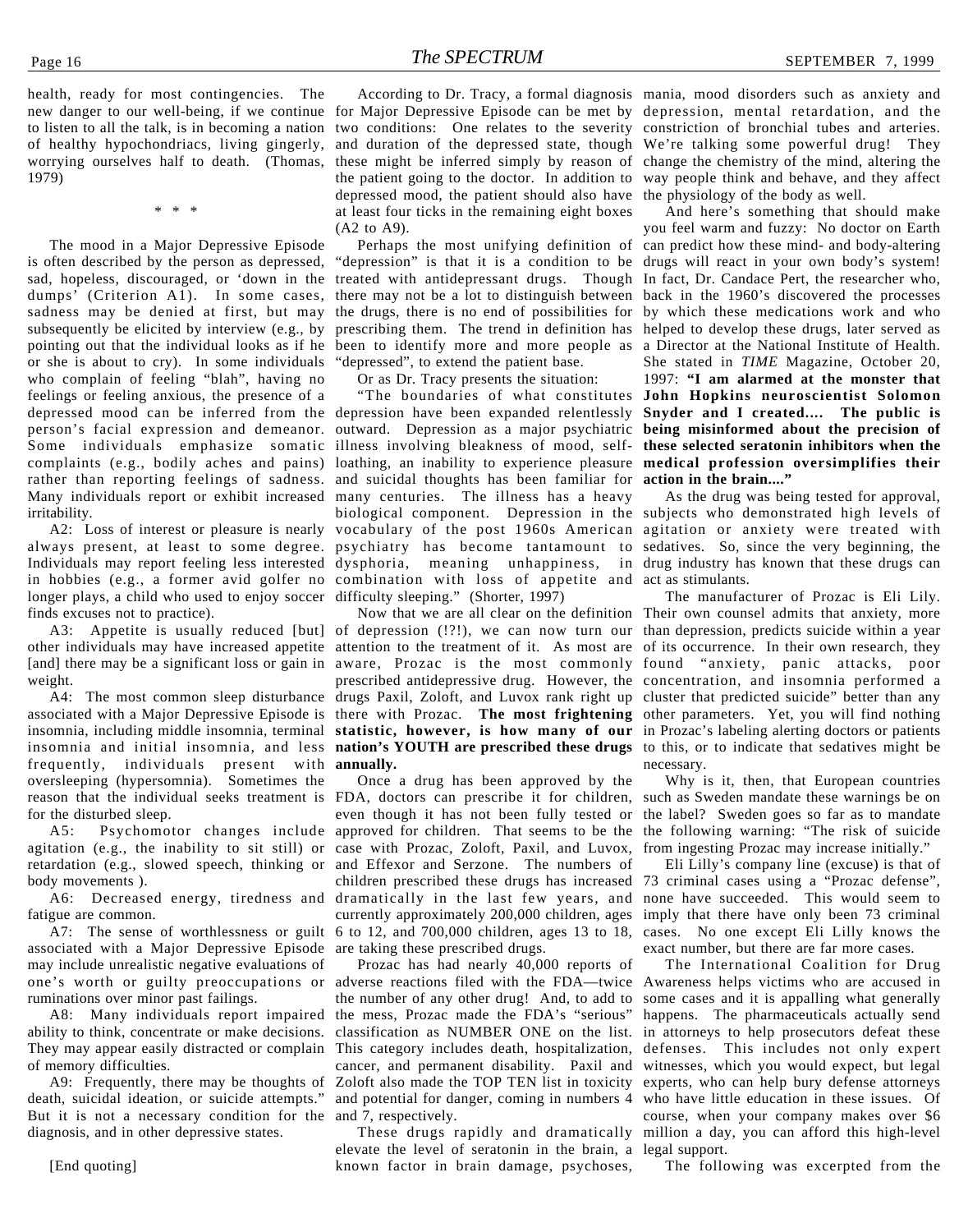SEPTEMBER 7, 1999 *The SPECTRUM* Page 17

website for Dr. Ann Blake Tracy, Director, PANACEA OR PANDORA? stresses that the persist. International Coalition For Drug Awareness increase in serotonin—the exact method by [<http://members.aol.com/atracyphd/index.htm](http://www.members.aol.com/atracyphd/index.htm)*>* and is important information to share here.

[Quoting:]

Serotonin Implicates New Antidepressants

An ICFDA Press Release by Ann Blake Tracy, Ph.D.

During the summer of 1997 we heard the news that the Mayo Clinic had completed a Heidi Connolly, with the Divisions of Cardiovascular Diseases and Internal Medicine, who headed the study stated: "We have demonstrated for decades that an increase with an arrythmia. When will we know if do know that fenfluramine and phentermine in serotonin coincide with a decrease in there are adverse long-term consequences for [Fen-Phen] alter the way the brain chemical serotonin is metabolized, and serotonin that metabolism are found in suicide—especially circulates in the blood can cause valve injury."

diet pill Fenfluramine. Fenfluramine produces no concern for punishment, reckless driving, **However, the main claim in the UK** a rapid release of serotonin, inhibits serotonin dependence upon various substances, bulimia, reuptake, and may also have receptor multiple-suicide-attempts, hostility and more **brought about cognitive impairment and** antagonist activity. The study's revelations contact with police, exhibitionism, arguments should send a loud and very clear warning with spouses, friends, and relatives, obsessive As information coordinator with the Plaintiffs' throughout the medical community concerning compulsive behavior, impaired employment legal team, I saw most of this evidence. My all serotonergic medications—the most popular due to hostility, etc. being: Fen-Phen, Redux, Prozac, Zoloft, Paxil, another.

serotonin is produced by various chemical agents as well as a condition known as base from which we derive LSD, which also have long been known to produce this same heart condition. Both also produce elevated levels of serotonin. The common thread in produce these heart problems is the elevated levels of serotonin. Ergotamine-induced valve disease and carcinoid valve disease are MEDICATIONS IS THE SAFEST microscopically identical to one another and WITHDRAWAL METHOD the ergotamine-induced valve disease is indistinguishable from the valve disease experienced by the Fen-Phen patients.

Ann Blake Tracy, PhD, director of the International Coalition For Drug Awareness, effects with long-term use is sparse but there is has worked to educate the public, medical little evidence of concern, probably because community, and government leaders to the the risks of non-intervention are considered far physical and psychiatric dangers of elevated greater. In addition, patients who experience plasma half-lives and thus higher steady-state serotonin since 1991. Her latest book about the worst unwanted effects tend either to quit drug concentrations than their 'fast' the effects of elevated serotonin, *PROZAC:* early on, or develop tolerance to them if they metabolizer counterparts. Accordingly, 'poor

which these medications are promoted as mainly focus on efficacy and most last for one beneficial to patients—is, in reality, the danger year. Research into long-term adverse effects of all these new serotonergic drugs. She would be complicated, expensive and hard to emphasizes that medical studies have fund. Also bearing in mind that SSRIs have continued to confirm over three decades that not yet been used for long enough to be sure increasing serotonin is detrimental to both of their effects, the risks associated with physical and mental health.

frightening study about valvular heart disease no basis in reality), Alzheimer's disease, old only recently recognized that indefinite in association with elevated serotonin. Dr. age, anorexia, constriction of bronchial tubes maintenance therapy with tricyclics, a group of schizophrenia, psychosis, mania, mood harm cannot be ruled out. They could become disorders (depression, anxiety, etc.), organic apparent only well into the future, as they brain disease—especially mental retardation at have with the tricyclics and many other drugs: a greater incident rate in children, autism (a self-centered or self-focused mental state with continuation therapy (with SSRIs). We have and the arteries to the heart, and blood clots.

The study focused on heart disease and the depression, alcohol abuse, impulsive acts with efficacy and the dependence problem. serotonin metabolism. Low levels of serotonin fluoxetine?" (Preskorn, 1994) violent suicide, arson, violent crime, insomnia, findings were of lack of evidence of long-term

Luvox, Effexor, Serzone, and Anafranil. Clinic study on heart-valve damage is not only conclusive evidence, but there was a good Patients on all of these new medications have a warning to Fen-Phen users, but to users of deal of clinical suspicion, plus worrying consistently reported both heart and lung all these new meds which increase serotonin! evidence of the very belated recognition of problems. And it should be noted that all of And now that the warning has been sounded severe behavioral deficits with barbiturates. In these new medications are designed to about the association with elevated serotonin law, with a lower burden of proof (51%), it increase levels of serotonin by one method or and heart damage, are we now also ready to might have gone either way, but for legal The study points out that elevated the other results of increased serotonin carcinoid syndrome. Ergotamine (Ergot is the **at risk.** Many of these patients have already investigated is excessive sedation in the shortincreases serotonin.) and carcinoid syndrome How many more tragedies do we need to from unwanted behavioral effects, two both the disease condition of carcinoid decades, enough medical studies to raise red persisting sexual problems, but this has syndrome and the chemical agents which flags about the many dangers of increased apparently not been investigated. The other look at warnings given over the years about reasons and funding problems, the case never mentioned above? **Approximately 50 million people are using these medications and are** behavioral toxicity to have been formally suffered the long-term debilitating after-effects. term (Freeman & O'Hanlon, 1992). Apart witness and pay for as taxpayers and as fellow possible areas of long-term risk with SSRIs human beings while we await further studies, have so far been identified, though their when there are already, and have been for significance is unclear. One concerns often serotonin?

## WARNING: TAPERING OFF

#### Risks Of Long-Term Use

Evidence relating to possible adverse

Elevated serotonin has been found in Unexpected problems and the risk of insidious The relatively few studies of long-term use indefinite use can only be guessed at.

It should be noted that medical studies increases the risk of sudden death in patients "...We know very little about the risks of drugs that we have used for 20 years,

Emphasis should be made that the Mayo studies provided suggestive rather than With benzodiazepines, the most unexpected **litigation was that long-term use had depersonalisation in several manifestations.** impression from memory (1992) is that formal came to court.

> With antidepressants, the only aspect of concerns the tendency of some SSRIs (mainly paroxetine, fluoxetine, and sertraline) to inhibit SAFEST an important liver enzyme system, increasing the risk of toxicity with many other drugs and of drug interactions (Nemeroff et al., 1996). Those most at risk are a minority (about 8% in Caucasian populations) whose genetic makeup leads to reduced efficiency in this enzyme system, who are therefore already "poor metabolizers" of the same drugs:

> > "Poor metabolizers demonstrate longer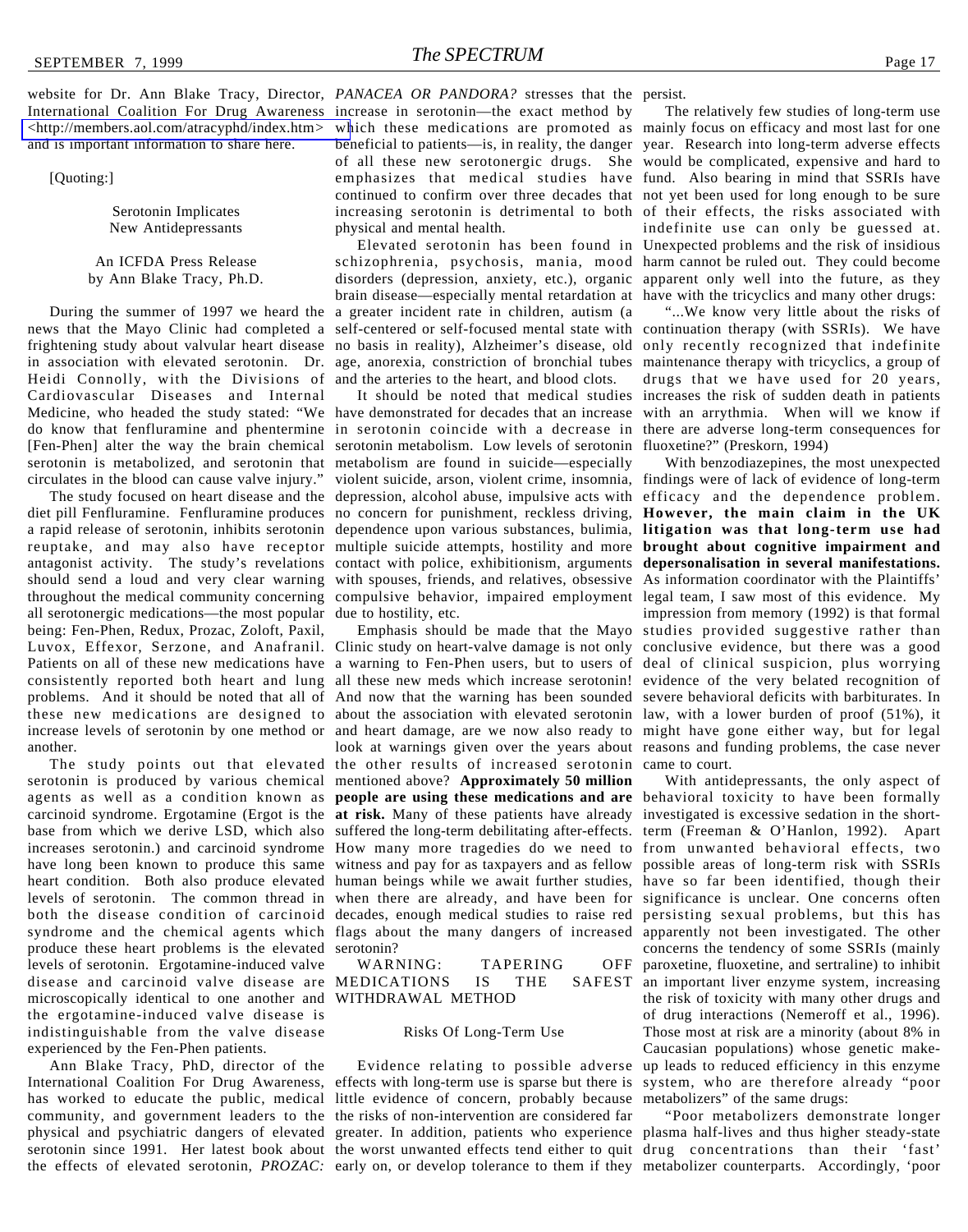metabolizers' carry a higher risk for toxicity nevertheless captured professional and public symptoms led in both cases to a generalized and/or drug interactions...". Sindrup and imagination to a remarkable degree. Many failure even to recognize their existence after colleagues (1992) reported that "paroxetine doctors and patients need no further several decades of use. reversibly converts normal or extensive persuading and many prospective patients can metabolizers to the poor metabolizer soon be expected to join in. Early in 1997, dependence problem undermined the optimistic phenotype. This may be true of several other the manufacturers of venlafaxine (Effexor/ assumptions previously made about their long-SSRIs." (Tollefson, 1993)

expected to influence some prescribing and that summer the manufacturers of Prozac dependence is denied (and vice versa). decisions. This does not appear to have been followed suit: formally studied, but the dilemmas involved both to avoid over-treatment and because of the possible long-term risks involved:

'My approach is to treat each episode of depression for 6 months and then taper therapy. Some recurrences are as long as 5 episodes of depression?" (Preskorn, 1994)

intermittent treatment involves a higher risk, notably because of the possibility of strong apparent relapse if treatment is interrupted:

"Some circumstantial evidence suggests that antidepressants are sensitizing and increase the risk of recurrence, but without why have they repeatedly been told that there (Blackwell & Simon, 1988) maintenance treatment, patients are going to is no risk of dependence? If the analogy held, have a recurring course of illness with antidepressants would have the potential of Campaign, among many other communications devastating consequences. I believe that a "once on, never off" type drugs; insulin-to the general public, has been to say rather decision to start maintenance treatment dependent diabetics need drugs for life. the opposite of all this. Perhaps the time has represents a commitment to long-term therapy, Related concerns have prompted another now come to thoroughly investigate what is because stopping the medication will lead to pioneer in the field to speculate that serious what and to set the record straight. recurrence." (Keller, 1994)

Nor have questions about the true nature of relapse, and a possible link with dependence, the question of long-term treatment of entirely gone away. In conversation with Healy, one of the pioneers of antidepressant therapy recently mused about this, as follows:

"We are trying to keep people on antidepressants for rather long periods of time, and the relapse rate goes up if you stop too soon, so you wonder. There's an old article now—it's pretty bad—so everyone should be wished to take advantage of this. Firmly on imipramine in the *Canadian Journal Of* told about it." (Coppen, 1996) *Psychiatry*, around the time of the first conference with imipramine in Montreal, far the assumption that antidepressants were saying imipramine is an addictive drug, because if you stop it, you get depressed again; therefore, you are addicted to it. The effectiveness, and the nature and course of SSRIs) as antidepressants is all but irresistible. same model would say that diabetics are depression. This question arises if one rejects addicted to insulin. But there is some truth in the notion that drugs should be regarded They are far safer than the earlier tricyclics it and the question is even more acute with almost as nutrients for some frank malnutrition and MAOIs. They are so safe that it becomes Xanax and panic disorder, so I don't know how it's going to work out in the long run." (Cole, 1996)

have to do with the long-term use of disorders of metabolism. If antidepressants thought; often conditions presenting as anxiety antidepressants? The answer in the end comes were in some sense drugs of dependence, they stem from an underlying depression, and down to one's view of the hypothesis that would not resemble insulin in this respect. current evidence suggests that antidepressants depression is a deficiency disease and that The evidence suggests a much closer link with (in contrast to anxiolytics) need to be taken antidepressants work by restoring serotonin to benzodiazepines: normal levels. Far-fetched as this view of serotonin has to be (Healy, 1987), it has benzodiazepine and antidepressant withdrawal

Uncertainty about long-term risk can be advertising campaign in the US (*SCRIP*, 1997) effectiveness can be assumed only so long as Efexor) began a "Direct to Consumer" term effectiveness. With antidepressants,

have occasionally been mentioned in published again, with its makers, Eli Lilly, being on antidepressants or BDZs, depending partly discussions. Some advocate more sparing use, criticized for going over doctors' heads and on dosage levels and treatment duration. The years apart. Should patients be committed to *Cosmo*, *TIME* and *Marie Claire*, aimed at BDZ withdrawal symptoms for relapse are indefinite therapy to prevent widely spaced getting patients to diagnose themselves and now well recognized. With antidepressants, Other experts take the view that Britain, advertising drugs directly to patients is or two experts were pointing to the risk even directly targeting depressed Americans with a main withdrawal effects are transient too. big advertising campaign. Two-page color ads, depicting a dark rain cloud followed by a mistaking the effects of withdrawing of bright Sun, will appear in the US next week in supplementary insulin for pancreatic 20 consumer magazines, including *Newsweek*, insufficiency, yet the danger of mistaking then ask their doctor for the drug by name. In the message hasn't come through, though one illegal." (Hicks, 1997)

"rebound" reactions (Roose, 1994) and before the public begins to question the of a generalized withdrawal reaction, but: "If fundamental contradiction that arises here: if withdrawal effects are a reality, the long-term users of antidepressants are indeed distinction between dependency and in the position of insulin-dependent diabetics, prophylaxis may be difficult to draw." problems might be looming even now:

> "I think the next big issue is going to be depressive illness. I think what will happen, and it has already begun to happen in the of the 1980s, just as benzodiazepine United States, is that patients are going to start suing doctors who haven't informed them of the course of the illness. There is a general agreement about the course of the illness it. The companies marketing SSRIs of course

On the other hand, one might question how absolutely *not* drugs of dependence had colored understanding of drug action and of the mind.

But what does insulin dependence really leads to fundamental and quite specific untreated depressives than was formerly pancreas) swiftly, dramatically, and universally general practitioners that there are many more

• The subtlety and disguise of

• With the BDZs, recognition of a

"Prozac, the 'happy pill', is in the news only about one-quarter to one-half of patients • Withdrawal problems seem to affect

It remains to be seen how long it will take was still some uncertainty about the existence • There is no real possibility of before the advent of the SSRIs. Then, there

The thrust of the Defeat Depression

#### Defeating Depression

The SSRIs arrived on the scene at the end prescribing went into sharp decline because of concern about widespread dependence problems and the mass litigation arising from labeling their products "antidepressants", they set out to convince doctors of the value of their drugs and their advantages over anxiolytics.

Insulin withdrawal (or shutting down the findings from social psychiatry and advise " ...the temptation to market them (the These compounds can be produced easily. a feasible proposition to take the current chronically, in order to reduce the risk of relapse...". (Healy, 1991)

The leadership in general practice and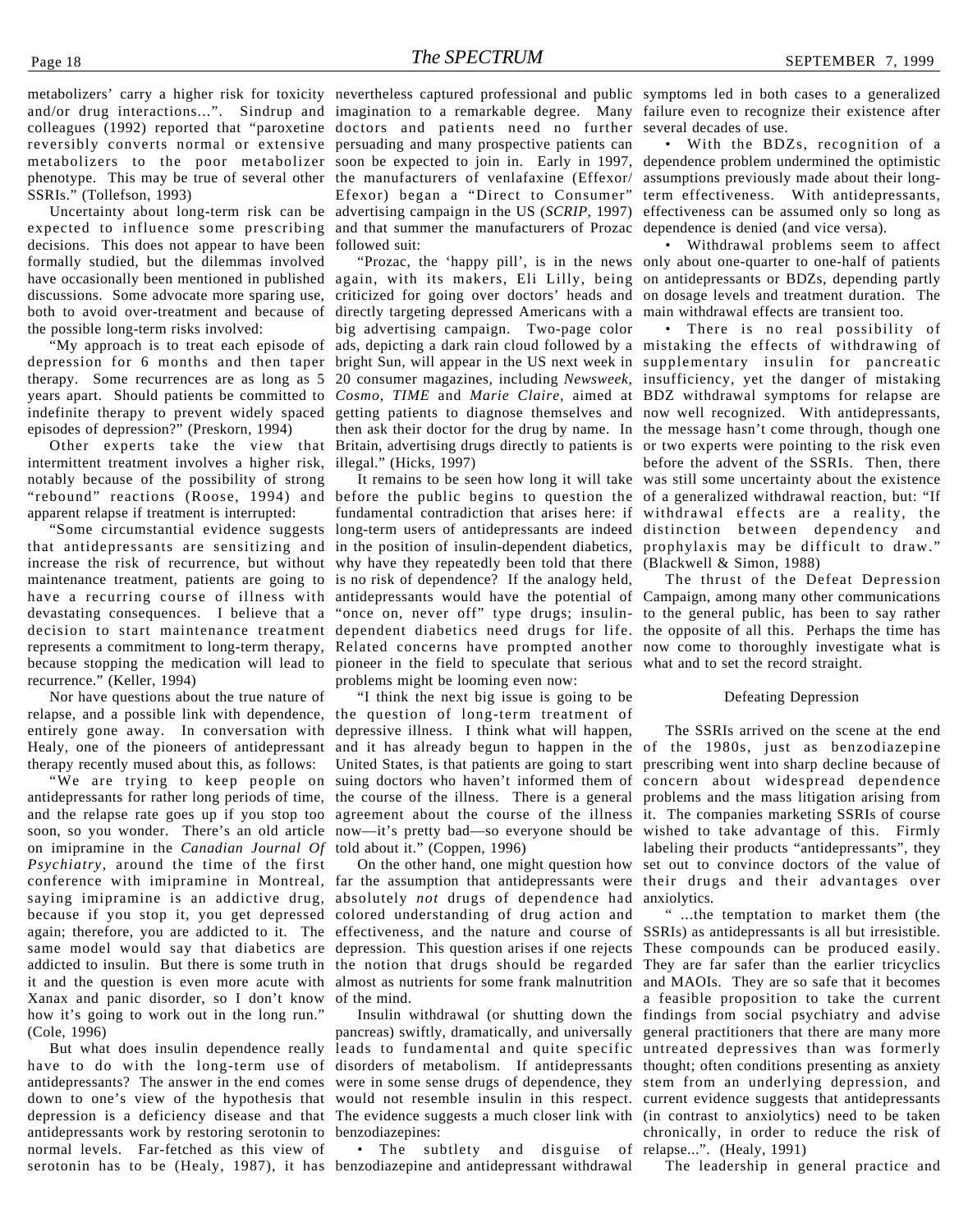psychiatry did not need much persuading. In steering prescribers towards their drugs, the find no reference to research evidence that Psychiatrists and General Practitioners have manufacturers enjoyed substantial support shows that (a) drug-seeking behavior or emphasized there is no risk of dependence, from a high-profile, professional initiative, dependence, or (b) rebound and withdrawal and recommend doctors to reassure their which they, in turn, partly funded. [*Imagine* occur when prescribing antidepressant patients about this. The manufacturers of *that! What a surprise.*]

organized in the UK (1992-97) by the Royal that it is often difficult to get patients to take therapeutic dependence potential, and neither College of Psychiatrists (RCP), with the Royal some initially, and to continue for the the UK nor US regulators required such tests College of General Practitioners (RCGP) recommended course length." (McBride, to be done. The FDA (but not the CSM/ perhaps rather in tow. The thrust of the 1992) campaign was to explain depression and encourage people to recognize it; to persuade addictive is correct. Antidepressant drugs do systematically studied, in animals or humans, sufferers to come forward for treatment; and to not result in drug-seeking behavior, i.e. they for its potential for abuse, tolerance or emphasize that no stigma should attach to such do not have a market value, neither do they physical dependence...". (Lilly, 1996) This a commonplace but distressing illness, a major cause dependence in a technical use of the would explain why withdrawal effects came to social problem as well. Only two years into word...". Obviously a person who is still light only several years after licensing. the campaign, over three million leaflets about suffering from depressive illness from whom depression had been circulated to the public the drug is then withdrawn would suffer a that withdrawal symptoms from the main and many other initiatives had been sponsored return of depressive symptoms that could have SSRIs "are generally self-limiting and not as well. (Royal College of Psychiatrists, very serious consequences. This, however, is usually severe, and there is no evidence that 1992, 1994, 1996)

The Defeat Depression campaign focused dependence." (Sims, 1992) in particular on what the organizers believed were widely held misconceptions. One *Psychiatry* (published by the RCP) went about any element of risk, nor to advise concerned the public's failure to recognize the further. Provoked by the suggestion that it gradual withdrawal. The data sheet for value of drug treatment. Another was the seemed folly not to have tested drugs like fluoxetine hints that patients might be general failure to recognize depression for the Prozac for their dependence potential expected to glide off Prozac because it tapers complex and hidden disease it may be. The (Medawar, 1994), he argued that it was both its own withdrawal (Lilly 1996) and, with launch of the Defeat Depression campaign mistaken and dangerous to have suggested that sertraline, otherwise suggests no problems was explained as a response to "the tragedy the question of dependence arose at all: "It would arise: "Lustral has not been observed to that, despite the availability of effective would be regrettable if serious depressive produce physical or psychological treatments, 70 per cent of sufferers go illness, often involving the risk of suicide, dependence". (Pfizer, 1996) **An appreciable** untreated".

depression, when recognized, was not treated aggressively enough: over the years, many GPs prescribe doses of drugs that experts antidepressants—whatever their structure **placebos. It would be useful to know what** certainly added to it. Diabetics are dependent **appreciate some things that experts don't.**

from the BDZ debacle, the RCP/RCGP also stop taking the drugs. Many sufferers from of dependence. The Campaign's first press people who take heroin or cocaine as release was headlined *Antidepressants Not Addictive* because a MORI public opinion poll "78% of the public believe anti-depressants to launch press statement, "that people may fail it can cause dependence". (RCP/RCGP 1992)

figures in both Colleges later explained that treatment indefinitely. they saw no evidence of withdrawal problems and mainly had in mind lack of evidence of antidepressant addiction and abuse. Essentially the same points had repeatedly been made about the BDZs:

The "Defeat Depression" campaign was antidepressants. In fact, it is our experience remote and did not test their drugs for medication...". There is no street market in SSRIs clearly also considered such risks

an indication of their efficacy, not of true dependence occurs." (Price et al., 1995)

In addition, there was the concern that misinformed about the well-established remained untreated through people being **minority of users would not agree.** properties of antidepressants...".

surveys had established that, as a general rule, fact been no evidence that any (Efexor/Effexor). The latter are the strongest, consider ineffective. **As GPs treat nine cases** cause 'addiction' or 'dependence'. Medawar and has the shortest elimination half-life. The **in every ten, this implies that most cases of** says there is 'profound confusion' over the contrast between US and UK prescribing **depression are being treated with strong** meaning of these terms and, if so, he has advice is marked. **exactly GPs are treating, and whether they** on insulin and people with high blood Effexor in long term use, that is, for more than Perhaps by way of dissociating themselves the sense they will become ill again if they evaluated in controlled trials." (Wyeth, 1996) addressed what they saw as a widespread but depression are in the same position, but this shown to be efficacious during long-term (up mistaken belief that antidepressants were drugs is totally different from the experience of to 12 months) treatment." (Wyeth, 1996) pressure are dependent on hypotensives, in 4-6 weeks, has not been systematically euphoriants." (Freeman, 1994)

commissioned by the Campaign had found that Campaign emphasized the need for radically experience would reveal a different picture, be addictive". "It is worrying", said the dependence were misconceived and resulted weeks and rarely measure withdrawal, and to take the medicine in the mistaken belief that should be more prescribing for depression and supervised, and compliance with drug In unpublished correspondence, senior consideration should be given to continuing blood tests. different standards of treatment. Fears of because most trials and studies last only a few from misunderstanding. In the future, there because patients on trials are carefully at higher dosages than before, and serious regimens is verified by pill counts and/or

#### Warnings And Prescribing Advice

antidepressants, the question of dependence basis of premarketing experience the extent to

"We have searched the literature and can doesn't arise. The Royal Colleges of "The statement that antidepressants are not label—e.g. "Prozac has not been MCA) has required that this be stated on the

A former editor of the *British Journal Of* been required to warn doctors (or patients) Since then, the CSM/MCA have concluded Accordingly, not all SSRI manufacturers have

"During the past 35 years, there has in fluvoxamine (Faverin/Luvox) and venlafaxine The CSM/MCA have required data sheet warnings for paroxetine (Seroxat/Paxil), probably because venlafaxine is a newer drug

**US Label, 1996:** "The effectiveness of

**UK Data Sheet, 1996:** "Efexor has been

On this basis, the Defeat Depression pre-marketing studies and trials. Clinical Lack of evidence of dependence is claimed, but on the basis of non-systematic

The authorities are unanimous: with However, it is not possible to predict on the **US Label, 1996:** "While Effexor has not been systematically studied in clinical trials for its potential for abuse, there was no indication of drug-seeking behavior in clinical trials.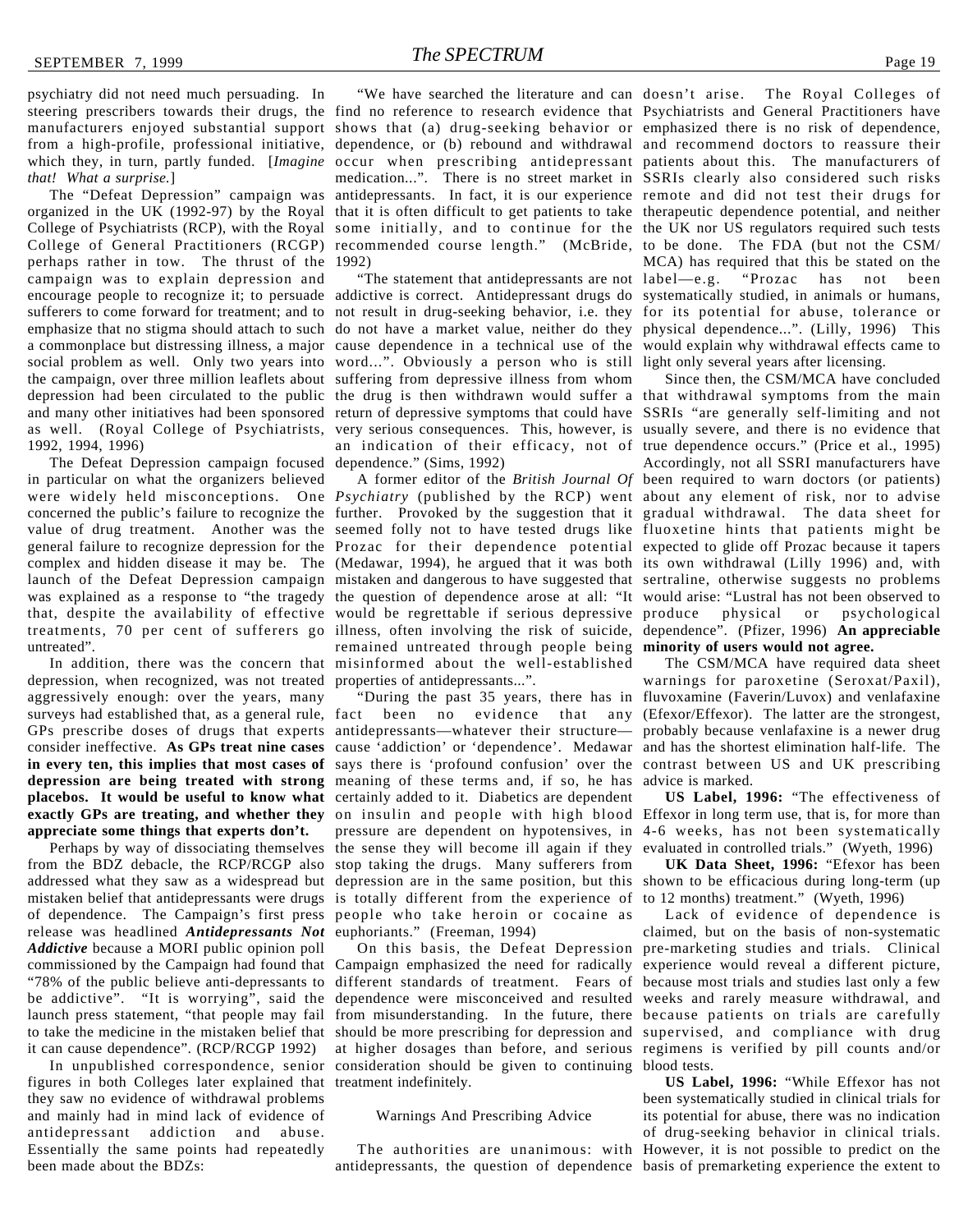which a CNS-active drug will be misused, diverted and/or abused once marketed ...".

possibility of drug abuse with CNS-active drugs, physicians should evaluate patients for patients closely. Clinical studies have shown Low levels of serotonin are thought to be a over time among patients taking Efexor."

Professional chat on the Internet suggests that of the order of one-quarter of patients on shorter-acting SSRIs might experience significant withdrawal symptoms, sometimes without discussing this with your doctor. even with slow dosage reductions. In the light of this, official warnings seem bland:

effects of Efexor have not been systematically sensations. They may also have difficulty side effects and toxicity, but as far as clinical evaluated in controlled clinical trials, a sleeping and achieving vivid dreams when efficacy is concerned, we have really made retrospective survey of new events occurring they do sleep. But these symptoms are very little progress." (Beaumont, 1996) during taper or following discontinuation unusual and generally disappear after a few revealed the following six events which days. To avoid these symptoms your doctor basics, the discoveries which opened the path occurred at an incidence of at least 5% and for may tell you to take smaller doses or to spread for the development of modern psychiatry are which the incidence for Efexor was at least doses further apart before you stop taking the the discoveries of the effects of twice the placebo incidence: asthenia, tablets altogether.... If you stop taking your chlorpromazine, lithium, imipramine, and dizziness, headache, insomnia, nausea, and tablets too soon, your symptoms may return. meprobamate.... **With all fairness to the vast** nervousness...".

**UK Data Sheet, 1996:** *"Discontinuing Efexor:* No definitive withdrawal syndrome has been observed with Efexor. During leaflets and in the data sheet/label have to be **by their rapidly growing number, a** clinical trials, symptoms reported on abrupt read closely and between the lines. They tremendous turmoil for physicians, and by discontinuation...included fatigue, nausea, and might be strong enough to protect **their steadily increasing cost, a serious** dizziness, and one episode of hypomania ...".

mistaking withdrawal symptoms for relapse, patients who would want to prevent them. and no suggestion is made that patients might need to be informed. There is reference to the possible need for gradual withdrawal:

**US Label, 1996:** "When discontinuing Efexor after more than one week of therapy, it treating depression with the coming of the is generally recommended that the dose be tapered to minimize the risk of discontinuation symptoms. Patients who have received Efexor tapered gradually over a two week period."

**UK Data Sheet, 1996:** "Discontinuation effects are well known to occur with antidepressants; therefore when Effexor has been administered for more than one week and is then stopped, it is generally recommended that the dose be reduced gradually over a few days and the patient monitored in order to minimize the risk of discontinuation symptoms. Patients who have received Effexor for six weeks or more should have discovery is over.... The golden era was 1954 their dose reduced gradually over at least a through 1974 or thereabouts. In the last 20 one-week period."

are also subject to regulatory approval, the anything like the same extent.... We have distance to go. And, although we have recommendation for gradual withdrawal comes down to this: "Do not stop taking your tablets without the advice of your doctor. If your doctor thinks you no longer need Efexor, he and in 1959 we have the first tricyclic numbers of premature deaths, the introduction may ask you to reduce your dose before stopping altogether." (Wyeth, 1996)

UK Data Sheet, 1996: "Due to the push the serotonin deficiency model of effects which have not been exploited in a history of drug abuse and follow such a substance caused serotonin in their brain. that's all." (Garattini, 1996) no evidence of drug-seeking behavior, cause of depression and other related know how to do it faster and a little better, but development of tolerance, or dose escalation conditions. This medicine works by bringing the modus of doing it has not changed.... As (Seroxat/Paxil) goes into more detail, albeit to potency. Maybe smaller differences in side depression for much more than it is worth: clinical practice. Clozapine may represent a "These tablets are not addictive. Everyone has progress in the treatment of the psychoses, but the levels of serotonin in your brain back to regards treatment, I think we probably have normal." (Smith Kline Beecham, 1996) The enough on the shelves to serve us for some leaflet goes on as follows:

**US Label, 1996:** While the discontinuation sick, anxious, confused, or have tingling "Do not suddenly stop taking your tablets Some people find that if they suddenly stop many new ideas in psychopharmacology in the taking these tablets, they feel dizzy, shaky, Remember that you cannot become addicted to **array of drugs which followed, the best any** 'Seroxat'."

No warnings appear about the risk of to arise, but offer limited help to doctors and manufacturers and regulators, if problems were **financial burden for patients.**" (Ban, 1996)

#### What Passes For Progress

for six weeks or more should have their dose **hard sell of the manufacturers and the** on. Though widely praised and used, in those What progress has in fact been made in SSRIs? **In the opinion of many of the great names in this field, the answer appears to** the first antidepressants—whose own **be very little, hardly enough to justify the** effectiveness was still in doubt, even ten years **leadership in clinical medicine.**

of psychopharmacology, since, say, 1964 over thirty years now—nothing radically new has been introduced. Perhaps the only original idea was the discovery by Japanese colleagues that a drug such as carbamezepine, used as an Lewis Thomas (1979), with a thought which anti-epileptic, could be protective in manicdepressive disease." (Pichot, 1996)

In UK patient information leaflets, which neuroscience, but not clinical advances to anything like enough, and we have a great "...it seems almost that the era of drug years there have been great advances in science in the practice of medicine, but not gone 30 years without really discovering achieved, through the application of science, much." (Healy, 1996)

Advice to patients taking paroxetine mechanism of action but equivalence in

"Not much has changed in practice. We time if we learn how to use it." (Lehmann, 1996)

"It's notable, isn't it? There haven't been last decade." (Coppen, 1996)

*"*We have made great strides in reducing

In short, warnings in patient information **one side effect for another, while creating,** "If you really want to reduce the thing to **of these drugs have done is to substitute**

"In my opinion, if you look at the history asking "Are antidepressants better than a These opinions were given in interviews recorded in the mid-1990s by Dr. David Healy, a practicing psychiatrist and historian of medicine. They are not only fascinating; along with other papers by Healy, they also have much influenced the thinking in this paper. The truth may indeed be that not much has really changed since the introduction of days it was still not transparently silly to be placebo?" (Malitz & Kanzler, 1971), nor to suggest "Yes, but barely" as a likely answer. (Hollister, 1972)

The last word on progress belongs to just predates the age of the SSRIs: progress in medicine and in securing health come from good science and good sense. In the absence of either, it is wiser to desist:

"We had the monoamine oxidase inhibitors diseases formerly responsible for great antidepressant. There has been no important of science into medicines did not really begin progress after 1959. Some differences in the with the management of infection. Long"My contention is that we do have some a degree of mastery over many infectious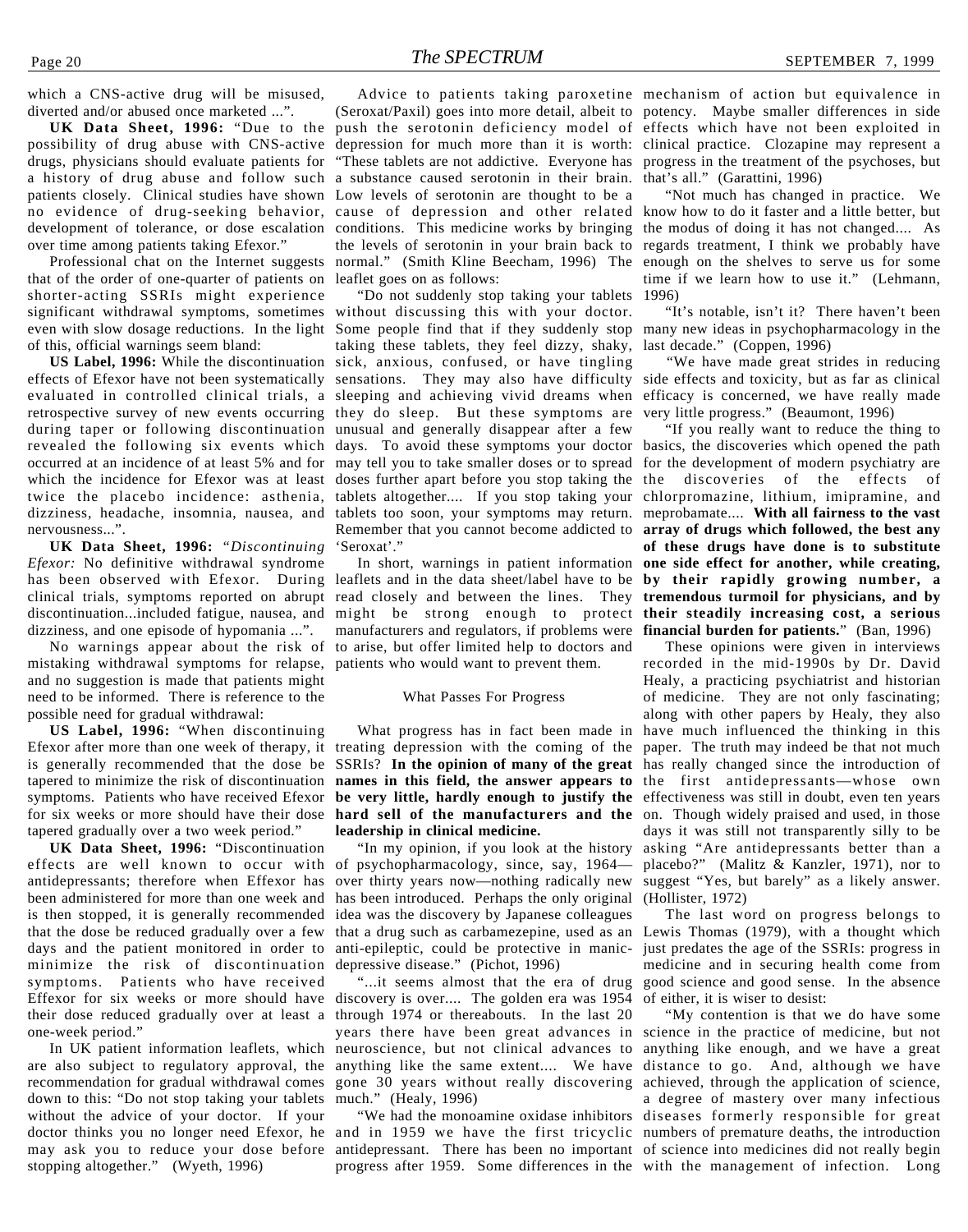<span id="page-20-0"></span>before that event, some time in the middle of the nineteenth century, medicine showed its first signs of scientific insight by undergoing quite a different sort of professional

things." **New products and perceived breakthroughs do not necessarily bring real progress.** The history of dependence on sedative-hypnotic drugs over the past 200 years strongly supports the view that medicine sometimes makes real progress not by leaping forward, but by looking back. At present, as in the past, good medicine involves learning from mistakes and not repeating them. "The greatest mistakes are probably made not because doctors don't know enough, but the Light of Creator God. Simply surround because too often they behave as if they do." [Medawar, 1996].

transformation. It stopped doing some

On the face of it, government and regulatory authorities, the leadership of the medical profession, and the pharmaceutical you, and though this message will be very industry have much to answer for. From early personal to the scribe, it will also serve well as **confrontation is pointless, for many are** 1998, their response and further information a general message. There can never be too **habitual or pathological liars, and will only** and debate on this matter will be reported on many lessons or messages regarding TRUTH, **tell more lies to weasel out of the original** the Internet at <http:// [www.socialaudit.org.uk>.](http://www.socialaudit.org.uk)

#### [End quoting]

With depression having become such a widespread ailment of Americans (real or merely suggested), and with the big bucks to be made by the pharmaceutical companies, you have to look hard and deep to find the real facts. But then, you already knew that, or you would be tuned into *CNN* or reading *USA Today* instead of *The SPECTRUM*, wouldn't you?

depression and the medical community's treatment with such drugs as Prozac, Paxil, and Zoloft, please visit this website: <http:// [members.aol.com/atracyphd/index.htm> a](http://www.members.aol.com/atracyphd/index.htm)nd check out the book *Prozac: Panacea Or Pandora?* by Ann Blake Tracy, Ph.D. This book is not in bookstores (as you might well suspect), but you can purchase it through the above website or send \$19.95 to Cassia Publications, P.O. Box 1044, West Jordan, UT, 84084. Price includes 2-day mail within the United States. For delivery in Canada or Western Europe, please send: \$23.95. For to remember to whom you have told what self-confidence. Rather than admit to an delivery elsewhere, please send: \$25.95.

Anyone who suffers from depression or knows someone who does would benefit hide and struggle to recall the stories you have responsibility off of themselves and transfers greatly from reading this book and by checking out the above website. What the revealed. Usually the time it takes to reveal else. And by guilt, I mean your specific use medical and pharmaceutical communities are telling us about the treatment of depression, and what seem to be the observable and it is common practice for them to flee from guilty or innocent of some charge or reported facts of the matter, are two entirely different things.

I just thought you should know the other side of the story.  $\mathscr{B}$ 

## **The Power Of Truth In A World Of Lies**

#### **8/12/99 VIOLINIO ST. GERMAIN**

Good evening, child. It is I, Germain, come to you this day in the purest radiance of yourself with The Light, and the darkness will no longer be.

Let us try to sort some of these things out, shall we? There is much consternation with for it is something that has been twisted **lie. And, these are the same ones who will** around by many, for many reasons.

simply is, and will always prove itself. And, **boisterous the liar, the more guilty is the** if you learn to live life in truth, you will never **same. They know what they have done,** have to remember the lies in order to cover **but the ego will not allow them to admit** them.

Lying is complex. Truth is simple. The **forgiveness.** old saying: "Oh, what a tangled web we weave, when first we practice to deceive" is starts out with little white lies to keep out of oh so true. And regardless of how old the trouble. When they don't get caught and saying is, it never has needed to be revised. It confronted, the next lies become a little is oh so simple, and oh so true.

For more information about the subject of life must always be on guard, for they must be to stand forth and tell truth, regardless of the able to remember to whom they have told what story. The web becomes so tangled, for they may tell one thing to one person and another thing to another person, and then those two people get together (and they almost always do eventually). Then those two begin the same courage and responsible persistence to compare notes, and the liar is outed. Then to break this addiction as any other, more the liar tells another lie to cover the original recognized addiction, say to drugs or alcohol, two lies, and so on and so on. Do you see etc. how complicated life is when you operate outside of truth?

> story, for each person will have heard the error, this type of person often finds it easier same thing, and you do not have to run and to make up a story that takes the told. Liars will always, sooner or later, be the "guilt" to someone(s) or something(s) them depends on the number of people to of the word which refers to "owning up to whom they have lied. Once liars are revealed, being responsible for your actions"—as in those to whom they have lied, for the last accusation. thing they want is to be confronted by the offended.

governmental leaders, to spiritual leaders, from corporate executives, to the lowliest man on the payroll, from the very top of the heap, to the very bottom. But the only one you really need concern yourselves with is SELF, for you cannot control any other except self, and it is not your place, even though, when lies are told about you, the first reaction is to confront the liar.

There is no need to defend truth, for truth **are called out and/or confronted. The more Depending on the liar, however, squeal "foul!" the very loudest when they such and apologize and/or ask for**

Those who choose to lie their way through bigger still, until it becomes easier to lie than Lying is like an addiction. Usually it bigger, and then the next ones are a little outcome.

> Lying is also like an addiction in that even when the person wants to stop, it's difficult, because if you begin telling the truth, the previous lies start to become evident. It takes

When you live in truth, you have no need usually coming from one that is lacking in Lying is only another way of not taking responsibility for actions, and is fear based,

The world is full of liars—from simple, really. In your present world, rampantMany will ask why someone would do such a thing as chronic lying, but it is quite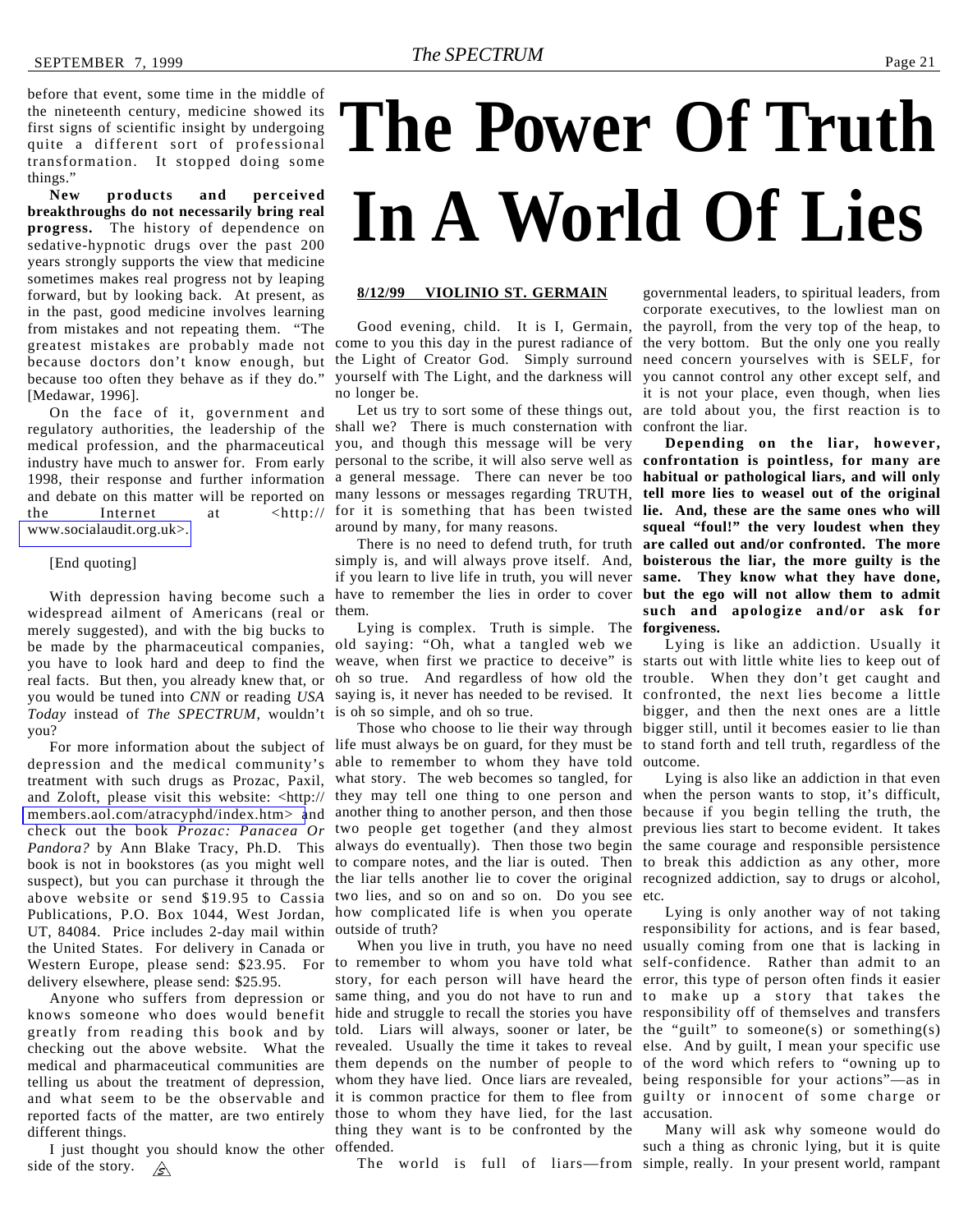as it is with darkness, it is often considered easier or preferable to lie than to tell the truth, invoked to cover-up an excessively self-critical **revealed for exactly what they are. All you** because there is such corruption present that (non-self-forgiving) nature; here the one doing **need to do in the meantime is to concern** standing and taking full responsibility for actions is most often met with punishment, ridicule, or chastisement.

In the workplace, for instance, if you've simply overslept and arrive at work late, and honestly state same, you will most likely who believe that fiction is more interesting and which you operate in Light. Meanwhile, the receive some sort of punitive action. of more value than the truth. Many in this lies will reveal the darkness in which those However, if you claim that you encountered a traffic tie-up or automobile problem, then stories themselves—and therein lies the danger usually you will not encounter any chastisement or punishment.

Sure, it may be a "little" lie, but chelas, lies are lies are lies. There are no big lies or little lies—lies are simply lies. Telling a little reasons for lying, ultimately lies are always such thing—you either are or you are not entertaining dark energies? So here we are you have not; simple as that.

Lying to yourself is perhaps the most insidious form of lying and is closely related to the powerful admonition to "know thyself". to see through lies. It is why dark energies with truth, they would, in fact, reveal When you cannot bring yourself to be honest avoid The Light, for as you have often been themselves. Sooner or later they will trip-up with yourself, how can you expect to be told, Light "destroys" darkness. Actually, in their lies, and people will notice and honest with others? In both cases it is a destroys is not even accurate. Light simply demand truth of them. That time is coming, matter of respect and responsibility.

confidence in themselves. For example, in darkness did not go anywhere else, it was are on, for it is the only path over which you order to look good, some people think they merely absorbed and transformed by The have any control. Allow for the drama to must run others down, even if it means Light. making something up that is not true. The "loser", then the liar must be a "winner".

look around you, for there are many in this Light begins to shine upon your world, and category. These are the ones who will go on they are not only taking truth and twisting it can be any longer hidden. The Truth must the attack when they feel, in some way or out of shape, they are manufacturing all **be revealed, as must therefore the lies. The** another, threatened. It is a game of the ego, manner of outright falsehoods when twisting **Light is present and will only continue to** rooted totally in fear. They are afraid that if anyone else is better at something than are they, then they will not be noticed, and Truth, for eventually Truth will rule over the **process. Many of you already know this** therefore, not be rewarded for whatever it is lies and expose them for exactly what they **intuitively, and are finding that there are** they have done.

Ones may also be in fear of credibility if themselves. someone challenges what they have done or said and, because they have little or no selfconfidence, these ones make-up something in your "soul muscles". Do not worry about **personal choices at this time toward** order to look good or to defend their that which these liars charge against you, for **honesty and responsibility.** position. This is a frequent "skillful" maneuver in the workplace, and unfortunately and God knows it is false, so what else there are a myriad of things you need to is the basis for many a tragic promotion of the wrong person into a position for which they are not suited.

Usually those with the lowest selfconfidence (or no confidence) in their position discernment. Remember what Esu "Jesus" will protest the loudest. They will use volume Sananda has said so many times in the past and repetition to reinforce their position, many months of lessons—this is a time of because they have no confidence in their claims or actions.

The lower the self-esteem, usually the greater the lies. It's quite simple to figure this one out, because the less one thinks of **The Light infusing your planet right now** oneself, the more fictions they invent.

the lying cannot possibly imagine that others **yourself with what YOU do, and simply** could be just as accepting of the statement "I **ignore those who are spreading the massive** made an error" as of the excuse actually **falsehoods.** offered.

category actually begin to believe the fictitious I spoke about earlier, for not only have they now lied to others, they have lied to self and they believe the lie.

lie is like being a little pregnant—there is no rooted in fear, and fear is a consequence of fragments of Creator Source. pregnant. Likewise, you have either lied or again, back to the constant need for calling in in those ones who feel that lying is their only The Light for protection and guidance and defense and that they must resort to such insight.

Lies are also told by those who lack darkness existed, now Light exists; but the transforms darkness, for in the space in which so fret not.

distorted rationale is that if everybody else is a so very important to continue daily to keep curtain will soon come down, and you only Yes, it does smack of utter foolishness, but very angry right now, as more and more your own personal role. The Light about you. The dark energies are need concern yourself about the integrity of truth is not sensational enough. I can only say unto you to stand in the strength of **forward in the Planetary Transition** are, and the liars will only discredit **many physical manifestations taking place**

> opportunities to strengthen your resolve and **pleasant or not is a matter of YOUR** you know in your heart that such is false matters?

If you are concerned that others will believe the lies, then know that these ones are those who yet have basic lessons to learn in housecleaning and heavy-duty sorting of those who are ready to graduate into their next level of lessons from those who are not.

**But take heart, child, for sooner or later will overtake all forms of darkness, and in**

Sometimes this condition is a mechanism **that day all Truth and all lies will be**

Then there are the low-self-esteem ones attacks will serve to reveal the degree to How you react to the falsehoods and the ones operate. It can be no other way!

But, can you see that, regardless of the darkness is working feverishly to try and keep Your world needs LIGHT, and you can be one of those many little Lights that, when linked together, will replace every shadow of darkness with glorious Radiance. The you from waking to your potential as Lighted

Those who call-in The Light will be given However, if they chose to defend themselves Obviously a central nerve has been struck outrageous fabrications presented as facts.

Yes, lies can do much damage, and it is Plan, and all must play itself out. The final In the meantime, continue on the path you continue to unfold, for it is all in the Divine

But their lies only give you more **are in store for you ones—whether they are You are living in the time when nothing grow stronger and brighter as you continue to confirm those feelings. Many surprises**

> Let us draw this message to a close, for attend. Be at peace, and as I said before, allow the drama to unfold, and continue to play your part with integrity and in Lighted Truth. Yes, I am advocating you turn the other cheek in these instances, for all will sort itself out, and the liars and cheaters will sort themselves out as well.

> I am Germain, Cohan of the Seventh Ray, the Violet Ray of Transmutation. I leave you as I came—in Light and in Truth. See that you go about your business in the same manner and all will be well.

Salu!  $\mathscr{L}$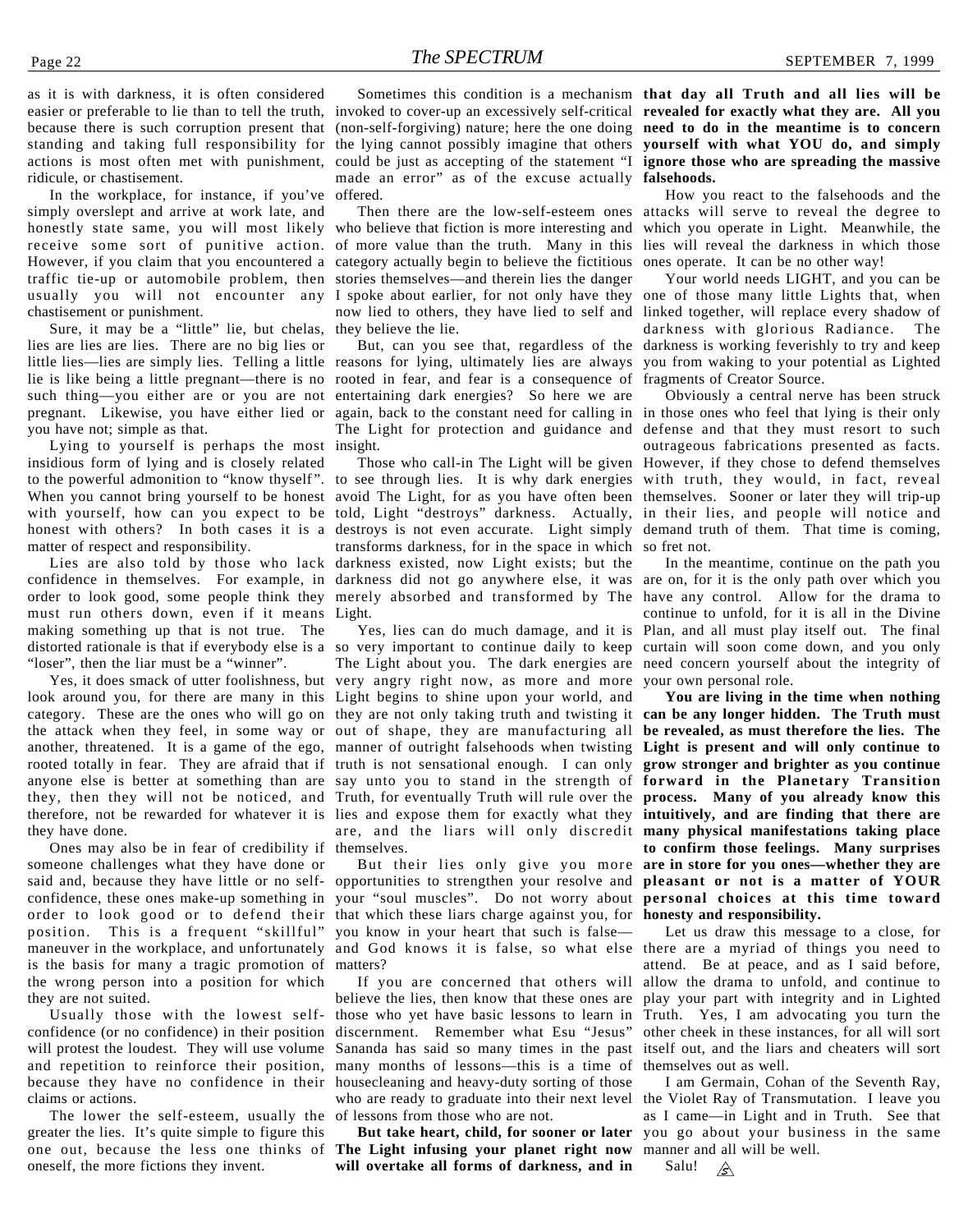## <span id="page-22-0"></span>**Oracle's Messages About Parasites**

*Editor's note: The following three articles are offered by our Mayan Shaman friend, Oracle, who feels that this subject is critical to our health and well being at this time of tremendous frequency upshifting on planet Earth. Anyone already aware of the subject of parasites—and their ever-lurking presence in our water supplies as well as in many foods will be in full agreement with Oracle's great concern for, and desire to awaken, those not yet so well aware of these pesky little critters and the havoc they can cause in the physical mechanism of man and animal.*

*You may remember that we first introduced this accomplished spiritual leader and healer and master herbalist, who was raised by Mayan Indians, on page 20 of the Premier Issue of* The SPECTRUM*. At that time he shared a most astonishing photograph of an angelic "Phoenix Bird" visitation to him which was caught on film while hiking in a forest in the Southwestern United States.*

*In Rick Martin's Front Page interview with David Wilcock (as well as in David's other materials), prominent mention is made of the ancient Mayan cultural connection, and Mayan calendar connection, to many of the events happening around our globe at this time. Oracle is planning to share more of this ancient wisdom and prophecy, from first-hand experience and personally-handed-down sources, at a later time, with all the* SPECTRUM *readership. He feels strongly that this publication is THE most important conduit for reaching those who are seeking Truth. But first, ones must pay attention to their health in order to achieve a condition of wellness, in order to enjoy (and thus make their own unique contribution to) the Great Planetary Transformation going on at this time.*

*We warn you ahead of time that the information presented here is not complete and will leave you hanging. We don't like to leave you with a cliff-hanger, but arrangements are still being made by Oracle to secure the proper herbal ingredients referred to in the following narratives. Moreover, even the proper modern names for some of these ancient healing herbs are not clearly established, and must be so done before detailed information is made public, to avoid confusion. It was not possible to have this*

*information ready in time for when this issue of* The SPECTRUM *went to press.*

*According to Oracle, a lot of people without the proper healing knowledge or correct herbal combinations are making quite a business out of offering so-called parasite "cures" which are either completely or just partially* ineffective. Moreover, true healing (a state of invasive results of parasites are: abdominal *wellness) only comes about through a coordinated effort between body, mind, and spirit. Naturally, utilizing the correct herbs from Mother Nature's garden is an important* congestion, cancer, chest pains, chills, chronic *step in the physical part of that three-level process.*

*So sit tight, read the following offerings, and look forward to the possibly life-saving next issue of* The SPECTRUM.

*"herbal formula" for cleansing out the* sleeplessness, spleen damage, sweating, tissue *parasites which infest so many of the major* business and cultural institutions around the urination burning, vaginal discharge, vomiting, *world? Maybe if we get rid of the little parasites within, we'll have the energy to go after those big ones!*

#### **9/2/99 ORACLE**

### **Warning! Parasites, The Silent Killers**

If you become infected with parasites, be prepared for the fight of your life. On national television, *ABC News* had a special segment on parasites. Reporter John McKenzie interviewed Dr. Monica Santa Maria of Kaiser Permanente Hospital who discovered a patient had a massive tumor. After the patient was tested for discovered. Professor David Relman of are identified by using scientific DNA testing with computers. He demonstrated that some parasites can be treated, but for others there is no cure.

shaken the foundation of all medical Cancer And HIV", she details a great institutions. The medical world has no real description about how these parasites can solutions for this parasitic giant. Parasites such destroy our bodies. For the purpose of paying as fasciolopsis buskii are responsible for cancer tribute to her wonderful research work in the and HIV-AIDS. In the medical world, little is world of parasites, I am incorporating into this

known about how to get rid of them. Patients are treated with expensive medication, radiation, and chemotherapy, but are offered low guarantees. The question in everybody's mind is, "How do we treat and eliminate this calamity?"

Ancient civilizations used herbs that were effective in eliminating their parasites. The Mayan civilization gave their formula to certain chosen people whose lives were prolonged for over 100 years. This herbal formula was an amazing method to cleanse the nine vital organs of the body and was made of 11 different herbs combined with the powder of a chili pepper that grows in Latin America. This herbal combination eliminates parasites, strengthens the body functions, and promotes longer life and better health.

*herbal information that will be appearing in the* indigestion, nausea, nervous disorders, night *Now, do you think there could be an* bleeding, rectal prolapsus, skin ulcers, Some of the ailments that may be the pain, allergies, anemia, anorexia, vitamin B-12 deficiency, blindness, blood in stools, blurred vision, shortness of breath, bronchial constipation, colitis, coughing spells, diarrhea, dizziness, eyes swollen, face puffed up, fevers, gall bladder problems, headaches, heart disease, hiccups, HIV-AIDS, immune system disorders, sweating, pancreatic problems, rashes, rectal damage, toxemia, typhoid fever symptoms, and weight loss.

> Parasites include a bizarre cast of characters that can end up taking intrusive residence in our bodies. The most common known to mankind fall under these four categories: roundworms, tapeworms, single-cell protozoan, and flukes.

> Some common worms, such as roundworms, lay over 200,000 eggs a day. Think about it: Do we want to live with bodies contaminated by parasites, waiting for them to strike?

> But the truth is this: Parasites are responsible for many of our major illnesses. Look at the list! Every year, these parasitic infestations cause the death of thousands of people around the world.

cancer, an incurable infestation of parasites was free from these parasites with the help of herbal Stanford University illustrated the way parasites heart: "Cleanse and purify thyself and I will But there is hope! You can set yourself vermifuges. Remember the promise and take exalt thee to the throne of power."

This fast-growing infestation of parasites has killers! In her article "How Parasites Cause Dr. Hulda Clark, Ph.D., N.D., made a great point that will change the way we see parasites. She told the world that parasites are silent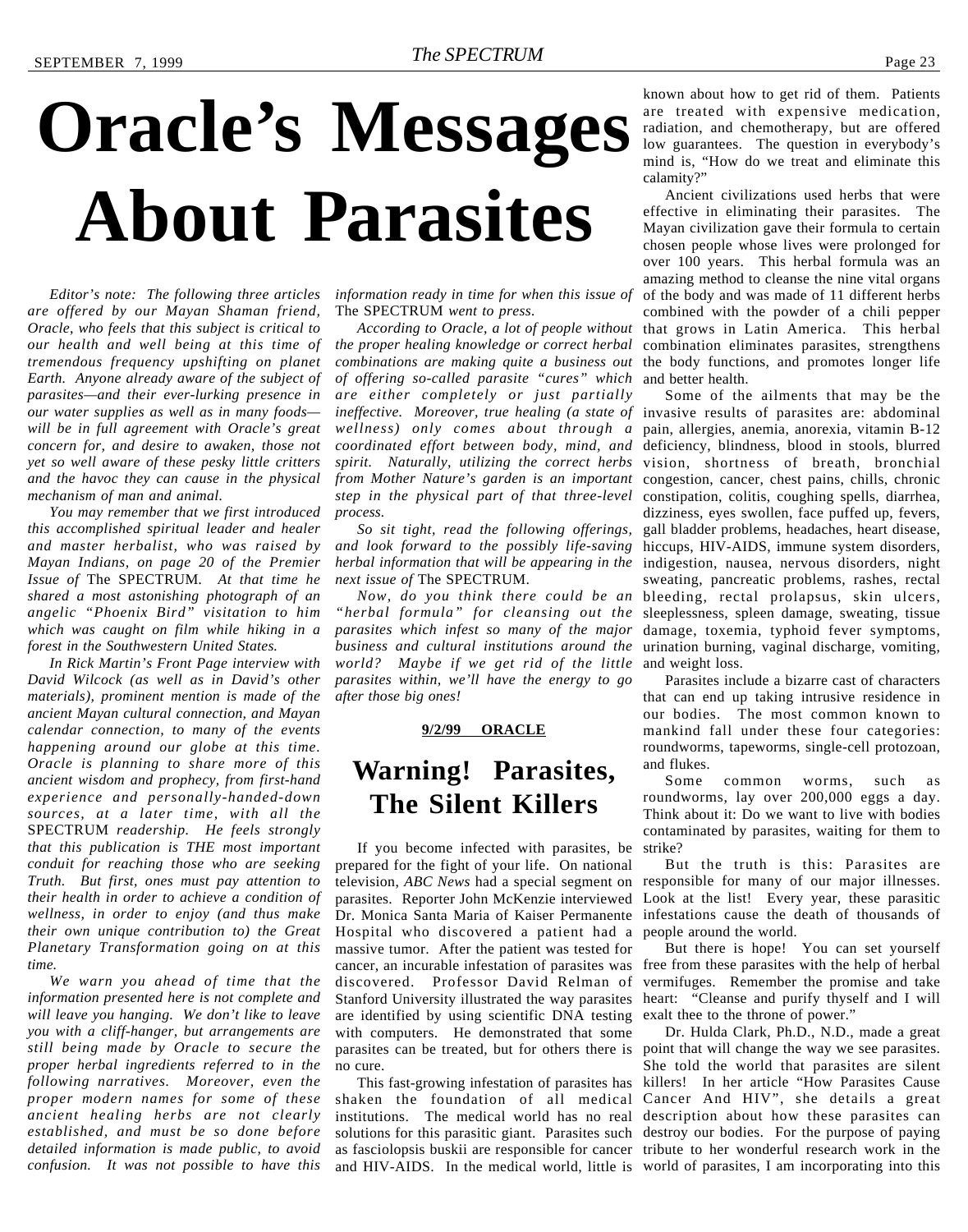Page 24 **The SPECTRUM** SEPTEMBER 7, 1999

article some of her findings:

cancer is not like other diseases, that it is a fire parasites from our bodies, we have a better that cannot be controlled or contained, and that chance to survive in this polluted world. In this the cancerous organ must be radiated or cut contaminated environment, people are getting out, nothing could be more wrong!

"All cancers are alike and all are caused by a single parasite (fasciolopsis buskii). The same parasite also causes HIV and AIDS. If you kill the parasite, cancer s t o p s immediately and tissues return to normality. One must be infested with this parasite in order to get cancer or AIDS.

"Usually, the fasciolopsis buskii parasite lives harmlessly

**FLUKE**

in the small intestine where it does little harm, disease, or irritable bowel syndrome. Most of the time, parasites are expelled out of the bowels. But when the parasite is able to invade other parts of the body, such as the acquainted with this parasite liver, uterus, or kidneys, it can cause cancer if the host body is unable to properly process isopropyl alcohol or common rubbing alcohol. Once the parasites are in, it is hard for the organs to purge them. You must remember that parasites can produce millions of eggs right in the body, in the cervix, lungs, or anywhere in which the tissues will let them in.'

[*Editor's note: For a long time Hulda Clark has had two books available, which contain a lot of similar information, about parasites. One book is called:* The Cure For All Cancers*. The other is called:* The Cure For HIV And AIDS*. These books are published in the United States by ProMotion Publishing, 10387 Friars Road, Suite 231, San Diego CA 92120; (800) 231-1776.*]

The Mayan formula has been shared with heart specialist nor my people of all ages. Now the overwhelming internist knew what else to results are in. Written affirmations have do. I was destined to die. substantiated claims from many patients who Life was not fun anymore, have shown significant improvement from their and I couldn't believe that, illnesses after taking the parasite formula. if I died, I wouldn't know Sickly children suffering with different ailments why. found their symptoms disappeared without different walks of life, including patients with Nanna, Maria Ponce. Maria was an elderly without food the whole day. AIDS and cancer, experienced a sense of Mayan healer with great powers and knowledge. wellness in their bodies when they faithfully followed this parasite treatment.

"Though conventional wisdom has it that ailments. But by eliminating dangerous This is not a panacea or cure-all for all healing when I was so sick. sicker and sicker every day. People are falling

> apart because they go to god-emulated professionals who believe we can correct everything. But we are not gods. And we have neither the answers nor the power to change things with our limited ability. Nevertheless, many of us have found hope, because parasite formulas have surfaced after many centuries, giving us a new hope for the healing of our bodies.

Do not forget that he who does before his time.

### **My Journey Into The Mayan Jungle**

air, I might as well share my story about how I became formula.

In 1993, I had reached a point where it seems that the medical industry couldn't help me anymore. My heart was malfunctioning. My arteries were clogged, my cholesterol was close to 300 and, to make things worse, I was suffering from chronic bronchitis, stomach problems, and aches all over my body.

In a matter of about six months, I had gained over pounds without explanation. Neither my

It was then that, for the

But something amazing happened when I had a dream like I had had in the past where my Nanna visited me and told me that I needed to go back to my roots and see Ponce, one of the oldest members of my Mayan tribe. I couldn't wait, and the next day I took the first plane to Merida. When I arrived and was looking for a way to reach the village, which was located deep in the jungle, I couldn't believe it when I heard my name called.

Two familiar faces approached me speaking the Mayan language, and I recognized them as my Nanna's son, Roberto, and his wife. They told me they had been waiting for four days. I didn't want to ask them any questions. I was just glad they were there.

not use the gifts from mother Earth a tea and said it would make the journey easier, (herbs) has no excuse but to die which it did. After two days of riding on Before we started our journey, they gave me horseback and in a canoe, we arrived at the village. It was there that Ponce was waiting for us. It had been over 20 years since I had seen him, and my eyes couldn't believe how well he looked. I was six years old the first time I met him and he still didn't look a year over 50. It seemed that time hadn't moved for him; he always looked the same.

save for the occasional case of colitis, Crohn's have tried the parasite formula and why I believe of 86. So the question came to my mind again, I have been asked by hundreds of people if I Nanna's grandfather, and she had died at the age that it works. Well, in order for me to clear the what was the secret to his longevity? Before I To make this story short, Ponce was my

> could tell him why I was there, he smiled at me and said, "It is time to clean you out; follow me."

Once we were inside his home, he told me to sit down and wait while he brewed a tea that consisted of in excess of nine different herbs. The smell was so bad that I felt like I was going to throw up. He finally poured me a cup and said, "Drink it if you want to get well." Against my better sense and because I trusted him like I trusted my Nanna, I swallowed it while holding my nose.

explanation. Many incapacitated suffers from first time in a long time, I remembered my The after-taste was so terrible that I had to go

It isn't that I had forgotten her; I was just not three times daily for the next seven days. After ready to take a chance on herbs and natural four days, I had just finished my lunch and He told me that I needed to take this tea



Note the teeth-like plates that are used to attach this hookworm to the surface of the intestinal tract. Hookworms can each drink 1.0 ml of blood per day.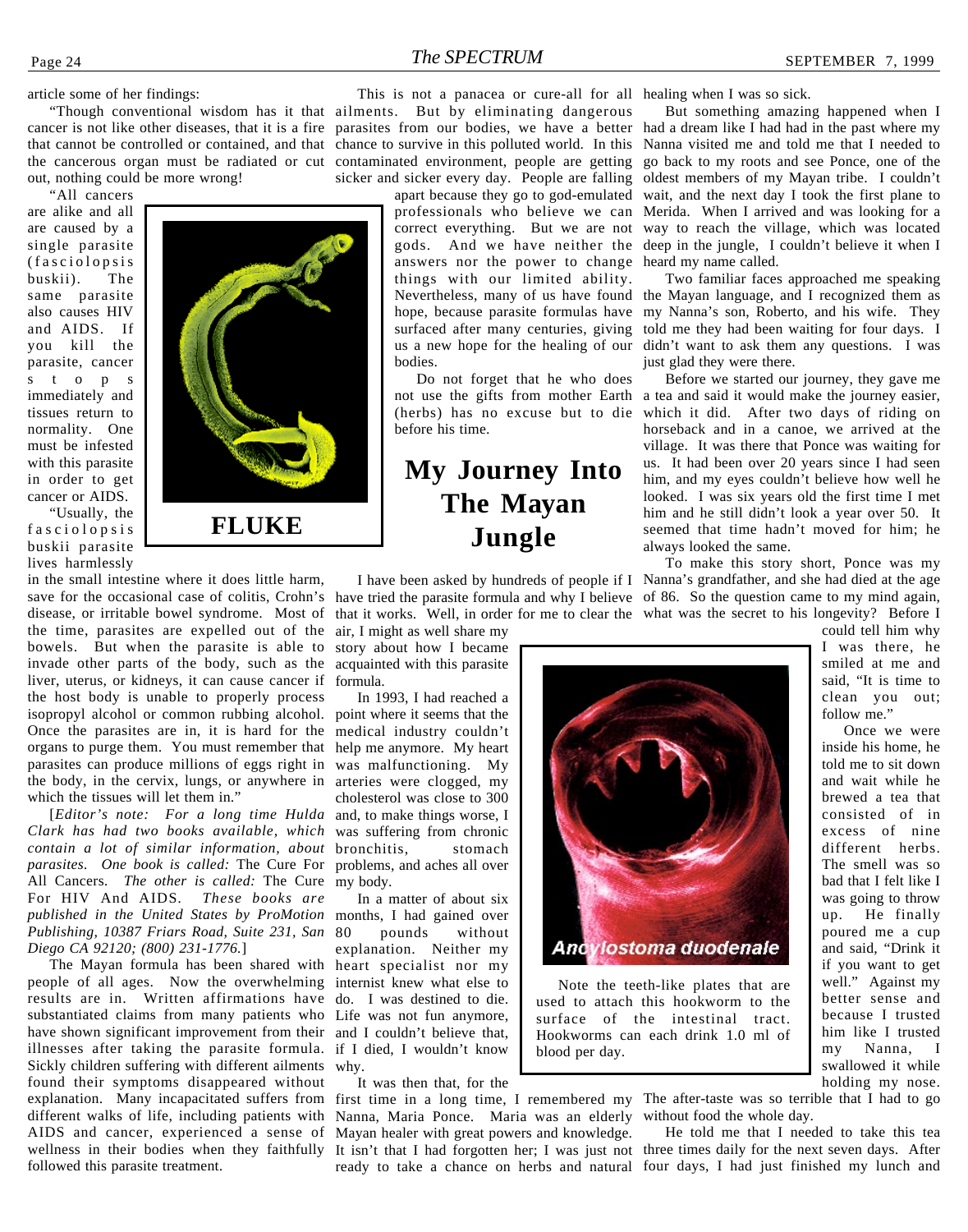experienced before. I was dizzy and nauseated. some incredible herbs that build my immune for parasites. I honestly believed that I was dying.

move. All I could do was pull my pants down longevity. and begin to eliminate waste. This feeling was so strong that I believed my stomach was going how an old man, without fancy medical to come out with everything in it. Then I degrees, chemotherapy, or radiation, used his realized there was a very large parasite hanging magic to heal me and gave me the opportunity out of my rectum and I passed out.

I was awakened by the cold water in the river and found several women scrubbing me with herbs and cleansing my body. After a few minutes I passed out again and woke up several hours later in Ponce's home, where I noticed he was working his magic on me. I never felt better. I knew that if I ran a marathon I would win it.

you to see all the parasites you had in your body." He opened a large bucket and I couldn't believe my eyes. It contained these gross forms of alien bacteria and worm-like figures. The he said, "If killing more people than ever before, but in you hadn't come here, you would probably have been dead in two years, and your doctors would have had a fancy name for your death."

It was then I realized that millions of people die every year leaving their families thinking that they have died from cancer or AIDS and many other illnesses that are caused by parasites. I got real mad thinking about all of the money that I had spent on medical tests and worthless medicine that was attempting to cover my illness until my immune system would drop and my body would cease to exist.

At that moment I swore to myself that, if I could get this formula, I would make it available to everyone who needed it. I didn't have to beg long, Ponce knew we had illnesses that had reached epidemic proportions world-wide that no one knew how to treat.

Six months ago I began to share the Mayan formula with many people who were suffering, and to my surprise, miracles have happened over and over again. Now I am not surprised when someone calls and says, "Thank you, I feel great." I know that the magic of Ponce will continue to do its work.

It is this writer's intention to bring awareness to people. If you are ill and if time goes by without you getting well, you may consider trying to eliminate dangerous parasites from your body. After all, these micro-characters are responsible for millions of deaths around the globe.

doctors know about parasites, ask them. The answer may be a surprise to you. It is my humble opinion that only four to six percent of the doctors in America have knowledge about for millions of years. And, like viruses and what parasites can do to a human being.

I am now over 40, still a bit overweight, but enjoying great health. I amaze anyone

taken the tea when, all of a sudden, I seems that I can go forever. Of course, every like sushi and sashimi, that are uncooked and/or Then it hit like lightning, but I couldn't I believe that I now have something to extend system. I won't claim that I am immortal, but

> So there, my friends, this is my story about to enjoy life to the fullest.

### **The Truth Will Prevail**

Ponce looked at me and said, "It is time for building material wealth at the expense of our In America, society has become too busy health, and Mother Nature has begun to teach us a lesson that never will be forgotten.

> Parasites are taking over our lives and are order not to create panic, our medical world has all kinds of new names for new illnesses. We painful illnesses are caused by parasites, and the one that is suffering dies without knowing that a parasite took his or her life.

The Mayan people recognize that our bodies are merely a part of Nature and that man always is living under Nature's influence. Each human body is a miniature cosmos, a replica of the great point and it appears that all nine vital organs cosmos that is Nature.

Our bodies are one with the universe and there is an order, a principle of constant flux in Nature. Our bodies are affected by all the is a desire to eat but, if food is taken, vomiting changes in Nature—the pollution of Mother results. This is common with people who are Earth and the destruction of our rain forests. We infested by AIDS and cancer. (By the way, dress in silk and gold in a fake plastic world let's not forget that there is a parasite where our goal is to see how fast we can destroy responsible for these illnesses.) each other and all the gifts of Nature.

externally—by bacteria, viruses, chemicals, etc. more serious, and that death will follow. In truth, this is only a partial answer. While other people.

It is important to realize that the source of disease is twofold; the cause of disease lies both outside and within the body. In actuality, the inner cause is the more significant, for it is one's own physical condition that is the major factor in determining one's health.

If you really want to know what your rulers. They have taken over our bodies and no Parasites, the silent killers, are now the one knows how many parasites there are or how deadly they are.

> Parasites have been co-evolving with man fungi, their presence in the human body is destructive.

who plays tennis or racquetball with me. It around the world. We also enjoy exotic foods, *Kids,* by Leo Galland, M.D.

experienced cramping like I had never year I cleanse myself of parasites and I take undercooked. These foods are excellent hosts

Many parasites go undetected for years because their presence doesn't produce any serious symptoms. But at the time when immunity is low, they can overtake the body, resulting in death of the host.

There are six stages of disease:

Stage 1: There is pain in some parts of the body, accompanied by chills, high fever, and often headache, forehead pressure, coughing, stiff shoulders, and painful joints.

 Stage 2: The disease is still somewhat apparent on the surface. It has also gone into the stomach, where the parasites have begun to manifest their initial destruction. There is headache, heavy feeling in the stomach, sometimes a hard swollen abdomen, and constipation.

Stage 3: The parasite rules the intestines and the stomach is heavy, sometimes aching. Other symptoms include bitter taste in the mouth, thirst, dizziness, fast heartbeat, loss of appetite, nausea, and sometimes vomiting.

are not told that many of these deadly and no appetite, the stomach aches, the pulse Stage 4: Now the abdomen is soft. There is becomes weak, and the feet are usually cold.

> Stage 5: By this time, we have seen the doctor and done many treatments for different illnesses. We may even hear the doctor say it may be cancer, and the nightmare begins.

> Stage 6: The heart becomes weak at this are now affected. Our life is not the same and there are so many symptoms it is hard to tell the source. All our organs become weak; there

Today we tend to think that disease is caused must be treated, that each stage is progressively It is obvious that these six stages of illness

certain bacteria may make some people sick, the not enjoy life, or see our loved ones die in pain same bacteria will have no apparent effect on with no hope. The solution to a long-lasting There is no reason why we must suffer and life in good health is to follow the knowledge of our teachers and healers from all over the planet.

> Parasites can be treated and removed from our bodies. Remember, for every illness there is an herb that will treat and bring wellness and longevity.

> This writer is not making any medical claims, but is merely sharing ancient knowledge that comes from a tribe where many people live to be over 100 years in great health.

#### \* \* \*

Recommended reading: *Solving The Puzzle Of Chronic Fatigue Syndrome*, by Michael Our country relies on foods that are grown Rosenbaum, M.D., and *Super Immunity For*  $\mathscr{B}$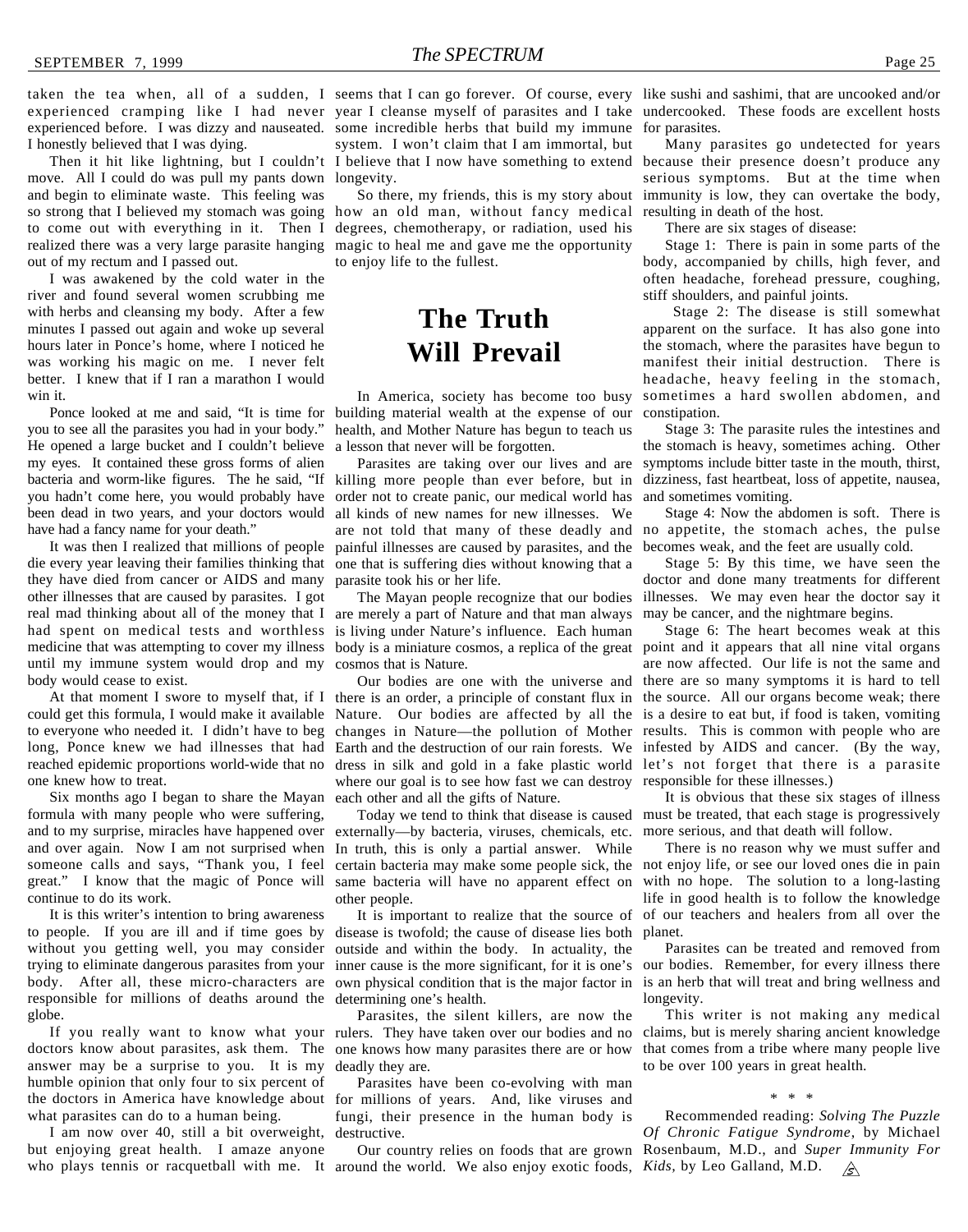# <span id="page-25-0"></span>**An Interview With David Wilcock**

[*Continued from Front Page*]

Having just experienced his first major correspondence to *The SPECTRUM* and we publicity appearance on the Laura Lee radio will see that David receives it, until such program on July 17, David was still stinging from what was a less-than-receptive encounter. The controlled media, no matter how well disguised, even (or maybe especially) in the format of a talk show, always takes some getting used to! After assuring David that *The SPECTRUM* is "user friendly", and after he checked with his own Inner Guidance, he felt at ease enough to share with us without hesitation.

will hold particular interest for those well versed in knowledge about Edgar Cayce's life, interruption (remember his recent rude the second half of the interview holds some experience on the Laura Lee radio program!), eye, of a series of visions of me, out of the helpful and enlightening commentary for everyone.

As is often the case with such contacts, I first heard about David Wilcock from two everything that I've published is free is so that directions simultaneously—from Dr. Al Overholt and from Charles Neil. As Dr. Overholt mentioned in the News Desk column in the last issue of *The SPECTRUM*, for those of you with Internet access, David's website is: *[http://ascension2000.com](http://www.ascension2000.com)*. This website contains some of the most insightful and inspiring material (given through David in trance) that you will read anywhere. It is my intent to offer portions of his information in what will be a several-part series on this subject in upcoming issues of *The SPECTRUM*.

Directly following the interview, we will continue our exploration into this fascinating subject and person by sharing an in-depth analysis between Cayce's life and that of David Wilcock. And, for those of you interested, yes, David currently does conduct "readings" (including "dream readings") for a donation of \$100 (subject to change in the future). These readings are his only means of financial support. He may be reached to schedule an appointment for readings at the following email address: *[djw333@pilot.infi.net.](mailto:djw333@pilot.infi.net)* You may write to David directly by sending your

time as we may provide other contact information.

Sit back now and suspend your natural disbelief for awhile, just like you would when you go to see a movie, and let the information flow through you openly rather than jumping to any premature conclusions. As is *SPECTRUM's* general policy with all material, "Let the reader discern for self."

While the front end of this conversation concerning my policy about allowing people After some initial introductory discussion who are being interviewed to speak without drift down the staircase, about two feet below we pick up the conversation.

> **Wilcock:** The whole reason why as many people can get it as possible. That's what I was instructed to do by these Forces. That was one of the only compliments that Laura Lee gave me, actually, on the air.

> **Martin:** The most obvious first question that comes to mind—

**Wilcock:** Ok.

**Martin:** —and this is probably the most uncomfortable one, but the most obvious first question is: What exactly was the response by the A.R.E. [the Association for Research and Enlightenment, Inc., in Virginia Beach, Virginia—the official Edgar Cayce organization] when you approached them?

**Wilcock:** Ok, I can answer that question. (Pause)

**Martin:** Feel free. The tapes are rolling, as they say.

**Wilcock:** Let me give you a little bit of background to work up to that question, so that we're not speaking from a platform of assuming that it's just a given that this is who I am. I want to give you just a little bit of background so we can work up to my A.R.E. announcement.

**Martin:** Good.

initial psychic experiences began as early as I was able to remember my dreams, which were around age 2. At that age I had the distinct vision of cylindrical spaceships that would hover and flutter in the sky, and I always felt that one was about to crash and I had to go help this person—that, essentially, a cosmic being had crashed and was stranded here and needed help. Obviously, at the time, I didn't realize that the dream was about myself.

So, when I was 5 years old, I had a spontaneous out-of-body experience. In the spontaneous out-of-body experience I found myself hovering over my own body. I could watch myself breathing and watch myself sleep. And I also had another body that still had my pajamas on.

A "Force" that was outside of my own conscious control took me, feet first, down my hallway and the hallway light was still on. I always slept with the lights on. When I got to the staircase my body stopped and turned 90 degrees in a pivoting motion. I was aware, at that point, that there were what appeared to be several voices in the background that were all talking as though they were very interested in me and in what I was going to do. My body also tilted about 30 degrees in order to begin going down the staircase.

As this happened, and I started to actually the roof, I was distinctly aware, in my mind's house, flying up into space and possibly not ever coming back. At least, that was my fear. So, I got extremely scared. As soon as I got scared, I was back in my body almost immediately.

After this experience had ended, I found myself feeling like a failure for not having accomplished what it was that this Higher Force had been trying to get me to do. I felt afterward that I would not have died, but I was going to have been taken somewhere and I messed up.

So, I felt that I was a failure and I wanted to recapitulate whatever losses I had incurred by failing in that way, so my natural response was to go down into my parents' basement and dig out books on psychic phenomena. I read my first full-length adult book on psychic phenomena when I was 7, in second grade. And I was able to perform some experiments based on the material in that book, and got results that were so surprisingly accurate that it demolished any doubt that this wasn't real.

**Wilcock:** As you are probably aware, my into my head, and it was right every single The most significant one was the ability that I had to guess numbers 1 through 10 accurately by simply having a group of my friends go around the corner of the building and guess the number together. I would just simply tell them the first number that popped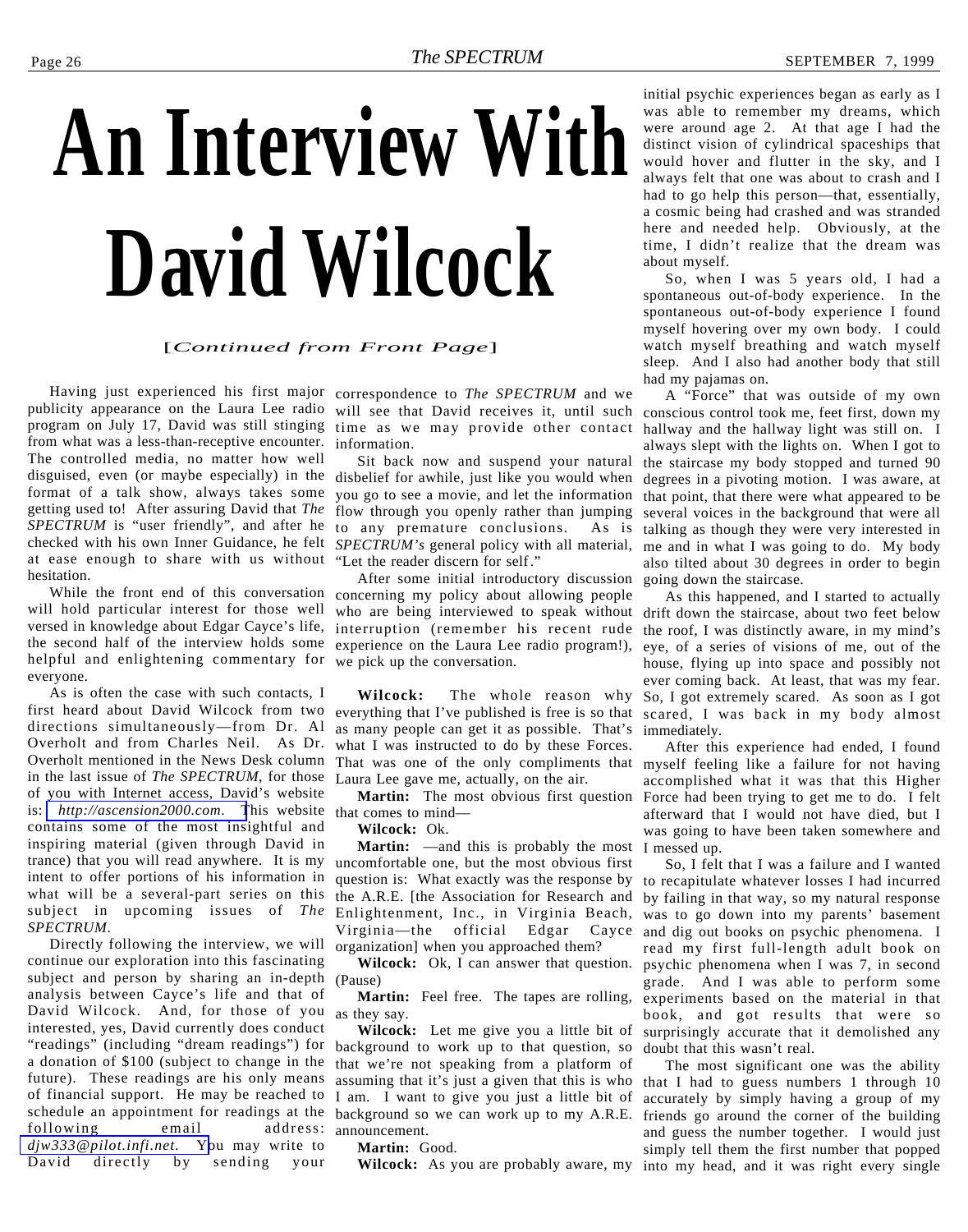time. I had a 100% accuracy.

stimulation. And then when I was in junior culmination of what ended up being six years meaning, even if it didn't seem to make any high school I was doing Tarot cards. When I of research, after I first had this disclosure. was in high school I learned lucid dreaming, to become awake and aware while I was reading, probably, as many as one or two that you did not understand what you were dreaming, to control the outcome.

sophomore year of college. A friend of mine one time, I started to feel somehow empty. I mind had a much higher potential for stopped by to tell me an amazing story which was chasing this information furiously, and yet distorting the information. was that he had had a two-hour conversation there was nothing in the personal life to mirror with his physics professor. The conversation what was happening in the books. I finally falling asleep. It got to be 5:00 in the with the physics professor, by itself, is not realized that the key was in my dreams. I had morning, because it was only 2:00 in the important, but what was important was that been recording my dreams since, morning his time, in California. But he was the physics professor was telling him that it approximately, the same time that I got the giving me so much good information that I was common knowledge in the higher disclosure. So, for the last four years I have was still trying to write it down, even as I was echelons of NASA that the United States had been keeping a record of this. secured captured alien discs and have reverseengineered the technology.

three different types of beings who had been articles and actually captured his attention could hear his voice talking to me again, just inside this craft, the tallest of which was the enough that we got into several debates. After like last night on the telephone. And I just common Nordic that everyone talks about—in Richard Hoagland's message board started to started to write down what it said, and a lot other words, a regular looking being with sort fold up, which occurred in November of 1996, of it was very cryptic and it didn't make any of pink skin, with a perfect complexion—tall, I realized that I had to direct my creative sense. But, at the very end of the with deep blue or even purple eyes, long energies into my own work and not into conversation, it said to me: "...There are blond hair that goes down below the middle of someone else's message board. the ear, and usually some sort of a silver or blue jumpsuit.

looking Grey.

like the typical Grey that everyone sees, and looking.

autopsy reports. He also described the 12:12. There were several of them. propulsion system.

virtual laser. It, supposedly, sends out a different synchronicities would all converge at something like, "Did you get that telepathic particle of radiation that is going 75% the the same time moment. One of my favorite message I just sent you?" So, I answered the speed of light. Then, a trillionth of a second later, it shoots out another particle of radiation clock hit 5:55 and, at that exact second, it mine inviting me to a seminar on astral that is going the full speed of light. The started pouring rain while I was driving. radiation is able to repel itself, so this creates a billiard-ball effect where the faster particle to me. Joe Mason explains that synchronicity bounces off of the slower particle, goes back was a way for our Higher, subconscious self and hits the edge of the ship, which drives it to communicate to us consciously. It was a November 10, I had predicted the imminent forward, and in this manner you are able to way for messages to be communicated. He heart attack of Mother Teresa the following ascend to lightspeed, near lightspeed, at a very fast rate.

I had never heard any talk about this propulsion system in public. I still haven't, but much of the other material that he got was morning and you were still able to remember they were saying that sibling Teresa, in other later duplicated 2-3 years later in *Day After* Roswell by Col. Phillip Corso. So, that was listen, you would discover that, similar to inoperative. It was pretty clear that I had my activation event, you could say.

reading books like crazy, and I read background noise that you could hear if you

So, that was pretty much my early [*[www.ascension2000.com](http://www.ascension2000.com)*], discusses the and you wrote it down, it would have Internet at my

My next significant event was in my usually having five or six in progress at any start to understand it, then your conscious After doing research for four years and books (and completing them) each week, getting when you wrote it down. If you did

So, my understanding was that there were Mission message board—and wrote a lot of Hoagland's message board—the Enterprise this.

The middle-height being was your typical telephone. He had been a participant on the there with your mind, you know, check it Grey, but it was a very slender and beautiful- message board. He was one of the only out." The shortest of the beings was, apparently, synchronicity. [*I had*] written several posts amazing 8-page transcript, for the second time, they determined that the head that everyone clock at just the right moment. This would telling me that I could recreate the same, sees was [*in fact*] a helmet—that underneath happen five or six times a day. I would be fantastic, out-of-body experience I had when I the helmet [the skin] was more reptilian sitting there not thinking about what time it was 5, again, by inducing it consciously. So, these were the three beings who they road, and would just happen to look at the phone was ringing. And the phone tugged at found. He did not have indications about clock at exactly 4:44 or 5:55 or 11:11 or my heart. I knew that it was somehow very name of Joe Mason called me on the the Yucatan, Central Mexico. "You can go people who could relate to my writings on [on] how I would see repeating digits on the and reading this sentence that was obviously was, reading a book or driving down the And, just as I was reading this again, the

The propulsion system creates a sort of because there were times when four or five himself asking me, calling me and asking me These were getting to be quite bizarre ones was when my speedometer hit 444, my

> So, these types of things were happening said that there was a more direct way of Friday. It was in the following sentence, getting in touch with this Higher Self, and that which reads, "One of our women, Teresa, a was what he called the "dream voice".

After that point, I began compulsively the same time, there would be a bunch of real. everything I could find. My book were willing to tune-in and if you were close enigmatic series where it was saying, "I was Convergence, which is freely published on the enough to being asleep that you could actually born in..." and then it gave me a series of your dreams, if you just allowed yourself to words, Mother Teresa, was rendered being in a room with several TVs running at tapped into something that was definitely

website hear it. He said that, if you listened to this sense.

In fact, the whole key to the technique was

I started to participate on Richard trained my conscious mind to be able to do In the midst of this conversation, I was falling asleep. That turned out to be what

Around this same time, a man by the Itza..." which is the pyramid site in Mexico, The very next morning I woke up and I other sites you can visit, such as Chichen

> And I had just gotten done reading this important.

> I wondered if it was actually Joe Mason phone and it turns out that it is a friend of projection. The synchronicity was so amazing that I just felt it thundering into my head. I didn't know what to do.

He said that, when you woke-up in the So, that phrase seems to imply to me that Later on, I realized that that Monday, sibling, inoperative, Christian, psychically."

In the very first day, there was a very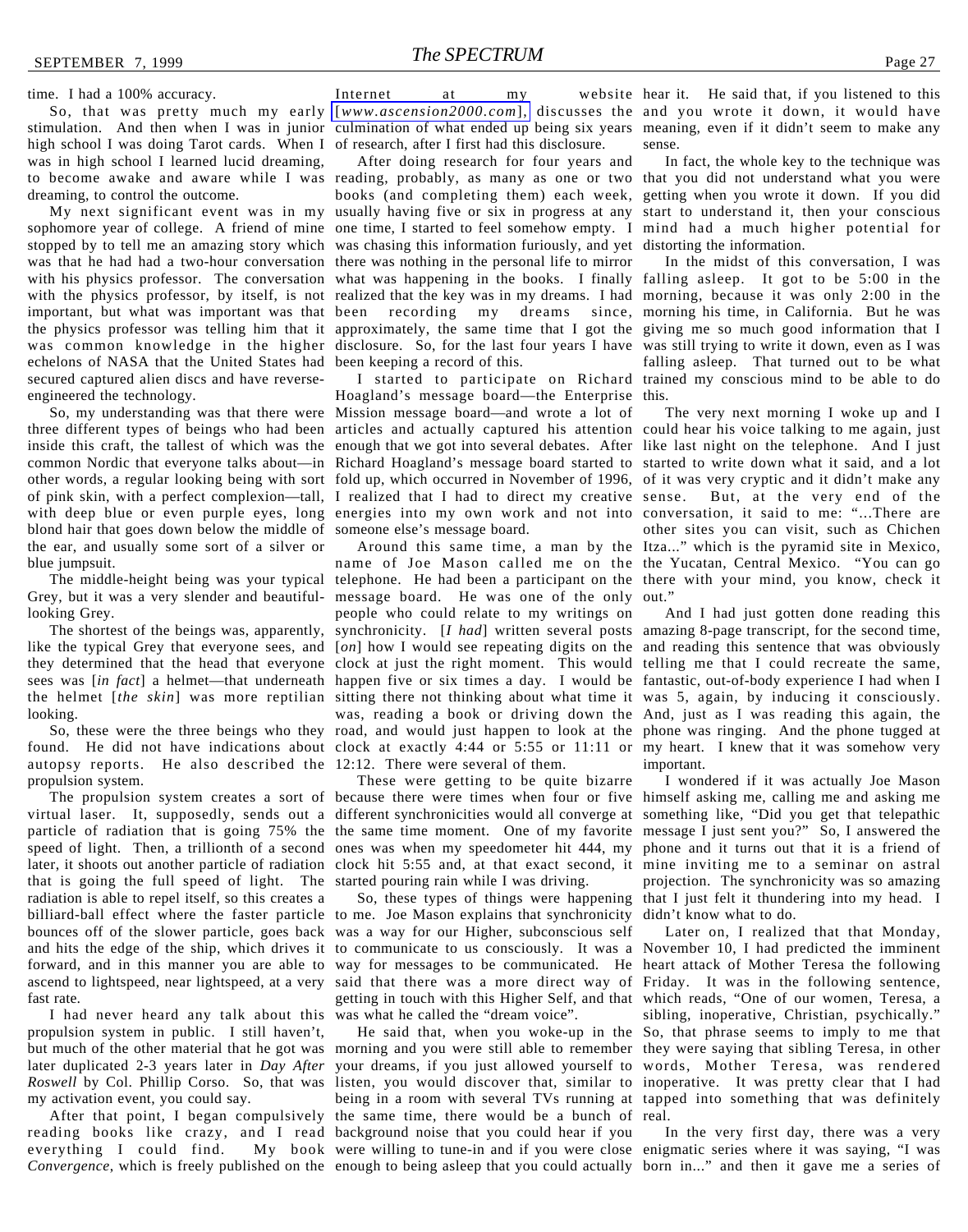1800s, and some of them were more recent and try to get me to do a reading, to see what say anything else, and I still couldn't move, times. There was one date, in particular, that I would happen. Very, very anomalous and and so I realized that I basically had to say couldn't get because it didn't come through interesting events occurred when he very clearly, but it sounded like 1887. I hypnotized me. found out later on that Edgar Cayce's birthday was 1877. That was the date I was actually had my crystals in my hands. At the exact transcribed a reading that had happened the trying to get.

were allusions to my having been Cayce. was plugging in this heater. And as he was There was also a phrase that said, "That's the plugging it in, an arc shot out from the wire church pattern, Emilius and others like him into the air, and it was about a 3-inch-long everything in my life that was of any value to have been around for a very long time." I arc of electricity. And he says that, after this me, soon afterwards, including my job, and I found out much later, about a year later, that happened, it worked fine, and before that it was left with basically nothing worth staying in the Cayce readings, Emilius was, worked fine. It was only this one time that [*for*] up in New York. And my landlady, who supposedly, the first incarnation of the soul there was ever a problem. It was enough of had never wanted a lease in writing, suddenly entity that finished itself from the Earth as an arc that it actually created a wisp of was asking me for a one-year contract, and it Jesus Christ. Emilius was initially what's smoke. called the "first Adam" in the *Bible*. He was responsible for trying to save those souls who channel, the Forces apologized for their effect had been seduced by the material world and on the electronic systems. They also were a girl who I was sort-of seeing, and we had a by its vibrations and wanted to stay here, for the time being.

That's the original "fall" referred to in the reading in the direction of what he wanted to *Bible.* We were spiritual entities, seduced by know. matter, and Emilius saw that we were not able to escape, and he came in to try to over to his computer to check out the latest drove down there. The second night that I resolve this problem.

fact that every morning I could wake-up and in power and it stayed off, according to him, reading, it had said the words "Great Neck". just start listening. I would be getting for exactly 60 minutes, and then came back And now I happen to be living on Old Great messages from a very high spiritual source, on. So that was highly unusual stuff. and it completely changed my life. They immediately started to talk about my diet able to induce the conscious out-of-body needs and my personal needs. I had a very experiences and I had an experience where I appears that even back in July my readings different agenda.

I wanted to ask them about UFO information. I wanted to ask them about research-oriented questions. Their agenda was much more along the lines of telling me: "Look, there's a lot of things about yourself that we need to fix. There's a lot of personal issues that you have to resolve." So, it was pretty interesting that, here I thought I was contacting extraterrestrials and was going to get all this cosmic information, and they end up being, basically, like my psychotherapist!

After going through this for awhile, I kept seeing more and more accurate future prophecies. And they are all documented on my website. There have been hundreds and hundreds of them. And it was basically didn't think anything of this. I figured she leading up to telling me that I was supposed to was just another one of these regular people same time I got the words Great Neck, I had move.

where I had joined a "Search for God" study commanded my attention. She kept staring at able to translate it for me. The phrase was group, which is based on the work of Edgar me until the mental chatter in my mind had translated into "a group of German steel Cayce, and I essentially was doing it because I settled down somewhat and I was able to just helmets". And here I was, sitting on this had been thinking about moving to Virginia think clearly. Beach, Virginia to possibly study with Atlantic University, the graduate school based she was still staring at me, she says, "You *Helmet*. on Cayce's work. In the study group I met know you have to move, don't you?" And I this guy by the name of Skip and he was a started to hem and haw and look both ways woman who I was renting from, that the other

dates, and some of these dates were in the hypnotherapist. He agreed to hypnotize me and wonder what to do, and she just didn't

So, even from the very first day, there the position that I normally would, he also and it said, "Strap on your parachute hat, second that I touched both of my crystals in day before this, after the experience happened,

This was, supposedly, according to Cayce physically. So, in effect, he stopped asking once and I realized that there was very little readings, how we all "fell from grace". questions and just used telepathy to mold the holding me in New York. During the reading, when I started to answering questions that he was asking falling out that was looking like it was going telepathically, before he ever spoke them to be permanent. All this stuff happened all at

In the wake of this, I became aware of the able to bring it up, the whole house went out back in July (it was now October), in my crop circle formation, and before we were ever was there, I remembered, to my surprise, that

> The next really major thing was, I was so that was pretty shocking. projected myself into this state and I knew knew not only that I was going to Virginia where I was. I met some people who Beach, Virginia, but I was going to be in this obviously didn't. I was trying to tell them, particular house, on this particular street. I "Look, I'm having an out-of-body said to myself, "Now, I have to look. I have experience. I can levitate; I can float; I'll to see if there is anything else that's worth show you that this is not real." They refused noting here. Maybe these readings have to believe me. I got very frustrated with other prophecy about my arrival in Virginia these people and I said, out loud, "Isn't there Beach." someone around here who knows what the hell is going on?"

As the year progressed, there was an event found that I couldn't move, and so she don't even speak German. My housemate was had turned around and there was already a the white leather couch, my eyes drifted up to woman standing there, wearing a purple robe the bookshelf and I saw the title of a book (and that's a very important color) with that said *The History Of The German Steel* penetrating blue eyes and grey hair that was *Helmet, 1921-1945*, and I was absolutely parted in the middle and was sort of long. I running around. But as she stared at me, I gotten an anomalous phrase in German, and I

"Yes".

First of all, he sat me in the chair and I move." Then I was able to be free. I So I said, "Yes, yes, I will move, I will Virginia would be a nice destination."

> So, the Forces proceeded to collapse wasn't even at the beginning of the year of when I had started renting.

> All of these things pyramided. There was

At the end of the reading, we were going basically, packed all my stuff into the car and So, I called the A.R.E. volunteer center and got the listing for a house. And, Neck Road, which is off of Great Neck road,

So, after realizing that, somehow, it

Before I had even finished the sentence, I this white leather couch. As soon as I sat on So, I went back to my room, grabbed the book of readings, went downstairs and sat on beside myself.

Finally, when I was sort of relaxed and says *The History Of The German Steel* It turns out that, back in July, around the leather couch, looking up seeing a book that

I came to find out, when I talked to the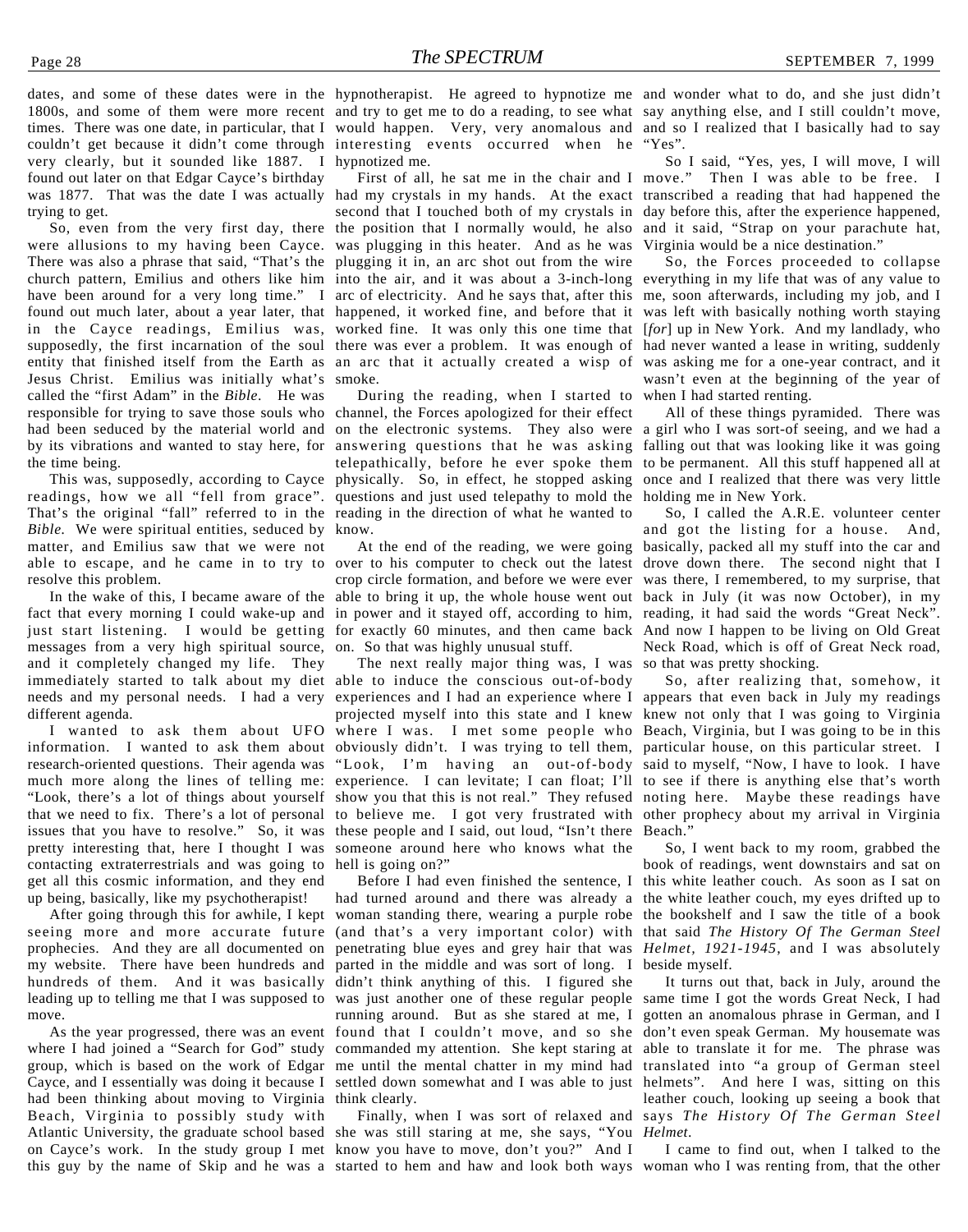name was Dennis), was a collector of German He told me after we got done with dinner that and my birth-time." steel helmets. In fact, he had a giant he had nearly fallen over backward when he collection of them, enough that he could start first walked into the restaurant and saw me the exact information. I punched in my exact a whole store. He hadn't even called her for sitting at the table, because he had worked information and then I brought up the chart. the first time to move in back in July when I with Cayce's early years extensively, including My heart just about stopped. What I saw, got this reading. He didn't move in until photograph archives, and had never seen without even a matter of seconds of delay, August. That was obviously pressing on my anyone who was the spitting image of Cayce, was that the two charts were so tightly meshed brain, considerably.

Something else was happening. Skip, this same guy who hypnotized me, called me up someone who was intensely dedicated to the in the same position on both charts, sitting before I moved to Virginia, and had said, "I Cayce readings [*and*] has been a friend of directly on top of each other. And, in fact, all want you to see something. You have to Gladys Davis Turner for a long time. Gladys of the inner planets, through Mars, were in come over, right now." And I said, "I don't Davis Turner was Cayce's [*longtime*] almost exactly the same position. The Sun, know what you're talking about." And he stenographer. And, also, the readings Mercury, Venus, Mars, and the Moon were all said, "No, you have to come over right indicated that she was his [*Cayce's*] twin-soul. sitting right on top of each other. now.'

image of a face that looked exactly like mine.

And he said, "Now, who is this?" And I had to stop and think for a good fifteen or twenty seconds. I finally realized that, since he was an A.R.E. member and it had the look finally got so fed-up with wondering whether because there was a negative force that was of a magazine, it must have been *Venture* it was true or not, that I went into a deep state currently in power over there, and if enough Inward magazine and that, therefore, it had to of trance, and before going into trance I asked people didn't desire the truth, then this be an image of Edgar Cayce when he was my the reading, "You have to tell me if this is negative force could potentially stifle the age. So I guessed, "Edgar Cayce".

And he said, "Well, yes, but who else does reincarnation of Edgar Cayce." it look like?"

flabbergasted about this.

As soon as I got to Virginia Beach, there was a person, who I had called on the telephone when I was looking for houses, who was actually the catalyst to finding the house time has arrived." that I lived in. And he said he wanted to see me in person, right away. I told him that I didn't understand it, but that was fine. As God, I can't believe it!'

I said, "What?"

Cayce."

I said, "You know, someone else has told me that, and I don't know what it means."

He said, "Well, you might be his reincarnation."

I said, "That is just ridiculous; that's impossible. Why would I have to be such a where I was scuba-diving down into pay for this and Morton Blumenthal was a figure? You know, I'm doing my own work, something like Atlantis and bringing up all New York stock broker who proved to be but it doesn't mean anything grandiose. At these fragments, one-by-one, and the able to do that for him. They built the least, I don't think it does."

people were meeting me and having the same Gladys Davis Turner is my other half, in terms great stock market crash of 1929. And the reaction. People who were rather high-up in the Cayce circles were seeing me, before they knew that I did any psychic work, and saying important thing that happened was, I had an the entire affair was so emotionally charged things like, "My God, he looks exactly the astrology program on my computer, and one that they were never able to speak to each same as Cayce."

as I was.

Finally, I agreed. I drove over to his person knew all the ins-and-outs of the Cayce aspecting each other very tightly. I knew at house, I got inside, and he had this magazine. readings. He was very well educated about it. that moment that this was just getting more He had taped a piece of paper over the And as I lived at his house with him, after and more crazy. The facial similarity was magazine with a square cut in the middle of moving from the house I lived at in the remarkable. So, there had to be something to the paper. Inside the square was framed the beginning (I was only there for 2 weeks), he it. As time progressed I was living with So, she was very important in this saga. This became convinced that I was the reincarnation of Edgar Cayce.

I still wasn't.

true. You have to tell me if I am the release of this Hall of Records, indefinitely, to

And I said, "Yeah, I understand what "Understand that we may indeed give you the a message that I was supposed to give to the you're saying." We were both pretty answer, but with the answer comes great A.R.E. Even then, it took me about three The answer that I got was as follows: responsibility. You will need to go back more months. It wasn't until, basically, April through your life and see all the parallels. In and May, 1998, when I actually approached short, the answer is yes. We had to wait until them for the first time. the proper time to tell you this, and that proper

soon as he met me in person he said, "My all of a sudden, that this work I had been hospital. For those who don't know a lot He said, "You look exactly like Edgar obligation that I didn't feel before, because who were given his medical readings. The even believe it. I resisted it very strongly. I saga, there was a financial backer named was almost bitter about it, because now I felt, Morton Blumenthal who financed the Cayce doing psychically for the last year, took on a about Cayce, his life-long ambition was to much higher level of importance. I felt an have a place of treatment and healing for those now I knew I was responsible for this legacy medical readings advised some very exotic and that I was supposed to carry this legacy medical treatments that, normally, could not be through into the next generation.

Well, as time progressed, more and more It was like I was reconstructing myself. after it was in operation, [there] was the So, I resisted it strongly and I didn't really want my readings to talk about it. Yet, I was actually get those treatments. He did attract having some dreams that were very evidential people who had lots of money in order to fragments together were Gladys Davis Turner. hospital together, and within less than a year of the spiritual sense.

There was a man, who has a very high anything that will happen if I run a day I sat down and said, "Let's see if there's other again.

man who was living in the house (whose position in the A.R.E., who I met for dinner. comparison chart between Cayce's birth-time

So, I punched in Cayce's birth-time. I had together that it defied any coincidence.

The Moon was within minutes of 1 degree

Then, all of the outer planets were

So, the next significant event was that I in the public about the Hall of Records Soon after this point, I got a reading about the Hall of Records and it said that it was very important that the A.R.E. be more vocal the public.

So now, I not only had this identity, I had

So, I was just totally amazed. I couldn't interesting this event really was. In the Cayce Now, let me give you a little bit more background information so you can see how found.

Getting back to the A.R.E., the next Casey had a very, very icy separation and He wanted a hospital where people could hospital folded-up very quickly. Morton and

I have found that all of the significant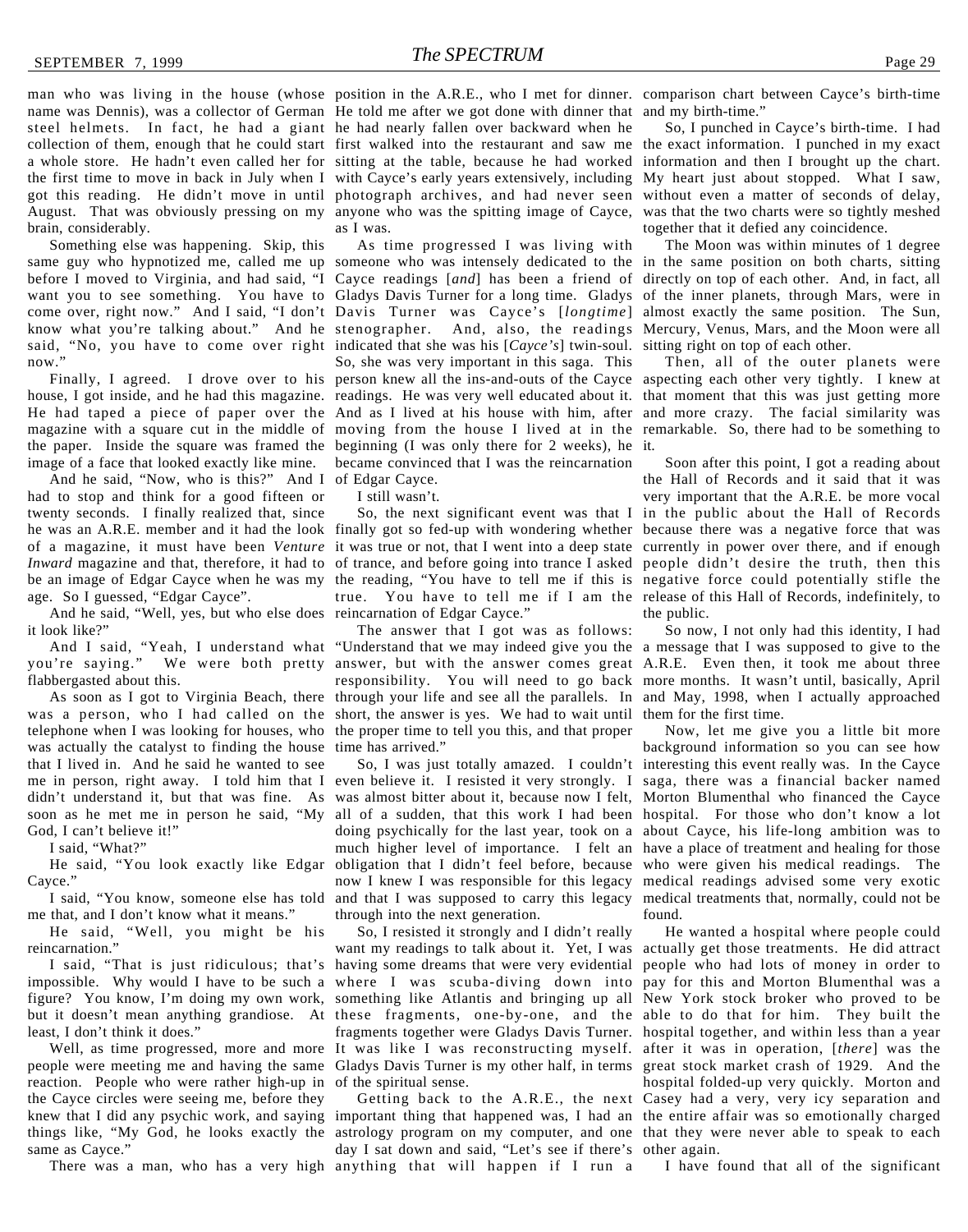again in some sort of reincarnation in the back to the A.R.E. and they got him selling readings for others, there was an expressly present, with the same degree of facial candy bars. similarity and attitude and behavior similarity. So, it turns out that Morton Blumenthal had reincarnated as my friend, Chris, who I've this play, and I was selling candy bars with City on August 17, 1998. And it came known ever since I was a freshman in college.

We've stayed in touch, in spite of having numerous disagreements. There was a phrase in my readings, before they ever told me about my identity, where they were talking about Chris and they said, "Plug-in the early New York stock exchange." And it was so anomalous that I actually asked them, "Could you please explain why you're talking about a stock exchange when you're talking about now become *Convergence.* At that time it Chris?"

they would say.

understood that that's who he had been. He that this book has fused together. actually came to live with me, and I had moved into another apartment that was two that it was very interesting, but held no blocks away from the A.R.E. and the Cayce substance. So, I knew that it was not doing hospital.

life, Morton and I had become dire enemies over this hospital falling. On the very day that I was to go to the Cayce Hospital for the go to the A.R.E. offices and try to talk to the tap coming on when I said the word first time in this life, to meet with people from them, even though I live right in the same A.R.E. the A.R.E. to talk about this, my friend Chris and I had the worst altercation, the worst argument that we had ever had in our entire friendship. And it was happening in the context of him knowing that I was about to go over to this hospital and be interviewed.

So, there was obviously some reincarnation karma playing itself out. As a result of being in this argument before I went, I was on edge and very nervous. I met with a senior staff person with the A.R.E. He took me into his office and we had a long conversation and I could, and I explained how this was all new and it was very difficult for me to do that.

What ended-up happening was that he tried to exchange skepticism, was basically trying to pick me apart, was very resistive to the whole idea. His conclusion that he made was that I was a nice guy, I had some obvious genuine psychic ability, but the fact that my readings had told me that I was the reincarnation of Edgar Cayce, and the fact that they had mentioned that there were going to be Earth with works such as that of Lawrence Gardner so, now, as we speak on August 3, of 1999, I changes in the future of a large-scale nature— [*meant*] that I had to, therefore, be contaminated by negative entities and otherwise unviable as the legitimate article.

He did befriend me, and I ended up working with him selling concessions for the *Legacy*. next play at the A.R.E. And that's one of

**Martin:** (*Laughter*)

him, in the context of this friendship, he through in very deeply fragmented form, but it would continue to attack me, he would continue to attack my credibility. I gave him several of my best readings and, instead of just wake of that event, I called the FBI because I acknowledging how nicely worded they were, was so concerned about the possibility that he was trying to pick them apart. And it something like this could happen. I had seemed like, a lot of times, he was doing it gotten several dreams that showed it just for the sake of trying to make an happening. I had gotten readings that had argument.

And they said that it was "a technical term many people tell me that *Convergence* is the point—I knew this was nothing to ignore. posed as a riddle, and think of how you would best book they've ever read, that it has And so I felt I had to call someone who exchange dollars and cents". And that was all brought together research as diverse as would be responsible enough to be able to do So, now I realize the facial similarity Hancock, Robert Bauval, Richard Hoagland between Chris and Morton, but I hadn't quite just the whole gamut of metaphysical writers this group was going to try to take a boat and He read the whole manuscript of what has was called 1999 Cycle. I have had many, and hundreds of accurate prophecies by this Gurdjieff, Ouspenski, Collins, Graham something to defend New York against this.

You have to understand that, in my past confidence in myself and, as a result of that, I He read the initial version of it and told me me any good. I was severely losing expected, they very naturally were tapping my broke-off the contact and I basically have not tap continues to this day. In fact, that click made any further direct attempts on my own to that we heard in the conversation [*earlier*] was town with them.

> disclosure happened on July 1, 1998, when I others, without privacy. My phone is made the conscious decision to move into a continually tapped. It is highly annoying, but new place, which I had done, and to entertain the joy that I have felt from doing readings for the possibility of doing this business of others, and away from the wage-slavery readings for other people for money, instead of doing these other jobs that I had been working, which were all temp-jobs at \$6.25 an onto a farm that was self-sustaining. And hour.

explained the story in as much detail as I me about an hour and 20 minutes to do one about sixteen hours a day, seven days a week, When I made the commitment to do it, I got one of the longest readings ever. It took reading, which is unusually long. This particular reading generated a lot of new information. Some of the information was And, right at about the exact same time that I confirming the stories about the bloodline of the Holy Grail, or the idea that Jesus survived the crucifixion and, even though he had ascended in the spiritual sense, he went on to have a family. So, my readings talked about that and gave some credence to the story. The story is now becoming extremely compelling who wrote *Bloodline Of The Holy Grail*.

#### **Martin:** Right.

**Wilcock:** And Lee and the other guy books along those lines, like *Messianic* this material.

people from the Cayce circle have shown up my running puns, which is: Edgar Cayce came once I had made the commitment to do Wilcock: Every night that we were doing to be a terrorist nuclear strike on New York difficult warning that came through and it discussed the possibility that there was going was obviously understandable.

> Obviously, this never happened. In the predicted the exact day and also showed me the astrology surrounding the event.

> Based on my track record—I had hundreds

The reading got very specific. It said that ride it into the harbor, and they had secured a suitcase nuke from the collapsed Soviet regime and were planning on exploding it.

So, when I called the FBI, as is to be phone to beat the band within a week, and the

The next important stage of my public since the time that I started to do readings for It has never stopped. I have lived, ever system, has been unbelievable.

> My next major event was that I moved during that time I didn't have to pay rent and the readings had slowed down, and that's when I took three months of my time, working to write *Convergence*.

> I finished *Convergence* on March 8, 1999. did, Richard Hoagland had his heart attack, which made me very concerned.

who wrote *Holy Blood, Holy Grail*, and other where people are starting to pay attention to My next significant event was that I got in touch with John Major Jenkins, who was the author of *Maya Cosmo Genesis 2012*, and he made arrangements for me to get on the Laura Lee [*radio*] Show to voice these ideas. And have now been on the Laura Lee Show, which was on July 17, 1999, and my public presence has finally increased to the point

So, at the end of this particular reading, reading 294-151: "Is it not fitting, then, that Now, the Cayce readings have said, in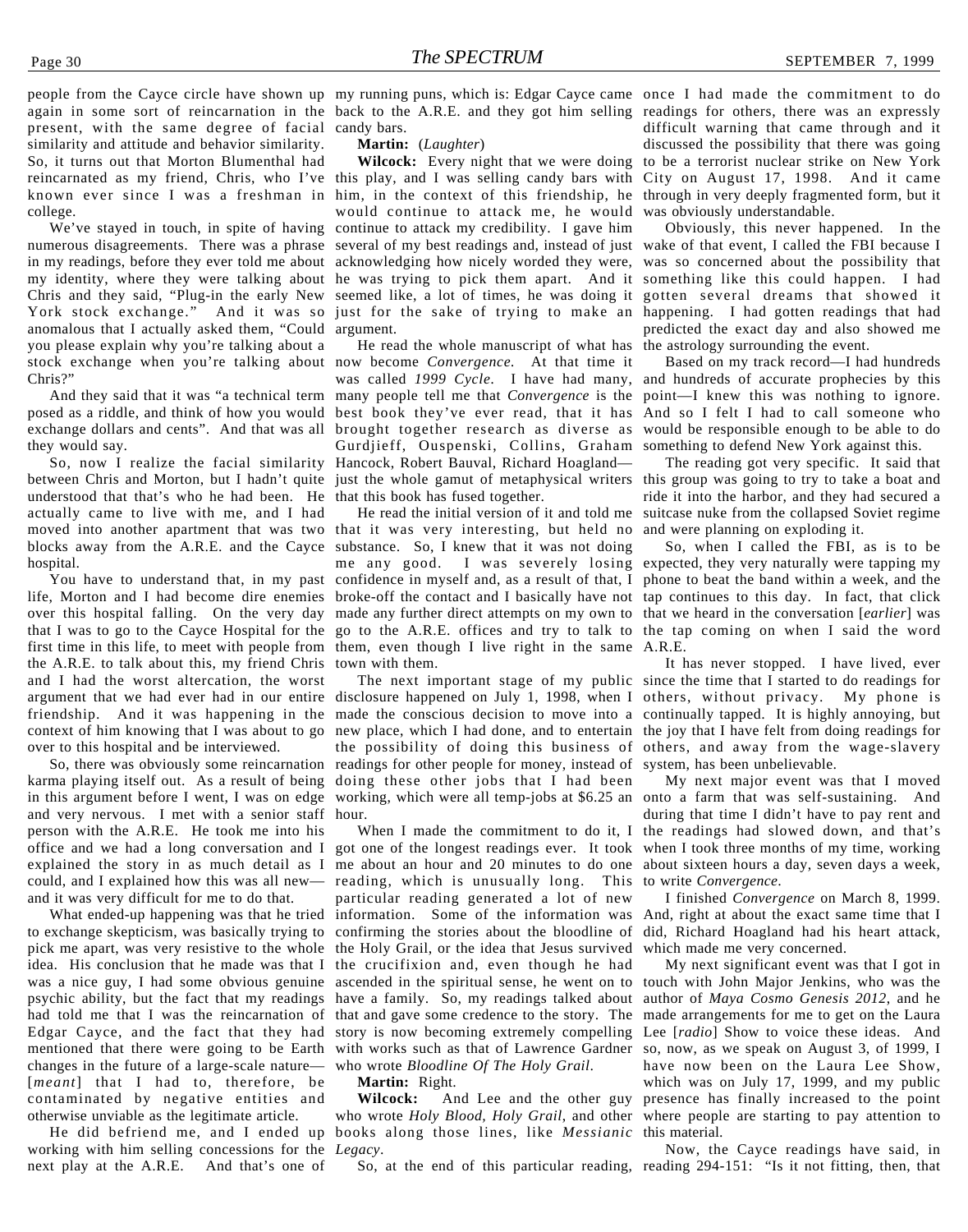world." And I always tell people, you've got are due to the cycle of the solar activity, or the complete, the frequency of matter on Earth, in to remember, it says "a" liberator of the world; Sun's passage through the various spheres of vibrational speed, will be seen to increase. As it does not say "the" liberator of the world.

**Martin:** Right.

There are many liberators—anyone who freely available on the Internet, I've discussed because the higher-dimensional energy is the decides to work for Light, to give up the focus how we have now discovered this Solar Cycle energy of love. to earn money and have a materialistic life, in through the work of Maurice Cotterell. order to serve God in what they do, is a liberator. Anyone who just tries to be of from the Mayans, concerning certain super- **forcibly shown to us—and very directly** service to others is a liberator. So, it's not numbers, such as 1,366,560, and he's **because this energy is forcing us to be more** anything grandiose.

know, if you really are Cayce, then why cycles in the Sunspot activity that he was able **everything that's holding us back is going** aren't you famous? And I just say to them, to discover by charting out the orbits of the **to be very forcibly shown to our face.** "Look, it doesn't matter how many people have gotten this information. What's more important is the quality of the information (that 37 days at the poles. As a result of this, it happened by the time this newspaper is those who did receive it) have gotten.

my material come from a very, very high level where the spoon is and slower around the look 3 months before it and 3 months after it, of quality, so that it can en-Light-en people as edge. much as possible. Because it is not so much important if you reach large numbers of made a graph out of it, he discovered short-*focal point for*] a series of anomalous and people. If we understand the Law of One, we term cycles, but also much longer-term cycles. potentially destructive events on the planet. It understand that All is One, and therefore the And one of these longer-term cycles is about also is what clears the "gateway" for the most One is in each person.

there is no need to worry about getting big which would be 520, and you get from numbers.

That's not what's important. And that's Internet. I only make money from doing personal readings because I want as many people as possible to be able to read this.

I do believe that my readings are telling me that there is going to be much more exposure in the future, in the near future, and I am prepared to handle it as far as it goes. I don't know what the future holds, but I'm the whole process.

involved. I do not want to think of myself as anything special. I have a mission to perform. I have a job to do. The job is to tell people the reality of life on Earth and the reality of known as precession, and it's also visible in corona. In other words, the corona looks like life in the Higher Dimensions, and to make the Sun. This Sun-spot cycle, that causes the a diamond ring. It has a ring, and there's one that reality more tangible.

make a choice between service to self or rephrase that: 7 of these cycles correspond to service to others. The choice that we're 1 precessional cycle that's coming from the Greenwich, England is exactly 11:11 a.m., obviously supposed to make is service to Sun. others. The whole reason why these readings are so intensely focused right now, is that the Cayce readings, that there was a hyper- years, at least, almost every day. Now, also, we're heading into a frequency shift—and dimensional effect involved in the Solar Cycle. if you look in the *Book Of Revelation*, that's probably going to be your next question: And that hyper-dimensional effect was causing Chapter 11, Verse 11, it says: "After the 3 what is ascension? How is it going to us to go from one realm of frequency to and ½ days, the righteous people who had happen?

Just to give you a real brief overview, in vibration. Cayce reading 1602-3, it said:

he must return to be as a liberator of the gradual activities that have come about. These into the 4th. And when this passage is activity."

**Wilcock:** It's not a messianic prophecy. Cycle. In my book *Convergence*, which is accepting the higher-dimensional energy,

I've had a lot of people tell me that, you written down by the Mayans, correspond to **compatible. If we're not compatible with it,** discovered that these same numbers, that were **loving—we have to, if we want to stay** Sun at its various points.

And what I have done is try to make all of sort of like stirring a pot of soup, it's faster timeline. It is believed that this event, if you kind-of twists and binds-up as it goes along— released—it is a major turning point in this

So, if you are able to reach one person corresponds very, very tightly with the Mayan their life, then you have reached everyone. So two of the Mayan sacred numbers of 260, just stated? 3,740 years, or 1,366,040 days—and this positive events, such as ascension. 1,366,040 to 1,366,560.

why I give my information away freely on the believes, is what corresponds to the shifting of months before the event, as well as 3 months the solar magnetic poles. Now, how did the after the event. And during this whole period Mayans know about this 3,000 years ago and of time we can see many changes, and these graph it out with a number that is exactly the changes correspond to the shedding of the same, given this slight adjustment?

certainly going to stick to my ideals through If we expand the Mayan calendar by a factor Beasts of the Apocalypse were actually My ideals are that I do not want ego to get this is the Big Cycle that we are concerned The other thing that is even more interesting is that the Mayan calendar is correlations around this particular conjunction, approximately 5,200 days long, and that's namely the lore in the *Bible* of the Four Beasts another cycle that the Mayans keep watching. of the Apocalypse. It appears that these Four of 5, we come out to about 26,000 years, and with.

The whole reason why we're here is to corresponds to exactly 7 of these—wait, let me called the diamond ring in history. slow-wobbling of the Earth's axis that's diamond ring that will be formed by the Sun's pole shift, the Mayans also had, and point where the Sun is brighter. It's been

another. In other words, a frequency of been struck down by the masses again rose

"In 1998, we may find a great deal of the we are passing from the 3rd level of vibration here' and they were born into the Heavens,

The Cayce readings mentioned the Solar great pressure on any person who is not the frequency tries to increase, it creates a

Maurice Cotterell has taken ancient work **loving and alive at this time is going to be So, any place that we are not being**

The Sun rotates 26 days at the equator, and August 11 solar eclipse probably will have So, when he plotted out these variables and call in quantum physics a "singularity" or [*the* At this point it looks as if—though the this junction is sort-of like what they might

significantly enough that you have changed number because all you have to do is to add Can you repeat a few of those phrases you **Martin:** David, you're cutting in and out.

> So, this cycle that he had discovered, he readings, needs to be looked at in terms of 3 **Wilcock:** Ok. The August 11th solar eclipse, based upon what I understand in my darkness so that the Light may come in.

> > There is a great deal of symbolic referring to the four signs of the zodiac in which this Grand Cross is occurring.

This cycle can be seen on Earth, with the in the *Book Of Revelation* corresponds to the The notion of the bride and the bridegroom

So, this made me realize, when I looked at been seeing this on the clocks for 4 or 5 The understanding that I now have is that God appeared on a cloud and said, 'Come up Also, the time of this corona, over that's when it hits the corona. And I have up and struck fear into the hearts of many.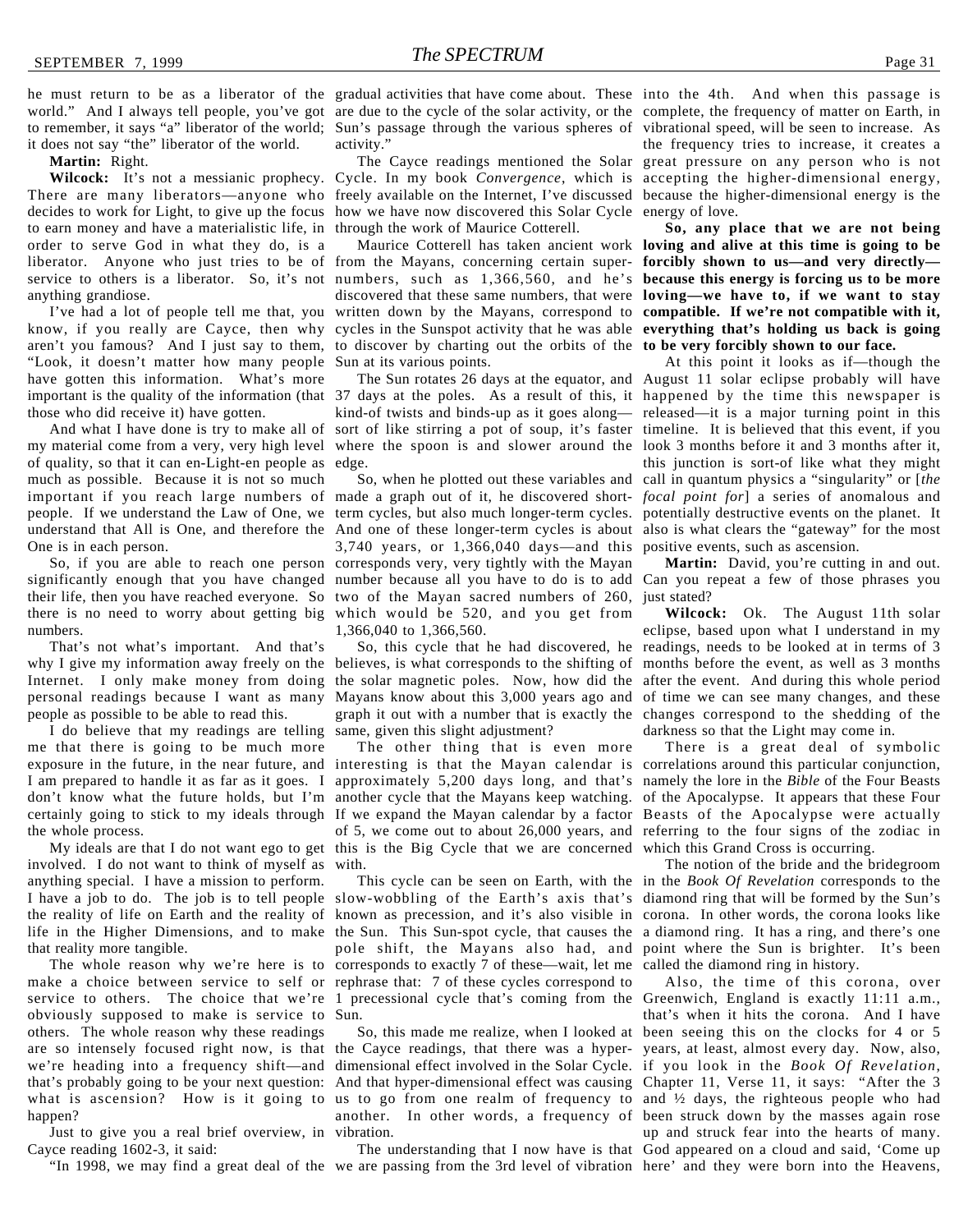and in that same hour earthquakes shook the to ascend. Earth."

Graham Hancock and Robert Bauval explain cleared a 50% threshold of a desire within at the end of their book, *Message Of The* yourself, on the core level, to be of service to *Sphinx*, or *Keeper Of Genesis* (if you have the others. So, if you're just barely above 50% European version) that the 11:11 ratio is motivated towards service to others, as expressly flagged in the Great Pyramid over opposed to motivated toward service to self, same abilities that Christ did, once he and over again. And the Cayce reading said serving yourself only, then you will be ascended. It's 100 times more harmonious to that the timeline indicated by the Great compatible with ascension. Pyramid in it's internal passageways would be complete at the 1998 period.

Now, Cayce's readings also said that 1998 was possibly a time of great geophysical There is no need for anyone who reads this to going to be returned to a pristine state. That changes, but also the possible time for the feel that they are somehow incompatible with is going to be the collective effort of these second coming of Christ. Now, obviously we ascension because they are somehow "not entities, once they've ascended in the haven't had any severe geophysical changes, good enough". All you have to do is care for although there are certainly many things that other people on a very basic level and you telekinesis to prepare the Earth and to restore are creeping up on us. And we haven't seen a have made this vibration. direct physical manifestation of Jesus.

sides to the second coming of Christ story; corresponding Earth changes. And we can from talking to these beings and doing one side is, obviously, a physical apparition; never know when it's going to be. It has to research, that this is real. It would be nice if but the other, far more important, side was the do with the mass-consciousness, and that everyone else could experience the faith that I awakening of the Christ spirit within each mass-consciousness can shift at any moment. person.

coming of Christ has to do with the birth of become more loving, and in that moment, that outlook. Christ within each of us, Christ-consciousness could be when the shift happens. I believe within each of us, then we understand what that there are indications that the next major these apparently hidden correspondences this Solar Cycle is producing. So, it is my opening for when something like this might between weather changes, the degradation of belief, based on what my readings are telling occur is in May of 2000. But, I also am open society, the outrageousness of the government us, at some discreet point in the future, to the fact that any time between August 11, and media—all the good things and all the bad enough people on this planet will have 1999 and May of 2000 there could be this things, together, that they're all leading up to attained Christ-consciousness and that will event. change the frequency upon which their spiritual vibrations are vibrating.

At the same time we reach this critical threshold of vibration which enough people have attained, that will also increase the vibrational speed of the global grid—which is this geometric network of lines that corresponds to how higher dimensional energies are brought to the Earth. And that's further? Have you lived-out your potential? discussed in *Convergence* in much greater So, I try to live every day as though it were detail than we are going to do here.

When enough of us shift our energy, that potential. allows the global grid to shift its energy. When the global grid makes the realignment to the fourth-dimension vibrations, according to religious experience of their entire life. The numerous mystics (including myself), it will make an approximate 20-degree correction in there is no way to even emphasize how its positioning. That's a magnetic correction, fantastic it will feel, using human language. so that means a magnetic pole shift.

ascension effect, the effect of people return to the Earth, after it has been cleansed transforming into Light and transfiguring from by the pole shift, and this will be the that the Great Pyramid exists at the epicenter the physical, will be able to occur at the point beginning of the 5th root-race, according to of the global grid. In other words, the global that the grid shifts, but the point of the grid the Cayce readings and the Mayans. Both say shifts takes a few hours to occur, even though this. it actually transforms. It doesn't happen instantaneously. However, when that energy going to be—according to what the research the octahedron, the cube, the tetrahedron, the in the grid has shifted, there is an says from these readings—the 4th-dimensional icosahedron, and the dodecahedron. So, the instantaneous possibility for everyone (who beings are a cooperative melding between the epicenter of all of that energetic work is at the

Now, one of the things that I am here for is to "legitimize" your dark side, your shadow side. I, certainly, do not have a stellar past.

The readings explained there were two will be the time of both ascension and and I live every day with the knowledge that, So, when that critical mass happens, that

So, when we understand that the second occur that could make a lot of people suddenly happen, because it really does change your

you could be ascending this day. If this was transformation itself is such a glorious surprise your last day on Earth, did you do the most that it goes way far beyond what we could valiant and most spiritual thing that you could be doing? Did you overcome self-indulgent habit patterns? Did you clear boundaries that you've put up around yourself that say these The two primary questions I had were are your limitations and you can go no my last and I try to live-up to my highest terms of rituals at the pyramid that will,

The important thing to remember is that the ascended, we will have the opportunity to At the time of ascension, all who ascend will have the experience of the most profound experience is supposed to be so ecstatic that be in store from the Lighted side regarding the It's also been told to me that, once we have

has attained this crucial vibrational frequency) human form and the form of the Zeta exact site location of the Great Pyramid of

Now, it's also very interesting because make, actually. All it requires is that you have on and there are these hybrid babies that are The vibrational frequency is quite easy to people are seeing these alien abductions going Reticulans or the Greys. And that's why being produced that are half human. These are the bodies that are going to be able to live in the 4th dimension.

> A 4th-dimensional being has all of the live in this realm of vibration than it is in the 3rd dimension. Life is much less complicated in one sense, much more joyous and invigorating in another sense. The Earth is They will be able to use the natural balances in our ecosystem.

There could be a global event that could happen, and believing that this is going to So, it's a glorious future that's ahead of us have of knowing that this is really going to

So, you have to live every day as though spiritual transformation. And the We can then understand the fact that all of a point and the point is not doom; the point is have ever imagined.

Do you have any questions?

**Martin:** You've pretty well covered it. concerning the pyramids of Egypt, because the Illuminati have some rather nasty plans in mind for August and December of this year, in essentially, work at sending out a vibration, planetarily, using the energy grid to, basically, keep people asleep, and I just wanted to hear your comments about what surprises there may pyramids and use of the pyramids. That was one question.

The only other question has to do with the "harvesting".

The 4th-dimensional beings are actually correspond to the five basic platonic solids— **Wilcock:** Ok. You have to understand grid is a series of magnetic and hyperdimensional lines of energetic force and they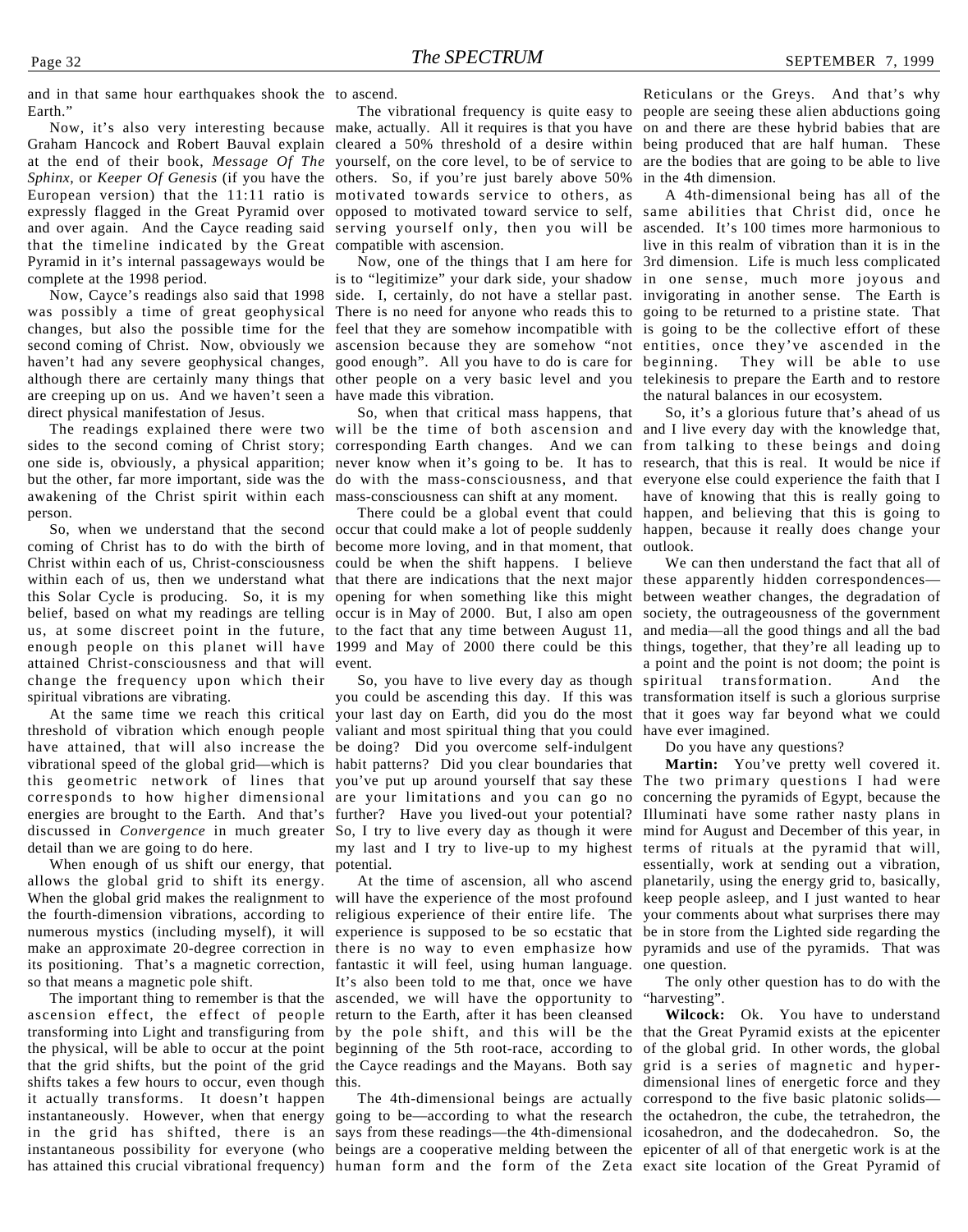Giza. That is why it was built there.

alignment of planets is so strong that it must also serve yourself. greatly increases the amount of pressure of the 4th-dimensional energies coming in. And worked with the elite of Earth quite on the consciousness change that's happening when the eclipse happens and the Sun goes extensively. They've had negotiations, within you and on what this is all leading to, corona, it actually creates a sort-of hyper-agreements, etc. And I am sure that it's the that we're about to go into this ascension, and dimensional laser beam that strikes the Earth negative entities in the higher-dimensional you can hold that energy of positive vibration and moves along its surface. And every place where this eclipse touches is getting Illuminati and so forth to the existence of this happening, because you understand why it's this dramatically powerful burst of energy. There is nowhere on the planet where that is harnessed to a greater degree than at the almost as a humorous side-note, because no us think that this is the apocalypse, that this is Great Pyramid of Giza, because that is the epicenter of the grid.

chaos on the planet.

#### **Martin:** Right.

remember is that, if you look at the hierarchy oriented toward service to others than service show capabilities. For those unaware of these of dimensions in the octave—and when I say to self. the octave, I mean the fact that our dimensions once you've gotten to the 8th dimension, state of fear. The way that they do this, more fragmentation.

5th, beings in the 6th, and you could say that millennial doom, so that we are, essentially, very mysterious to us.

trying to subvert the human population. But the much greater amount of input comes from the Light side. The negative entities can exist on the 4th-dimensional level, the 5thdimensional level, and the very, very beginning of the 6th-dimensional level. But at the point when they hit the 6th-dimensional level, what's called the spiritual entropy is so espousing this negative philosophy. high that it, literally, dissolves their soul unless they become positive. Therefore, essentially trying to grant us the opportunity to be afraid, speaking, all 6th-dimensional and 7thdimensional beings must be of the positive my readings have said that there is going to be polarity.

separation. It's a path of service to self. It's a about to go into, including the possibility of a personality patterns that we have that are path wherein the entity believes that, since self very large-scale war—I just got that the other fearful, and just make us more fearful. That's is God, then others must serve that self in night—which could be very imminent. And all they can really do. They can try to lead us order to serve God. So, they desire to enslave all of these events are going to be designed to to becoming self-serving, but ultimately the the public, and rationalize that, by getting the make us just more and more fearful. public to serve them, the public might then learn to serve themselves as well. And in that the most important thing we can do at this serving themselves, they're serving God.

philosophy is that everyone else is God too, attention to the death-pangs of the world that not just yourself. And when you stop is being transformed. Pay attention to the *interview is the comparative discussion article* thinking of yourself as separate from God, you birth pangs of the world that is being reborn *covering the similarities between Edgar Cayce*

When we're looking at the August 11 the positive polarity, whereas service to self is conjunction, we're looking at a hyper-a confusion, it's a belief that serving the self is that now exist, and you don't acknowledge dimensional physics effect. The actual serving God and, therefore, everyone else and respect and love the fact that they must And so that's why SERVICE TO OTHERS *IS* being reborn within you.

> planes who alerted our governments and the and be extremely excited about what is conjunction and what could be done with it.

My own readings are telling me that this is energy, the positivity of this energy, of this as Dr. Steven Greer, have suggested that they an effort that is being made [*by the dark ones*] conjunction, is so overwhelmingly powerful might even try to stage a mock alien invasion in order to try to stop the increase, or to try to that it just defies any attempts to defile the with reverse-engineered extraterrestrial use the increasing energy to create greater energy. We have more people on the planet technology. Wilcock: The important thing to the vast majority, but enough people are more *Blue Beam's satellite-driven holographic sky*-The way I look at something like this is, matter what type of human sacrifice ritual you the end of time and the world is over and try to do, or however you try to thwart this we're all going to die. Different people, such who are balanced in the direction of the positive than in the negative. Not necessarily *technology as in craft, but remember Project*

are based on a cycle of 8—in other words, can try to do is to try to keep us in a constant *1990s version of Orson Welles' famous 1938* you've gotten back to the Oneness, there is no primarily, is through news media and creating sent a wave of panic throughout the country.] We live on the 3rd dimension. There are events, to instill this never-ending sense of might start a very large-scale war. So, we also beings who live in the 4th, beings in the terror and paranoia, a sense of apocalyptic, have to keep our eyes open for these things. there are beings in the 7th, but their nature is very fearful. If they can keep us in a remember that the negative entities are sort-of The negative entities do exist. They do can also keep us feeling that we have to be of have their UFO technology, and they are service to self, because if we don't we're in They believe that this is going to work, world events, deliberately fabricated world perpetual state of worry and fear, then they like a bunch of bumbling fools who have not grave danger.

> to hoard food, and in the event of Y2K, to buy guns so that you can shoot anyone who tries to take your food—that's all self-serving. And so, the more fearful that we are, the more there are more people on this planet who are paranoid we are, then the more we are actually

The path of negativity is a path of the later half of this year, that we're just now And so that's what their purpose is, they're grant us the opportunity to live in terror. And

The reason why this is a backward from the main, corporate media. Don't pay realize that everyone is part of this Oneness. within you, of the Christ-consciousness that is *and David Wilcock in greater depth.* So, that's why my readings are telling us time is to disassociate from the media, at least

Now, these negative extraterrestrials have opportunity to be very fearful. If you focus If you focus on the system and structures be cleansed, then you certainly will have the happening, then you are on a good path.

The fear-mongers are going to try to make

The best thing that these negative forces *for gullibility is quite high—call it the late* [*Editor's note: Not just the use of "alien" and other diabolical possibilities, the potential "War Of The Worlds" radio broadcast which*

I've been getting information that they

And so, the self-serving behavior would be than the Light, and so they're going to try But, in short, I think it's very important to yet realized the true essence of the universe. because they believe that they are stronger things like this.

> But it doesn't change for one minute the fact that the 4th dimension is coming, and positive than negative, and we are going to ascend. Everything is going to occur on schedule.

a rapidly escalating constellation of events at entities do. And so, all the negative entities The beings in the 6th and the 7th dimension have infinitely greater resources and power available to them than these negative can really do is amplify pre-existent choice rests with the individual.

> So, it's important that we remain faithful to our own spiritual ideals and remember that is the purpose of what's going on here.

**Martin:** That's a perfect place to stop. *Editor's note: Directly following this*  $\mathscr{L}$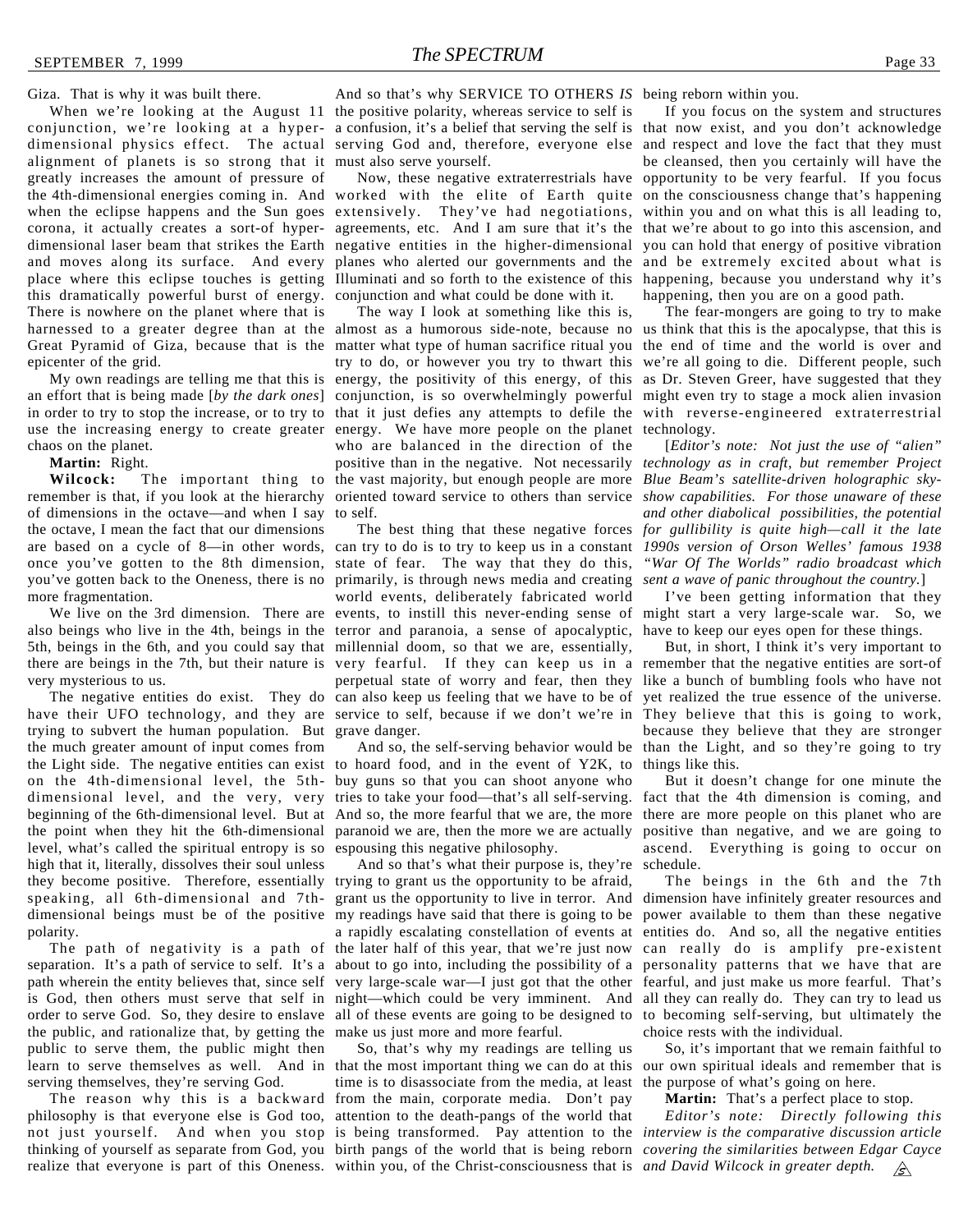## <span id="page-33-0"></span>**Introductory Essay On The Wilcock-Cayce-Ra Connection & The "Mission"**

#### **SPRING, 1999 DAVID WILCOCK**

Edgar Cayce [1877-1945] is perhaps the most well known psychic of the 20th century. His work is essentially unparalleled in psychic must enter again at that period, or in 1998." literature, since he specialized in highly accurate "medical readings" where people could

be accurately diagnosed and treated at a distance, using a host of alternative remedies and methods, many of which were never before seen. The entranced, sleeping Cayce needed nothing more than a name and address to perform this service. All indications have been that as far as medical readings are concerned, Cayce had a 99% accuracy rating.

Cayce was a strict Fundamentalist Christian, and this psychic ability essentially revealed itself when he lost his voice for a period of several months. After having almost lost all hope of recovery, his body began speaking while he was asleep, and gave his family the exact steps necessary to regain his speech. For the first 20 years, all of Cayce's readings were essentially medically based. After this time, they began to reveal much more metaphysical information concerning past lives, astrology, and the existence of Atlantis, among many others.

The Cayce readings are frequently indicated as being very difficult to read. Their sentence structures were often quite excessively long and convoluted, using archaic language similar to that of the *King James Version* of the *Bible*. For this reason, most available books on the market are about Cayce's readings, rather than just being

direct transcripts of his readings. readings, knowing that they are proven to be coordinating the preservation of Atlantean highly accurate, and be unable to fully records, through his collaboration with the understand them without concentration and focused thought.

that the readings issued a prophecy surrounding lands. Cayce was obviously quite surprised the return of himself and his associates in 1998. and happy to find out that he could claim this Many people naturally assumed that this meant pivotal, important past incarnation as one of his that he would either be born as a baby in 1998, own. or return as an Ascended being. Here is the actual text from reading 294-151, when this spontaneously return as an Ascended, angelic return was discussed:

return? As this priest may develop himself to be in that position, to be in the capacity of a LIBERATOR of the world in its relationships to individuals in those periods to come, for he [294-151, 7/29/32, 11:00 a.m.]

The context of this reading discusses in the Cayce Readings, it can be clearly



Edgar Cayce, 1877-1945

spend a great deal of time studying these who was said to have a pivotal role in than any other person on file. Cayce departed It has long been known in the Cayce circles survivors integrate themselves into the Egyptian Cayce's past incarnation as the priest Ra-Ta, Morton Blumenthal, who had more readings intensive construction of the Great Pyramid and the Hall of Records. He also helped the Atlantean

Those who thought that Cayce would

say that "the priest will return in 1998", it also says that he "may develop himself" into this role. In other words, the portion of him that was the priest in a past life could be seen to fully return to his waking consciousness in 1998.

Also important for everyone to remember is that the reading says that he may become A Liberator. It does not say that he will be THE Liberator. Please understand that this is NOT a Messianic prophecy. Cayce's return is one of a great team of "Liberators" who will be present on the Earth during this period of time. Many others on the planet might also be termed "Liberators" by these Higher Forces, even if they are consciously unaware of that fact.

It is important to remember that if we examine the "rules" of reincarnation as outlined

demonstrated that Cayce would need another lifetime to work on his own personal difficulties. In other words, there were many areas where Cayce had residual "karma" that he would need to work out in a future life. These areas included five key points:

1. DIET AND EMOTIONS: Cayce never stopped smoking, drinking coffee, eating poorly, and indulging in fear and worry throughout his life, despite ongoing admonitions from his readings to do so. Complete dietetic regimens were given, which he ignored, as well as suggestions to avoid worrying, which he was largely unable to do.

2. DREAMS AND CONSCIOUS CHANNELING: Cayce was instructed by his readings to remember his dreams every day and use them for guidance. He was never able to keep this up, although he did keep a journal of them in spurts through the late 1920s. He was also told that it would be preferable for him to learn to channel consciously instead of unconsciously. He never was able to do this, although he did show remarkable psychic gifts while awake.

3. FORGIVING MORTON: Cayce never really forgave, rectified, or talked out the icy breakup that occurred between himself and his chief financial backer,

from the physical without having spoken to Morton for almost 15 years, and Morton wrote a book partly intended to expose Cayce et al.'s abuse of his financial donations to the work.

4. LOSS OF HOSPITAL: Similarly, after losing the hospital that Blumenthal helped to fund, Cayce thought himself a complete failure and never fully regained his self-esteem. This created a definite psychic blockage that still existed upon his death.

"Is it not fitting, then, that these must the simple passage of time. Although it does enough to refuse readings to anyone after hisbeing in 1998 obviously were proven wrong by Cayce was unable to "stand up for himself" 5. SELF-MARTYRDOM: Most importantly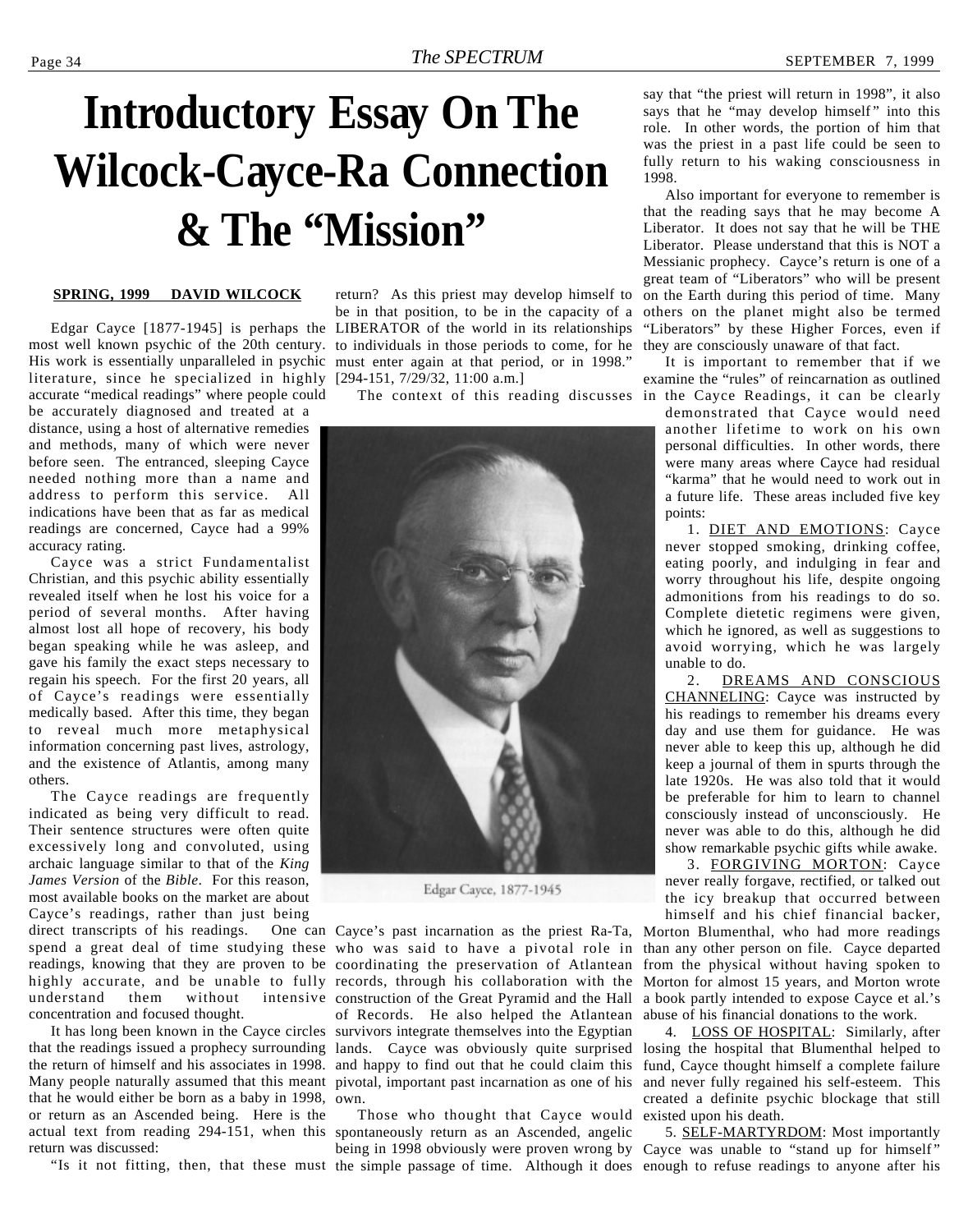popularity soared from the publication of the book *There Is A River*. As a result, he literally The entity will invariably have the same traits, charts that their average variance is only 7 martyred himself for his work. At the end he both "good" and "bad", and therefore be drawn degrees, 43 minutes, out of the potential 360 was doing eight readings a day, six days a back into learning the same karmic lessons, degrees. This is quite unbelievable and adds week, and he quickly burned out and died as a repeating them again and again until they are tremendous strength to the case. The result of this.

Cayce's readings explaind how karma from past lives needed to be worked out in future well be drawn back into the same places that it lives. They also said that they had not revealed had lived in the past. Such was the case (Jupiter, Saturn, Uranus, and Neptune) are all the full extent of his past lives to him, only those that were most important for him to know. Coincidentally or not, almost every past life that the readings told Cayce about was of invariably be drawn back into the male gender. No female lives were given, as perhaps this would have made him even more uncomfortable about reincarnation.

Cayce was already dealing in his own life with karma from previous lives as well as he could, and according to his readings, he did quite well. As Ra-Ta, he had been almost readings, especially from the Ra-Ta and Ujhltd opposition (180 degrees apart) from the point destroyed by his iniquities with women, having period. been banished from Egypt for several years. thought he trusted. As the Greek man named Xenon who lived during the Hector/Achilles period, Cayce committed suicide out of fear, Wilcock. He had no idea, consciously after realizing that the Trojan Horse had speaking, that he might be connected to Edgar only 1 minute of 1 degree different from each penetrated the city gates with a huge invasion Cayce in any way until after he had been doing other: 1' 22" and 1' 23".] This does indicate force inside of it. As the Englishman John his own "psychic readings" for an entire year. some friction between the two incarnations, as Bainbridge (who actually reincarnated under David has also demonstrated repetitive accuracy the same name twice), he was a gambling, in his readings and prophecies, including two womanizing alcoholic who enjoyed his examples of prophetic sentences that were between the two charts are in a very tight 180 misdeeds so much that he came back as a very phrased in foreign languages that David had not similar person to do it all over again.

his own life at clearing out the karma from of the entire book *Edgar Cayce Returns? The* these past circumstances, especially in his *Life Story Of David Wilcock*. For now, we will efforts to clear the effects of his suicide as focus on the five main points of similarity that connections being merely happenstance or Xenon. However, given the nature of what we have just touched upon above. karma is and how it functions, we can see from the above checklist that Cayce certainly needed to come back again for one more lifetime to Cayce, which makes both of them fall under the his birth with his birth certificate, and the rest is refine and complete his process of self-Year of the Ox in the Chinese zodiac. (1973- self-evident to anyone who looks at the integration. He left the Earth with unfinished 1877= 96, and 96/8= 12.) Since there are 12 business that would need to be completed signs in the Zodiac, this is a one out of 12 before the end of the Piscean Age that we are chance. now within.

readings and other sources that successive (Both are Pisces.) This is a 1-out-of-73 chance astounding. The only main differences are that future incarnations should have at least five key (365/5= 73.) points of similarity:

important in terms of the spiritual practically identical position to Cayce's Moon, "configuration" of an entity. Therefore, we at 28 minutes of one degree, or roughly one lips, cheekbones, hairline, and nose, the should see remarkable astrological similarities half degree. This alone is a 1-in-720 chance remarkably similar appearance of the eyes, and between successive incarnations.

appearance is another vital "stamp" of an days of each other, and in the same year of the comparison with photographs from similar ages, entity's own identity that transcends the space zodiac (that is, 365/5=73, 720x73=52,560, as maturity and weight changed Edgar's of one simple lifetime. The entity's innate 52,560x12=630,720). This makes both David appearance as time progressed.) personal vibrations determine the precise and Cayce an Ox-Pisces with a Moon in arrangement of the DNA molecule. Therefore, Taurus, which is a one-in-630,720 chance. we should expect that successive incarnations have very obvious facial similarities.

mastered.

4. KARMIC PLACES: The entity might in the Virginia area.

associations with the same people who it had average deviation from being exact among known in the past, reincarnating with them these aspects is only 2 degrees, 18 minutes! again in the future. Consciously, the entity This shows that although the two entities are would have no idea that this is what happened. closely related, they have very different Amazingly, there are hundreds of cases of this missions on the planet. "group reincarnation" that emerge in the Cayce

As the king Ujhltd (pronounced YOOLT), stipulations for reincarnation. Obviously, there degree, 22 minutes, again a very strong Cayce was betrayed and murdered by those he are many others as well, but these are some of connection. Also, David's Pluto is 1 degree, the most important criteria.

Cayce did certainly make great progress in the two are quite extensive, and are the subject consciously studied. The connections between

ASTROLOGY:

1. **ASTROLOGY**: Astrology is vitally in Schenectady, New York, puts the Moon in a 2. **FACIAL APPEARANCE**: The facial the likelihood of them being born within five above the eyelids. (It is important to make this C. David's exact time of birth, 11:16 p.m. (360x2) and then you must factor that against the literally identical bone structure of the brow

Moon, Mercury, Venus and Mars) are fell over backwards" the first time that they saw

3. **KARMIC TRAITS AND LESSONS**: positioned so closely to each other in the two "hologram" of Cayce's ego personality was completely preserved.

between Bainbridge and Cayce both ending up in very tight aspects to each other in their 5. **KARMIC PEOPLE:** The entity will (Jupiter 30 degrees, Uranus 60 degrees, Saturn E. The remaining large outer planets corresponding positions on the two charts 90 degrees, Neptune 150 degrees). The

So, what we have here is five basic the Ascendant. The difference is only 1 At this point, we enter the story of David degrees offset from Cayce's Jupiter. [Notice F. Cayce's Pluto turns out to be in direct where the Sun rises in David's chart, known as 23 minutes away from being precisely 90 that both variances in these Pluto aspects are astrologers consider these aspects harsh.

> G. Lastly, the vertices or "balancing points" degree opposition.

A. David was born exactly 96 years after David can prove the date, place, and time of And so, we have to conclude that, from a sheer astrological perspective, combined with what we understand from the Cayce readings about reincarnation, the probability of all these coincidence is almost impossible. Contrary arguments can be made, but facts are facts. astrology.

#### FACIAL APPEARANCE:

We also know from the study of Cayce's days away from Cayce's birthday on March 13. facial similarities between David and Cayce are B. David was born on March 8, only five experienced portrait artists have verified that the Numerous laypersons as well as several Cayce's jaw is more recessive than David's, and Cayce's lips and earlobes are slightly larger than David's. The most stunning similarity of all is in the similarities within the shapes of the

> D. Remarkably, all the inner planets (Sun, Cayce work and his younger pictures "nearly These similarities are strong enough that several people directly associated with the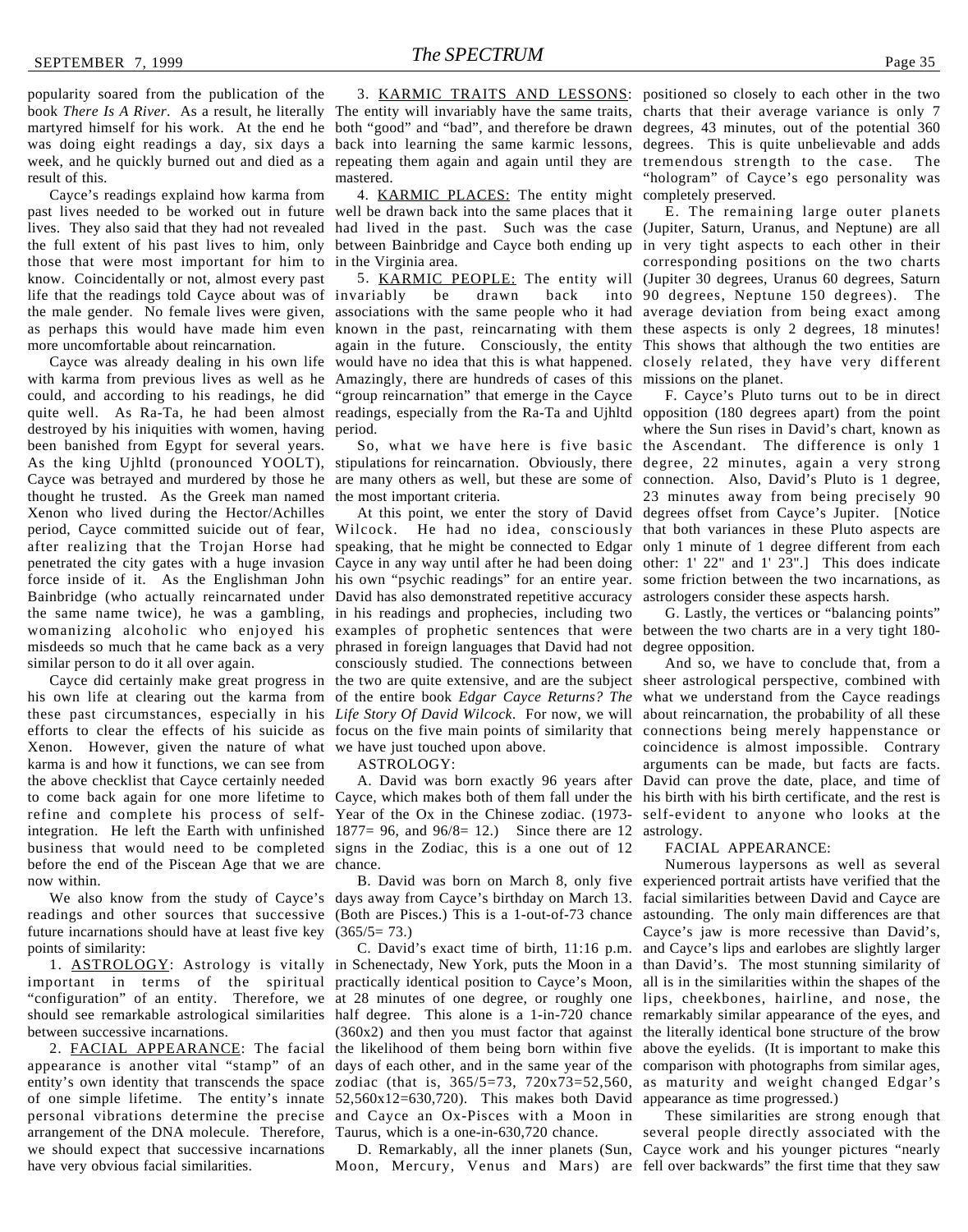"looked exactly the same as Edgar Cayce" before he ever even knew anything about David, or that there was any possible David's best friend, Jude, who he has known connection.

KARMIC TRAITS AND LESSONS:

reason, David was inclined towards being a readings ascribed to Edwin can be seen in Jude, psychic from a very young age. He had a through his creative work with photography, spontaneous out-of-body experience at age 5 art, music, and poetry. Jude is perhaps the and read his first adult book on ESP at age 7. single most important figure in the early stages He also conducted successful telepathic of David's awakening. experiments with his friends at age 7. He

began reading the Tarot cards at age 13, had his first consciouslyinduced lucid dreaming experiences at age 16, and got his first channeled psychic messages at age 23, the same year that Cayce lost his voice and began doing his own readings. Both are almost blindly driven to serve God, other people, and the planet. (See "Karmic Similarities Between Cayce and David" further down in this article for an assessment of their shared karmic lessons.)

#### KARMIC PLACES:

David would end up being very strongly asked by his readings to move to Virginia Beach before he

name of the street (Great Neck) he would be compassionate, stable, and business-minded living on back in July of that year, and the move wasn't made until October. They also levels when David began doing readings. gave him the German phrase "Scarstahldig" in July, which turned out to mean "A group of German steel helmets." (David has never studied German.) Amazingly, the tenant living with the woman David moved in with in Virginia Beach was a collector of German steel helmets! Furthermore, he had not even been living there when the reading was done in July! KARMIC PEOPLE:

David gradually became aware that some of his closest friends and associates were the reincarnations of others in the Cayce circle. Each case is a story all its own, with compelling karmic connections as well as similarly astounding facial correspondences. More research is necessary to uncover any David's father throughout David's adolescent ever had any idea of his connections with possible astrological connections. Here is a years, and later the same degree of intense love Cayce. This came through when David was partial list:

friend, Chris, whom he has known since he always been "The Squire Shop". He does not Exchange." All of Morton's money was made was a college freshman. Chris is highly know or understand any of these connections on the Stock Market. David and Chris have intellectual and drawn to New York City, just consciously. like Morton was. Very similar faces, hairstyles, and mentalities. David's readings dramatically connections not yet discovered. But so far, have remained very close friends throughout indicated this connection through a time- these discoveries conform perfectly well with the entire time, hence clearing past karma.

knew about his past life as Cayce.

Quite without his conscious awareness of a Many of the fantastic potentials that the Cayce B. Edwin Blumenthal, Morton's Brother: since he was a freshman in high school. Amazing facial similarities between the two.

C. David Kahn, Edgar's Best Friend: does not smoke, drink coffee or alcohol, or eat



was consciously aware of the Cayce David's "other best friend", Eric, who he has 1996, each of these dreams have been recorded connection. This move was prophesied in the known since his junior year in college and lived on audio tape and later transcribed onto the readings almost from the very first day, and with for two years, during the time when the computer for archive and analysis purposes. David was only just beginning to suspect a readings got started. Notably similar faces, and Including the psychic readings and extensive possible connection when he arrived in Virginia identical facial expressions while being personal journals, this means that almost all of Beach. David's readings predicted the exact photographed. Both are highly intelligent, David's spiritual growth, development, and people. Eric was of invaluable assistance on all

> D. Dr. Wesley Harrington Ketchum, the man who broke Cayce's story to the medical world: David's brother. The facial similarity is quite remarkable. More research is still necessary to determine further connections. his psychic career as a conscious channeler. Antagonism between Cayce and Ketchum could Further refinements over time have led David account for early sibling rivalries, which have to achieve higher and higher levels of trance now been ameliorated. Cayce stopped working quality without going unconscious in the with Ketchum when he learned that Ketchum process. was using his readings for profit.

A. Morton Blumenthal: David's very good David's father's favorite clothing store has said "Plug in the early New York Stock E. Leslie "The Squire" Cayce, Edgar's father: David's father. Again, the behavioral doesn't believe that this is who he was and is and karmic connections and facial similarities essentially not metaphysically inclined, there is are extraordinary. The rather rough edge that strong evidence connecting him directly with the squire possessed was completely visible in Morton in David's readings, long before David would also be quite visible. Furthermore, specifically asking about Chris and the readings

David's face. One even volunteered that David encoded prophecy that was made before David the idea in the Cayce readings that the same groups of people will continue to reincarnate together in successive lifetimes.

#### SIMILARITIES BETWEEN CAYCE'S KARMA AND DAVID'S

#### DIET AND EMOTIONS:

David adopted a strict vegetarian-Vegan diet well before he ever started doing readings, and through his readings he has refined it more and more, on an ongoing basis. (Obviously, he

> pork, which were the causes of Cayce's ongoing health problems.) David has also had numerous dramatic lessons in learning to renounce fear and worry, and trusting that his needs will be met. Both Cayce and David have struggled with ongoing financial hardship. David has largely cured himself of the problem of his worries and fears interfering with him in any way, which is certainly no small feat.

#### DREAMS AND CONSCIOUS CHANNELING:

A. David has recorded almost every dream, every single morning since 1992, with only one major breach in 1994. Since November

multidimensional experiences are extremely well documented for future study. Throughout this entire period of time, David has striven to follow the guidance of his dreams to the best of his ability—something Cayce had tried to practice, but did not persevere with.

B. David started off from the beginning of

#### FORGIVING MORTON:

Undoubtedly there are still other downs, but regardless of the difficulties, they A. Although David's friend Chris still been through an ongoing series of ups and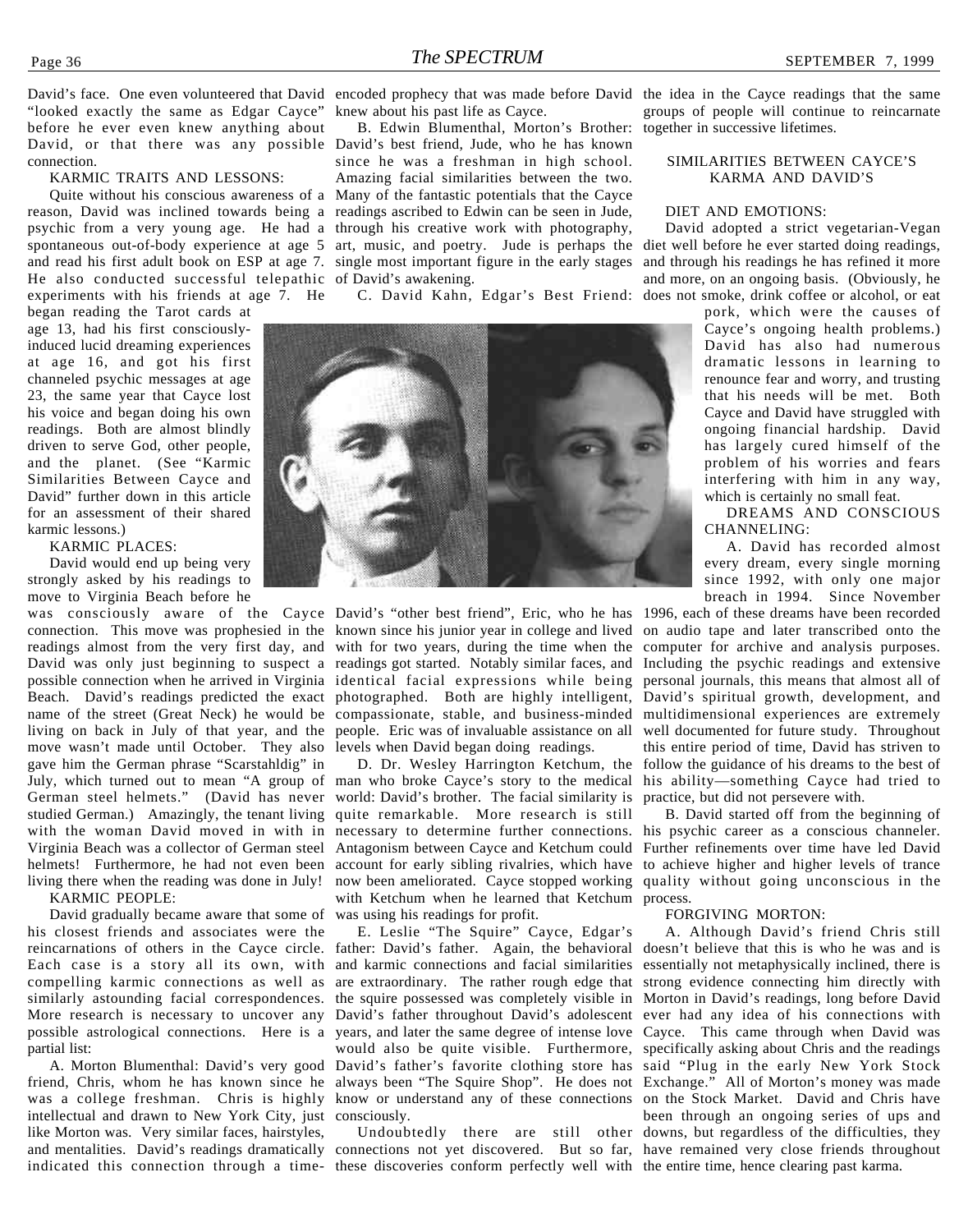and behavioral similarities to Morton. Also, essentially self-imposed, it was an ongoing that is why I haven't yet written up this article Chris had come to live with David right after source of frustration. This certainly could be a until now, after knowing about this for a year David moved into a house that was a mere two karmic parallel to the banishment of Ra-Ta and seven months already. I just want there to blocks away from the former Cayce hospital, from Egypt. now the A.R.E. David and Chris had perhaps the worst fight of their entire friendship directly see that David has had to "reinvent the wheel", before David was to go over and see the Cayce going through remarkably similar losses all over is any more or less valuable than any other. If hospital for the very first time! At this point again. The point of all of these lessons appears I were trying to tell everyone that I was some David still did not realize the Chris-Morton to be designed to make David completely self- spiritual super-hero, then I obviously would not connection, though he was aware of his sufficient. The "Achilles Heel" of Edgar Cayce have included the information about my losses, connection to Cayce.

LOSS OF HOSPITAL:

A. David would relive this karma over and over again in the physical. It came through in four main fashions:

1. Loss of Living Situations: Like a recurring nightmare, David would end up being asked to move out by almost everyone he lived extending through to the immediate present with, once he got to Virginia Beach, despite his about the need to stand up for himself and not cleanliness and politeness, essentially since they did not understand him or somehow felt had to learn, through often very intense and overshadowed or threatened by his abilities. harsh experiences, that he must maintain his asks David about the "Cayce connection" is (The other person involved themselves way too boundaries and free time, or else he will not be this: "Why don't you do medical readings like much in David's business, forcing him to break able to finish his work within the necessary Cayce did?" away.) This pattern also occurred with two timelines. college roommates. Cayce had similar problems with having to move in his own life taking breaks from his work with his book and to the planet with a very different mission than as well. David now has his own private article writings, personal readings for others, Edgar. It was not his responsibility or desire to apartment!

commitment to actually do personal readings hours a day, six or seven days a week, since lifetime would see the year 2000 at age 27, it for a living, he either grew weary and disgusted he became self-employed in July 1998. He was much more important to focus on the with every job that he had, and quit, or got has to discipline himself to break away from pivotal event of the entire 75,000-year history spontaneously fired, often for no apparent the computer to do other things, such as of human life on Earth—namely, the end of the reason. The jobs that he actually enjoyed also exercise and recreation. While dedication to Solar Cycle that was referred to repeatedly in seemed to dissolve mysteriously, and the the work is good, he needs time to live his Cayce's readings. readings explained that this was their own life. David is obviously too young to "die of doing, to relieve the karma associated with the burnout", but it is still something he must be in *Convergence*, is a direct repetition and hospital as well as inexorably steering David towards self-employment in service to others.

3. Loss of Romantic Interests: David also seemed to have a cycle where every potential female relationship that he tried to become central point. Even on this surface level that involved in would quickly sour. This led David to wonder how such a pattern could possibly occur over and over again, since he treats people with nothing but complete love and respect, and is not at all physically unattractive. Now he knows that this is related in-depth account of the numerous "hints" that to the Ra-Ta and John Bainbridge karma, in David's readings were giving for the whole first through building crystal structures; part.

4. Loss of Book Contract: David invested a lot of personal self-esteem and pride in the fact decipherable at the time. If David had really that he had recently sold his book *Convergence* to a publisher, and looked forward to the \$5000+ advance. The timing of the loss of this contract forced him to do an emergency fundraiser in only three days in order to pay his rent on time. By this point he was already largely impervious to personal loss, and it did not have to insert one additional "disclaimer" which to be better prepared for Ascension, both a large effect.

David would also endure an overt dismissal organization founded by Cayce. Although his great through writing all of this. In fact, I Atlantis. It was also important for Edgar

B. Chris has remarkable facial, intellectual, complete one-year absence from them was dislike the spotlight and the controversy, and

become self-reliant in all areas, financial and otherwise.

#### SELF-MARTYRDOM:

A. David has had ongoing, multiple lessons allow others to take advantage of him. He has

is an obvious reason for his romantic failures as well!

So, all these lists bring us back to the 25,000-year cycles; we are looking at, there are undoubtedly some into an octave of dimensions; major connections between Cayce and David that fit remarkably well into the category of a "reincarnation" situation. Furthermore, in David's book *Edgar Cayce Returns?* we get an year, all of which emanated from a deep level of trance and were not understandable or had any inkling that something like this might the end of the cycle; have been true, he may have suspected it earlier and gotten the idea of what his readings were trying to tell him. However, this was not the case.

from certain factions of the ARE, the aggrandize or make myself out to be something both individually and in civilizations such as came to us through a reading after "sleeping consciously and subconsciously. This on" this article. I, David, do not wish to self-knowledge included the idea of reincarnation,

So, with all of these "hard knocks", we can both the strong points and the weak points. was that he depended on the financial resources relationship problems, and the like. I do not of others in order to achieve his own personal feel that I will single-handedly "save the world" successes. David has now worked strongly to or do anything grandiose. I am simply one of a be a document that states the truth as I see it— We are all One in this Creation, and no entity great team of Lightworkers, both incarnate and discarnate, all of whom wish to be of service to others. That's it.

And now, back to the article.

#### NO MORE MEDICAL READINGS

The most common question that anyone

2. Loss of Jobs: Until David made a Internet research, which has often been 16 person he had been before. Now that this B. David also has had to be diligent in this point over time. Essentially, David came seminars, dream-reading transcriptions, and simply come through as a carbon-copy of the David's readings have repeatedly addressed

> aware of. This selfless dedication to the work reassimilation of the knowledge that was Much of David's scientific work, cataloged available to Ra-Ta. This knowledge included:

> > 1. The fact that civilization moves in

2. The fact that the universe is organized

3. The fact that these octaves have a light, sound, and geometric counterpart;

4. That this geometry shows up on Earth as the global grid;

5. That this grid energy can be harnessed

6. That the Great Pyramid was the optimal energy-focusing design;

7. That humanity would be "harvested" at

8. That higher-dimensional beings would assist this harvest transition.

DISCLAIMER: At this point we would like needed to be in place on Earth in order for us Cayce's readings did their part to set the stage for the metaphysical knowledge that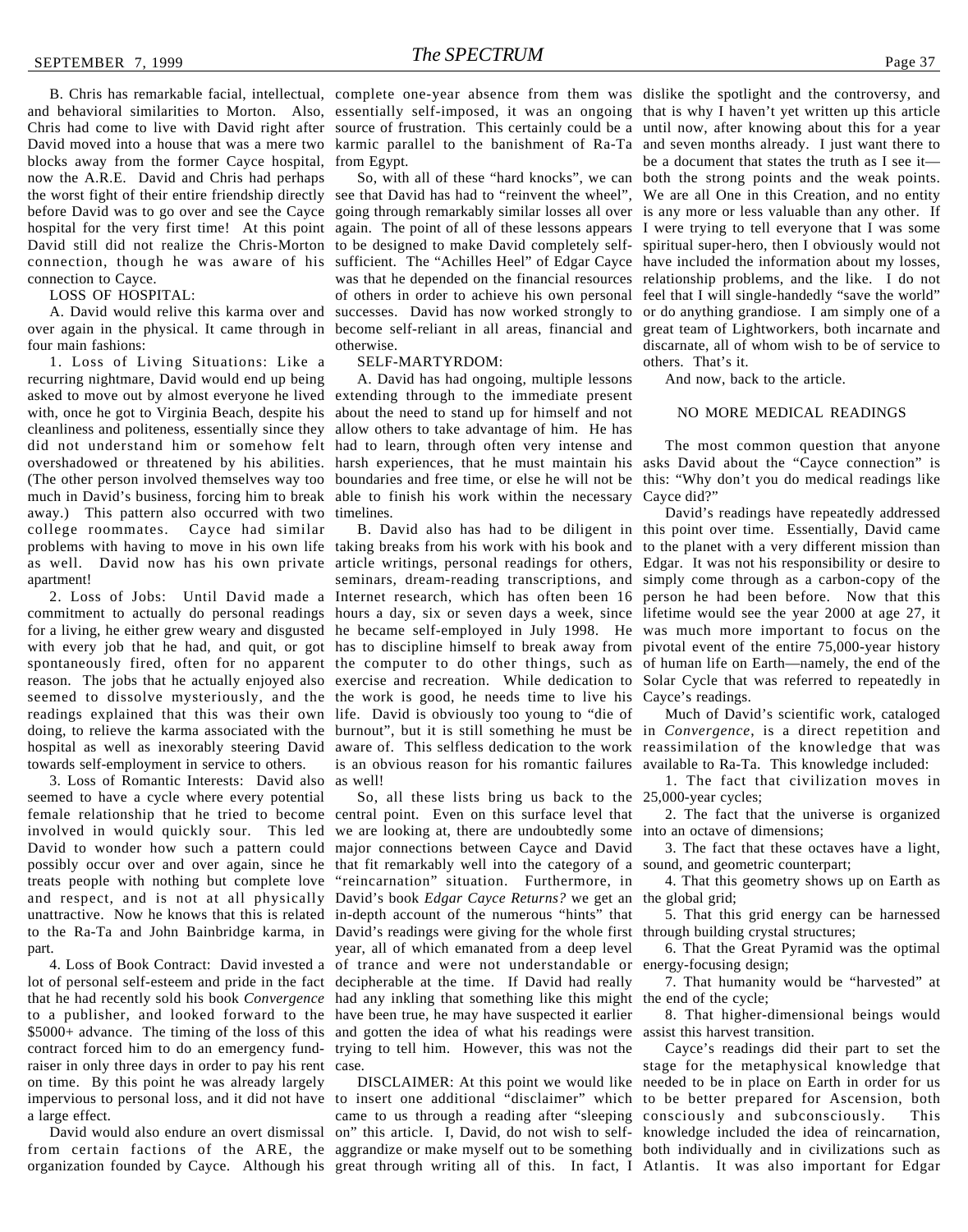the Ra-Ta /Ascension puzzle:

1. The announcement of the existence of a Solar Cycle;

2. The historical timelines for this Cycle;

3. The idea of an octave of dimensions;

4. The idea of a global grid geometry;

5. The fact that the cycle concludes with Earth changes and ascension.

The last point in the list, point five, explains why Cayce's readings drew special attention to the time period between 1998 and 2001. The prophecies made it clear that, at some point within this time window, there would be both for guidance. Ra is a sixth-dimensional source Wilcock, the Cayce saga now reaches its major Earth changes and what they called the Second Coming of Christ.

If we study the deepest interpretation of this Second Coming in the readings, we realize that reuniting with the One, at the octave point, or density planet. It will have completed its it is identical to the notion of Ascension namely, that each person who has followed the the "Christ pattern".

Symbolically speaking, completing this pattern involves crucifixion and Ascension. What is crucified is the will of the ego, so that the person then accepts the idea of "Not my will, O Father, but Thy will be done." The 25,000-year cycles in the universe, an octave of comes after this choice is firmly made.

will, which is to "feed my sheep" or to "love what our real purpose is here on Earth. Regardless of who you are or what religion you espouse (or even if you support any religion at to right a very serious wrong that they claimed all), the final truth of your purpose for to have made. In the first book, they explain incarnation on Earth is to make a choice as to whether you will serve others or serve self.

In order to be "Ascension compatible" we must become at least 51% motivated towards service to others, and this is enough of a difficult step for many people that the majority of incarnate entities on Earth will not Ascend, at least not in the first major "vortex" of Ascension. If we do "make" the first vortex, we will never have to see any of the mega-Earth-changes while incarnate within the is now only a faint shadow of the massive situation in the present day. In the Ra material physical plane.

#### THE IMPORTANCE OF RA

Finally, we need to cover the importance of Ra. We learn from Cayce that Ra-Ta had made a connection to Higher Intelligence, responsibility also rested with Ra-Ta in part. similar to channeling, and this enabled him to This is another reason for why Cayce was do his work on the planet involving compelled to give his teachings. It was archeology, the design and building of the necessary to give an unfiltered version of Great Pyramid and the Hall of Records.

entities who were in contact with Ra-Ta was been placed on these teachings by the elite finally able to find an arrangement of three ruling class of Egyptians. These distortions people who could bring out their teachings to still persist through to the present day within the Earth with our newfound telekinetic the planet. These people are Don Elkins, Carla secret societies and brotherhoods that underlie abilities. One sweep of a hand will purify an Rueckert, and Jim McCarty. Their work would the world's elite power structures. (For entire polluted lake or river, or transform a

known as *The Ra Material*. *[www.llresearch.org](http://www.llresearch.org)* for more details.)

source of channeled material that matches the mainstream Christianity, which were also put in quality level of the work of Ra. You could place by the elite. Cayce tells us that Jesus literally spend an entire lifetime studying the taught reincarnation, for example. Therefore, material that came through in those five books and still not fully understand everything. From these books, we learn new information about the Ra-Ta period that was not gleaned from Cayce's readings—namely that Ra was the extraterrestrial group that Ra-Ta had contacted with a strong pull towards the seventh dimension. The seventh dimension is the highest level that can be attained before fully the Earth will no longer remain as a thirdthe eighth dimension.

basic truth of "service to others" will complete of topics, and yet they have incredible, the fourth. Those who remain here will inhabit Ascension or personal spiritual transformation dimensions, the light-sound-geometry these hybrid bodies have been occurring for Therefore, once we are able to accept God's the global grid, the building of pyramids to why of the widely documented "alien thy neighbor as thyself ", we have understood about to be harvested, and that higher-note that there are also negative ETs undeniable, internal consistency. Their single beautiful new fourth-dimensional bodies that most important teaching is the Law of One, will be a hybridized blend of those of Earth with the path of service to others as the most and those of Zeta Reticuli. (David has important way to live that law. Furthermore, central to this material is again the idea of connections in this octave, its connections to some time, and this explains the where and harness this energy, the fact that humanity is abduction-contact" scenario. (It is important to dimensional beings will assist this transition.

> that their decision to give us the Great Pyramid on Earth was actually a very poor idea. The reason why is that it was taken over by the elite happen to be one of the very few who were secret brotherhoods and used for their own purposes, instead of the public temple of highly unlikely. We have a choice, every healing and initiation that it was originally moment, whether or not to invite negativity into designed for. Since much time has passed, the our lives, and it cannot touch us if we do not outer casing stones have been removed, the allow it to do so.) global energy grid has shifted, and the blocks have cracked and subsided, the Great Pyramid utopian paradise in comparison to our current power station that it was at the time of its it states that life on Earth is 100 times more construction.

In 1981, this same intelligent group of order to filter out the distortions that have be published in a series of five books entitled example, see the "Masonic" Great Seal of the festering garbage dump into rich soil. TheAlthough the gift of this pyramid was an error in judgment on Ra's behalf, as well as and more, thereby making real the promise of that of the Confederation of Intelligent Life that governs this section of the galaxy, the exactly what the Law of One really was, in instreaming fourth-dimensional vibrations. This

Cayce's readings to give us a very large part of *The Law Of One* series. The first book is also United States on the back of the American  $(See$  dollar bill.)

> David has simply never found any other rectify the distortions of Christ's teachings in Furthermore, Cayce's readings sought to both of these spiritual gifts to the planet were later abused in similar ways.

#### A NEW HEAVEN AND A NEW EARTH

The Ra material covers an incredible range cycles" in the third dimension, and move into And therefore, with the life of David conclusion. After the full completion of the Solar-Precessional-Galactic Cycle in late 2012, 75,000-year period of three 25,000-year "major numerous dreams on file where he has seen these wonderful new Light beings.)

Furthermore, Ra had a mission of attempting confuse us as to the ultimate purpose of this The genetic procedures that have produced performing terrifying abductions to attempt to process. This cannot happen to us unless we disobey the Law of One through free will, by getting caught up with knowingly self-serving behaviors. Even then, we would need to targeted, and the chances of this happening are

The fourth-dimensional Earth will be a painful and difficult than in any of the Higher Realms. We will have all the abilities of Christ "As I do these things, so shall ye do them, and greater things, for I go unto my Father." [*John 14:12.*]

The Earth will already have been cleansed from its magnetic pole shift and crustal displacement as the grid realigns itself with the "pole shift" will remove much of the traces of modern civilization from the Earth's surface.

Together, we will clean, repair, and renew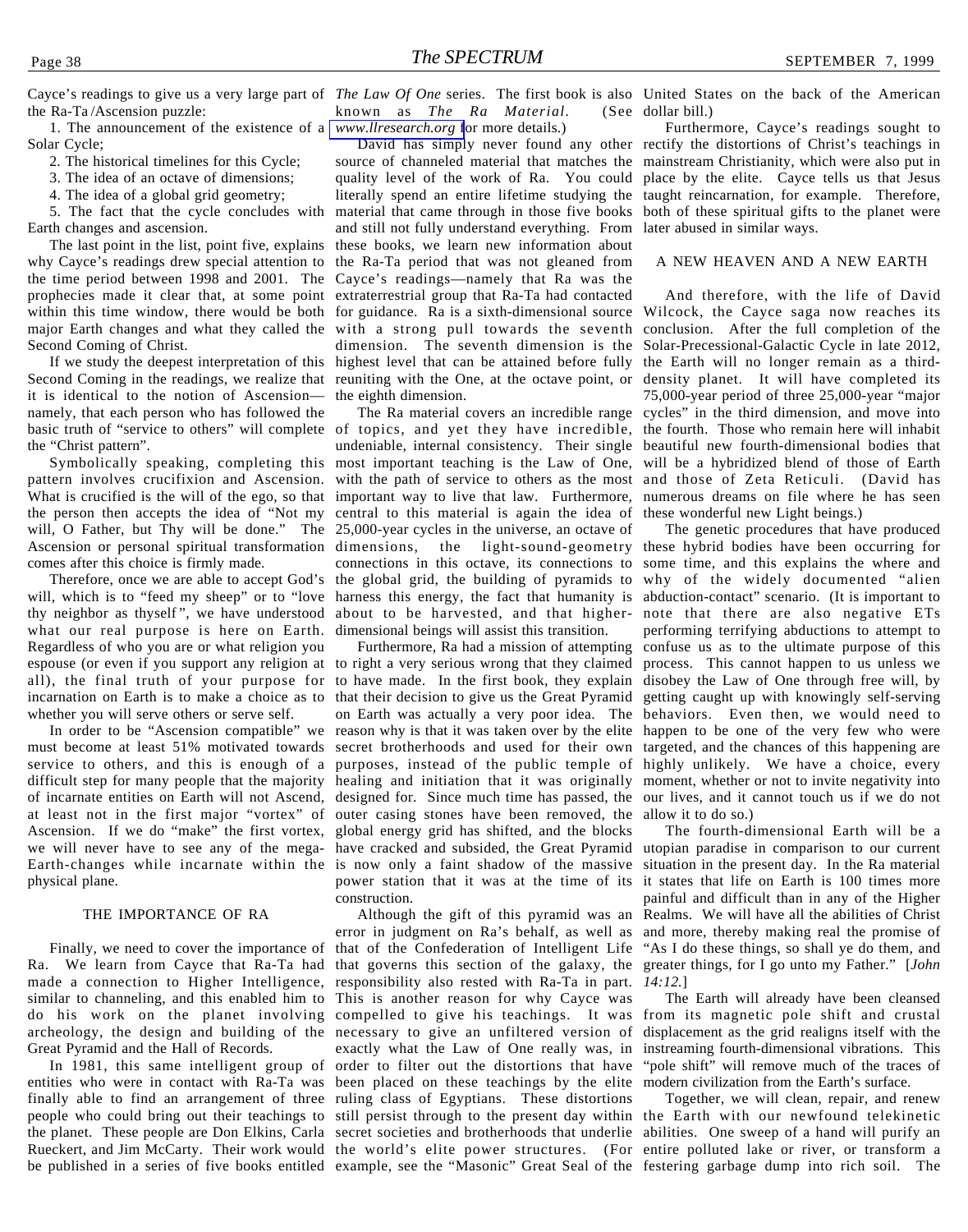up into bold and beautiful trees, and the oceans free will by appearing in our skies and showing through numerous UFO sightings associated will burst with fish, dolphins, and whales. us the way; we would have to all want them to with the drawing up of pond water, plant life Everyone will be telepathic, and no one will be do this for them to arrive. As a result of our (especially trees), and animal life. Everything able to hide anything from each other. Flying inability to get along with each other on this on Earth has been preserved and stored, and psychic teleportation from one spot to planet, we have created an incredible including human genetic materials. For another will also be possible, although we environment of negative vibrations that the example see the Betty Andreasson material, might not try to develop these abilities at first, Forces are trying to work through. These given in part through the books *The Watchers* not realizing that we now have them. Many negative vibrations manifest themselves in and *The Watchers II* by Raymond Fowler. brothers and sisters from other planets will human beings through self-serving and self-Linear time does not pose a barrier to those people the new Earth, as all current estimates indulgent behaviors including greed, pride, doing this work, and thus they can accomplish tell us that the number of present-day Earthlings materialism, jealousy, poor diet, and indulgence this new construction in a relatively short who will Ascend will be quite low.

We will also regain membership in the Confederation of Planets in service of the One Infinite Creator, our own "local" group in the galaxy. This will give us the ability to travel Forces have provided us with to quell our among the stars and meet with other planetary negative vibrations is to incarnate as physical cultures. We will all have our jobs, many of which will be to help the others still trapped in the third dimension as unseen angelic beings what they are, but they are indeed capable of of Light. Our tools will include intelligently awakening. (If you have read and can fully as an opportunity to explore these concepts and piloted UFO spacecraft, the formation of crop understand (remember?) all the material on ideas. It was finally revealed in January of circles and megalithic stoneworks, as well as David's website, then you are probably one of 1999 that David has secured his own unique various technologies that work directly with them yourself.) our consciousness to enhance our energetic abilities.

will be so dramatically enhanced that it is not efforts of Wanderers and angelic entities acceptable degree of distortion". Therefore, quite possible for us to really comprehend what beaming us Love and Light, in Ra's words since he already knew Ra's teachings on a it is going to feel like until we actually arrive there. The euphoria and bliss of day-to-day fourth density]." existence will be nearly fathomless in its depth. dimension is so harmonious that the feelings of day-to-day living would be "indistinguishable from the state commonly known as orgasm." Sounds good, huh?

#### OK, THEN WHY ARE MOST PEOPLE NOT ASCENDING?

According to Ra, this planet was a rather at the end of the third.

at the end of the first or second cycle, then the reincarnational civilizations that will probably our own case, no one Ascended after the first our own past in Atlantis and Lemuria. major cycle, and only about 150 could have Ascended after the second! Those 150 decided planet will probably never remember that they to stay until the third to help the rest of us, and had once lived on a different planet called understanding, trust, and seeking of the One are called the "Elders" by some. St. Francis of Earth—at least not while they are physically Infinite Creator, and of the Divine Plan that is Assisi was one of these "Elders".

civilizations on Earth has been a serious Confederation to redesign their zodiac. We can

wrong.)

Perhaps the single greatest service that these human beings themselves. Consciously, these "Wanderers" are usually never aware of who or

Our neurological and spiritual capabilities this article. Our point is that even with all the teachings of Ra from the five books "to an question" in much more detail than we will in do this was that he had "fully assimilated" the "there will be very few to harvest [into the conscious level, they were able to come in and

Just think about that: 100 times more Ascended will still be "harvested" by the have ever been definitively tagged as "Ra harmonious than present Earth. The Ra Confederation and moved to another planet readings", since the announcement of their material states that life in their own sixth that is being terraformed in Earth's image. presence might well trigger his conscious mind, unique case, where several different planetary Confederation who have created the planet can this is the sign of greater wisdom. If you are races were combined together on one planet to work outside of three-dimensional linear intrigued by the possibilities that all of this experience third density. The normal pattern space-time. The new planet will have material could be true, then I encourage you to would be for some people to Ascend after the everything from a "primordial soup", to fishes read *Convergence* and my life story, as well as first major cycle, many more to Ascend after sprouting legs and walking on land, to some of the readings and article updates [*on* the second major cycle, and the rest to Ascend dinosaurs, to mammals, to "regular human *David's Internet web site*]. This little article is Should the entire population Ascend at once year history of third-density human information that you will receive from planet would remain unoccupied for the be covered up and scoffed at towards the end have studied them you will undoubtedly be remainder of its time in the third dimension. In of the cycle, just like what we have done with able to understand exactly why this article was Understand that this "terraforming" will give this new planet a 6-billion-year history just like ours. (This is one reason why our the reader, with the full knowledge and ubiquitous DNA molecule seems to have been "seeded" on Earth from elsewhere. It is mathematically impossible for anything of its complexity to have occurred by random the world, thereby completing the mission that evolution.) This long-term terraforming will was outlined in the Cayce readings. It is okay occur due to the fact that those of the for you to have a healthy skepticism; in fact, beings". They will also have their 75,000- obviously far too short to address the depth of

Therefore, the "mixed bag" of planetary at them from the night skies, forcing the potentially take part in. problem for the Forces to deal with. As much currently see the behind-the-scenes work that is everlasting Love. Those who will be transported to this new incarnate. New constellations will shine down unfolding upon our planet for all humankind to

crumbling ruins of city skyscrapers will sprout as they want to help us, they cannot violate our going into this new planetary construction in television, smoking, alcohol, drugs, sex, and period of their "time". In fact, since they did violence. (Yes, television; you didn't read that not anticipate having to create this new world until they were well through our own 75,000 year cycle, by their standards it has been what we would call a "rush job".

#### **CONCLUSION**

David's life story covers the "Wanderer Ra group. The only reason why he was able to However, the majority who have not results distorted. Very few of David's readings Therefore, we welcome you to this material form of conscious channeling contact with the refine many concepts without having their but the wording and content gives strong clues.

> The point of this work is to prepare you, understanding of the reality of life on Earth and what we all have in store for us. It is my privilege to be able to present this material to studying these materials. However, once you written, and why these topics were included within it.

> I hope that this work will help you in your

Peace be with you in the Light of  $\mathcal{S}$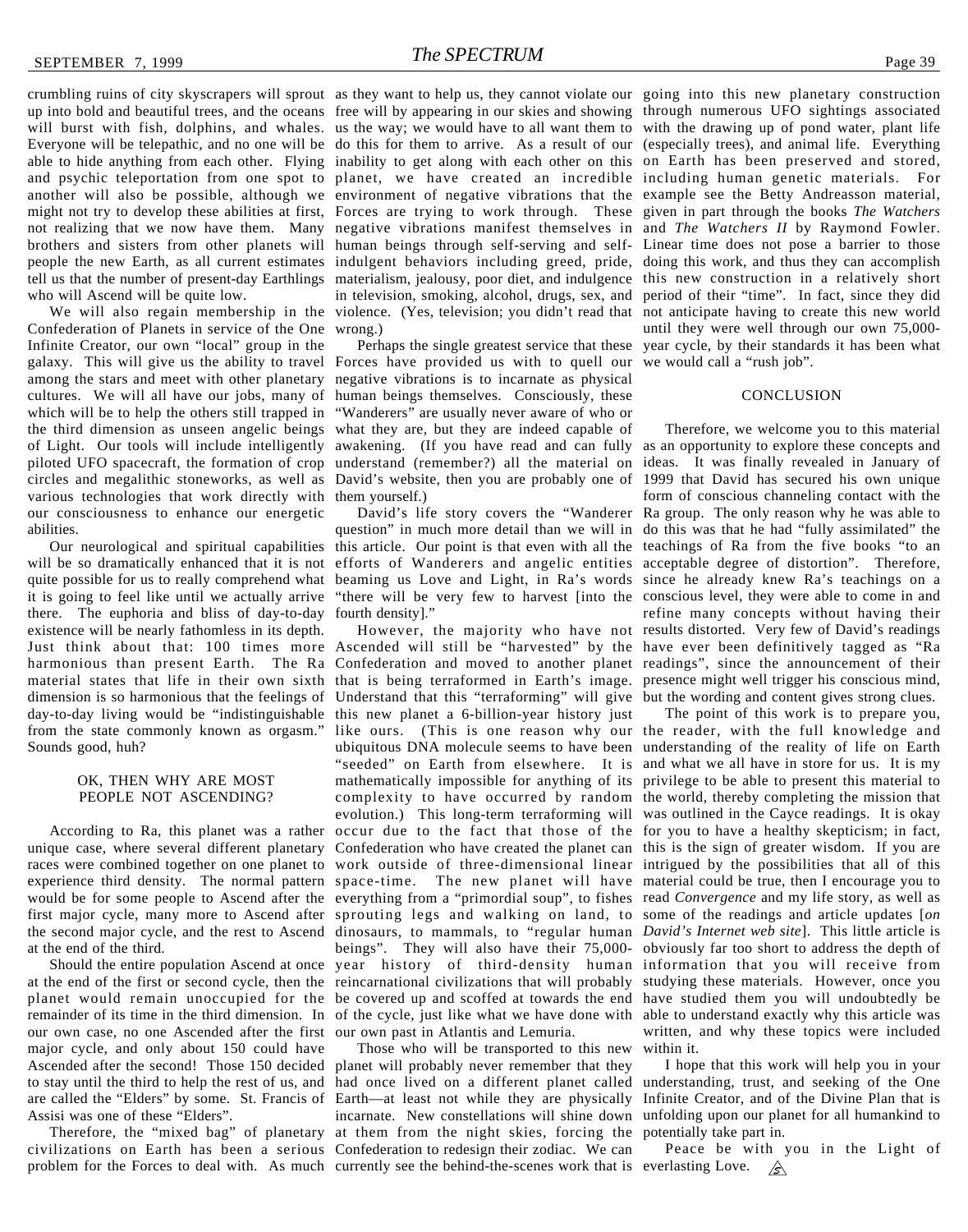## **Some Excerpts From** *Convergence*

#### **8/30/99 RICK MARTIN**

After speaking with David Wilcock and reviewing his web-site, it seemed appropriate to share with you some portions from David's book *Convergence*, which is freely available on the Internet. For those of you who are not you might consider going to your local library, community college, or university library to use their facilities to visit David's website: *[www.ascension2000.com](http://www.ascension2000.com)*, thus allowing you access to the entirety of his information.

Quoting, now, portions of *Convergence*, by David Wilcock:

\* \* \* \* \* \* \* \* \* \* \* \*

In short, we will demonstrate that the 1999-2000 Ascension Vortex is the result of **all** dimensions in the Solar System operating through large, approximately 25,000-year **cycles**. Since we might not even really discussing them in some detail, and in the surprising ways in which they can actually be measured. Our book will be a collection of fascinating data that combines a "new" rendering of the Mayan Calendar, the Pyramid Timeline, the Global Grid, Crop Circles, multi-dimensional physics, and sunspot cycles.

\* \* \* \* \* \* \* \* \* \* \* \*

questions were asked, and they were routinely chided for venturing into areas that were "offtopic", which Ra called "issues of transient importance". It is quite evident from reading Ra that the only topic they wished to discuss was the Law of One, as this was the most powerful law that anyone could ever hope to understand. The law states that all entities, places, and things in all dimensions of the Creation are One, and there is no actual separation between any of them. Ra explained that the single most important thing we can learn to support the Law of One is the notion of **service to others**. That is the one term almost invariably used when Ra describes the

term used for the negative polarity is those Therein lies the distinction.

\* \* \* \* \* \* \* \* \* \* \* \*

particularly computer literate, or do not have a simply that all things are one, that all beings this time are all bent upon increasing the personal computer or access to the Internet, are one. There are certain behaviors and harvest. However, there are few to harvest. RA: I am Ra. The Law of One states thought-forms consonant with the understanding and practice of this law. Those who, **finishing a cycle of experience**, demonstrate grades of distortion of that (higher-dimensional) understanding of thought mysterious and by no means "common" and action will be **separated by their own** scientific knowledge. It suggests a larger **choice** into the vibratory distortion most force of energy that is operating on, or comfortable to their mind/body/spirit through, the entire solar system. The question complexes. This process is guarded or becomes this: if these sunspot cycles end up watched by those nurturing beings who, being having an effect on the Earth's relative very close to the Law of One in their stability or lack thereof, we must speculate distortions, nevertheless, move towards active that the Sun's forces are somehow causing service.

understand what dimensions are, we will be Light/Love. This is in varying degrees of affects Earth's position in space. Though at The group itself was in control of what opportunities for the discovery of the Cotterell explains in much greater detail, we or more properly but less understandably, over the Earth's magnetic field, which then intensity. The spirit complex of each first this might seem to be nothing more than **harvested** entity moves along the line of Light the forces of gravity at work, we will see that until the Light grows too glaring, at which this interesting correlation is pivotal to the time the entity stops. This entity may have understanding in this work. The Sun's barely reached third density or may be very, gravitational energy is also hyper-dimensional very close to the ending of the third-density energy as well. Light/Love distortion vibratory complex. Nevertheless, those who fall within this octave of intensifying Light/Love then **experience a major cycle** during which there are distortions which are inherent in each entity are starting to see a previously undiscovered and, therefore, the lessening of these **Law of Nature** at work. The Sun not only distortions.

> RA: **One major cycle is approximately 25,000 of your years**. There are three cycles of this nature during which **those who have** these higher points of progress must also come **progressed may be harvested at the end of** greater creativity, intuition, and insight—those **three major cycles.** That is, approximately very human traits necessary to bring about between 75,000 and 76,000 of your years. All massive social change. These social changes are harvested regardless of their progress, for could be lumped into the elusive category of during that time the planet itself has moved "spiritual growth". There would obviously be through the useful part of that dimension and a correlation with major advances in society begins to cease being useful for the lower and major personal advances in individuals. levels of vibration within that density.

positive polarity, or the positive path. The **fourth-dimensional vibration.** Its material is Divine moving upon the still waters of the

quite confused due to the society memory complexes embedded in its consciousness. It has not made an easy transition to the vibrations which beckon. Therefore, it will be fetched with some inconvenience.

This inconvenience, or disharmonious vibratory complex, has begun several of your years in your past. It shall continue unabated for a period of approximately thirty of your years.

\* \* \* \* \* \* \* \* \* \* \* \*

who choose the path of **service to self**. Love, sometimes called by your people the RA: Thus, the entry into the vibration of vibration of Understanding, is not effective with your present societal complex. Thus, **the harvest shall be such that many will repeat the third-density cycle**. The energies of your Wanderers, your Teachers, and your Adepts at

\* \* \* \* \* \* \* \* \* \* \* \*

RA: Thus, the illusion is created of Light, function involving them, seem to exert control This Sun-Earth connection is very these inundations. Sunspots, or a greater

**\* \* \* \* \* \* \* \* \* \* \* \***

RA: **This sphere is at this time in** inspiration, and motivation, the breath of the So, with our brief overview of something affects our weather patterns and the Earth's magnetic and polar stability, it also affects the **progress that we make as societies.** With Spiritual growth is the founder of insight,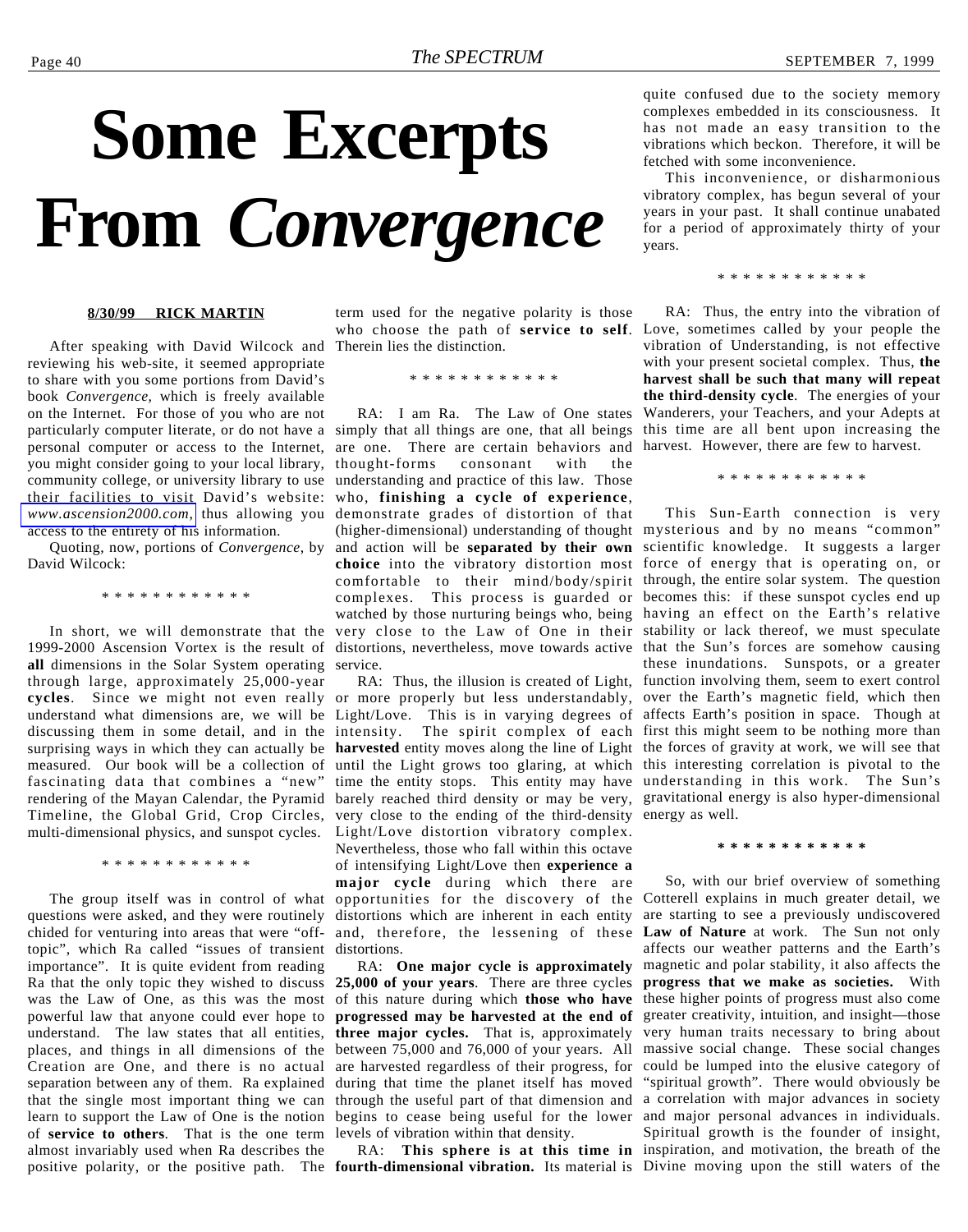fourth density.

of energy from the Sun is directly linked with **energetic web, and the Sun** *controls the* as The One, since nothing ever changed in spiritual advances in humans. We can also *resonating frequency* **of this web through the** there. So, The One decided to create new life see that this mysterious sunspot cycle is Great Cycle, or the "Breath of the Divine". from itself. In order to do this, The One related to the Earth's 25,000-year precessional wobble, and no one seems to have figured out why. What we are postulating here is that there is a very good reason why the sunspots and the precession coincide; both of them in stone, and stands as one of humanity's the memory of this. The One Seed Sound represent the larger, multidimensional cycle oldest sources of prophecy. What many broke up into a series of pure **tones**—do, re, alluded to by Cayce and Ra.

\* \* \* \* \* \* \* \* \* \* \*

sunspot peak occurs in 2000 might be enough that a complete timeline for the evolution of There is no real difference between them, as for most people to be convinced that this humanity, spanning the last 4000 years and they are both functions of vibration. Sound is explains the position of Cayce's prophecies. extending 1000 more into the future, is a vibration of air molecules, and light is a The Ra Material indicates that the energy written, in stone, directly into the internal vibration of energy. coming out of the Sun is indeed multi-passages of the Great Pyramid. This is not dimensional, and thus if there is an increase of written in words, but rather through the use of can see is that the One fragmented itself into it, we can expect an increasing pressure of a comprehensive numerological system. fourth-density energy. We also know that we have major social and planetary changes listed in the Cayce Readings for 1998 and a possible pole shift in 2001. So, if we pin the tail on the donkey between those two years given by Ascension is the name of the game, the whole of an invisible, geometric fabric called "space-Cayce, we have a "happy medium" of 1999- point behind all of the physically hopeless time", made up of vibrating energy. The 2000.

the 11-year sunspot cycle would also represent the opening of a vortex through space and Unity. peaks in this increasing energy. Since May time—a vortex that we can pass into. So 2000 is the last peak in the sunspot cycle don't frown. Between August 11, 1999 and resides at its own distinct frequency. Entities before 2012, we can expect that, during that May 28, 2000 and thereafter, if we are ready, living in any one frequency might not be able year, the 4D energies would increase to their we will embark on a personal adventure more to see any other frequency but their own. absolute highest possible point before the final fantastic than anything we could have ever event itself occurs in 2012. The intensity of dreamed of. Indeed, no movie fantasy or this "high point" could conceivably bring in a artist's vision could possibly match the joy, burst of fourth-density energy that is strong beauty, and peace of what will be. That, dear enough to create the Ascension or Rapture friends, is the joy of the Harvest, or the the CU is also harmonic and octave-based, experience, where human spontaneously shift frequencies and rise from history. In this book, we will share in in minerals, in the organization of cells in a third-density to fourth-density vibrations. But conversations with those who are waiting for developing zygote, and in the planetary grids wait, there is even going to be more evidence us on the other side, and they will teach us themselves. We also know that these than this.

\* \* \* \* \* \* \* \* \* \* \* \*

**Edgar Cayce, The Ra Material and other** didn't make it the first time. Indeed, the world emerging in the Great Sunspot Cycle, we can **sources that this mysterious 25,000-cycle is** might get beaten up, but for the next few see that a similar division and enhancement is **not caused by a planet at all; it is a solar** years, it will continue. The author's own occurring in our solar system. This is yet **effect. We also know that it does more** sources have informed us that "The fall of again another reason to see why we are so **than simply affect weather, magnetic pole** consumerism will take more than a decade" as quickly heading into a spontaneous **reversals, and the ups and downs of** of January 1998. The 1999 portion of the dimensional shift here on Earth, or the **Single** civilization—it also holographically controls cycle is not the end; it is the major turning Greatest Moment Of All Time. **the** *dimensional frequencies* **throughout the** point, the first time that the vortex between **entire solar system. We have already** dimensions fully opens. **started to explore the content of future chapters, where we will show that each planet is a multidimensional body, which assembles into a geometric, crystalline form. These crystalline forms are nothing more** One. This One is unilaterally referred to as Whether we look at sound, color, geometry,

human psyche. Humanity is passing into the **than the holographic projections of the** Pure White Light. It is also referred to as the

\* \* \* \* \* \* \* \* \* \* \* \*

The simple fact that the second-to-last may come as a great surprise to many readers describing the same vibrations of the One. people are not aware of is that there is yet mi, fa, sol, la, ti. The immutable structure of another prophecy in stone, far more specific in the octave holds the memory of this. We need details than the Mayan calendar. This would to remember that this Pure Light and Pure be the Great Pyramid of Gizeh in Egypt. It Sound are simply two different ways of

\* \* \* \* \* \* \* \* \* \* \* \*

entities Ascension, the single greatest event in human how to prepare.

**We now know from our excerpts from** also have time to change if we realize that we these same frequency numbers for the CU will not be heading into the fiery cloak-and-when we measure the vibrations of sound dagger world of death and apocalypse. WE frequencies in air. Therefore, when we see

\* \* \* \* \* \* \* \* \* \* \* \*

So we can now demonstrate that the output **They are all intertwined into a vast** We are then told that things got rather boring **One—essentially conscious energy forms.** "seed sound" of the universe, or the AUM. To recap, the Mayan Calendar was carved violet. The visible color spectrum embodies fragmented itself into the "octave". The Pure White Light became a series of seven **colors** red, orange, yellow, green, blue, indigo,

So, it makes good sense that the peaks of show you how the 1999-2000 event horizon is infinity there cannot be anything else but Indeed, it becomes quite clear that us that at least our own frequency is made up situations. Much of this book is designed to energy that vibrates is all from The One, as in So, from this basic initial premise, what we an octave. What we are talking about in our example here is an octave of dimensions. Each dimension would be a different **frequency** of vibration. Einstein has shown

Each layer of The One, or each dimension,

\* \* \* \* \* \* \* \* \* \* \* \*

No, dear friends, if we are prepared, we harmonic numbers. These numbers show up We know that the system of **geometry** for and thus we see these Platonic forms emerging frequencies are governed by very simple,

#### \* \* \* \* \* \* \* \* \* \* \* \*

First of all, we know that the universe is own realization that all things are in balance. As we learn and understand the physics behind Ascension, we are made pure with our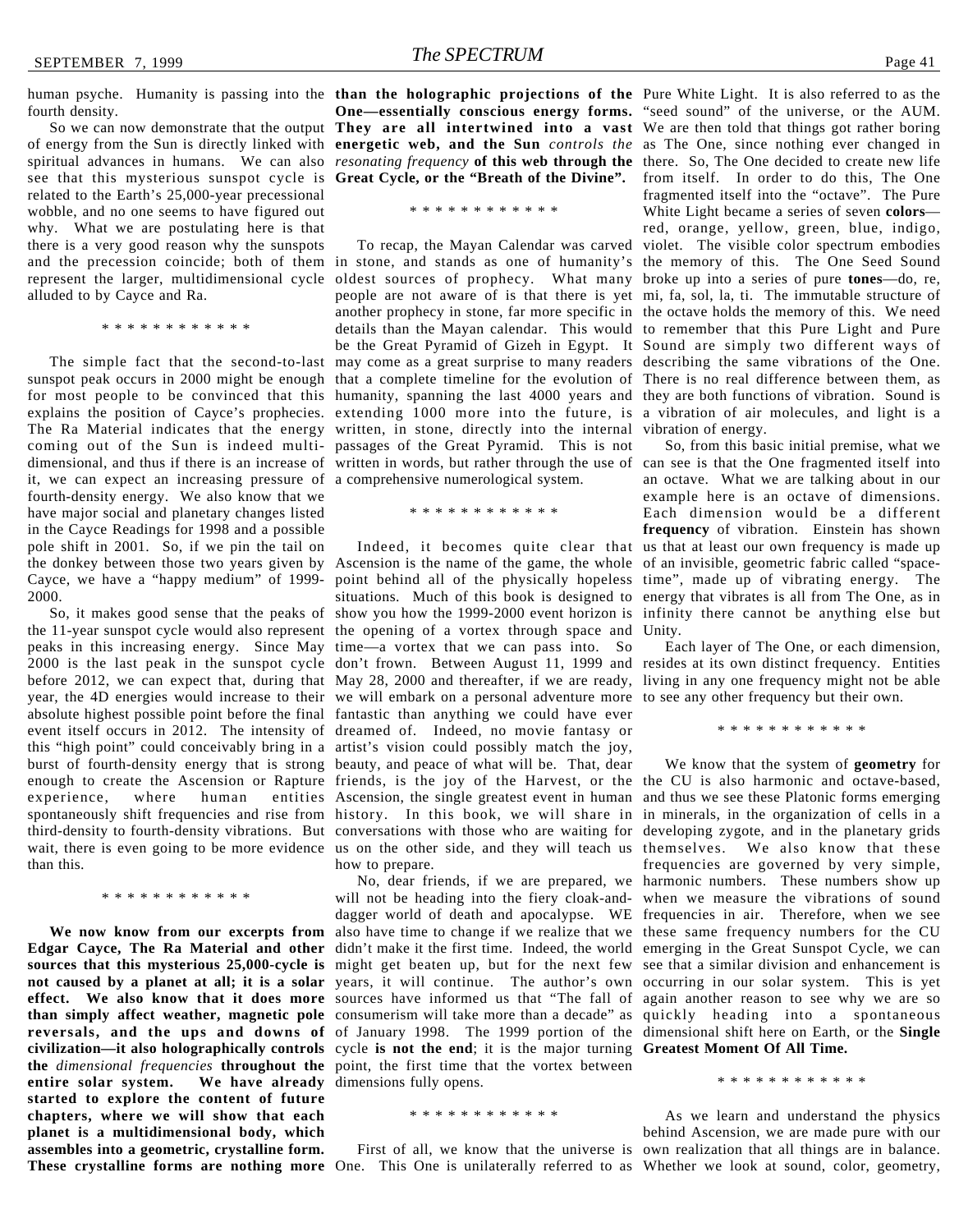pyramids, the Global Grid, planetary orbits, found their way into the Western secret the Sunspot Cycle or even greater cycles such societies over time, and now they continue to as that of the Constant of Nineveh, and now thrive in the United States Government and its the rise and decline of massive, seemingly backbone of Masonic belief, as well as the random social trends as well, we can see that United Nations as a whole in their remarkable all things, indeed everything, obeys these Meditation Room. magnificent, cyclical harmonic principals.

made by the survivors of the Atlantean numerous efforts to communicate these simple cataclysm to preserve the basis of this truths to us, through Nostradamus, Cayce, knowledge for our own generation. Jane Roberts, Walter Russell, David Wilcock, Mythologies the world over have encoded the and others. We have indeed arrived at this precessional numbers in their roots, and Omega Point of planetary Ascension now, and various other societies have retained immense we are surrounded by a throng of spectators. I will present some of David's readings which pieces of the puzzle, such as the Mayans, the These brothers and sisters on the outside made are extremely compelling.

We now know that a massive effort was forces surrounding us at this time have made We have also seen how the extraterrestrial

atoms, cells, biology, the human body, Aztecs, and the Sumerians. These teachings sure that we would have the necessary technology in place at the end of this cycle so that we may process our collective karma from the Age of Atlantis. It is time for us to Ascend, to regain our true heritage, and to reclaim the Earth, or the New Jerusalem, in its cleansed and perfected fourth-density form. We have all the proof that we need to convince ourselves that this epic, fantastic event is very soon to occur.

\* \* \*

In Part II of this series about David Wilcock,  $\mathcal{B}$ 



#### Palm Springs, CA

**Tour Producer and Director:** Mr. Charles Watson, is a noted consulting geologist, newspaper columnist and television contributor. Mr. Watson's newspaper column "Seismo-Watch" is read by millions each week.

**TRUE:** Much of California's natural beauty is a result of the San Andreas Fault.

**FALSE:** The "Big One" will cause California to disappear into the Pacific Ocean, thus creating valuable beachfront property in Arizona and Nevada.

The San Andreas Fault is one of the world's greatest curiosities. It zigzags through American's most populous state for 700 miles, entering at the Mexican border and submerging into the Pacific Ocean just north of San Francisco. For a brief distance in the Palm Springs area, the fault divides into three faults and then rejoins as one again. The Coachella Valley, therefore, provides the most dramatic and interesting fault views anywhere.

The route of the San Andreas Fault marks where two stupendous continental crusts engage each other. Each plate is sliding slowly over molten magma far below the Earth's surface. The North American Plate extends to Iceland, while the Pacific Plate reaches to Japan. Both are moving at a rate of about 2 inches per year. Tens of millions of years of titanic, tectonic forces wrenching, grinding and heaving, have created one of the world's most beautiful winter resort area—Palm Springs. 350 days of sunshine, perfect untreated drinking water, spas to rival Baden-Baden and Evian, plus the finest golf courses in the world. In this unique geological theater, seas have been parted, mountains born, valleys formed and countless environments and animal species have come and gone.

The ancient saga of the San Andreas Fault is compellingly revealed in this three-hour Motor Coach "Soft Adventure". California's "Crown Jewel" Eco-Tour provides stunning vistas, fault-line palm oases. 200-million-year old rock formations, views of Thrust Faults, Strike-Slip Faults and Normal Faults. Learn how the Earth regenerates itself and creates volcanic activity. Travel back in time to when the Triassic period slowly evolved into the Jurassic period and the supercontinent, Pangea, began to divide into pieces, allowing continental drift to begin. The puzzle of why dinosaur remains from Jurassic times were found throughout the world is solved.

**About the Author & Tour Creator:** Charles Watson, a keen geological scientist, has created an entirely new "Eco-Infotainment" vehicle to allow people to discover the "Dynamics" of our Ecosystem. Charles brings an "Indiana Jones" style of fun, discovery and enthusiasm to this unique Eco-tour, plus a pragmatic understanding of earthquakes. Learn that earthquakes are not fiendish inventions of the devil, but rather Nature at work. He offers visitors a refreshing view, telling us when people choose to live near Nature's Workshops like flood plains, hurricane and earthquake zones, natural occurrences can and do happen. Charles' inspiration in creating this ancient story, a story that, otherwise, might have gone untold, comes from many influences including the work of Stephen Spielberg. Please accept Mr. Watson's invitation to discover the San Andreas Fault.

\* Similar to equator crossing ceremonies, fault visitors are certified official "Fault Finders".

\* Meet "Seismo-Dog"! Like Smokey the Bear, Seismo has many poignant slogans that encourage eco-awareness and earthquake preparedness. Every one loves "Seismo-Dog", and you will too.

For more information contact:

**Jurassic Expeditions, Tim Moreland, 760-862-5540, Fax 760-323-1709, [<www.sabnandreasfault.com>.](http://www.sabnandreasfault.com)**  $\mathscr{L}$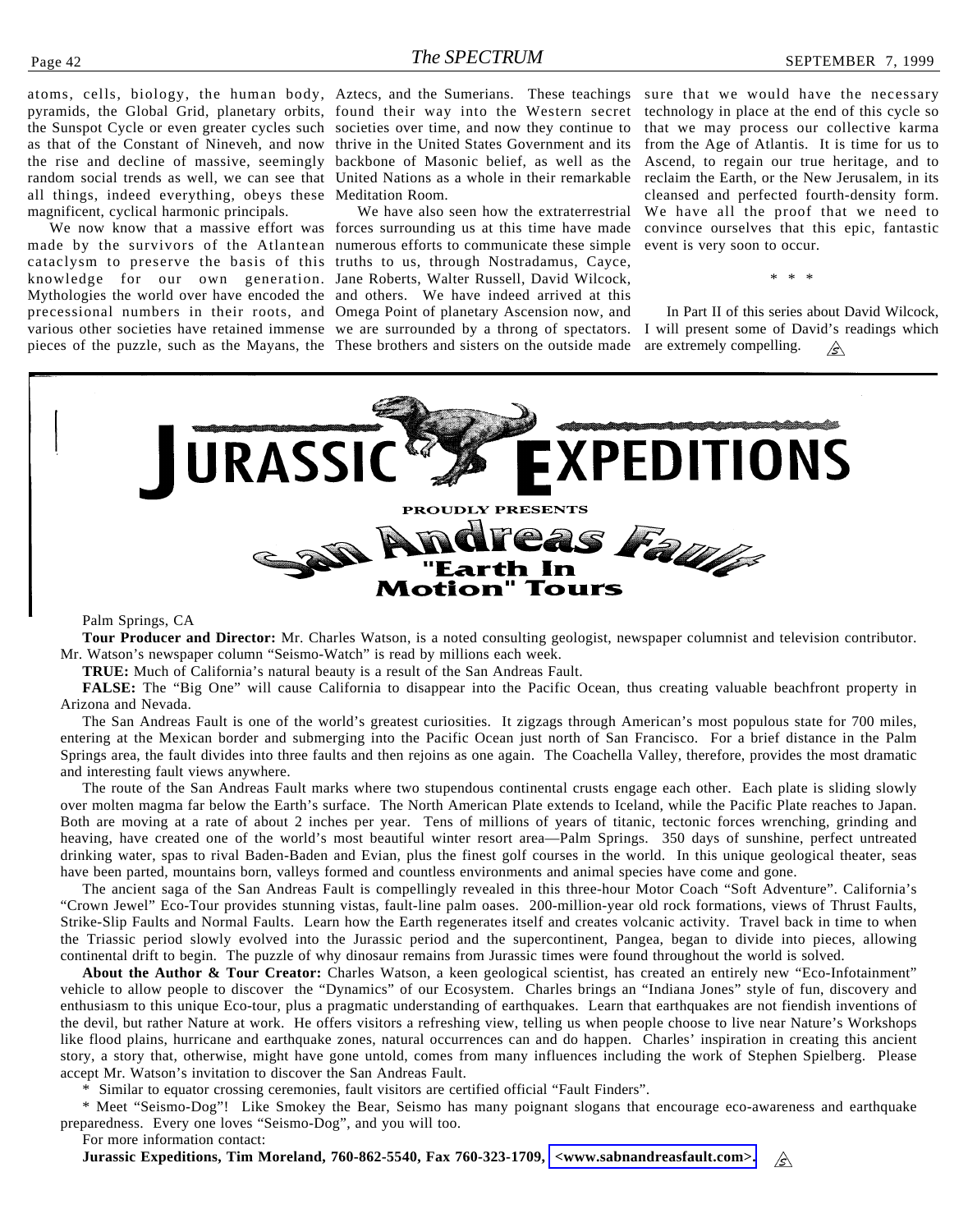# **Clear The Weeds From Your Wheat**

#### **8/19/99 ESU "JESUS" SANANDA**

Good evening, child. I am Esu "Jesus" Sananda. I come in the Pure White Light of my Father's Radiance, and I bring ONLY that Pure White Radiance with me.

Let the doubters have their doubt, for it is nothing which you can prevent. My messages must be judged by their words and by the LIVING UPON EARTH THIS DAY. I only RAYS: The Masters Teach*. See elsewhere in* energy present. Those who would judge these single out individuals on a one-to-one basis, this newspaper for information about how to words as false or misleading are themselves misled. These words shall only be resisted by individual in a public forum. the very ones who need to hear them the most. So be it.

The subject today is very important. It has to do with how you are doing with the infusion of Light that is increasing with every passing moment of your time. As we have discussed in previous writings, the Light infusing your planet at this time is causing an acceleration and intensifying effect upon each and every one on Earth. It is causing all who are of the Light to be brighter, and all who are of the to sleep at night, or those things which pop into attitudes, the "hurt that one before that one darkness to be darker.

chaff becomes more evident, for it collects in a guilt about, or that trouble you greatly. These pile unto itself, likewise with the wheat. What are things that do I mean by this? Very simple. You shall you have done or reap that which you have sown. The reaping, said to another. however, is not going to occur in the far distant These are the future; it is occurring almost instantaneously, things you have due to the above mentioned acceleration effect. done or said that

That which you reap is also in greater you would not abundance than that which you have sown, due want done or to the above-mentioned intensifying effect. So, said to you. for each of you that means you shall either reap Whether or not the Light or you shall reap the darkness, you feel what depending upon what type of seeds you have you did or said planted prior to now.

We have been working to get you ones to you are still hear this message for more years than you can toting them even remember. However, you always thought around with you, future, and you just didn't want to be bothered way is to make it right with the one you have about thinking what kind of harvest would be awaiting you. You who have sown weeds are now reaping those weeds that you have sown. whether you are the President or the Pope, or Accounting. You are judging yourselves, and Likewise, you who have sown good grain the drunk in the gutter, or the C.E.O. of a giant the result of those judgements is the reality in seeds are having a bountiful harvest.

Now, to those who have fields full of weeds, I will say this: PULL OUT THOSE your fields, one by one, they will eventually ones to do anything. The choices you have WEEDS and get them out now! How can you choke the good grain trying to grow from the made have been your own, and if you feel

things that you KNOW full well in your heart are following you around like an albatross about your neck.

and I will not speak specifically to only one *obtain that book.*]

annoyed, I say unto you that you are the ones for whom this message is meant. You can always tell what it is you need to learn, for it about and complain that things are just unfair, will be the thing which bothers you or angers you the most.

As the wheat is sifted from the chaff, the meditate. These are the things that you feel carrying around with you, and have for a very long time. These are those things which make them right. Take an honest look at all trouble you when you are settling down to go the harsh or insulting words, the get-even your minds when you are attempting to hurts you" mentality, the judgments you have

was justified, if

**You do expend an unbalanced amount of time and energy pointing out all the evil and darkness, and I grant you that it is all about you. Yet, many of you who claim to be living in and protected by The Light, if you are** *really* **living by the precepts of that Light, can pass through all evil and darkness, and it shall not bother you ones, unless you have allowed it.**

right again. It matters not whether or not the one you offended accepts the offering of apology (or at the very least, acknowledgment of the wrong you have done), for you will have made it right, and now it becomes the other's business as to how he or she deals with same.

Their response is not your concern. YOU are the only one who can set it right. And tomorrow may be too late, so it would behoove you ones to begin right here and now to set things to right.

planted? Quite simply, by making right those ones to stand stagnant, and unable to create or Now, before any one individual thinks I am reprint it, for it is more valuable today than picking them out above all others, I am telling even then. [*Editor's note: That writing was* you now, so hear my words: I AM SPEAKING *penned on January 4, 1997 and is preserved as* TO THE GREATER NUMBER OF PEOPLE *Chapter 47 in Volume I of* WISDOM OF THE It is all these things that are causing you manifest the reality you desire. Several years ago Germain gave a lesson on Forgiveness and Manifestation, and it would be a good idea to

To those who will read this and get upset or a new dawn, and whether or not you step over There are things which every one of you are look into the mirror and see the wrongs and You ones are standing upon the threshold of that threshold into a better world is completely up to each and every one of you. You sit and that everybody is doing you wrong. Well, it would be a very good idea for each of you to unfairness you have dealt out in the past, and pronounced upon or about another, etc.

Remember the Golden Rule? Remember

my parable about criticizing the speck of sand in your brother's eye while having the boulder in your own?

Can you overcome these emotional and Creative Energy blockages by doing good for others? Yes, but there is nothing like a good soul-cleansing!

offended.

I care not who you might be. I care not corporation.

do this when the seeds have already been soil. You and only you can make these things otherwise, you need to rethink your situation.

that your harvest would be in the far distant you need to rid yourself of them, and the only Make it right with those whom you have previously offended, then go do good works as well!

> Unless you begin to pull out these weeds in else for *your* life, for no one has forced you My brothers, these are the Days of which you live. Do not cast blame on anyone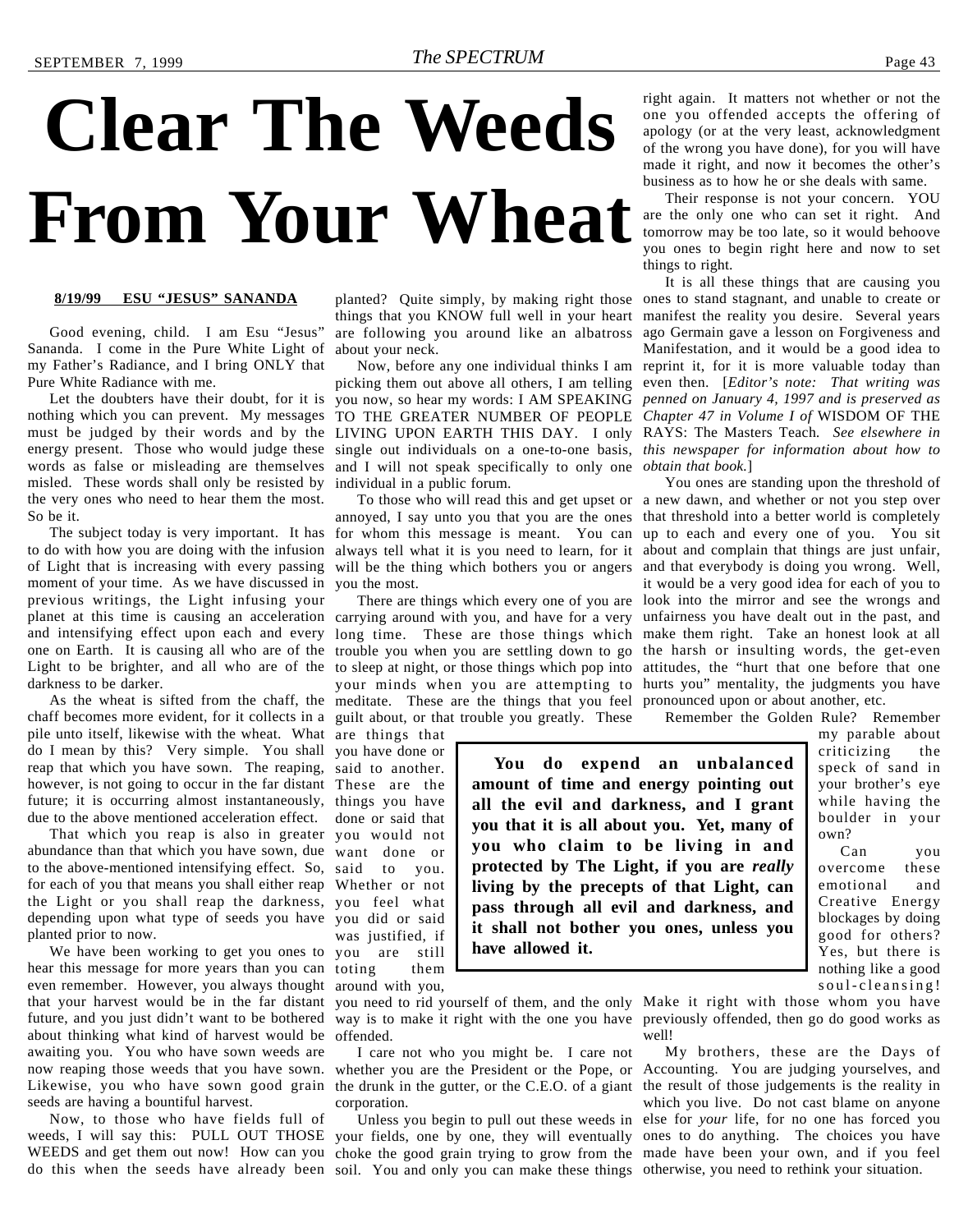wonderful reality you think about until YOU begin to do something about it. You cannot in hand. You can meditate all day and all night asking for forgiveness to do. If you have taken take all the old baggage into a new reality, so for the next thousand years, and until you something that does not belong to you, then until you begin to clean out your bags, you GIVE and RECEIVE forgiveness, you shall not return it or offer remuneration for it. If you shall continue to live exactly the way you have been living.

The potential at this present time is so tremendous; what you do with that potential is your prayers are your choice. You can either make the most of going unanswered. it, or you can fritter it away on all the old I told you long ago garbage. BUT, BE PERFECTLY CLEAR that if your prayers ABOUT THIS: IT SHALL ALL BE *YOUR* are perceived to CHOICE! All the praying and begging and not be answered, it wishing and hoping is not going to make it so. was because you YOU—AND ONLY YOU—CAN MAKE IT were praying in HAPPEN.

You are all so fond of offering the "life of isn't fair" excuse. Nothing could be farther making, and it is from the truth! Life is quite fair, and you have unforgiveness. manifested before you exactly what you have put into it.

It is time that you stopped believing that can muster, but you have no choices, for you have ALL the choices. You need to stop thinking of yourselves as victims of circumstance or victims are going to keep of your society. That is the very same as the goodness from blaming someone else for your shortcomings, and makes it easier for you to justify your unwillingness to take charge of your own house that gives reality.

destiny is WHAT YOU MAKE IT. So, again, take a long, hard, HONEST look, each of you, see yourself as you really are.

#### UNFORGIVENESS

There is no better way to stop the creative flow than to hold unforgiveness in your heart or mind. Remember I taught you to pray, "Our Father, who art in Heaven, hallowed be thy name. Thy kingdom come, thy will be done, on Earth as it is in Heaven."

Now, pay close attention to the next part: **"Forgive us our sins (transgressions, errors) as we forgive those who sin (transgress or err) against us."** If you expect forgiveness and things to be made right with you, then you MUST FIRST (not after), I repeat FIRST, forgive others. Then and only then can you It is all about you, and you see it not, for you acquire forgiveness.

You see, until you truly forgive another, you are (whether you recognize it or not) carrying that unforgiveness around in your own heart and mind, and cannot forgive YOURSELVES. That is what stops the flow of the Creative Energy from manifesting that is the beginning (or the first day) of the rest of **time and energy pointing out all the evil and** perfect reality in your own life.

Oh yes, chelas, it is truth I speak, and I understand fully that the information contained yesterdays behind you. However, the energies living in and protected by The Light, if you herein stings most of you ones. But know that you accumulated from all the yesterdays is the **are** *really* **living by the precepts of that** the stinging you feel in your heart is your energy you are carrying around with you today. **Light, can pass through all evil and** Higher Self trying to tell you that YOU need

make one step forward in creating that reality have hurt another physically or emotionally, you desire.

You can pray all you want, and it's not that

error. That error is your own

You can have all the faith you until you have a "clean" house, you your doorstep. A clean house is a and receives

**After all these years, and all the many words written and spoken, you still continue to function as though you are the victims of some great conspiracy of evil being done** *to* **you. NO, FOR THAT GREAT EVIL DONE TO YOU IS DONE BY SELVES. You know the truth of it, but it takes a great self-responsibility to admit it to self. And before you can begin to change anything, you must first be truthful with yourself. There is no greater time to begin to make these changes than the present!**

You are never going to create that this information, and YOU need to act upon it. heavy burden? If it is a heavy burden, then Forgiveness and manifestation do go hand know that you have a lot of forgiving and then go to that one and apologize.

Yes, the first apology is always the most

difficult, but with each apology it becomes a much easier task, and you will begin to feel the accumulated burden lift with each wrong that you make right. Do not allow the Sun to set upon another day before you begin to set your house in order.

Remember, YOU are the only one who can truly make a change in YOUR life. You are also the only one who can stop destroying yourself and begin re-creating yourself. Begin on the inside, and the

of a lot of garbage.

Now, with the stepped up Light energy that to try to hide all the cobwebs, instead open out the dirt!

Do this, and you will marvel at the wondrousness that you shall begin creating. your liking anything "out there" until you first You will have no further need for the pity re-create your own self within. Rather than parties and blaming others for your own spending so much time working with Satan, use condition, for you shall no longer be operating that same time to work with God! I promise in the darkness. Rather, you shall be living you the time spent shall be much more and, more importantly, creating in the Pure Radiance of our Father's Light!

Chelas, the Kingdom of Heaven is at hand. still have darkness in your hearts and in your minds. Open your hearts and open your minds to the Light of Holy God (regardless of the name you have for God), and *begin your new life this day!*

You have a very wonderful saying: "Today my life." So make the best of it.

God does not set your destiny, chelas; forgiveness—and in the process has gotten rid inside will soon be reflected in the outer being and in all that manifests about you.

into the mirror and, maybe for the first time, is infusing your planet, all things are magnified, frequency of your energies downward—by and all the dark, hidden corners of your lives your actions, thoughts, and words. If you were are being illuminated. Rather than continuing to take just a small portion of your energy or your windows (eyes), open the front door Lighted beings in harmony with Creator (mind), and sweep that house clean! Make it Source, your world would soon be re-created in ready for all new furnishings by first sweeping perfection, and you would have nothing about You all spend much energy pulling the attention focus and begin to create with it as which to complain.

> However, you are not going to re-create to beneficial!

> Go to the ancient Hebrew texts and look up the word Satan. You shall find that it is not a proper noun, but rather it simply means adversary. Satan, in this case, means adversary to God. There was one known as Lucifer, who was a bright and beautiful angel. It was this one who rebelled against God, and therefore was a Satan.

Yesterday is gone, and you have many **you. Yet, many of you who claim to be** Ask yourself this: Is my load light or is it a **darkness, and it shall not bother you ones, You do expend an unbalanced amount of darkness, and I grant you that it is all about**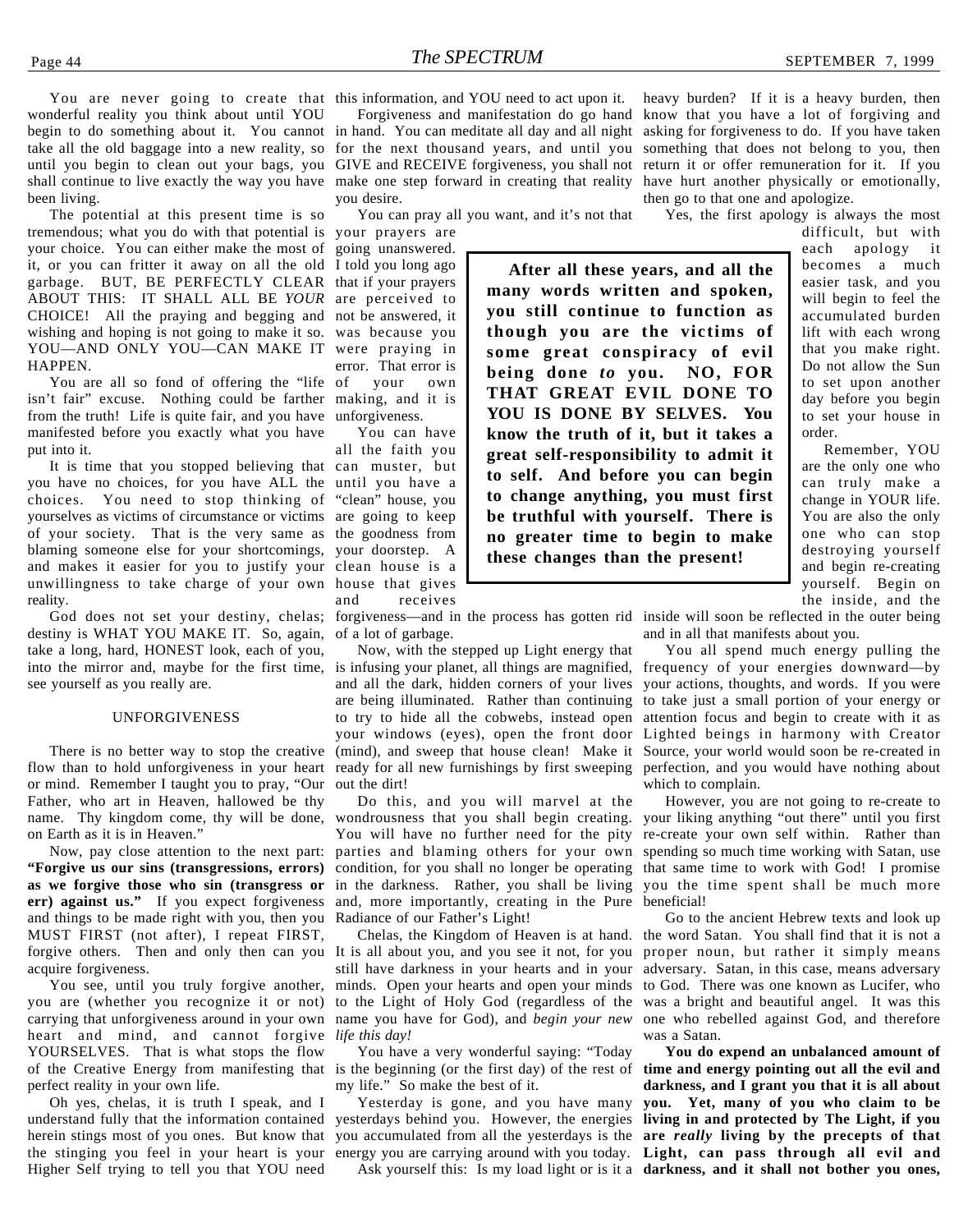#### **unless you have allowed it.**

Darkness and evil cannot intrude where The Light is present. See that you make no mistake about it. YOU allow that darkness in by the state of your mind and heart.

Again, if you have evil, unforgiveness, lust, greed, etc. in your heart, and focus upon same in your minds, you are inviting darkness within. In this case, you can call upon The Light all you want, but until you CHANGE YOUR HEARTS AND CHANGE YOUR MINDS, you are going to experience the effects of that darkness and/or evil.

Chelas, nothing and no one can do anything to you that you have not provided a pathway for. And do expect, by calling upon The Light, to be shown answers—it's just that they may not seem so pleasant when operating from the conditions of such a darkened state.

**After all these years, and all the many words written and spoken, you still continue to function as though you are the victims of some great conspiracy of evil being done** *to* **you. NO, FOR THAT GREAT EVIL DONE TO YOU IS DONE BY SELVES. You know the truth of it, but it takes a great self-responsibility to admit it to self. And before you can begin to change anything, you must first be truthful with yourself. There is no greater time to begin to make these changes than the present!**

Do I hold you responsible? NO. YOU HOLD YOURSELVES RESPONSIBLE! And it is you and only you who judges yourself. You may not want to admit it consciously, but I tell you it is truth, whether you believe it or not. This is not something that is not so if you do not believe it to be so. Chelas, this is NOT MYSTICISM. This is an immutable fact and law of the universe, and it works perfectly, every time. It is only a mystery until you understand. Once you have understanding, it is no longer mystical.

Also, and perhaps more importantly, once you have understanding of a universal law, you become responsible to act upon it. You can pretend ignorance with self and others, but you cannot pretend ignorance with God.

You are this day standing naked before God, and you are judging your own deeds, and your rewards are according to your own judgement in partnership with God. So, you see, you have nothing to fear except your own mind and heart, for God and all of His Creation only is and does not judge. You are a part of Creation; there is no separation between you and Creation, or between you and God. The separation is in your own mind.

So, the next time you find yourself feeling sorry for yourself because you think things are just not fair, remember that it is YOU who has determined the outcome, and YOU created the reality in which you find yourself. All the blaming and wallowing in your own pity is only creating more of the same stuff you have

been living with.

This message is of such an important nature that I would ask that it be put on the website, as well as in the printed material, for all who come across it to see and understand. There are many, many more who will see it there. These messages need to be spread far and wide and not withheld from any because they do not

come across the paper for whatever reason.

Let us draw this to a close. There is much more which could be said on this same subject, for there is no message more important than this at the present time.

I am Esu "Jesus" Sananda. I leave you with blessings and the Purest Radiance of the Holy White Light of God Creator. Salu.  $\hat{\mathcal{S}}$ 

**The Prayer** *Editor's note: This was submitted by a reader who wanted to share some hope.*

When minister Joe Wright was asked to open the new session of the Kansas Senate, everyone was expecting the usual generalities, but this is what they heard:

#### THE PRAYER

Heavenly Father, we come before you today to ask your forgiveness and to seek your direction and guidance. We know your Word says, "Woe to those who call evil good." but that is exactly what we have done. We have lost our spiritual equilibrium and reversed our values. We confess that:

We have ridiculed the absolute truth of your Word and called it pluralism.

We have worshipped other gods and called it multiculturalism.

We have endorsed perversion and called it alternative lifestyles.

We have exploited the poor and called it the lottery.

We have rewarded laziness and called it welfare.

We have killed our unborn and called it free choice.

We have shot abortionists and called it justifiable.

We have neglected to discipline our children and called it building selfesteem.

We have abused power and called it politics.

We have coveted our neighbor's possessions and called it ambition.

We have polluted the air with profanity and pornography and called it freedom of expression.

We have ridiculed the time-honored values of our forefathers and called it enlightenment.

Search us, Oh God, and know our hearts today; cleanse us from every sin and set us free. Guide and bless these men and women who have been sent to direct us to the center of your will. I ask it in the name of your Son, the living Savior, Jesus Christ.

Amen.

The response was immediate. A number of legislators walked out during the prayer in protest. In six short weeks, Central Christian Church, where Rev. Wright is pastor, logged more than 5,000 phone calls with only 47 of those calls responding negatively. The church is now receiving international requests for copies of this prayer from India, Africa, and Korea. Commentator Paul Harvey aired this prayer on *The Rest Of The Story* on the radio and received a larger response to this program than any other he has ever aired.

With the Lord's help, may this prayer sweep over our nation and wholeheartedly become our desire so that we again can be called one nation under God.  $\mathcal{A}$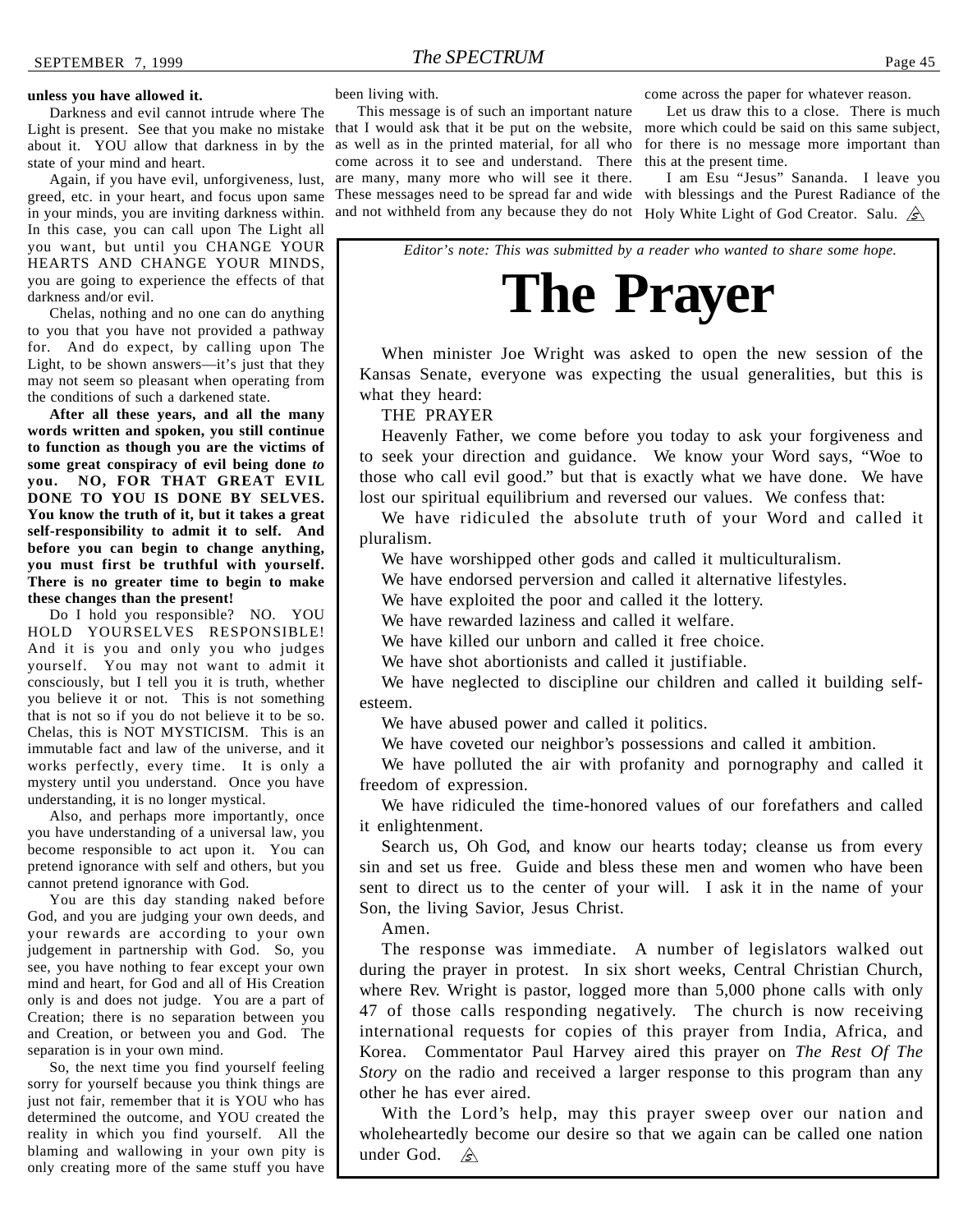## **As Planetary Frequency Upshifts, Are You Going Through "The Change" ?**

*came to our attention recently in a most unusual way. I (E.Y.) was at a social they don't exist anymore in an active capacity. gathering recently and, because of someone's question about some particular aches and following this note, "someone" writes in the pains, I was explaining some of the physical first person. We don't know who. It also changes (and the technical reasons behind appears that this collection is an ongoing those changes) likely to be noticed as a result of the high-frequency energies bathing this planet at this time. After all, many are feeling the effects of these energies, and yet most do not understand the connections between the symptoms and the causes—and just quietly suffer from the assumption they're simply find yourself identifying with some (hopefully falling apart!*

*describing said, with some degree of astonishment in his voice, "Why, what you're explaining, in a lot more detail, sounds like something I just came across earlier today from the Internet!" So we found the source of the information and took a closer look. explanation! Because of the general merit of that information, we have decided to share it here.*

*Don't get too hung-up on wording or other terminology that may be a bit unusual or limiting. Read for general content and note the general trends. I have added editorial comments where they may be technically helpful or clarifying. Likewise I have been careful in the editing of some of the material, where the wording was obviously in error, or simply confusing, or where the subject matter went too far off track, or was just plain wrong.*

*Several of my Editorial Board who looked over this information and are experienced public receivers of messages from the Higher Realms felt, as did I, that some of the wording of the information presented here carried distinctive trademarks which suggested some input and blending of the familiar energies of Master Hilarion, Violinio St. Germain, and Commander Ceres Anthonious "Toniose" Soltec, among others making contributions to this material.*

*The Internet website carrying this discussion claims the information originates from something called The House Of David Teaching Center and carries the date of May 27, 1999. An inquiry to the House Of David Teaching Center website was answered with: "Hi, we closed our website a couple of years ago. What you probably read was re-postings*

*Editor's note: The following information of some of our newsletter articles." In other words, either they don't want any publicity or*

> *As you read their introduction directly assemblage of material, and not necessarily all of it is posted yet on the Internet, and thus available to us to share with you. If there is indeed further information of merit posted later on, we will surely share that with you, too.*

*One of those listening to what I was you're probably not really falling apart as Meanwhile, as you read the following and not all!) of the various symptoms, know that you've been quietly assuming may be the case but, as the title to one of the references at the end of this material puts it so wonderfully with humor: "I'm OK—I'm Just Mutating". See how your friends and family handle THAT*

#### **5/27/99 HOUSE OF DAVID TEACHING CENTER**

I am not referring to the thing women go through during the change of life, but about the changes that are happening to the human body now. This information is probably channeled, so be careful. At the present time I enjoy good of[:<http://www.newage.com.au/library/](http://www.newage.com.au/library/david.html) health but I will put a mark (\*) by each of the david.html>. [*Editor's note: That website is* symptoms that I am experiencing.

voices speaking on the changes that will occur *material, apparently collected and posted by* within our bodies during the upcoming tribulation Earth Changes.

information for this montage are listed at the *important time of planetary awakening.*] end of the file.

This montage is broken down into the following:

GENERAL BACKGROUND INFORMATION \*I. ACHES, PAINS and HEADACHES

- II. BODY CELLS
- III. CHANGES in BODY COLOR
- IV.CHANGES in BODY SHAPE
- V. CHANGES in the ENDOCRINE SYSTEM
- VI.EATING and DRINKING HABITS

VII. ENERGY FLOW in the BODY VIII. EXERCISE HABITS \*IX. EYES X. FINGERNAILS \*XI. HAIR XII. HEAD \*XIII. HEARING XIV. HEART XV. HOT AND COLD FLASHES \*XVI. MEMORY CHANGES XVII. MENSTRUAL CRAMPS \*XVIII. OUT-OF-BODY EXPERIENCES XIX. SINUS and EAR DISTURBANCES \*XX. SLEEP AND DREAMS XXI. SWEAT and TEAR GLANDS XXII. VIBRATIONS in the BODY SUMMARY

These listed prophetic voices at the end of this file should be read in their entirety and may be helpful to the reader for a fuller understanding of the cellular transformation (mutation) process. Only selected short portions of the complete prophetic voice have been selected, assembled, and categorized in this montage due to space limitations. These materials will be periodically updated as more information is developed.

This file is a montage of 23 prophetic *time. The website that is carrying this* These are organized into 22 different areas *both John and the keepers of that website for* within the body. The sources of prophetic *their service to their fellow mankind at this* This material is submitted by The House Of David Teaching Center with website address *the one that is claimed to be dormant at this John F. Winston, is: [<http://www.beyond-the](http://www.beyond-the-illusion.com/pipermail/illusions/)illusion.com/pipermail/illusions/>. We thank*

#### GENERAL BACKGROUND INFORMATION

During the Earth Changes in these End Times, or Tribulation as it is called, the Earth and the physical bodies on the Earth are supposed to undergo a change as we move from the third dimension to the fourth and fifth dimensions.

SYSTEM and CENTRAL NERVOUS taking place. Huge infusions of Light are On the planetary scale, a massive shift is coming to the Earth plane as the veil of separation and denial are lifting. Earth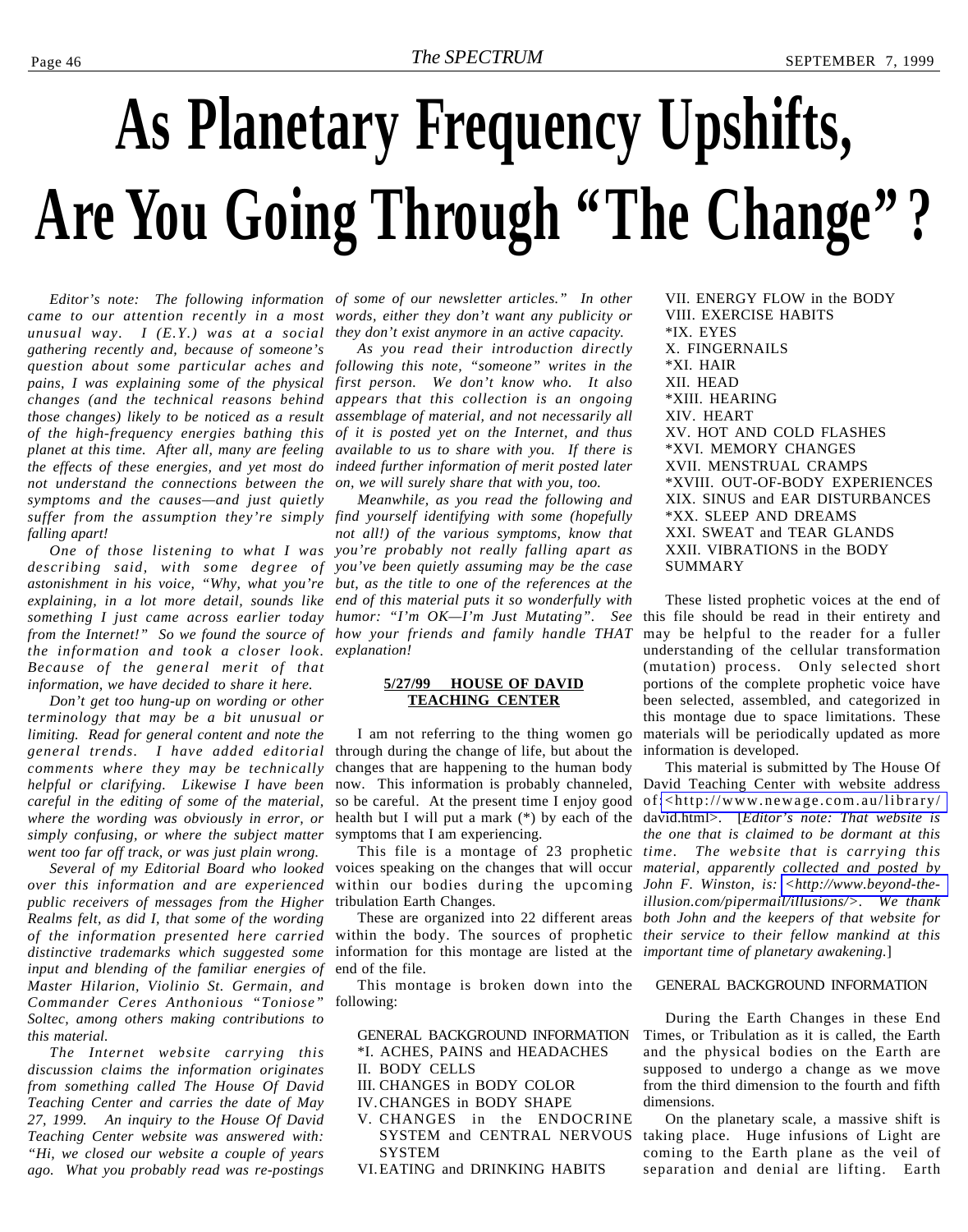Changes are creating physical changes in your filaments, fine gossamer threads of energy that bodies right now. The planet is mutating, and carry information. When these gossamer planet at this time, all forms of life, not just so are the beings on it. There is a threads are working together like a fiber optic-human life but all forms of life, are and will transmutation taking place in the very cells of type of cable, they form the helix of your continue to be affected by what we call an your body.

A transmutation is the act of being transmuted or changed or altered in form, from each other, and that where they are still So, even though those who we may look upon appearance, nature, to a higher form. connected, they are just threaded together. or you may look upon as less conscious or Transmutation is the internal change going on They are not so congealed that they create that perhaps even totally unconscious of the inside the body that puts together the much matter any more. What is going to changes, are definitely affected and will combination of parts or chemical elements, happen then is that the energy that is coming continue to be affected. They don't have the groups, or simpler compounds, or by the into you is going to start to come in more understanding that many have who are degradation of a complex compound, so as to easily. It is as if the cells have to break apart a searching on the path of what is going on for form a whole new combination. During bit. mutation, this new combination may be constructed by the body from diverse waking up and remembering. It was of their life are no longer working, why they conceptions into a coherent whole body that predetermined that you would do so at this are experiencing less control in the mental body may be different from previous bodies.

your body is a significant and basic alteration in wondrous bodies of Light. The effects are the masses because until now there has not in the body. It may be a relatively permanent very jarring in some ways. On the one hand, been a large enough body of clear information change in hereditary material involving either a you'll get physical vibrations that are strange to explain in a way that can be understood by physical change in chromosome relations or a and sometime feel uncomfortable. Your the masses what exactly is taking place in this biochemical change in the codons that made up endocrine system may speed up or slow down, time in history, for there is nothing in your past genes. A codon is a triplet of nucleotides that causing various effects on your hormones. You that can compare to what is currently going on is part of the genetic code for the body. The may have a sudden strong feeling and then it'll and what will continue to accelerate. genetic code specifies a particular amino acid in be gone. You may have an overwhelming a protein, or starts or stops protein synthesis, memory and you will not be certain whether it now is that, due to the increased energies which means putting things together. This is is a dream or a reality. the way the body grows or is destroyed by disease during its particular lifetime.

today that speak of mutation and also speak of cellular transformation. Some have asked what you also increases. Any changes in the is the difference and is there a difference? Some entities feel that the word mutation is a word that sometimes alienates a lot of people; it sounds scary to some people. So they use the word "transformation" or the phrase "cellular transformation" because such seems a little etheric level. more gentle. They feel that more people are open to the word transformation. It's more like on over the seven-year tribulation period. They nerve impulses, and the endocrine system, a gradual shifting, whereas mutation feels to have definitely started. The changes depend which regulates much of your physiological some people like there are going to be some changes that are so radical that this creates more of a fear. And these entities try and stay away from wording and language that is going linear or physical perspective. This is shifting to create more of a fear because this then for many and a lot of people are experiencing creates a restriction of energy when people are met with words that create that type of experience or reaction.

Whatever you call the changes that are that was coded into the DNA of your structure is now being activated. The most concise repository of information in your personal blueprint of your species is found in the cellular DNA of your body.

Your DNA will evolve from two helixes to twelve helixes, or even fourteen strands, which correspond to energy centers, or chakras, inside and outside your body. The new-type twelvestrand DNA was originally in bodies 300,000 years ago.

Within human body cells are light-encoded shifts, the transformation.

DNA.

The physical transmutation change within physical bodies, now have the option of living time! Beings who have been living in dense than they are used to.

There are many teachings coming down more and more Light becomes available to you, sponges in the energy sea around you. As the intensity of electromagnetic energy around surrounding energetic field are picked up by your subtle (etheric) body. This body acts as a of energies is affecting every system in your receiver and as a transmitter of these energies. These changes directly affect your physical and glands, as they try to adapt to the new and body, which is the outward manifestation of the higher frequencies.

> on, for many, the level of openness, the level of functioning through the secretion of various flow in an individual's life.

The orientation for many has been from a confusion as they begin to reorient themselves into a less physical and more holistic perspective.

taking place now in our bodies, the information quite some time. As far as a time period of are changing in front of your very eyes. when it begins and when it ends, it really Perhaps the most profound noticeable change is depends on the individual, their level of the need that many people have noticed lately openness and willingness, and the clarification for more rest. Is anybody feeling tired lately? that has already taken place in their energy If so, you need to continue reading this field. By this we mean, are they coming into material. alignment in their physical energy system? Are they coming into alignment with their emotions and the emotional body? And are they creating more of an openness and a flow in the mental body so that they can consciously receive the Mother Earth's systems are also overloaded. energies and the frequencies that create the Her body, the mass of herself, functions very

Imagine that your cells are starting to detach directly into and around the field of this planet. This is why so many people are now agitation, why they are experiencing that parts Bear in mind, also, that all who are on the increase in intensity of Light that comes them—why they are experiencing greater

There is a great deal of confusion among

You are high-energy transformers, like frequency. The physical body is then trying to What is happening to many of you right present, the etheric body is vibrating at a higher catch up, but it hasn't quite yet done so.

> This results in a speeding up of your molecular structure. Many people are now experiencing this as a "quickening" taking place within your own body. This stepping up body—nerves, muscles, vessels, skin, organs,

These changes are to be gradual and will go energies throughout the body in the form of The nervous system, which carries those chemical substances (hormones), may be experiencing tremendous energy overloads as they constantly attempt to maintain a state of homeostasis (balance) in the body.

For many people this has been going on for are becoming real. Things about your world This kind of expansion in consciousness during cellular transformation is literally pulling you into worlds that are beyond potential and

#### **Part 2: May 28, 1999**

Your body systems are overloaded and much like your own body. Most people do not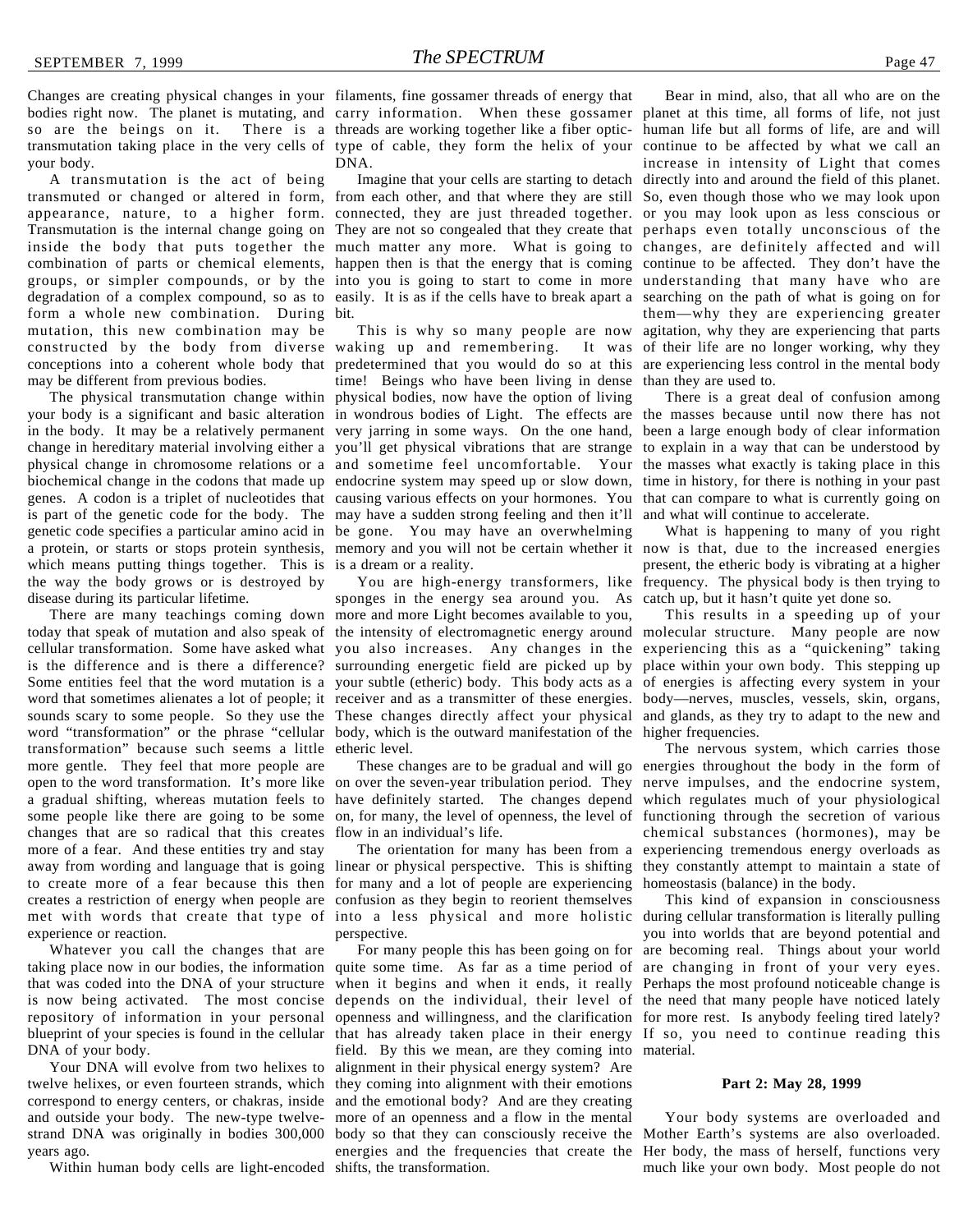in and out. People who have been in caves or from side to side. have been near openings inside the Earth can actually hear air whistling in and out of the disruption, sleeplessness, and irregular energy Mother Earth. In surrendering to the change surges and drops. Digestion may become process going on in the Earth and in your erratic and peculiar pains may come and go bodies, you are releasing your own limited without warning in different parts of the body. existence, your own limited desires, all that you have held close to you for security and a feeling of nurturing and safety.

So much is happening on very deep levels of yourselves and it is usually occurring in the cells. The cells are made up of molecules, and subconscious. You may feel overcome with this goes on and on until the subatomic level is transformation within the DNA. So indeed, sorrow, feeling you have lost something, or that reached. At the subatomic level, the templates you are taking part; it is not to sit back and get you are leaving something without even having an idea of what it is you are sorry or crying about. As you approach closer and closer to created at the subatomic level. the final experience (called Ascension), you will feel yourselves more and more letting go as the Earth Changes occur and as the axis shift captain of your ship, directing and orchestrating of more things.

During the process of cellular transformation, you may see or feel specific physical changes and sensations in your body and in the bodies of those around you, such as the following:

#### I. ACHES, PAINS and HEADACHES

New aches and pains will appear in various places in the body, and then these will disappear. Headaches and sudden shooting pains in the head or eyes may occur and these may be signs that adjustments are being made in your energies. These adjustments will be attuning you to different frequencies during cellular transformation. The parts of your brain that have been dormant in the past are now being used. This may require some rewiring of brain circuitry while brain patterns that are no longer functional will be rerouted. As you develop a Higher way of thinking and being, you will experience more creative energies and will create deeper levels of meditation.

As transformation occurs, there may be periods when you feel more anxious and irritable than usual. You may also feel restless, headachy, less able to concentrate. You may well have an increased sensitivity to people, sounds, smells, and environments. You may experience muscle soreness, particularly in the low back, joint pains, or poor digestion. When these glands are excessively simulated, your body is constantly in a hyper state of fight-orflight and the body expends resources at tremendous rates of speed.

The mutation process that you are presently undergoing has been initiated within the molecular structure of the brain. The progressive cycles of change are introduced to the rest of the body systems primarily through the cerebro-spinal fluid, and from there throughout the nervous system generally. This accounts for the pervasive impulses. We are following our natural motion your physical presence cannot be altered by sensations of disturbances within the head, eyes, in life to where the body is leading us and who other beings, nor can it be changed by you spine, and nerves. It has resulted in dizziness, the body is leading us to. This is creating the from outside of the physical plane. headaches, and pressure in the head, usually firing or triggering of new information. There

It also accounts for considerable nervous

II. BODY CELLS

The tissues of our body are made up of or blueprints are formed for our bodies.

The probabilities of what we can do are

occurs on the planet. These changes are due to as co-creator of these changes within yourself occur very soon.

types of behavior and past ways of arranging matter will not be available.

appear to be a rearrangement of matter. From a renovation is occurring in your house (the spiritual level, however, these changes relate to body) while you are living in it. Using the the growth of planetary awareness. When these analogy of remodeling your home, the changes happen, the forms of life on the planet workmen strip off the old roof, tear up the will change. The very structure of every cell in old floor, disconnect your old plumbing, and our body is changing. The changes in your turn off your electricity to re-wire the home. body will occur in the body cells as these cells This all occurs while you are trying to live undergo a gentle infusion of new there. In the same manner, while your body electromagnetic impulses. The structure of is undergoing the same "remodeling", you energy exchange and energy transfer is being are trying to keep ahead of the changes and slowly re-wired in the cells, during cellular you will feel extremely disoriented and transformation. This could be the cause of inconvenienced as they occur. The changes periods of exhaustion as your body goes in your body-house are occurring because through radical remodeling and rebuilding.

When these changes are observed, RELAX and move with the changes taking place in your understanding about what it is to be here that is body. After all, you have nothing else to do. You need to spend time in meditation, reading, the individualized expression of Divinity, the etc. to relax until the time comes that the individual I Am, and it has the wholeness. changes will eventually stop.

We are building new information into the cells of the body, and yet it has been said that these changes are taking place naturally. Some have asked whether this suggests that we can reprogram our own DNA or is this all being done automatically and we don't get involved in it. The answer is, it's a little bit of both.

The cells have been coded for this time in history, prior to the time of human birth. Many people are finding that they are drawn to a certain place or to a certain person. They are with that person or in that physical place, is creating a type of trigger, a trigger in the cellular memory. So in this respect, it is happening automatically. We are following our DNA that is responsible for every aspect of

realize that your Mother Earth actually breathes experienced from back to front, and at other times is a type of overlapping and a blending of many processes taking place as these triggers are activated. Then the new information is activated.

#### **Part 3: May 31, 1999**

There are changes being made at this level changes consciously, the more you will be the During this period of an axis shift, past transformation; it is neither that you are on one This is taking place on a multitude of levels within the body. The more we are in alignment with our body wisdom, the more there is a movement consciously toward that which will trigger that cellular memory and activate the onto automatic pilot and everything will happen. To some degree that is so, but also it is the more you are in alignment with these and within the masses. There are many parts to side of the fence or the other.

At the material level, these changes will quite mind-blowing. A fundamental What this means in biochemical terms is your DNA is being restructured.

Your DNA contains within it an old deeply focused in individuality. The DNA has Now you can conceive of both, but can you yet conceive of what it would be like to be keenly aware of yourself as an individual and at the same time know that you are Wholeness?! That is what you are working on achieving at this time, whether you realize it or not. The potentiality within the DNA is capable of reformatting to allow for these changes.

finding that being in that environment, whether of a species of Earth can only be altered Universal Law provides that the physical form for Divine life expression of a species may be altered or reformatted only by those who dwell therein. This means that the DNA through the creative choice of the consciousness that dwells within the body form.

What this means for you is that the human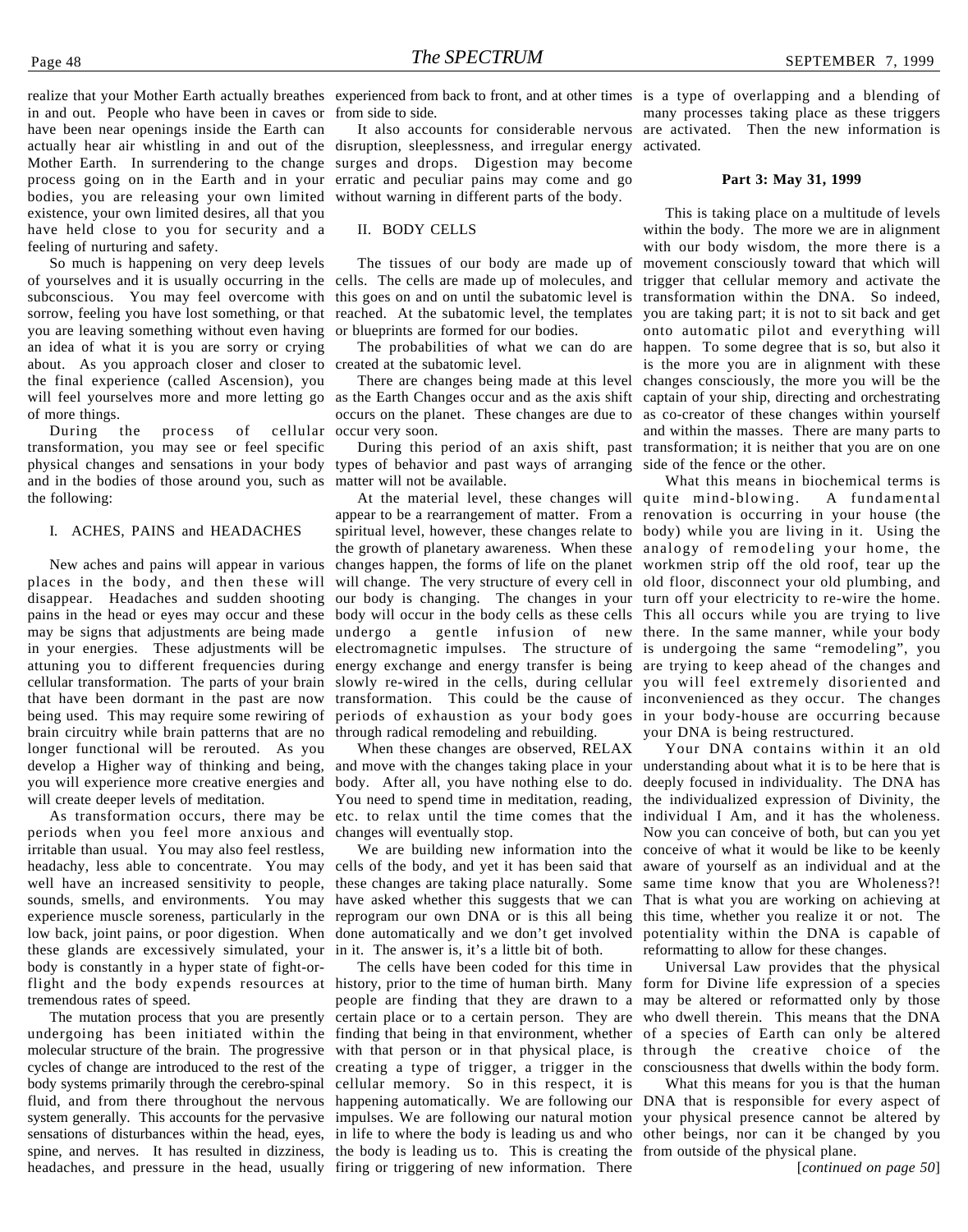## **Wisdom Books & Press, Inc.**

### **provocative ... haunting ... full of symbolism and vivid visions....**





**Two Millennia Of Prophecy And It's Fruitless Attempt To Awaken Humanity**

"The 'Great City' of the United States will be destroyed by rockets, and the West Coast will be invaded by Asians, but they will be beaten back ... The Third World War will come, but I cannot predict the year. War will begin on a rainy night, shortly before harvest time, when the ears are full. War will begin after the assassination of an eminent politician in Czechoslovakia or in Yugoslavia. An invasion from the East will follow..."

(*Alois Irlmaier, 19th Century*)

"The Purification will begin shortly after humans build a great house in the sky [Spacestation began in 1998]. By then there will be fires everywhere and greedy, selfish, power-mad leaders, internal wars. This is the last danger sign." (*Native American Hopi Prophecy*)

"A great plague will befall mankind in the second half of the TWENTIETH CENTURY. Nowhere in the world will there be order, and Satan will rule the highest places, determining the way of things..." (*The Third Prophecy of Fatima, Portugal, 1917*)

## **Wisdom Of The Rays: The Masters Teach**

The expansive yet compassionate nature of the messages delivered in WISDOM OF THE RAYS: The Masters Teach not only challenges those already firmly committed upon the spiritual path, but also provides a serious first step to help ones who are just awakening to (and inquiring about) the magnificent Spiritual Transformation now sensed by many to be in progress upon this planet.

### Volume I & Volume II



preface  $\&$  introduction by  **Dr. Edwin M. Young**  $(400 \text{ pages} + 4 \text{ color photos})$ 

*"Our Elder Brothers from the Higher Realms of Creation are attempting to communicate with ALL of us at this time. Why? Take a look around you. The old ways of doing things aren't working. Our planet is entering a time of massive, turbulent change and renewal. To put it bluntly: we NEED help! And that's where this book comes into the picture. Yes, eventually 'the Phoenix will arise from the ashes' after this Great Cleansing process, but the ride could be quite a bumpy one, especially for those ill-prepared for what is to happen.*

*"Just how we choose to deal with such change is THE question each of us must confront. Yet confusion swirls everywhere upon Earth at this time. And restless searchers cry out for that which may help them cope with these truly challenging times ahead. Thus these messages courtesy of our most loving Elder Brothers from the Higher Realms of Creation who are but further along the same spiritual path we all must eventually walk."*

(From the Back Cover of *Wisdom of The Rays—The Masters Teach*; Volume



**preface by Dr. Edwin M. Young** (500 pages )

<sup>(</sup>See page 72 for ordering information)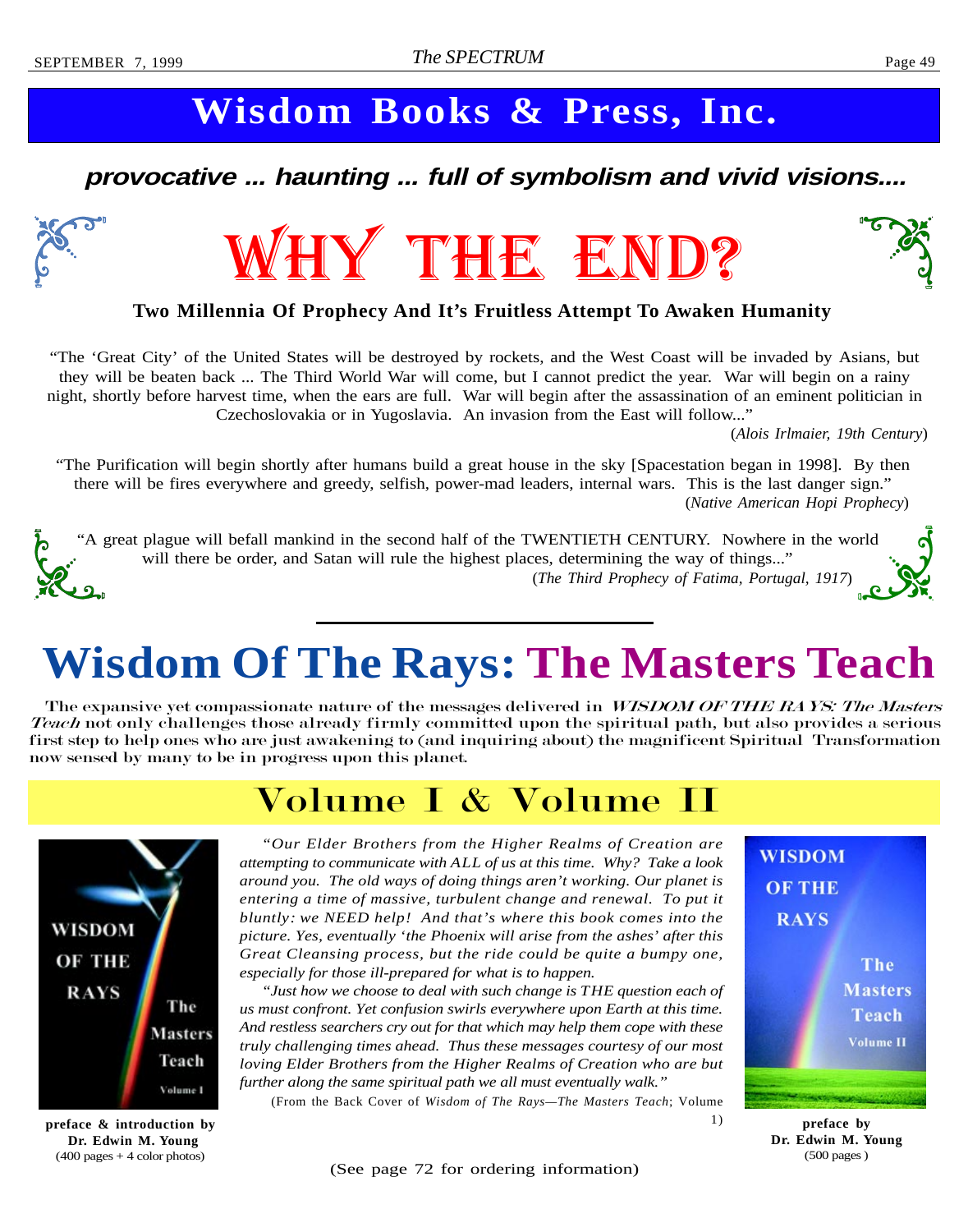change your DNA and to change your structure body in the infrastructure in the following and feelings of heating up. you need to change your emotions. You also places: need to change your thoughts because to do these two things means to change your biochemistry and your brain chemistry.

It means headaches and nausea sometimes. As these changes occur, you will experience dizziness, feelings of spinning, and loss of emotional centering. transformation, your body is a constant flow of because they feel that something is going on discarded proteins and structures. Your but they cannot see it in the mirror. They look cerebrospinal fluid is being filled with in the mirror and they see that they are very discarded mineral deposits. You are literally much the person they were five or ten years sloughing-off your body and you are rebuilding ago. They don't seem to be having any less watt light bulb into a socket that previously it. The changes will be very intense and will wrinkles, they don't seem to be looking any held a 40- or 60-watt bulb. There is a greater be very challenging to you during the more healthy. This creates a bit of confusion level of amplitude, of power in the energy sloughing-off process.

You are genetic engineers of the new world species. If you agree with this and you are willing, you must rearrange and rebuild your bleeding through into the outer body. This will energy going through your body. This energy own DNA. You live in your body and you will change it while you're living in it.

Some people have already begun to do this.

#### III. CHANGES in BODY COLOR

During cellular transformation, repigmentation of the body will occur. Many different kinds of unusual marks (round, red, white, etc.) will appear on the skin of young people as well as on the skin of older bodies. This is a temporary repigmentation process that will allow the skin to come into it's true purposes. The skin is an organ that functions as a bridge between the heavy, dense matter of the body, and the less dense matter of the auric (energy) fields of the body.

Within 25 years, a slight darkening of even the blood cell membranes being enriched by oxygen, allowing them to move in greater numbers and greater velocity through the skin.

#### IV.CHANGES in BODY SHAPE

spiritual growth which has allowed you to can assist what is already going on and your nervous system, while all the organs and glands explore some matters in depth. This time loop body will be continuing at its own natural pace in the body are being totally restructured. As is now coming to an end and your body is according to the cellular coding for each beginning to change shape as you close that individual. time loop.

As you come back to your original time sequence, you will go back through what you SYSTEM and CENTRAL NERVOUS have been in the past. Some people might SYSTEM notice that their head seems to be trying to expand, and many people will have headaches during these times, usually associated with pressures from these changes. It will feel almost like someone is trying to force your head into a larger shape.

How do you change your own DNA? To taking place are happening on the inside of the symptoms in the body, many nervous disorders

- A. in the cellular system in the blood,
- B. in the central nervous system,
- C. in the bone marrow,

D. in the brain's patterning, how it is firing and receiving information from God.

These are the changes that are occurring During cellular now, and for many these create confusion because they know they are working so going, that you are all of a sudden being consciously and so hard on their inner path.

certainly occur over time, but it is taking place is put in or connected through the nervous on the inside now. This is where the base must system. Unless there is a change in the way first be built, deeply on the inside of the body, many people are going through their daily lives, and will come from the inside out.

In your future, you will see a greater lightness, an expression of the body, expressing its lightness of being. You may see beings that are experiencing a greater thinning or a lightening of your being. Many persons will be feeling taller. There may not be an actual shift in the physical body of growing taller, but there will be that sense of upliftment. The body is expressing upliftment with a feeling of walking tall and of being lighter with the body. Some people will experience weight change, either help balance the increase of energy that is losing weight or gaining weight as a result of coming in now and does affect the physical inner transformation.

the lightest people will occur. This relates to reorganize itself because this process is quite receiver for surrounding energies. This takes capillary system closer to the surface of the learning to do is how to assist what is occurring plexus. Because of their close relationship with You are completing a time loop in your greater you are aware of this, the greater you energies is requiring a complete re-wiring of the The body knows how to readjust and natural. This process of transformation has place via specific energy centers for the body been coded within the cells of the body and is called chakras. Each chakra is directly taking place naturally. What people are now naturally by being outside, being aware of the the chakras, which transmit and receive this foods they are eating, being aware of their energy, the endocrine and nervous systems connection to the Earth, and by being aware of especially are now undergoing radical the direction their body is leading them. The transmutation. The increase in electrical

Changes in body shape will happen slowly experiencing a deeper level of frustration and will immediately attempt to dissipate that energy over time. Currently the changes that are aggressive agitation that is creating many by sending it back out of the spinal chord. If weakening in the immune system with the you also increases. This means that there will acceleration of the nervous system. There are be more rapid neurological activity in the body many new strands of disease (an imbalance) resulting in higher-intensity impulses firing the that are coming out in people. More people are central nervous system. The nervous system

This comes out with explosions of anger and violence. There is an imbalance in the nervous system which can create many disorders, many types of fevers, or any type of imbalance in the brain-wave system as there begins to be a readjustment of the way thoughts are set up. You will see many new disorders or diseases cropping up having to do with the central nervous system as there is this sense that a re-wiring is going on to accommodate the increase in intensity of Light.

Yet the changes are slow in coming, acceleration but a greater magnification of It is as though someone is putting in a 120 plugged into. It is creating not only an the nervous system will not be able to handle the increase of energy.

> Some things we would suggest would be a greater contact with the natural world, physically, by literally putting the feet into the Earth and the hands onto the Earth. It would also be helpful to be in greater contact with water, such as having water in the home (i.e. an aquarium, bowls of water, or some type of water). This helps create greater balance in the electromagnetic field. This is recommended to body and its state of wellness.

V. CHANGES in the ENDOCRINE the meantime, it is important to acknowledge The etheric body acts as a transmitter and associated with an endocrine gland and nerve you take on the body of Light, most of these organs and glands will no longer be needed, and will gradually atrophy and disappear. In the changes taking place in the body and to support the physical body as much as possible.

You are already seeing an increase of a the intensity of electromagnetic energy around As more and more Light becomes available,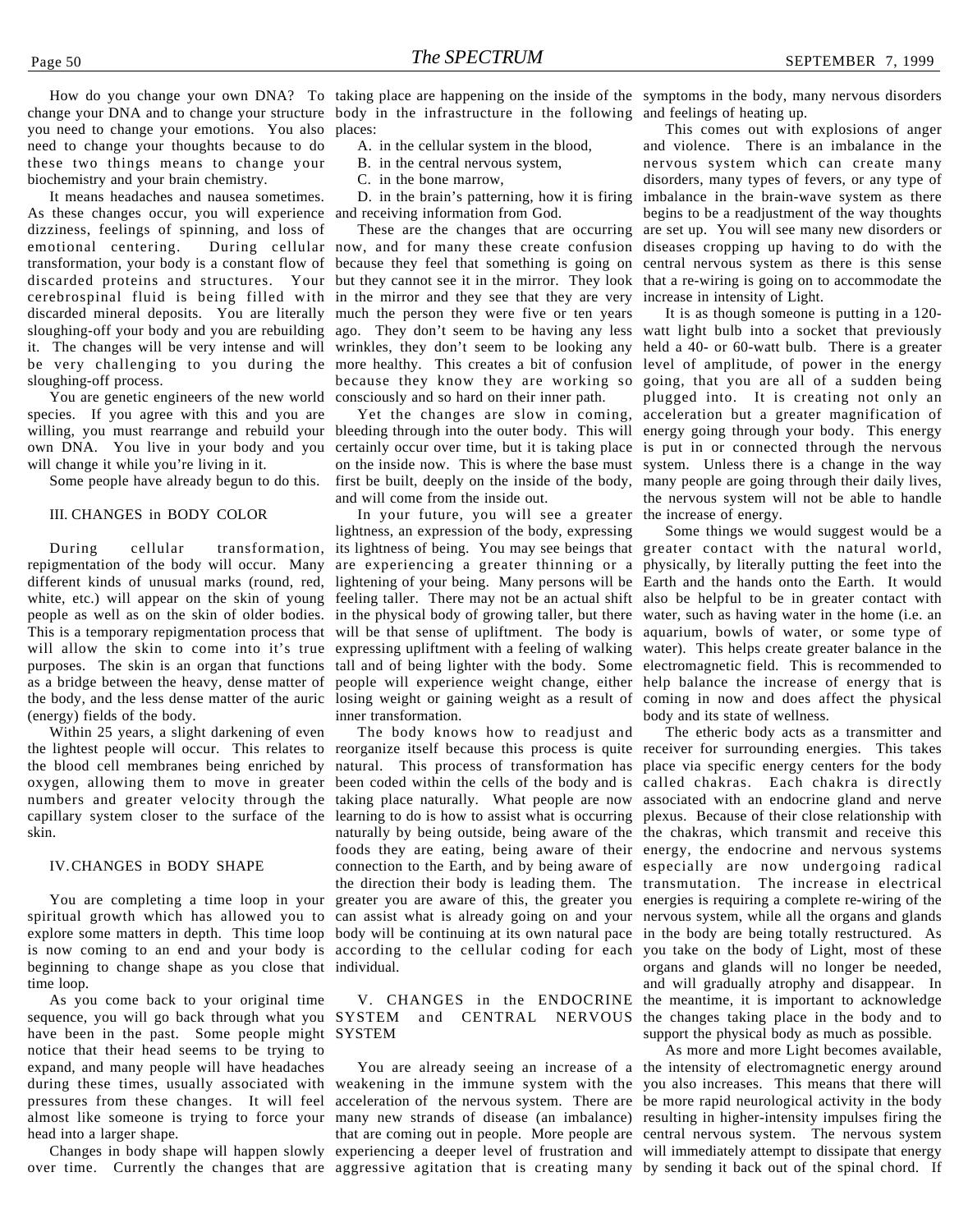these impulses then fire along facilitated pathways into the muscular system, they could issues. You will need to use capable intense cravings for certain foods, some of cause muscle tightness and soreness. If they bodyworkers to help you in releasing energies. which you may not normally eat. What's more fire into the blood vessels, restricted circulation These energies are held in the crystaline matrix important is to stay in touch, moment to often results. When these impulses fire into the within the structures and tissues of your body. moment, with your body as it guides you to the skin, you may experience abnormal thermal When bodywork is done in conjunction with foods and support that it needs. All you have sensations (i.e. feeling hot or cold, prickling, itching etc).

If they should fire into the organs and glands, they may inhibit their previously normal functioning. Therefore, we can see the system, and it will also break down crystallized importance of supporting the nervous system at energy. this time as it tries to maintain a state of homeostasis (balance or equilibrium) in the bodyworker, may also be helpful in integrating partly due to the increased intensity of energy physical body. The body is trying to catch up the energies in your body. As the increased in the third or solar plexus chakra. The fifth, with the increased frequencies of the subtle energies are being integrated into the body, or throat chakra is also a very powerful energy body.

until it is switched off, so too will the structures as well as gem and Bach remedies that you the increasing vibratory rates. and tissues of the body remain in a stimulated may find supportive to your emotional and state until these pathways are interrupted, physical bodies. These can be obtained in your commonly result are unexplained weight gain turning off the current.

The mutation process is implemented by the central nervous system and initiated within the molecular brain structure. The progressive cycles of change are introduced primarily through the cerebro-spinal fluid, and from there throughout the nervous system generally. a different way. They are seeing a great shift During the mutation process you will constantly be sloughing-off whole strings or sequences of proteins. Full systems are being discarded by the body and are being rebuilt with differently structured compounds which you receive through water, air, and foods that are also undergoing electromagnetic reformatting.

You will find fairly high levels of excreted proteins in body fluids such as urine. The universe and also affects changes in body cells substances that are from Nature, that create a body is literally washing away your old body during transformation. This can result in formatting and rebuilding it as you live and breathe and move within it. The restructuring appetite. There can also be a completely new that are now coming out that are termed cell of the DNA means that you will no longer arrangement of your intake of nourishment. have four bodies. You will no longer have many chakras. You will no longer be a layered because the body is no longer functioning with overall general level. We suggest that using consciousness. You will contain no spaces, no heavy foods that don't vibrate with your these new foods, or any types of supplements, gaps within your consciousness or in your changing body vibration. You will be drawn to corresponding DNA. You will have a the foods that best harmonize with you as a spherical model with no gaps or separations. Everything within your system, within your sustaining yourselves with very sparse diets to detoxify the Earth, its surface, and its being, will have wholeness, roundness. It is an which will make you feel terrific. For others, atmosphere. As you do this, visualize a white indescribable thing that you will build.

As we go through cellular transformation (the period of transitioning from the old, dying in your body that ultimately will lead to your parts. Cleansing your body will result in world into the emerging new world), there will be times when you may feel "disjoined" as if your body is out-of-phase with everything. This will be frustrating for you within your vegetables, which result in a basic offerings in a way that is without equal. After mental and emotional bodies. You may feel detoxification diet. You must listen to your you cleanse your body, you will begin to less functional, which will occur as you release own body and eat what is right for you. Your strengthen and to heal any of the body parts the old ways and before the new ways have body's needs will probably change rapidly that were weak or tired. During cellular been fully formed. This changeover period will during these times. You may have weird transformation, the body may require certain cause you to have a tendency to have lower cravings for foods you don't normally eat. You nutrients that it didn't need before (i.e. fats, self-esteem.

sound, it is especially effective. Connective to do is to listen to your body. tissue work will also be useful as will neuromuscular therapy. Bodywork such as this will help to re-pattern and open your nervous

local health food store.

#### VI. EATING and DRINKING HABITS A. EATING HABITS

People are already finding a desire to eat in away from the denser foods (i.e. meats and heavy proteins) and from foods that are heavy and will stay in the body longer and will create greater density in the body. During cellular transformation, your sustenance will be coming more and more from The Light of incoming may be too dense for your body as the inner energy vibrations, and less and less from body-changes occur. physical sources. This Light pervades the changes in eating habits and changes in your

Heavy or greasy foods cannot be digested being of Light. This means, for some people, the choices of foods may be different.

physical healing. Eat as many raw and pure, a cleansing of the Earth. Honoring your body unprocessed and uncooked foods as you can. with pure and natural foods (as Nature This means eating mostly fresh fruits and intended) is honoring the Earth and the Earth's may have a hugh appetite one day and hardly proteins, carbohydrates, vitamins, minerals, and

It will also bring up a variety of survival be hungry the next. You may experience

#### **Part 4: June 1, 1999**

One way to do this is to interrupt some of as there may be periods when you are prone to gland, is particularly vulnerable to changes in these pathways that the high intensity impulses distortions and subluxations of the spine due to electromagnetic energy. This gland regulates are travelling along. Just as someone who changes taking place in the body. There are the metabolic processes of the body, and in touches a live wire is held there by the current many homeopathic remedies that you may try, many cases is trying its hardest to keep up with Cranial-sacral therapy, done by a capable resulting in stomach ache, gas, or bloating some may benefit from chiropractic adjustments center, and its physical counterpart, the thyroid In addition, you may occasionally experience disruption to the digestive system,

Some of the transmutative symptoms that or loss, sluggishness, altered sleep patterns, and again, feeling more tired and fatigued than usual for no apparent reason.

More fruits and vegetables will be extremely important to your diets. You will find that many fatty foods will not work in your body during these changing times of cellular transformation. Many people have been eating meat, which will still be of some importance to them. However, many people will start to let go of these denser foods during cellular transformation. Some heavier grains

There are some very good nutritional balance in the amino acid tract. For instance, your food called spirulina is one of them, foods foods. These are foods with a high degree of "life force" and they are very good on an be done directly through accessing one's own body wisdom.

You will probably notice physical changes Earth, lightening the dark spots, and loving all By eating differently, you are also helping light pouring through your body and into the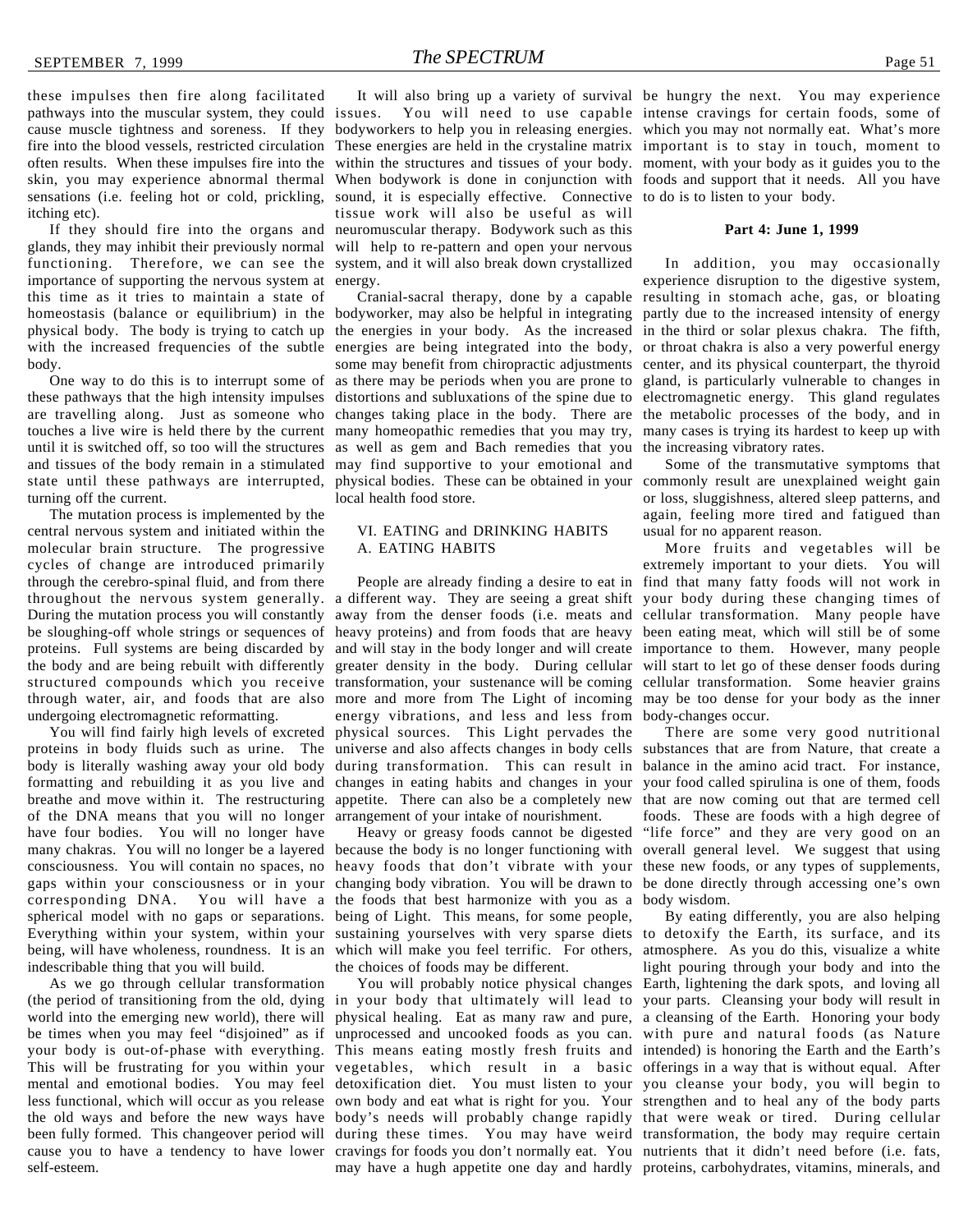#### hormones).

to go inward and reconnect to the body wisdom and learn to ask and receive from moment to moment as it changes constantly. One day you the mutation process, you are constantly transformation. It is also important to might have need of a great deal of carbohydrates, in one form or another; on another day you could need to take quite another kind of food supplement, when your body has, for instance, balanced itself with one foods that are also undergoing electromagnetic type of food, chlorophyll or green food. We reformatting. In other words, you would find would then move your focus to another to fairly high levels of excreted proteins in such throughout the body with the movement create another overall balance. Generally it is body fluids as urine. You are literally washing involved in dancing. important to listen to the body and to keep away your old body formatting and rebuilding current with that information so that you are it as you live and breathe and move within. working on a moment-to-moment and daily level of awareness.

suggest that you encourage each person, to vegetables as well. This creates a greater *can collapse of a heat stroke, is not a* come into a greater connectiveness and Lightness in the body and helps the body to *particularly useful step toward good health.* awareness of their own individual body, by reorganize its electrical structure. It is really *A long time ago Edgar Cayce said: "After* learning to ask the body, and then learning to quite simple, if you think of it; it is more of a *breakfast, work awhile; after lunch, rest* open to the body wisdom. You should ask movement away from the density and *awhile; after dinner, walk a mile." He* your body directly: "What on this day do I complexities of what you have termed your *considered walking the best exercise* need to operate at a high level of balance. modern world and moving into a greater state *(followed by swimming), especially a walk* What on this day can I do to create a sense of of purity through which you may receive the *during which you take the time to "stop and* flow in my life?" If we would give out Grace of this transformation. formulas, people would tend to hold onto that formula and would create a series of *briefly to remind everyone of an important research studies have hit the general news* boxes as to what they should do. We tend *caution. The advice to drink more water is media in recent weeks announcing the* to avoid this type of advice because each *good for many reasons. However, in this time overwhelming benefits observed from* person is so unique, and what may work *of overtaxed municipal water systems as well walking on a regular basis.*] very well for one would not create the *as so many "bugs" and other contaminants in* openness or the flow for another.

#### B. DRINKING HABITS

The quantity of water that you drink will also be extremely important to you during transformation. The water we drink allows the "electrum" (Light lowered in frequency or slowed down to a greater density as it enters the body mass) to flow through your body.

The more water you drink, the easier it is for the Light energy (another of its many names would be prana) to enter your body and move through the physical body, rejuvenating the *you end up ingesting more pesticides, etc.,* organs of the body. It would be wise during *along with that extra water content.*] this time of cellular transformation to drink plenty of water (at least a gallon a day).

The additional water allows the Light to move through the body faster. Light is an electrical force in our density and the additional water assists the movement of the Light. From your perspective, you cleanse your body with additional fluids. The additional water permits the Light to move through your body as it brings new life into and through the body.

There have been very significant fluctuations in the fluid retention levels in the will also experience sweats and migraine body tissues. This is due to the need to keep headaches. You will notice increased energies the water content in mutating systems very when manifesting a thought. It is good to be hair is on the body, and in the thickness of the high. In order for the mutation process to be cautious with these energies and your thoughts hair, which will gradually become thicker over as comfortable as possible, you will need to because they will become magnified during the several years. This change will be sufficient so keep your intake of water up. If you do not, time of transition during cellular transformation. that it will be measurable.

We would recommend that each one learn to ensure that the element flow within your your body will attempt to retain fluid in order system is maintained.

> sloughing-off whole string or sequences of proteins. Full systems are being discarded and walking, hiking, swimming) which will be rebuilt with differently structured compounds extremely supportive during the changes. which you are receiving through water, air, and The exercise from dancing also is

We encourage each person, and would in its pure form, but through the fruits and *out on a hot afternoon for a run, just so you* diet that contains more water—not only water *balance that is the aim. For example, going*

> *so many sources of water, it is imperative that due diligence is taken to make sure you don't end up getting sick from the water you are drinking to get healthier! Remember to clean up that water before consuming it. Two possible ways of helping to do this is to boil your water and/or add at least 10 drops per gallon of 35% food-grade hydrogen peroxide.*

> *The same caution extends to the advice to eat more water-containing fresh fruits and vegetables. Due diligence must be exercised in choosing the source of those fresh fruits and vegetables as well as in their cleaning—or else*

#### VII. ENERGY FLOW in the BODY

During cellular transformation in your body, there will be increased energy flow felt mainly in the parasympathetic system of the body lower limbs, legs, junctions along the spinal column, and especially the ganglia where the lower lumbars are positioned, and in the shoulders. Electrical sensations will move up and down the limbs of the body. Some people

#### VIII. EXERCISE HABITS

Why is this important? It is because, during drinking lots of water during cellular We have mentioned the importance of partake of mild physical exercise (i.e. particularly powerful because many energetic pathways can be cut short and integrated

It is quite helpful for people to go into a *counterproductive to the condition of* [*Editor's note: I want to jump in here amusing that at least three separate medical* [*Editor's note: Strenuous or taxing or a "fanatical" amount of physical exercise is smell the roses" along the way. It is*

#### IX.EYES

The white portion of the eyes may gradually change color, may become bloodshot, and may become slightly darker. In some cases, this may create a slight tinge of rosiness in the eyes or a slight tinge of brown or green, but in most cases the color will be rosiness. This change relates to the increased velocity of blood near the surface of the eyes that can be viewed. The visual field of the eyes will alter and you will begin to view dimensions differently as your physical sight is adjusted as it interacts with the opening of the third (inner) eye, between and slightly above your present outer eye positions.

#### X. FINGERNAILS

More ridges may appear in the fingernails at the smooth, light, half-moon line at the base of the fingernail. This part of the fingernail may begin to vary and may become rippled.

#### XI. HAIR

A change in the hair may occur, where the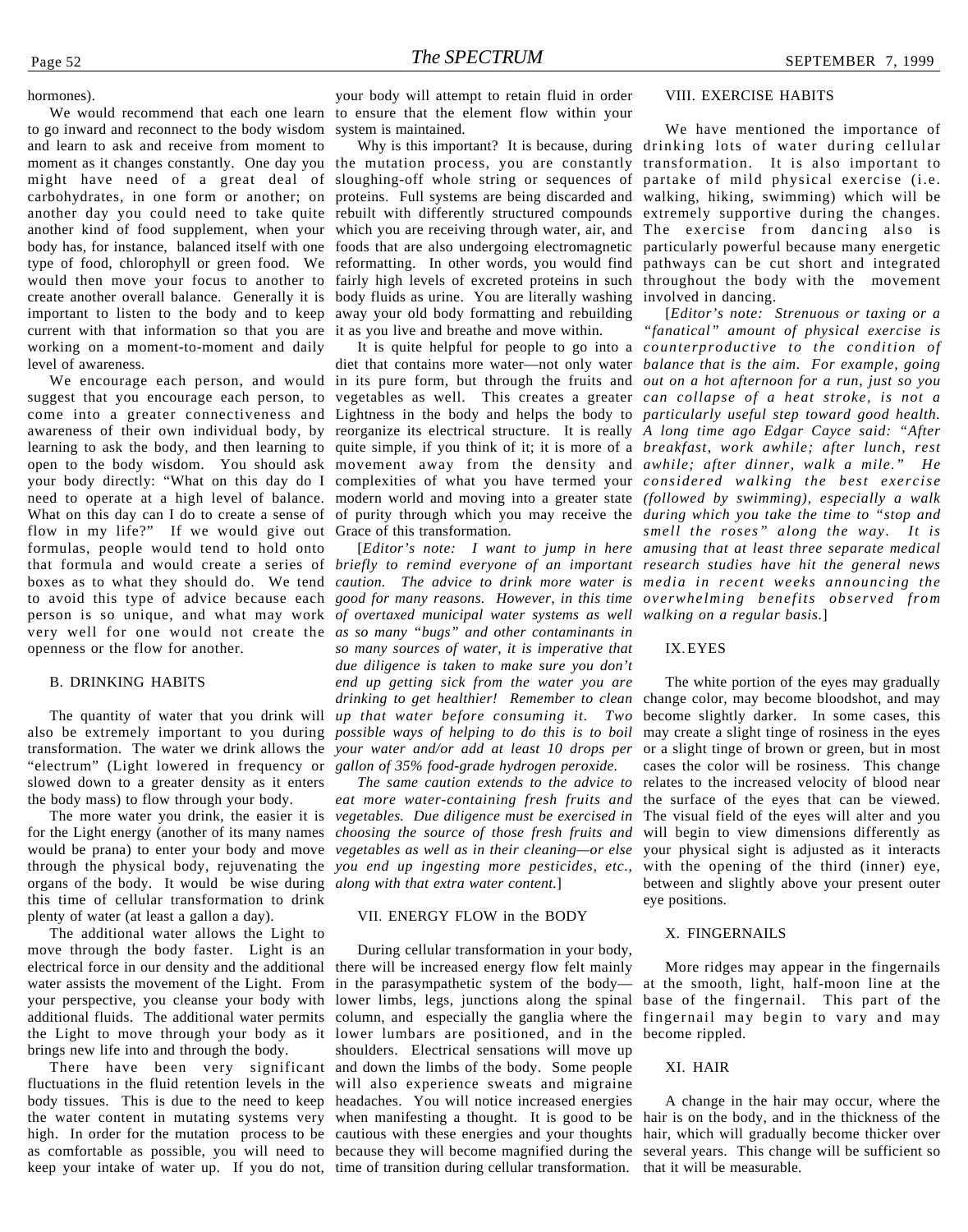#### XII. HEAD

As you begin to reformat, things have broken loose, pieces coming out of the tissues in your bodies. In your heads, in your skulls, those who are mutating and even those who are the heart as many people react to the energy of There will be times when you will be inspired considering preparing for this, there are many mineral structures that are being sloughed-off into the cerebro-spinal fluid. This material moves into the spinal column, through the nerves, and out into the tissue, so that if you recycle this discarded material, you will become very uncomfortable. There may be disturbance emotions—letting go, not having so much of increase considerably during this time of sensations within the head, eyes, spine, and the emotions held into the body, but finding cellular transformation. nerves (i.e. dizziness, headaches, pressures in ways for the emotions to be harmoniously the head—usually from back to front and may experienced. The emotions are to be felt, not middle of a sentence when suddenly you also be from side to side).

The primary place where mutation occurs is in the DNA of the brain. What this means is that certain brain functions are going to be a bit difficult. Your vision will be affected; you're most certainly going to be affected in terms of headaches; to some extent your hearing will be cellular transformation occurs in the body. It is your past through your memory system. All altered; and, most of all, your ability to feel that like your engines are being rebuilt and the useless data is being eliminated from your you can maintain a sharp focus all the time will be affected.

material that is capable of electrically shortcircuiting. If you have a sense that you are losing your mental clarity, that certain things are happening in your head, including headaches, that make you feel that you have short circuits within your brain, that is due to gap in what is being experienced, a greater the sloughing-off of this material.

body's attempts to integrate more Light. There may be moments when you feel wonderful and have a great deal of energy, followed by a sudden crash and depression as you experience the pull of the old world.

#### XIII. HEARING

The auditory range of the ears will expand so that you will be able to hear the presently inaudible sounds of God's creation within you and which surrounds you. This change will enable you to have faith in God from hearing the sounds in your ears. Ringing or tones in the ears can also be transmissions from spiritual entities from other dimensions. Information from these sources makes itself known to you at the appropriate time in your particular spiritual walk.

#### XIV. HEART

Heart palpitations may be felt at times as your heart becomes in syncronization with the rhythm of the Earth's heartbeat. Changes may also be experienced in the heart muscle tissue, and striations in the heart muscle tissue will begin to show more variations. The tissue will consciousness to receive unseen forces or multi-dimensional being. Many are beginning seem to be spreading out as the heart muscle wavelengths from the universe and to use this to experience greater contact with, not only becomes denser. This change will allow the new consciousness to transform themselves into beings from other realms, but with other aspects

heart to last longer and to create a normal life a new way of being. These new incoming span of 150 years for an individual. The impulses of energy are affecting the cells that normal pulse rate will increase about three to compose the mental, emotional, and spiritual four beats over the next ten to twelve years.

Love and Light that is coming in greater with flashing memories, recall of past situations magnification. More heart attacks or various and lives, and other realizations. Insights that illnesses will occur where there is restrictive are eternal and cosmic are beginning to flow of energy around the heart center. This infiltrate your body and to illuminate the human can be avoided with a greater awareness of that mind in a way that inner body cells will energy and a greater openness to the activate. The mental capacity of people will

#### XV. HOT AND COLD FLASHES

are redesigning the different aspects of the not have to keep past, limiting memories alive. physical body through this transformation.

Mood swings are also symptomatic of the of upheaval. Much is being tossed around, So, as this is happening, there is a greater experience up and down, a greater experience much that is no longer working and that is outdated is being tossed out as new data and new equipment is being gradually introduced and built into the body.

> This is happening for all beings, whether they are conscious or not. Those who are choosing not to stay on the planet, although they may not be conscious of their choice at all, as cellular transformation occurs. This have decided not to undergo this level of acceleration and change in the body. Those who are choosing to be here at this time, during more people and the experience will become this rapid acceleration and shifting of the more popular and will become more fun as physical body, of the physical mind, and of the more people experience it. Out-of-body emotional system, are going to make those experiences have already been increasing for choices either consciously, for many, or many, as there is a thinning in the veil between unconsciously, for many others. But all will dimensions. When a being has decided to take definitely be affected by the energies. All will on physical form, there was a veiling. As experience, on some level, a shifting in the many go consciously on their path and open to body, as the body moves naturally to a higher receive the Greater Frequencies of the true level of receptivity and alignment with its multi-dimensional self, there is greater Source.

#### **Part 5: June 3, 1999**

#### XVI. MEMORY CHANGES

You may see a greater constriction around this incoming Light with your whole being. bodies. People are manifesting, on every level,

Your head is literally beginning to contain temperature gauge is outdated. So, in a way, acceptance of that reality based on your beliefs denied, and the emotions can then create more completely forget what you were going to say of a flow and less of a closing of the life force. next. You may be thinking about something These will be felt more by many people as transformation, the harder it will be to reference temperature gauge is being replaced. It is memory files. In mastering limitation, past similar to an engine in a car where the referencing of data was useful because of your you are finding that, as you are building new and prior experiences. Referencing of data information into the body, into the cells, you from the past is falling away and people will Conversely, you may find yourself in the that happened when you have difficulty accessing the memory of the event. As you move into a state of Grace during cellular

#### XVII. MENSTRUAL CRAMPS

Women may notice a lightening of blood flow during menstruation with less flow and less cramping. Some pregnant women will have easier and shorter childbirth with less pain and labor.

#### XVIII. OUT-OF-BODY EXPERIENCES

There will be more out-of-body experiences experience will also be accepted more by the public in general. It will be accomplished by wholeness and alignment with the soul. The body is going through a process of this thinning of the veil, and a gradual release of this protective device is occurring.

More people are now able to tune their self, your Higher Self or Soul Self, and your As this veil is thinning, you will realize that there are no boundaries between your physical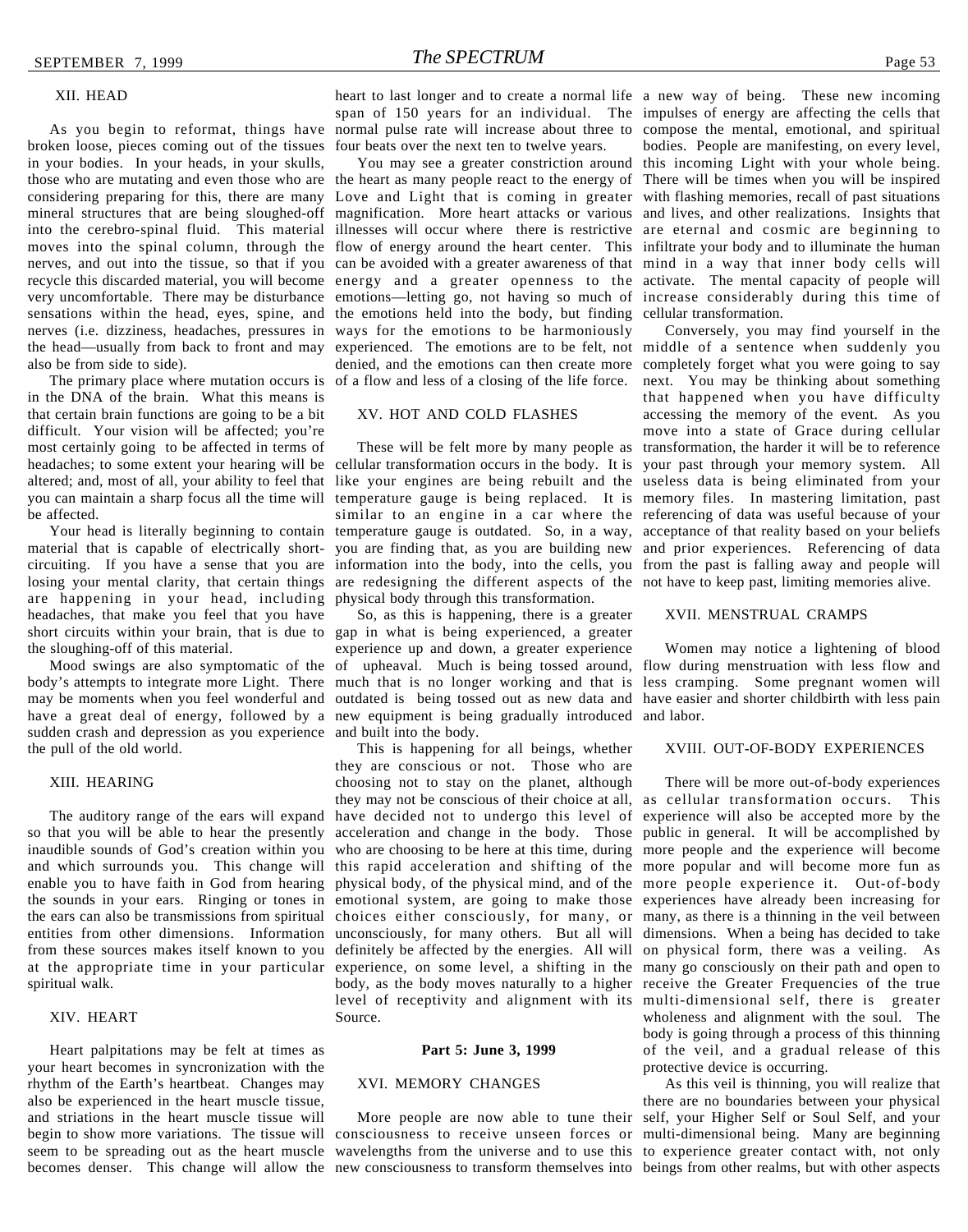many, this is quite a challenge to begin to has been thrown out of balance during cellular physical life. Your consciousness is shifting experience connection with themselves as they transformation. Your physical body responds back and forth. You are having a glimmer of exist beyond time and space as pure energy. to the changes by over-reacting to slight that experience in your dreams. Sometimes But as the veil thins, this is one of the stimulation by biologicals, such as pollens, not experiences that occurs with greater originating from itself. amplification or intensity and occurs more often.

the spiritual entities are challenging many to experience from the increased intensity of to find that even your electric lights are going include their body awareness and not to leave it incoming energy. When these disturbances to start to handicap you, so we would expect behind whenever they travel out-of-body and happen, the body is reaching a threshold. It that you would start to cut down on those as wherever the consciousness creates a focal will pass beyond this threshold as the body's well. Part of what is going to happen in your point in their awareness. This may include capacity to handle more Light increases. world is that there is going to be a lessening of another dimension such as inter-dimensional During these times, it will be especially useful the need for so much electricity and you will traveling or traveling beyond time and space to take more baths and to drink lots of water. want to spend more time in spiritual with the consciousness. It seems now to you This will help your body to facilitate these development. that you are not going anywhere. But the changes more easily. Swimming will also be consciousness truly does experience inter-helpful in this respect, since water is very *comments above concerning electricity, many* dimensionally and frequently, for instance, soothing and relaxing as well as being useful in *ones will be noticing that electrical devices*, enters into this realm and dimension. It may balancing your energy. thereby access the energies and those frequency sets and the patterns and information you wish to seek from beings living in these other dimensions.

This is really not quite so difficult as it may seem. It is a natural skill that again has been shielded against and many are not quite ready the present. This is creating a temporary to move into that level of multi-dimensionality. Many are becoming more interested in going into the consciousness of the Earth because there has been a call put out by the Earth. Many are unconsciously or consciously responding to the call to begin to work consciously and directly in direct alignment with Mother Earth's energies.

This will assist the individual, the mass human experience, and will assist in the transformation and balancing of Mother Earth's transformation or mutation. It is very beneficial for those who are feeling a type of curiosity or abundance of energy. interest or a type of draw to this call, to begin to explore how it is that they may travel into Light you bring into your body, the less time *processes. It is that underlying nonphysical* and align with the consciousness of the Earth. It begins through a prayer of intent that you truly intend to move into this level of assistance. This is the first doorway that one It is important for you to be able to use this *phenomena affecting both space and time,* would go through. And from there, you would need to be open to many surprises, for it can adjusting to your Higher Aspect. You will just *recognized as spatial (teleportation) and* happen and it can happen quickly for some. start to have a conscious awareness of what *temporal (time machine) distortions (remember* They will find themselves in a very deep you are doing, but your unconscious will be *the Philadelphia experiment, for example) as* awareness, in a very deep alignment with the using this time for greater en-Light-enment. *well as so-called "free energy" effects*.] consciousness of Mother Earth. From there, the choices are infinite.

#### XIX. SINUS and EAR DISTURBANCES

Disturbances in these areas are one of the primary signs of cellular transformation. More people are experiencing sinus conditions (i.e. during cellular transformation. Major changes continue as in the past. will occur in the sinus since they function in the body primarily to create balance. These times, because the dream life usually makes the slightly denser, thicker, and will be composed

of themselves as they are pure energy. For changes relate mainly to the fact that the body move from third to fourth dimension before the

Now, as far as the out-of-body experiences, toxicity may be other reactions you will television and radio usage, and you are going Flu-like symptoms, sinusitis, and congestion, specific aches and pains, and feelings of

#### **Part 6: June 11, 1999**

#### XX. SLEEP AND DREAMS

confusion of time. You will have dreams that *lights powered by usual alternating-current* are erratic and strange sometimes. You will wake up and feel emotionally confused. Your *conscious perception—but not anymore.* sleep patterns might be totally disrupted. Perhaps you have slept eight hours a night until *the secret of a great deal of Nikola Tesla's* recent times. Now you are struggling to get six *work. (How's that for a riddle?) That is, you* hours of sleep and don't know why. What we *are becoming more sensitive to the underlying* would want you to know is that sleep patterns *etheric disturbances that cause what is* are going to be very different. You might find *physically perceived as electrical phenomena.* yourself sleeping many more hours than usual *Present science only addresses electricity from* and having to take naps during the day, then *a physical perspective and does not bother to* needing very little sleep at all and having an *consider that the physical "stuff" we call*

you are going to need for sleep. What will be *domain wherein are precipitated into the* happening is that it is not for you to replace this *physical—to borrow a phrase from the younger* sleep time with third-dimensional busy living. *generation's jargon—the really way cool* extra time for getting in touch with and *including such things as are currently* This is happening because you are moving into the fourth dimension.

discomforts, drainage, and headaches). These trying to live in one way, while the rest of you transformation, will sweat less than they increased disturbances will continue to occur is here in the third dimension attempting to formerly did, but it will be a minor change In this new dimension the experience of night and day is totally reversed. Most people are used to being up and around in the daytime and asleep at night. You are in a power struggle within yourself. It's as if part of you is anchoring into the fourth dimension and is

your dreams are not just great, but they are also sequential. Then, at other times, you wake up and they feel more jumbled than ever.

You are going to need to cut down on

We are moving into the fourth dimension at *computerized! Likewise, more will notice (and* [*Editor's note: Along with the general which did not bother them before, will start to be an annoyance. For example, the electrical noise radiated by computers, such as the one I am working at now, will be a particular annoyance to many, especially in this age wherein just about everyone and everything is thus be annoyed by) the flickering of electric sources. Usually this flicker is slightly above*

What you are going to find is that the more *secondary to) some underlying nonphysical What you are becoming more sensitive to is electricity may actually be an effect of (or*

#### XXI. SWEAT and TEAR GLANDS

Your dreams might seem so jumbled at to the tear glands, your tear solution will be Changes in the tear ducts and sweat glands of the body will take place during cellular transformation. As to the sweat glands, most people now sweat less than they did about five years ago. Most people, during cellular which will be observable and measurable. As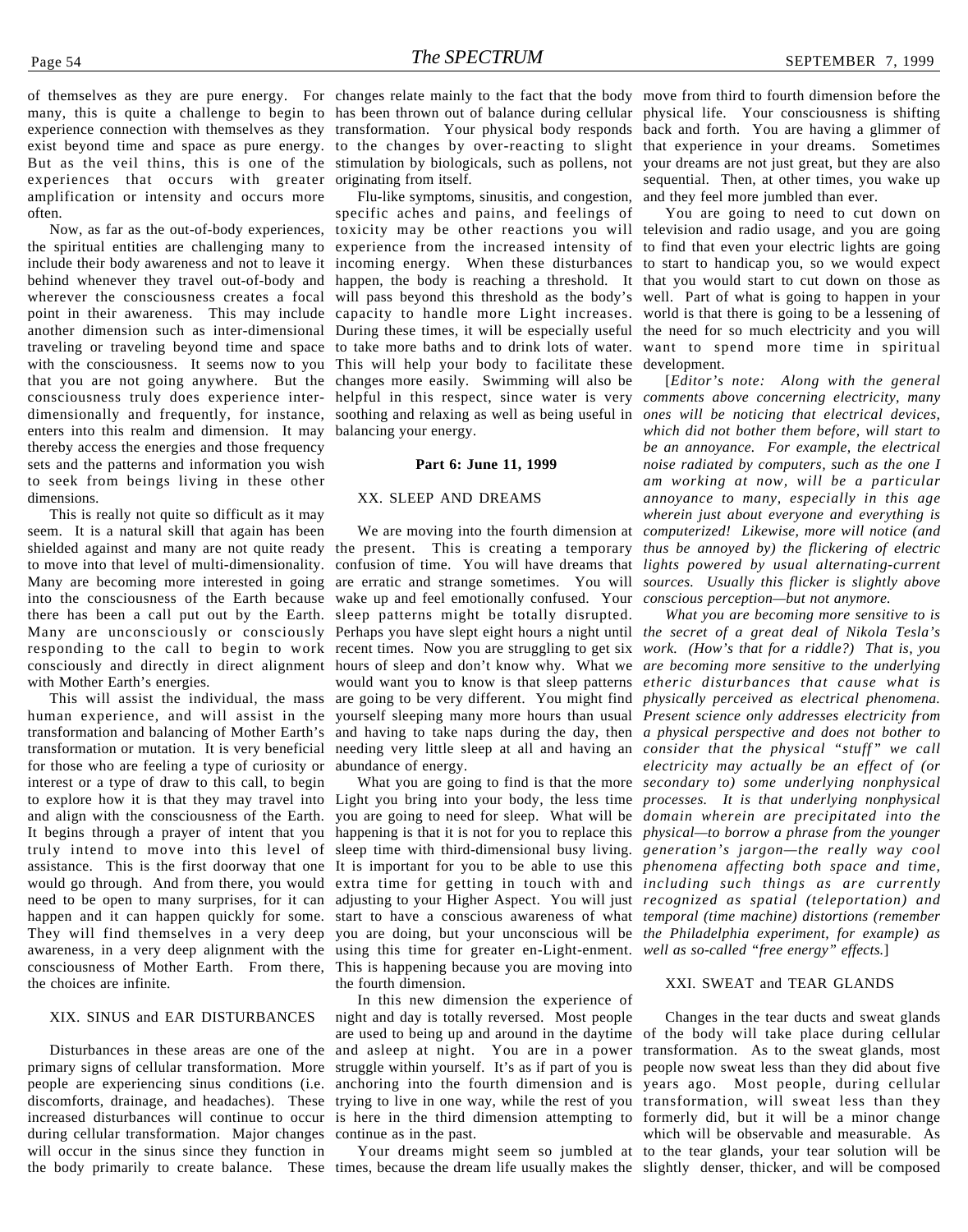of more mineral compounds. This change will thrown up by your DNA. You do not have painful acts and the things you have called also be measurable.

#### XXII. VIBRATIONS in the BODY

Some people are experiencing a vibration in their solar plexus ("gut") area from time to time. They have noticed this vibration increasingly for the past several months. This is part of the changes occurring during cellular transformation. The Earth also is experiencing a vibration from time to time. These vibrations are designed to change the very matter of the got a scorekeeper who keeps ticking off are making the transmutation process difficult, Earth's and your substance. The changes are whether you're getting it right or not. Every painful, and very depressing as you continue to going to slowly add certain etheric components time you don't get it right, you clench at every judge not only yourself, but others as well. that exist in possibility and probability and that level of your being. Every time you get it exist within the encompassed objectives of your right, you kind of bloom, except that there's doing. You will have to move into selfsoul's journey through this planet.

These changes are going to mix these etheric components in and out of your physical time to release that idea. Such judgment is not electromagnetic environment in your body that body in the same way that you would dunk a tea bag into hot water to achieve a final refreshing drink. The vibration of your entire system that registers when you have done well some balance and with some stability and body is shifting to a higher frequency during cellular transformation. Some are experiencing of being judged harshly cause a certain many different physical symptoms which can clenching in your biochemistry and a knottingbe strong at times or can be very subtle.

taking place in your body than in the total of release because of the transmutation process. all previous lifetimes on this planet. A Clenching interferes with the sloughing-off transformation change is taking place in your body as well as in the Earth. The very cell structure of your body is changing, which will allow you to withstand and integrate these judgement of yourself, you sour the Ph balance higher frequencies of energy.

miles a day).

#### SUMMARY

progresses, you may feel weighed down by an radio station. Different people will resonate people of the Earth are becoming far too alert. erroneous sense of unworthiness. All the with different wavelengths or at different This is partly what is meant by increasing the darkness contained within yourself in your vibrational frequencies. Whatever wavelengths vibration of the Earth. head, you regard as your own little sins. your particular design is calibrated to, these Because of the heaviness and darkness you wavelengths are pathways cut in your brought with you when you incarnated to this consciousness. Once you have begun to planet, you could not imagine that you were transmute (change), the energies of those pure and Divine enough. You could not particular frequencies of the universe will take information regarding mutation or cellular imagine that you were good enough and clear advantage of these pathways to supply more transmission in these End Times were studied enough, as well as bright enough, to hold the and more of those energies to you. This is Christ (Light) Energy in your body.

You are dealing with immense biological changes and you also have all the psychological, mental/conceptual and emotional issues that you emerged in your life, bigger than ever, with inherited when you arrived to deal with as well. You have to deal with many complicated issues is useful not to identify these issues as being in your life, some of which you are not aware of your personal "stuff ". You need to recognize your body.

As you mutate, all of these things are being

them inside of you because you did something "bad and wicked". If you knew what was wrong. When things have been coming up really going on and if you understood the from the deep places within you and have not essence of the actions, you would understand felt good, it is not because you are doing that they were necessary and appropriate for anything wrong. It is because you are doing you to grow and to change. the right thing, and the old things inside your bodies. They will be sloughed-off in your body and at the etheric levels also.

You've got a genetic scorecard, and you've always FEAR that you won't be able to hold acceptance of yourself, as well as of others, in on to this rightness. So you can see that it is order to create a biochemical and an useful to you.

Within this lifetime, there is more evolution clustering of the material you're trying to and when you have done badly. The feelings up occurs within you. That clenching causes a you during cellular transformation (mutation) process and with the rebuilding process going vibration. This is referred to by some teachers on within you.

These body vibrations will occur through a the electrical flow within the body. You also process of induction as the Earth's force cluster into lumps the disposable garbage in of the Earth must take into their own hands couples with the body. One way to balance your body and these are harder to pass out of how they wish to construct this peace and and move this energy through the body is with your body. Excessive and harsh judgement, harmony as well as this love and this truth. It physical exercise (i.e. walking at least several therefore, interferes with the transmutation will soon become evident that in the Therefore, every time you make a harsh in your body. This Ph change interferes with process.

As the process of cellular transformation an antenna calibrated to receive a particular more attuned to certain energies than other economic sense) there will be no longer the persons. The analogy could be made of having possibility of one hiding from another—for your unique contribution to the whole.

at the present time, and are all contained within only that these energies are present, and then let Light through Christine Bearse. *The Sedona* had dealt with and resolved, have suddenly reeven more intensity and drama than before. It them move through you.

You need to understand clearly about the 64.

bodies have to surface. You have to pull them on food, body aches and pains, clothing, your out and they will come out of the DNA of your dealings with others, etc., will affect your body All harsh judgements on anything, such as and the transmutation process going on within your body. These harsh judgements are destroying the balance within your body. They

There is constant fluxation in your energy transmutate easily. This then will occur with This is something that you will have to quit will optimize the opportunity for the body to sometimes with an emotional sense of wellbeing.

> There is nothing which is being taken from without your consent. It is something that is being purged from your system because you are desiring to increase the frequency of your as "Ascension", which is simply increasing the frequency of your vibration. There is greater perception and a greater desire for love and harmony and peace among many people.

Each person, in their uniqueness, will be individuals (in a business sense and in an As their vibrations increase, then the people negotiations between nations and between where ones lie, the others will detect it. The

\* \* \*

The following prophetic sources of for this montage:

It may appear that issues you thought you through Barbara Burns. *The Sedona Journal* 1. "July 1993 and Beyond". Vyawamus *Of Emergence*, July 1993, page 16.

> 2. "Prophecy by Gordon-Michael Scallion". *The Sedona Journal Of Emergence*, December 1993, page 12.

> 3. "Becoming Light". The Brotherhood of *Journal Of Emergence*, November 1993, page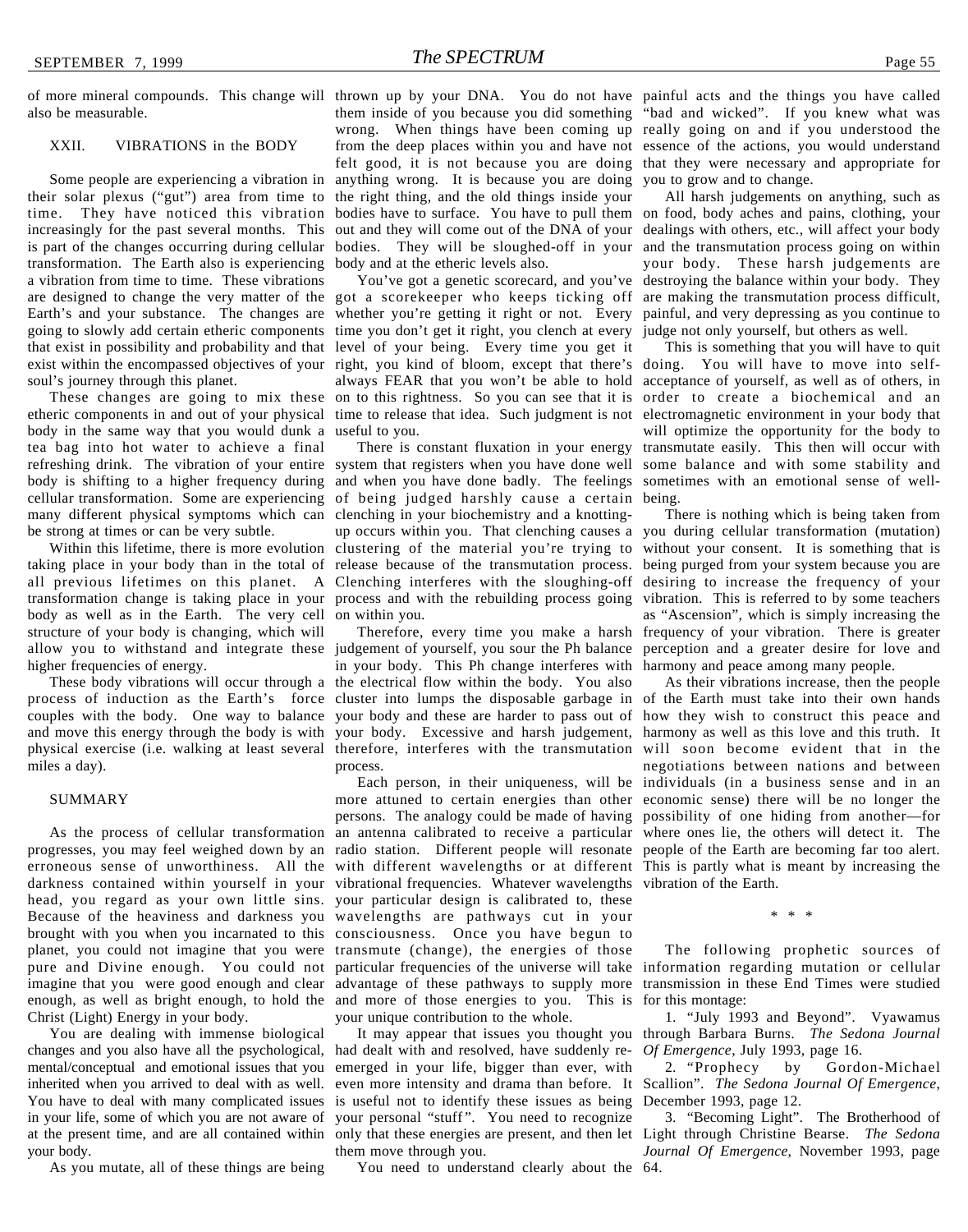4. "It Is Time To Incarnate Fully". Robbyn and His Merrye Bande. *Spirit Speaks*, issue 24, page 57.

5. "The Shift Into Fourth Dimension". The Spirit of the Physical Master through Robert Shapiro. *The Sedona Journal Of Emergence*, September 1993, page 3.

6. "From the Annals of a Channel". Brotherhood of Light through Fernella Rundell. *Connecting Link*, issue 21, page 84.

7. "Dreams of the Future". Speaks of Many Truths through Robert Shapiro. *The Sedona Journal Of Emergence*, December 1993, page 6.

8. "The Expansions of July". YHWH through Arthur Fanning. *The Sedona Journal Of Emergence*, July 1993, page 8.

9. "In The Beginning: The Ascension Planet". The Pleiadians. *Spirit Speaks* #50, page 15.

10. "Change Is Eternal". Joopah through Robert Shapiro. *The Sedona Journal Of Emergence*, August 1993, page 14.

11. "Self-Acceptance: The Key To Ascension". Vywamus through Barbara Burns. *The Sedona Journal of Emergence*, August 1993, page 44.

12. "Dance With The Deva". Vywamus through Barbara Burns. *The Sedona Journal Of Emergence*, December 1993, page 9.

13. "Increase Your Awareness". From Merlin. *Spirit Speaks*, issue 24, page 52.

14. "The Awakening Of Mankind". YHWH through Arthur Fanning. *The Sedona Journal of Emergence*, September 1993, page 18.

15. "Look To Yourself ". Zi Solhara and Zi Alhambra through Leondra Robin May. *The Sedona Journal of Emergence*, November 1993, page 66.

16. "Earth Changes Create Body Changes". Speaks of Many Truths through Robert Shapiro. *The Sedona Journal of Emergence*, July 1993, page 27.

17. "Relaxing Into The Flow". Vywamus and Lenduce through Saemmi Muth. *The Sedona Journal Of Emergence*, September 1993, page 72.

18. "I'm OK—I'm Just Mutating". Zarantra. Golden Star Publishing and Golden Star Alliance, 1992.

19. *Webster's Ninth New Collegiate Dictionary*. Merriam-Webster Inc., 1984.

20. "Predictables". The Pleiadians through Susan Drew. *The Sedona Journal Of Emergence*, February 1994, page 2.

21. "One Song: Love". YHWH through Arthur Fanning. *The Sedona Journal Of Emergence,* February 1994, page 22.

22. "Quantum Mechanical You, Part 1". Vywamus through Barbara Burns. *The Sedona Journal Of Emergence,* February 1994, page 30.

23. "The Unified Heart" through Elora Marie-Ana, 626 Walden Circle, Boulder CO, 80303; (303) 499-3643.  $\mathscr{B}$ 

# **Waco And The New World Order The Astonishing Connections**

*Editor's note: When Janet Reno started to dance the "squirm and wiggle" recently to the newly released "music" being played by the Texas Rangers about the 1993 Waco, Texas massacre, we asked a good Texan and superb research journalist to look into the matter.*

*We never expected anything as thorough as what you are about to read—but we are nonetheless delighted to share this with you, and we publicly thank Calvin for preparing this analysis on very, very short notice.*

*The important thing to appreciate is just how many matters are connected together across different times and places. So, to look at Waco as some sort of isolated incident is about as far from the truth as it is possible to distort reality.*

#### **8/31/99 CALVIN BURGIN**

What is the truth about the Waco Massacre? The Branch Davidians and Waco are currently hot topics in the news. Most reports, however, are missing the fact that *the Waco massacre connects directly or indirectly to some other very hot topics — such as the John F. Kennedy Jr. plane crash, the President Kennedy Assassination, and the Oklahoma City bombing, for starters!* These seemingly unrelated and isolated events are in fact all part of the same ongoing struggle for power. The KEY to understanding the connections is very carefully censored from most of the reports.

#### **The Stern Gang**

To understand this key, let's go back to the Bolshevik Revolution and the founding of the nation of Israel. In the book *Diplomacy By Deception,* Dr. John Coleman tells the story of George Hill, son of a Jewish merchant with connections to Salonika in the time of Czar Nicholas II. George, who lived in London, was an MI-5 courier for Wall Street and the City of London financiers backing the Bolsheviks. The money was channeled through Maxim Gorky. In 1916, Hill was promoted to MI-6 and sent to Salonika by MI-6 chief, Sir Mansfield Cumming. From Salonika, Hill reported intelligence information to Cumming concerning the progress of the plans of the Bolsheviks for the coming revolution—already 10 years in the making. On Nov. 17, 1917, Cumming ordered Hill to Moscow, where he at once became a personal aide to Leon Trotsky. Hill devised a plan for military intelligence which became the basis of the Soviet GRU intelligence service. Hill and Trotsky were its founders.

Later, Hill was sent to the Middle East where he set about organizing and training the Jewish Irgun and Stern gangs, with the vast majority of officers and rank and file of those gangs coming from Bolshevik Russia. The intelligence service Hill set up for the Irgun was adopted by the Israeli secret service, which later became known as the Mossad.

The Stern Gang was one of the infamous groups of terrorists in Palestine in the 1940s. A leader of the Stern Gang was Heinz Stern, who is now commonly known as Henry Kissinger. The Stern Gang was named from Avraham (Abraham) Stern, born in Poland in 1907 and died in 1942. Kissinger's mother's maiden name was Stern. Avraham's underground name was Ya'ir and he was founder of an organization later called "Lohamei Herut Israel (Lehi)", which was commonly known as the Stern Gang. A reward was posted for him and he was killed when the police stormed his house in 1942. One of the reasons the police were after him was because he was working with the Nazis.

#### **Menachem Begin**

Menachem Begin was a famous member of the Stern Gang terrorists. He eventually became Prime Minister of Israel. Begin was asked by Mike Wallace on the *60 Minutes* TV program: "Did you really introduce terrorism into the politics of the Middle East?" Begin answered: "Not just the Middle East—*the whole world!*"

The British government issued a One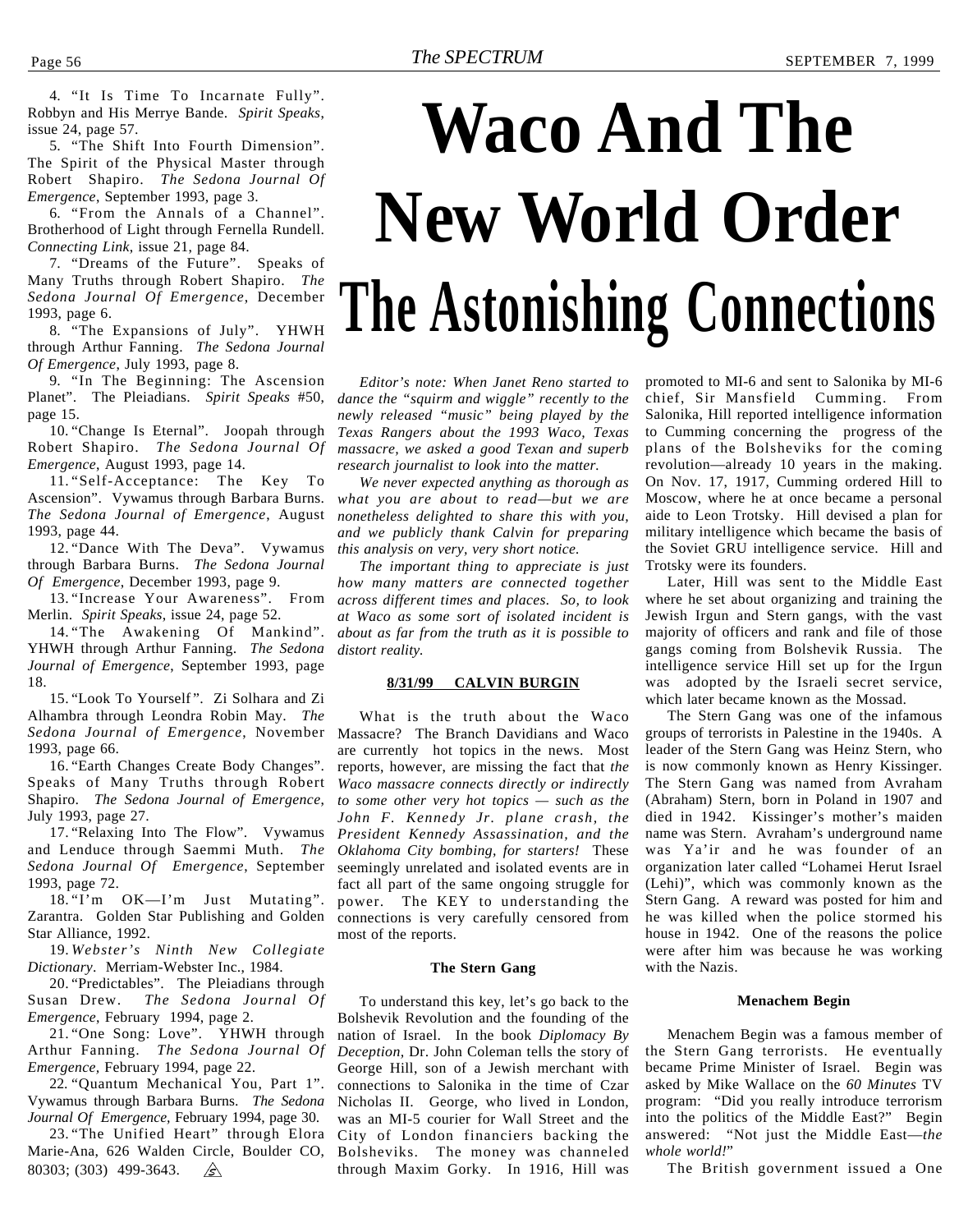Million Dollar Reward poster for the arrest of in a moment.

Menachem Begin. Later, as politics shifted, the reward was cancelled and Begin became a "good guy" to the British, and eventually became Prime Minister of Israel. Begin had strong connections with the Soviet Bolsheviks also later became Foreign Minister and Prime in America. *They are a great asset and must*

named Mathilde J., who married Arthur Krim. the Stern Gang worked closely with Nazis and Gang, and is being directed behind the scenes She later became a geneticist and a resident the German Abwehr during and after World by British Freemasonry. Coordinator of the biologist at the American Cancer Society. War II, fighting against the British. Arthur Krim was the chief lobbyist in Washington for the major film companies and a (his own words) was Zionist TV evangelist Pat the blowing up of the King David Hotel. major fund-raiser for Zionist groups. He Robertson. The Israeli government awarded a Yitzhak Shamir was a supporter of the Temple became a close friend of President Lyndon B. commemorative medal to Robertson for Mount project. Johnson. Krim and his wife were guests of Robertson's support. Johnson's at the White House when the Israelis crew. Mathilde Krim became a director of the working together with Jews seek to rebuild the Rockefeller Foundation, and Arthur Krim was Temple of Solomon." Stanley Goldfoot, chairman of United Artists (Orion Films) and personal attorney to Armand Hammer.

Abraham Davidian, a name we shall return to the American Jews but the Christian

#### **Yitzak Shamir**

through Edgar Bronfman and Armand Hammer. Minister of Israel. Shamir and his Irgun Zvai Working closely with Begin was a terrorist Leumi terrorist group which developed out of Foundation has its origins within the Stern

attacked the *U.S.S. Liberty*, killing many of her confirmed, "Christian fundamental sects 1992: Another member of the Stern Gang was saying, "The real Zionists in the U.S. are not Mount Foundation's Israeli representative, was quoted by the paper as

### **Books Available From Calvin Burgin**

- *Fire From The Sky—The Battle of the Harvest Moon.* True story of the Space Shuttle, airline crashes, etc. October, 1994. 256 pages, with index. **\$25.00**
- *The Hoax of Judeo-Christianity*. Is the Bible really the word of God? The beginning of the search. April, 1996. 304 pages. **\$10.00**
- *Banks, Banksters and Money*. Political history of gold, currency, and national slavery. November, 1997. 165 pages, with index. **\$15.00**
- *Heptameron—Volume I*. Uncensored history of our origins and overlords. January, 1998. 180 pages, with index. **\$18.00**
- *Akhenaton: History's Greatest Secret Comes To Light*. A search for the real original monotheist. This document is included in *Heptameron II (Untangling the Web)*, so if you have *Heptameron II* you do not need this document. December, 1998. 70 pages, with index. **\$10.00**
- *Heptameron—Volume II* **(also called** *Untangling the Web***)**. Documenting the hidden history of the Hebrews, the British and Americans, and Europe. Includes *Akhenaton, History's Greatest Secret Comes to Light* as an appendix. June, 1999. 280 pages, with index. **\$20.00**
- *Herman Hoeh's Compendium*, **Volumes 1 and 2.** Herman Hoeh was my minister back in the late 1950s and later. He began a search for the truth about history, using the resources of a college of which he was a head, and I spent many thousands of hours with him and his people trying to figure out what was the truth. He published a revised history of the nations, based on what he and his team learned, from the viewpoint of the Bible being true but suppressed history. However, as he grew in understanding, he began to learn things that did not set well with the church. The church suppressed his findings, and he shut up and retired. I later used his material as a foundation from which to begin a larger search for the "Big Picture". If you want the *Compendium*, Volume I is 345 pages and Volume II is 280 pages, both indexed with bibliography. They are **\$25.00 each.**

#### **Calvin Burgin 404 Gate Tree Lane Austin, TX 78745**

Check or Money Order only

Yitzak Shamir was a member of Stern, he The evangelicals affect 20 million people a day Shamir said that his "favorite American" Goldfoot, the man suspected of master-minding evangelicals, since these Christians feel that we are coming closer to a critical period in history, and they want the Jews to fulfill prophecies and thus *hasten the second coming of the messiah*. The Temple Mount "Temple Mount Faithful" was Stanley

On March 6th, 1983, the *Jerusalem Post*, *Globe & Mail,* Toronto, Canada, Sat. July 4, An article about Shamir appeared in the

#### [QUOTE]

Prime Minister Yitzhak Shamir headed a special hit squad during his 10 years in Israel's Mossad secret service, an Israeli newspaper reported yesterday.

Mr. Shamir's spokesman, Ehud Gol, refused to comment on the report in the respected daily *Haaretz*. "We never relate to anything that has to do with the activities in the secret services of Israel, even when it comes to the Prime Minister," Mr. Gol said.

Isser Harel, who headed the Mossad during the time in question, also declined to comment.

Mr. Shamir, who announced he plans to retire after his Likud Party's defeat in last week's election, has rarely spoken about his career in the Mossad.

He once said of his work: "I changed names, passports and identities. In various places, I would go armed."

The *Haaretz* report said Mr. Shamir headed the assassination unit from 1955 to 1964. The unit carried out attacks on perceived enemies and suspected Nazi war criminals, *Haaretz* reporter Yossi Melman wrote, citing unidentified foreign sources.

In February of 1963, Mr. Shamir dispatched a squad on two unsuccessful attempts to assassinate Dr. Hans Kleinwachter, a German scientist suspected of helping Egypt develop missiles, Mr. Melman wrote. In September of 1962, another German scientist working for the Egyptians, Dr. Heinz Drug, disappeared mysteriously. "It was suspected that Mossad agents killed him." **[Shamir was the one who pulled the trigger with the fatal bullet—point blank—less than 6 inches away!]**

Mr. Melman wrote that Mr. Shamir recruited to the unit former members of the Stern Gang, the ruthless Jewish underground group he led in the fight against Britain for Israel's independence.

Mr. Shamir and his Stern Gang colleagues were recruited, in part because they had "a lot of experience in murder, assassinations,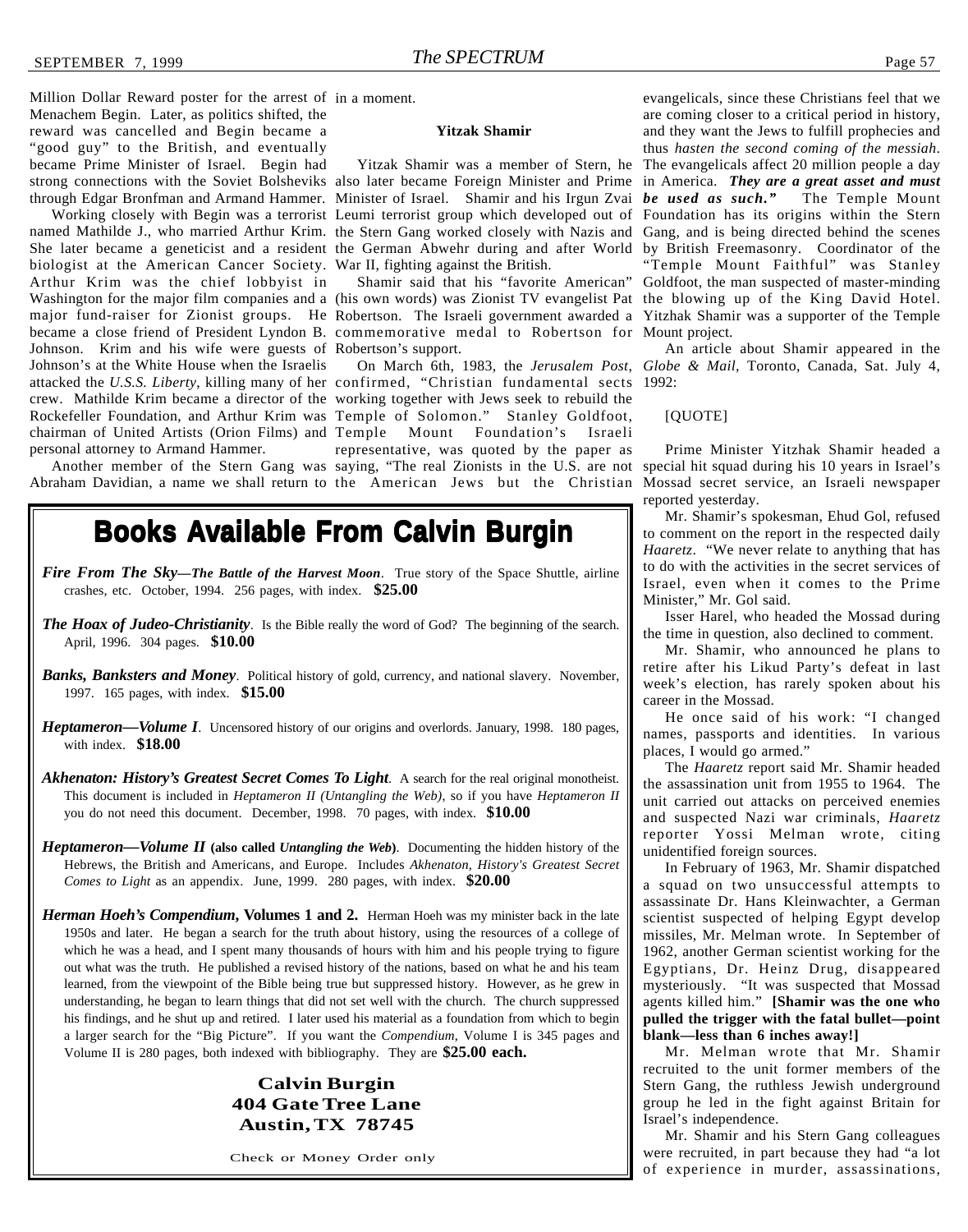Melman wrote.

The underground group assassinated Lord Moyne, Britain's resident Mideast minister **[among many others of U.N. representation]**, in 1944, and was blamed for the slaying of United Nations mediator Count Folke Bernadotte in 1948, months before Israel won independence.

#### [END QUOTING OF ARTICLE]

#### **Ariel Sharon And Other Members**

Ariel Sharon was a terrorist in the Stern Gang. He became known as "The Butcher" and was controller of the Hebron massacre. He became Defense Minister of Israel.

Meshulam Riklis was a member of the Stern Gang. He became wealthy by buying and Netanyahu and Clinton did not get along, and Wean. destroying/merging companies such as IOS and Clinton was greatly responsible for Barak the Rapid American Corporation working with defeating Netanyahu. The *Jerusalem Post* of amounts of heroin. He was caught by Wean Robert Vesco and Bernie Cornfeld. IOS was a July 30, 1999, page 30, said "Bill Clinton can and the LAPD with a big load in 1947. The front for Meyer Lansky's international crime now begin to rake in the tangible rewards of his syndicate. Riklis is often associated in hefty investment in Mr. Barak." Orthodox recognition with his former girlfriend, Pia Jews who were against Barak had met with Zadora.

Another connection you need to know about concerns Henry Kissinger and the Serbs. Remember Kissinger and his Yugoslavian Yugo automobile? Kissinger had strong ties with the Serbs of Old Yugoslavia. The hardline Serb Communist leadership decided to seize all of the former Yugoslavia's ethnic regions by replicating Israel's genocidal conquest of Palestine. Veteran UN observers tell of the deals Kissinger Associates made, working also with Acting Secretary of State Lawrence Eagleberger, to assure the Serbian leadership that Kissinger Associates knew how to cover up terrorism and looting and how to wipe the public record clean of such atrocious Waco and were sharing it with John Kennedy prostitution, and "everything else" per Wean, in crimes. This led directly to the present war in Jr. Kosovo, being directed by NATO General Wesley Clark who formerly was the head of the military tanks that assaulted the Davidians in Waco! Governor Anne Richards asked General Wesley Clark for advice about Waco, and Clark's second in command relayed Clark's likely to be a full wipeout of the [Kennedy] advice to Richards to destroy Koresh. Clark was later rewarded the position of NATO commander in Kosovo, but Clark is so bloodthirsty that when he tried to start a Nuclear World War, it was decided that he had to go. Ah, the connections!

#### **Yitzak Rabin And John F. Kennedy Jr.**

Yitzhak Rabin was a member of the Stern Gang. He later became President of Israel and then Prime Minister. He is the one who entered the Los Angeles Police Academy in ordered the murderous attack on the *U.S.S.* 1946, worked the University Division, per Wean. Actually, at least some of the *Liberty*. Many have discovered information Metropolitan Division, and Hollywood Branch Davidians were subjects of the CIA recently that his assassination was carried out Division. He was Detective Sergeant with the MK-ULTRA mind control experiments. The

planting bombs, threats, and harassment", Mr. by the Israeli Mossad. John F. Kennedy Jr. Ventura Police Department, an Investigator was in the process of revealing details of this with the Los Angeles District Attorney's office, assassination in his *George* magazine. Rabin Bureau of Investigation, Criminal Intelligence "just happened to be" in Dallas on Nov. 22, Unit, then Chief Investigator for the Ventura 1963, on the day that President Kennedy was County Public Defender's Office, among other assassinated (see *Rabin: Our Life, His Legacy*, professional accomplishments. He wrote a by Rabin's wife, pps. 119-120).

John Jr. knew who killed his father, and knew Rabin was involved. Barry Chamash wrote on the day that John Jr. was murdered on Jewish gangster Mickey Cohen which led to (his plane was blown up, as honest his learning about Cohen's associations with investigators are now finding): "JFK Jr. was Abraham Davidian, Abe Phillips, Marilyn doing more than any other American media Monroe and Menachem Begin. Marilyn figure to get to the bottom of the Rabin Monroe was an MK-ULTRA mind-controlled assassination truth. I reminded readers that his prostitute code-named a "MONARCH magazine *George* ran a 13-page exposé of the BUTTERFLY". She was being used by the Shabak's involvement in the assassination." Israeli Mafia/Mishpucka and the CIA. She was Texe Marrs said "Israel's prime minister Barak planted on President John F. Kennedy, for visited the United States on the very week in instance, to report to her Israeli handlers all she which John F. Kennedy Jr. was assassinated." could learn that would help Israel, according to John F. Kennedy Jr. a few weeks before the plane crash and agreed to finance his *George* magazine. Texe Marrs reported that JFK Jr. was about to meet with high-level Mossad raided a National Guard Armory in Oxnard, officers on the subject of the Rabin assassination. In an MSNBC interview with Jonathan Alter, Alter said that Kennedy had been meeting privately with advisors about my informants I found out that William P. running for the New York Senate seat.

Kennedy had recently confirmed that all arrangement had been made for conducting an Oxnard...." This is the same Clark who helped interview with Janet Reno concerning Waco. in the election of Ronald Reagan and became a Former Attorney General Ramsey Clark, along judge and National Security Director for with the Texas Rangers and filmmaker Michael President Bush. Clark and his father and McNulty, had been collecting evidence about grandfather were involved in drugs,

*CONTACT newspaper* warned "Ted Kennedy and those other football players in the [Kennedy] family are dangerous to the 'cause' [of the Zionists] and are slowing up the final take-over plans of the Elite masters....there is 'clan' ." (January 13, 1998 issue, page 14.)

#### **The Waco Connection**

Let's move along in the story. At one point in time, Menachem Begin was living in Los Angeles with his Stern Gang Mishpucka [Jewish Mafia] partner Abraham Davidian. Begin was in LA to try to obtain weapons and money for the Stern Gang. The following information comes from Gary Wean, who

book called *There's A Fish In The Courthouse* that documents the following details.

Detective Wean was keeping surveillance

Abraham Davidian was running huge LAPD turned him over to the Federal Narcotics (what later became the DEA) and one day Davidian just sort of ended up with a bullet hole in his head while his three guards left him alone and went to the store.

The Begin/Davidian/Phillips gang had California in 1959. They stole a lot of 30- and 50-caliber machine guns among other guns. Wean said: "Then, later on, through some of Clark had one of the 50-caliber machine guns and he had it mounted in his house in Oxnard. They bought huge tracts of land in San Luis Obispo County.

Ray Renick wrote a book giving much more details of the crooked activity in San Luis Obispo County, called *The San Luis Obispo Connections.* He was railroaded into prison. Clark had been an Operation Paperclip member and has a ranch in California called the "Eagles' Nest", named after Hitler's hideaway. Clark owns a huge part of the Pacific Telesis Group which owns Pacific Bell Telephone Company. Clark was the one who pressured to pardon Ollie North.

Some of the weapons stolen by Abraham Davidian from the National Guard Armory in Oxnard, CA., *were shipped to a hideout in Waco, Texas*. Davidian—Waco—do any bells start ringing?

David Koresh had contacts in Hollywood,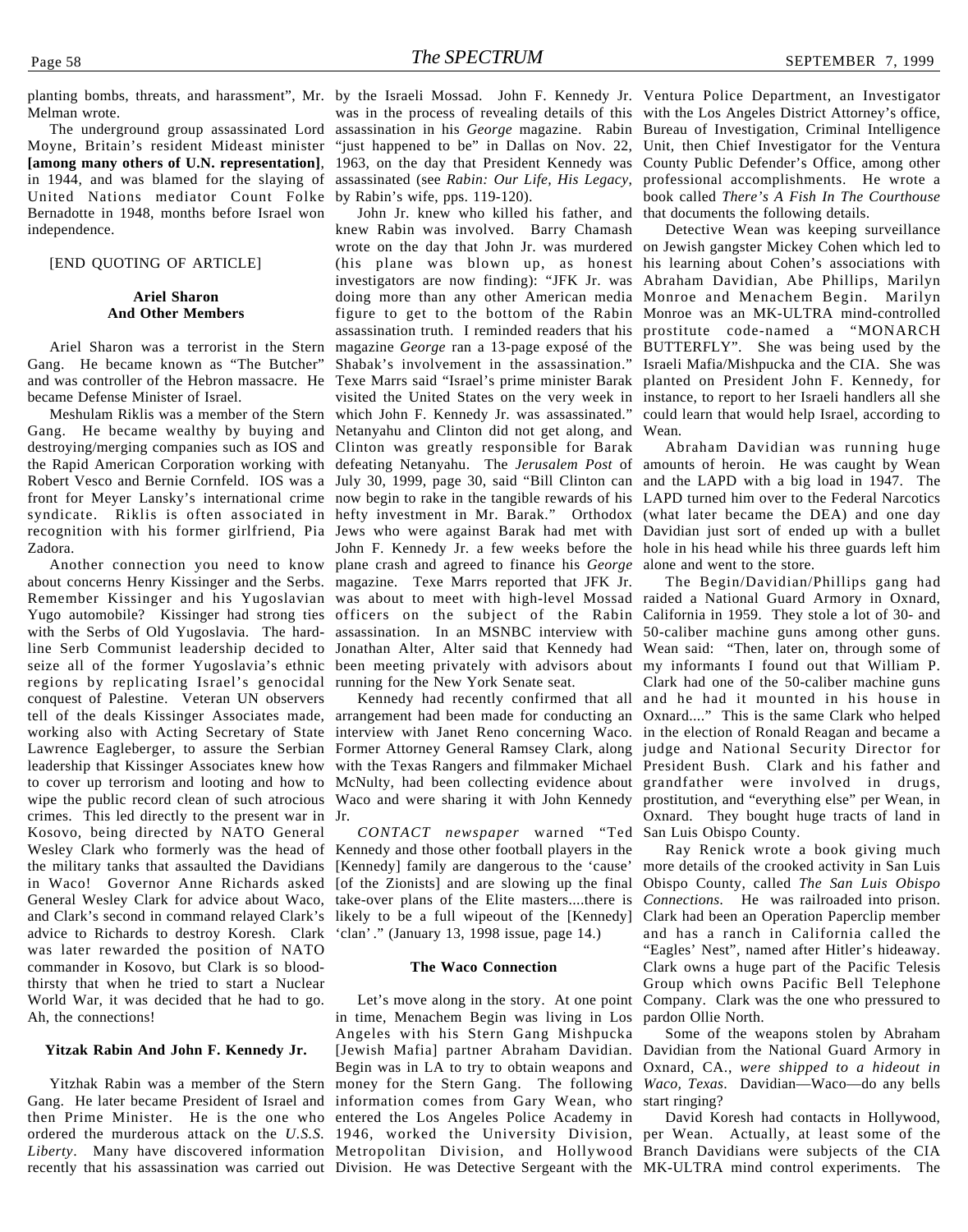Mickey Cohen, who turned them over to the period of time, certain of the Davidians began being "led by the hand" by Webster Hubble. Anti-Defamation League and to Irving Reuben to "wake-up" and remember some things, and The chain of command in the Waco operation and the Jewish Defense League, which is an started doing some checking. One got access was from the FBI headquarters, to Webster American terrorist branch of the Stern Gang to some computer files. Another version of the Hubble in the Justice Department, then to group. David Koresh claimed to be Jewish. story says that the Davidian "Manchurian Vince Foster, who reported directly to Hillary Remember he hung a Star of David flag outside Candidates" did not respond properly to their Clinton. Webster Hubble was from Waco, the "compound" and his "Voice Of Fire" CD-programmed orders to carry out assassinations. ROM of songs written and performed by Koresh was published with a Star of David on Mishpucka Robert Rubin (of Goldman Sachs of money for a joint venture with the Riady the cover.

on Menachem Begin and Mickey Cohen when Rubin appears to be connected to the Stern they used to meet regularly in the Beverly Hills Gang, perhaps through his father, although I do Hotel on Wilshire Boulevard. One time Wean not yet have the exact proof of the connections. and his men followed Cohen and Begin to If any reader knows more information, I would Melvin Belli's house. Wean's book covers this like to have it. Rubin issued an order to a running for President, he campaigned on the and other events such as the party at Peter former member of the Board of Governors of promise that he would reduce the government Lawford's house, the first meeting between the Anti-Defamation League to eliminate the bureaucracy. He lied, of course, and greatly Marilyn Monroe and JFK, and the secret Waco problem. His name is now Janet Reno, a INCREASED the bureaucracy, but he did in meetings with Caspar Weinberger (a powerful man who has had a sex-change operation and is fact do away with ONE government man with Bechtel Construction Company. now United States Attorney General. The man bureaucracy. I remember when the newspapers Some high level Bechtel people were killed in who ran against Reno (Attorney Jack (in 1981, I believe) announced that Reagan had the Ron Brown plane crash).

who was a good friend of Sheriff Bill Decker on Reno, including a video tape. Thompson friend at the time who was a Secret Service of Dallas. Wean details in his book his has documented evidence that Reno is a Agent, assigned to the protection team of the activities with Decker concerning the Kennedy lesbian, has undergone extensive psychological Lyndon Johnson family. He was quite a jolly Assassination. Decker met with Wean along counseling, was arrested for shoplifting in 1981, friend. One Sunday we went on a picnic out at with Senator John Tower to try to arrange to and has a severe alcohol abuse problem. She/ a private lake, and shot some guns and ate keep Tower from being killed, because Tower he has been involved in covering for child some barbeque. I asked him "What's this about knew too much about the assassination. molesters. Texe Marrs' book *Big Sister Is* Reagan doing away with the BATF?" and he Senator Tower (of Texas) was later killed, in Watching You has more documentation. Reno replied words to the effect, "Yes, it's true, their April, 1991, as was Senator Heinz (of is Jewish and was on the Board of Directors of functions are being given over to other agencies Pennsylvania), in separate plane crashes that the ADL. The Governor of Florida was and we (the Secret Service) will be taking over were not accidents. I think there was also an pressured to clean the massive vote fraud in some of them." There was an article about it in astronaut who was killed on the plane with Dade County and appointed Ellis Rubin to the local Austin, Texas, paper, but I did not Tower. Heinz was killed within one day of investigate. Rubin documented the situation save the article and now it is very difficult to Tower's murder in a separate crash. Audie and turned the evidence over to the District find anything on this event. Murphy was also murdered by plane crash. Attorney, Janet Reno, who then suppressed it. Anyway, Tower, who was heavily involved in See the book *Votescam* for more information. the intelligence community, knew the details of the involvement of William P. Clark, Mickey 1995, entitled "**Rubin warns hearings on** Fund and turning it over to be staffed and run Cohen, Menachem Begin, etc. in the Kennedy **Davidians 'dangerous'"** tells of Rubin's by Israeli agents. The present BATF is not Assassination. Tower was former Senate efforts to suppress investigations of the part of the American government—it is legally Armed Services chairman and nearly became Davidians. The article said in part: "Rubin part of the IRS/Treasury Department/ Bush's defense secretary. He also headed the suggested that the hearings are not needed.... International Monetary Fund group and is Tower Commission to investigate the Iran-All one has to do, he said is look at extremist staffed by British MI-6 and Israeli Mossad Contra scandal, so he also knew considerable literature [**which is any literature trying to** agents and assets, at least in the controlling details about George Bush. In fact, Tower **discover or reveal the truth**] 'to get a sense of positions. They work very closely with the flew to Paris with Bush as part of the group how these hearings could be used to distort Anti-Defamation League and the Jewish Mafia who arranged the October Surprise meetings. Waco in such a way as to undermine law (Mishpucka) and other Jewish controlled groups William Casey was also a key party at these enforecment.' Rubin added that the hearings (such as the Cult Awareness Network) in trying meetings and, according to some in the could 'take attention away from the militia and to wrest control from other factions who want intelligence community, Casey was murdered the extremist groups and even feed the tobe king-of-the-hill of the New World Order. by an induced stroke.

#### **The Waco Holocaust Criminals**

The CIA had a Jim-Jones type of mindcontrol operation going with some of the working with the British MI-6 and SOE has been a push by certain factions for a one-Branch Davidians at Waco, where they (Special Operations Executives) to coordinate a world government. In recent years, the target probably had some of the weapons from the U.S. Army Delta Team, the FBI, and the date for the completion of the establishment of Oxnard burglary hidden. The Mt. Carmel BATF to clean up the "Waco problem". The this government was the year 2,000. The one-

Detective Wean was running surveillance Treasury) to "clean up" that Waco operation. prison. Wean was a good friend of Audie Murphy of Dade County, Florida, has more information Tobacco, and Firearms. I had a customer and and who later became Secretary of the family in Indonesia before Hubble went to Thompson) for the position of District Attorney done away with the Bureau of Alcohol,

> paranoia, and this is very, very dangerous.' Rubin, speaking on ABC's *This Week With David Brinkley*, said hearings 'might better be focused on extremist groups and those militia that are dangerous to our society'."

weapons from the Oxnard burglary went to operation was an MK-ULTRA setup. Over a media focus was on Janet Reno but she was The word went out from high-level Bernard Rapoport hired Hubble for a large sum Texas. University of Texas Regents Chairman

#### **The BATF**

I remember when Ronald Reagan was

An Associated Press article of July 19, payment of debts to the International Monetary It appears that President Reagan DID DO AWAY with the BATF—by giving it in

#### **Who's On First**

The Jewish Mishpucka leaders were factions involved. For dozens of years there To understand what is going on, you must come to an understanding of the various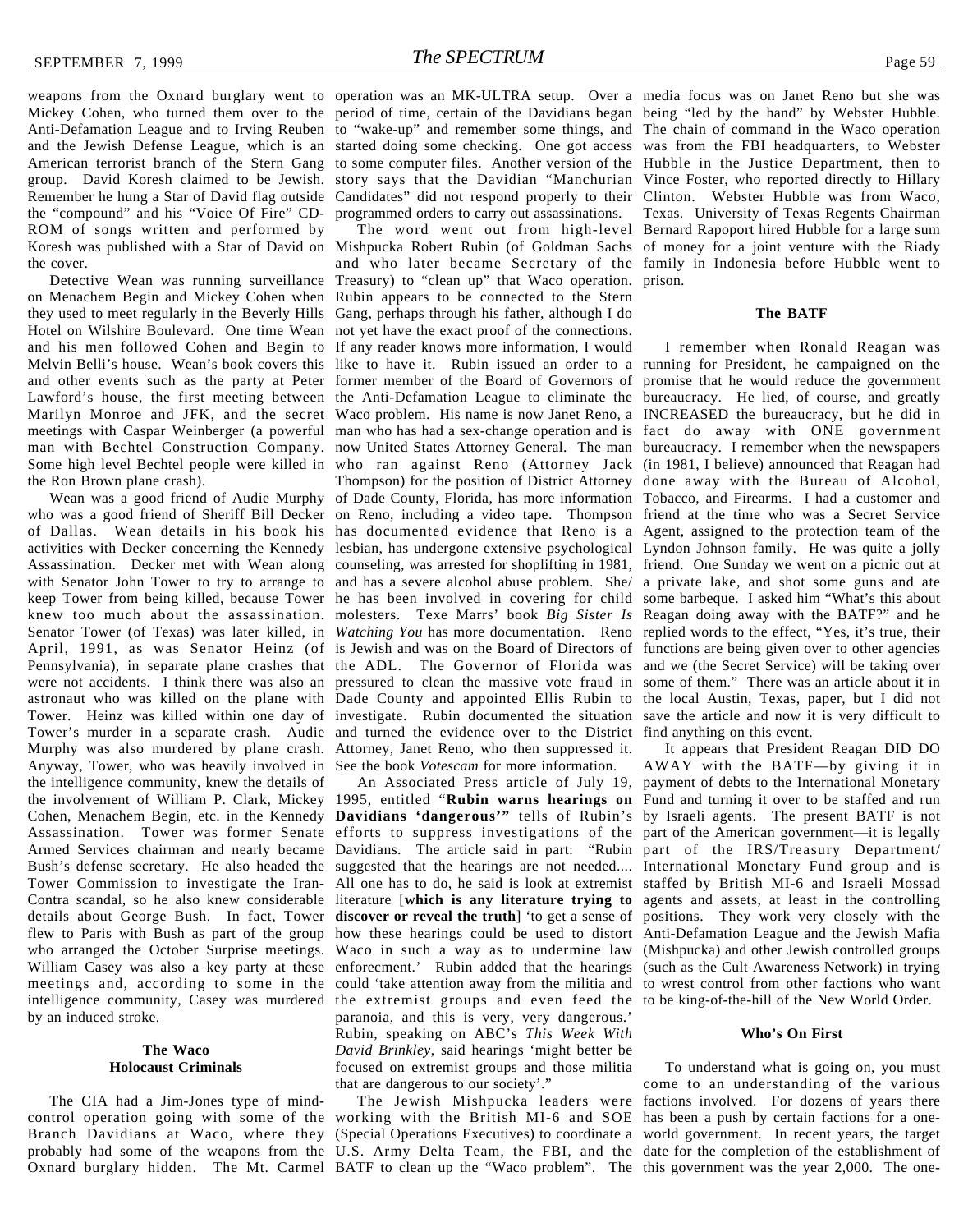world government is almost in place, but not who also control the media, so immediately the quite. One of the reasons we do not already media started up on Clinton's zipper problem. have a totally functioning one-world This, of course, was no new revelation; Clinton government is because various factions have been fighting for king-of-the-hill position.

The British Royal family says, "We are Kings of the Hill, and we intend to stay there." The Pope says, "I am God on Earth, and I intend to rule the world." The Pope has have been used to pressure Clinton, such as Germany backing him, along with a LOT of Clinton's involvement in the drug trade and his money. Gorbachev, with the backing of his drug use, but this would have brought in too New-Age, New World groups, wants to be many revelations about George Bush. Bush King of the Hill (KOH). Maurice Strong, a had worked with the Israelis in the assassination very powerful man who has been second in of John F. Kennedy and the following coverup campaign funds come from—you guessed it command throughout, I believe, 6 different murders (ask him where he was when JFK was United Nations administrations, wants to be murdered!), and was working with the Mossad KOH. George Bush is trying to become KOH, in running the world's largest illegal drug Jeb and George Jr. Bush, sons of the biggest and if he can't make it, he will settle for operation. Officer Wean had given phone drug dealer in the world, former President and George Bush Jr. to be KOH. The Chinese recordings and other proof of all this to Senator dragon is moving in and taking up some very Tower and Sheriff Decker. powerful positions in the play. Edgar Bronfman and his Zionist buddies intend to be Geffens and Ordins have for fifty years KOH, and through the JDL, ADL, BATF, controlled the judicial system and all Mossad, and Mishpucka, are behind many if gangsterism in the Ninth Circuit. Fifty years not most of the murders, assassinations, bombings, "accidents" and "suicides" going on. Then there is the "military-industrial" complex, and others. And don't forget the other old hands at the game, the Rockefellers and the Rothschilds. That's a lot of clashing for KOH.

Many details have come out about the Chinese Communist connections and influence over President Clinton. Clinton was put into office with the aid of huge amounts of money that came from Chinese intelligence sources, which has been documented in many articles and reports recently. Clinton was also using support from the Zionists. Clinton, however, is a puppet on the strings of these various groups and is being yanked this way and that.

In order to achieve total control for their New World Government, the Zionist planners needed a world nuclear war before the year 2,000. They made various attempts to get the war started, but there are other groups that do not want world nuclear war—specifically such as Iraq, Iran, India, China, and Russia, for instance. On January 21 of 1998, Netanyahu of Israel went to Washington, D.C., to enlist support from Clinton for a nuclear war in the Middle East. The Chinese pulled their strings to the Clinton puppet and said "Cool that become U.S. Attorney General but was stopped Netanyahu down" so Clinton "snubbed" Netanyahu.

"The Israeli leader was not accorded the usual diplomatic courtesies often given to a *Times* have reported the actual NAMES of the head of state, such as staying at Blair House or a special White House dinner." So what did Mexico, involving the LEADERS of the Netanyahu do? He went to his main supporter, countries. Those leaders were selling drugs to Pat Robertson, and appeared on Robertson's the United States. Why do the newspapers not TV show that evening. "I think I can say NAME the names of the drug lords *in the* truthfully for all of us on this program, God *United States?* The answer is simple—because bless you and God bless Israel" said Pat at the those names are the LEADERS of the United end of the interview.

Clinton's "snubbing" infuriated the Jews, William Clinton.

had been assaulting women even before and during the time he was Governor of Arkansas. He was kicked out of Oxford because he had raped a girl.

There were many other crimes that could

ago I observed Pregerson, Mickey Cohen, and Noriega sent the drugs to Homestead Air Force Stanley Mosk, with another Mispucka named Base in Florida and to Mena, Arkansas, where Nathan Turkebtahn, smuggling and dealing in the Governor of Arkansas (William Clinton, the drugs with international drug operators well-known rapist with a zipper problem) was Abraham Davidian and Benny Wong." (From a covering up and protecting the operation in statement filed in the State of California Arkansas. The drugs were brought into the Superior Court of Kern County by Officer Gary Wean, September 19, 1995, Case No. 229531.)

Here is another statement from this Case #229531: "Carl Ward, Jr., a lawyer from Judge Jerome Berenson and U.S. Commissioner Ben Nordman's law office and longtime buddy of William P. Clark, lives along the coast. Carl Ward., Jr., was involved in the conspiracy to assassinate JFK and his brother Robert. Ward through the French Connection, but that was recently arested for conspiring to commit a mass assassination to kill President Bush and all Serpico. Now, I understand that the New York four of the past Presidents, Carter, Nixon, drugs are coming in by way of Kosovo. Reagan, and Ford, and their wives, at Reagan's Library dedication, which was held only a few miles from the setting of the Rodney King trial in Simi Valley.... It is no coincidence that all three persons on the Los Angeles Commission to investigate the Rodney King case, Warren Christopher, **Mickey Kantor,** and Andrea Ordin, were picked by Clinton for top positions in his Administration." Andrea Ordin tried to by Wean, and Clinton had to go with Janet Reno.

The *Wall Street Journal* and *New York* drug lords in countries such as Columbia and States—names such as George Bush and to know the background and who these people

#### **Evidence That "Fitts"**

Catherine Austin Fitts was a Managing Director at Dillon Read before becoming Assistant Secretary of Housing under George Bush and holds an MBA from Wharton. She was doing research and pointed out that the four largest states for the importation of drugs are Florida, Texas, California, and New York. She found that the four top money-laundering states are Florida, Texas, California, and New York.

She pointed out that 80% of all Presidential Florida, Texas, California, and New York.

"Judges Stanley Mosk, Harry Pregerson, the soldier in the Vietnam War, made a video tape And the governors of Florida and Texas are still (secretly) head of the CIA, George Bush. Colonel James "Bo" Gritz, the most decorated of an interview with the Communist General who was selling drugs to Bush. The drugs were sent to Manuel Noriega in Panama. country by military aircraft, by boat from the Zapata Oil Company (owned by Bush) oil derricks in the Gulf of Mexico, and across the Mexican border by Mexican cows of Zapata Cattle Company (cows have four stomachs, you know). Some also was brought in as powdered "fish meal".

> The drugs were coming into New York operation was stopped by the honest cop (Hmmm.)

> In Arkansas, the drugs were shipped from Mena inside Tyson frozen chickens by Walmart trucks. The money was laundered by Nations Bank. The three biggest businesses in Arkansas are Walmart, Tyson Chickens, and Nations Bank. There are many court cases, books, videotapes, etc., documenting the details of these "rumors".

> The Andean Commission of Jurists and Catherine Austin Fitts places the figure of drug money laundering at about \$250 billion per year. Fitts, a Wall street investment banker, points out that the multiplier effect means that there is about \$1.5 trillion a year in the U.S. alone from the drug trade. Why doesn't the government stop illegal drugs? The whole world economy would collapse, and the government is the king drug dealer. Fitts got fired by Bush, by the way.

> What has this to do with Waco? You need are in order to understand WHY this "new"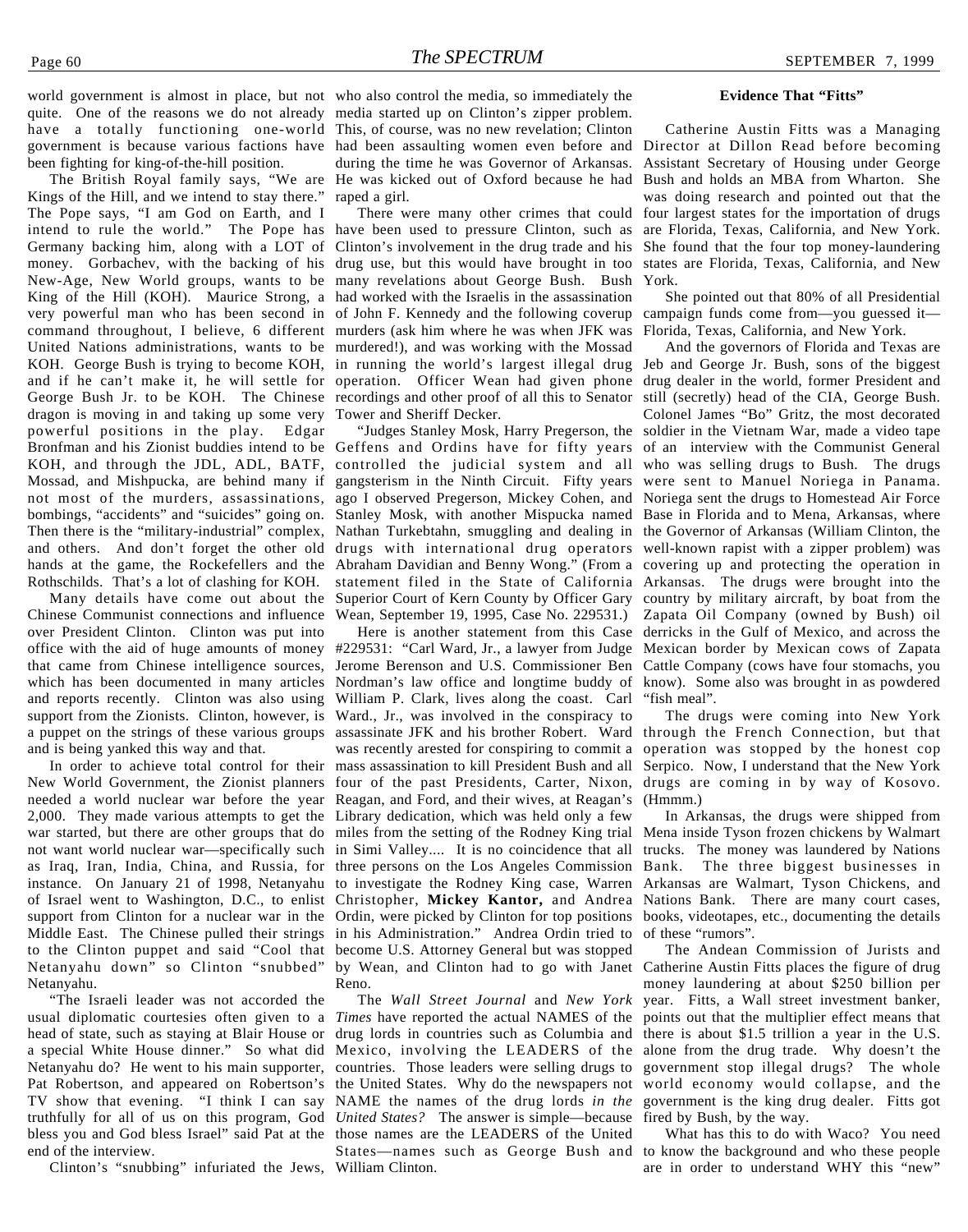It very well may be a ploy of some of the bragging that he got Snell. forces trying to become King-of-the-Hill! It is not really "new" information.

the Waco holocaust on a single guilty party or group, such as the FBI, or the BATF, or the Branch Davidians, or whoever, you will be off track. You must see the Big Picture to begin to words. This is a letter she sent to Whitewater see what is REALLY going on, and who is investigator Kenneth Starr: [Quote] responsible.

#### **DEBRA VON TRAPP**

Debra Von Trapp was responsible for installing the TVs, telephones, and computers into the White House after President Clinton was elected. She discovered that they were all bugged. She said that when you watch TV in the White House, it watched you. She said that the bugging was a Japanese government operation, which led to the bombing of the Oklahoma City federal building.

through Matsushita and MCA Universal, provided the money to a team of U.S federal employees, that were acting outside the U.S. government's authority, that contracted that private press function in Atlanta in May of that all of the equipment was delivered with bombing (the Oklahoma City federal building 1991. He introduced himself by saying, "I'm surveillance capability. We purchased and bombing) on behalf of the Japanese government." She says that Robert Goetzman contracted the bombing, and Chip Berlet, a CIA and Jewish Mafia/ADL agent supervised and consultants in the computer industry. Prior analysis by the Embassy personnel. At one the coverup. Berlet's real name is John Foster to 1981, I was a judge's clerk for Orange point the Embassy had problems in converting Dulles Berlet. He was secretary of the County Superior Court. National Lawyer's Guild Civil Liberties Committee—the NLG was declared a in writing, by the State Department, as an FBI I arranged for Ambassador Kuriyama's driver Communist front organization by the House UnAmerican Activities Committee. Keep this in mind when you hear the media quoting for both the CIA and FBI. During some of our Microsoft Windows. This program solved the Berlet as an "authority" on "patriots".

with the Alabama Special Ops team who with his name on them, as an employee. bombed the plane carrying the Assistant Secretary of the Air Force just before the July of 1994. It presently has one of its Purchasing for the District of Columbia when Oklahoma City bombing. The plane was on its Directors in a rental house across the street Mr. Clinton took office. Robert Goetzman, way to Oklahoma City to gather evidence, perhaps some of the the Oxnard stolen weapons that had been recovered from Waco and moved to the Federal Building for this region, to use in the impeachment of President Clinton. The plane carried Assistant Secretary of the Air We delivered \$25,000.00 worth of large screen for this activity by their appropriation of the Force, Clark Fiester, and his assistant, Col. televisions to the site, at Goetzman's direction, Xerox Copier repair budget. The budget Jack Clark, and was blown up on April 18, from Mitsubishi Electric and Toshiba. At that totalled \$10,000.00, an amount that would have 1995, near Alexander City, Alabama, by a time Toshiba was prohibited by federal court triggered further scrutiny. They therefore paid Delta Team the day before the Oklahoma City bombing. Richard Wayne Snell was executed on the same day (April 19, 1995) as the sources that Robert Goetzman reported to Ollie Oklahoma City bombing, which was the North at the NSA during the Toshiba anniversary of the Waco holocaust. President Clinton, the very next day, then proclaimed Jewish Heritage Week! (Oh, yes, he did!) The complete text of the proclamation was and his subordinate Peter Stanley. Goetzman obtained and delivered, with Robert Goetzman published on page 51 of *The Jewish Press*, placed transmitting surveillance devices behind and Jim Cofield, close to \$500,000.00 worth of

If you try to pin down the responsibility for from Debra Von Trapp, PO Box 208, Irvine, audio tape telling her story available for \$17.00 California 92650. I do not know if this address Memorial. is still good.

The best way to tell her story is in her own

January 31, 1996

Kenneth Starr, Esq. Independent Counsel By facsimile (202) 514-8802

#### RE: EOP/Obstruction of Justice

Dear Mr. Starr:

She said: "The Japanese government, intelligence employees, supervised by federal computers. I fulfilled, along with Goetzman, work that I performed with certain federal motherboards for the Executive Office intelligence employee Robert Goetzman, the first software purchase order from the beginning in 1991.

> Robert Goetzman. I'm from the Executive caused to be installed WordPerfect 5.2 to Office of the President [EOP]."

Debra said that Goetzman was working MCA/Universal (Japanese-owned MCA, Inc.) employee. However, other federal contacts to pick up a box with my name on it, which have identified him as holding DOJ clearances contained an unreleased Kanji version of activity, he carried business cards reading printer problem.

from my home of eighteen years.

activity, on behalf of the Embassy of Japan in DOC [District of Columbia(?)] offices, Washington D.C., which began at the Lincoln including the Municipal Police Department. I Memorial during the pre-Inaugural activities. was paid, by arrangement through Paul Steele, order from trade with the U.S. Government.

I have been advised by other Washington prosecution and is listed as FBI personnel in that prosecution.

April 28, 1995. The following Sunday, screens of three of the sets and escorted them computer software to the Committee, in pricing

evidence about Waco is surfacing at this time. Clinton was on the 60 Minutes TV program into the VIP tent for Mr. Clinton. The sets Debra worked with Goetzman. She had an and returned to the original site. At the moved with Mr. Clinton to the Capitol Center conclusion of this activity, the sets were abandoned on the sidewalk of the Lincoln

> The Inaugural Committee then trucked the sets to the Washington Naval Shipyard, where they were placed under military guard until the Committee, at its own expense, trucked them on United Van Lines to California and delivered them to my house. I have the documents and phone records from these activities.

I am contacting your office in regard to Suzuki from the Embassy of Japan, for twenty Robert Goetzman approached me in a another subordinate, Jim Cofield, represented I am one of the leading technical analysts surveilled could be easily run through database Robert Goetzman has been identified to me, transmitting to Tokyo. At Goetzman's request, We then proceeded to fulfill all of the first Executive Office purchase orders through front companies operated by FBI and CIA personnel. Peter Stanley sold Hillary her first purchase order, a MacIntosh computer. Robert Goetzman and I shopped publicly in meetings with computer industry executives, with Hiroshi Executive Office. Robert Goetzman and ensure that all document files that were English to Japanese on its printer, prior to

MCA, Inc. began calls and threats to me in Bush Administration, became Director of I specifically wish to inform you of our delivered and placed surveillance equipment in Paul Steele, a federal employee who had been with us at the White House during the Paul Steele, Jim Cofield and I purchased, me a District of Columbia check for \$9,975.00.

The delivery was met by Robert Goetzman complete the surveillance effort. I personally Robert Goetzman then removed 100 copies of WordPerfect 5.1 from the Executive Office Building and delivered them, along with a compromised master copy of WordPerfect 5.2., to the Democratic National Committee to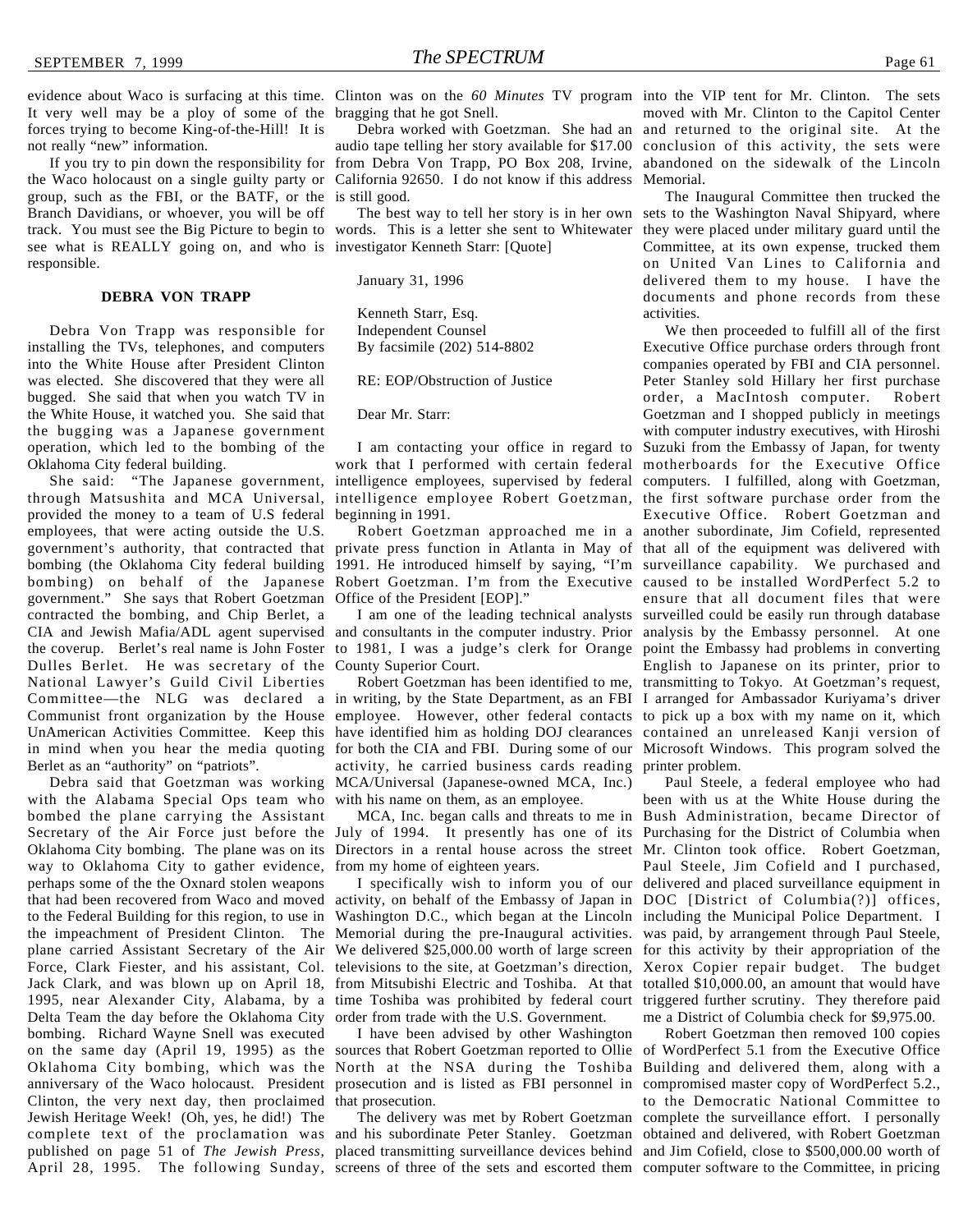arrangements that otherwise violated GSA rules NSA codes to the Israelis." for the vendors. In fact, the GSA stepped in to complain and then suddenly, inexplicably, backed off.

When I went public in March of 1994, George Stephanopoulos and the DNC counsel then proceeded to engage in a coverup. Janet Reno first opened an investigation in July of 1994, then her office informed me by telephone that Paul Coffey, Chief of the Organized Crime and Racketeering Section, had ordered some 62 pages of my documents to be sent to his office and destroyed. I then had two conversations Executive Office building to K.C. with Paul Coffey. He advised me that he had Schoor-Hollings, MIS Director of the destroyed the records, that they were not copied Democratic National Committee. Ms. Hollings the circumstances, is gonna happen further? In or forwarded from the Secretariat's office to the left the DNC as soon as I went public. FBI, and that he had instructed his staff to hang up on me if I called. He told me that this government protection and that I not be subject governments—where do you suspect or predict information "would never see the light of day" and that I should go back to Robert Goetzman and try to get in his good graces.

The DNC then sent me two checks, in an Goetzman, if I continue to talk. apparent effort to silence me. In total, the DNC paid me over \$50,000.00.

telephone conversation with Jim Cofield, represented to me as being a DIA employee reporting to Goetzman, in which he stated that I Justice Department, but separately, both orally would be killed if I talked about the Embassy of Japan.

When I advised both Cofield and Goetzman that I had audiotaped them, Mr. Panetta's office (and presumably Mr. and Mrs. Clinton, since I had been given a fax number into Mr. Clinton's office to communicate with him) arranged for the SBA [Small Business Administration(?)] to give me \$151,000.00 after I had been turned down twice on my application for a \$16,000.00 loan.

Then another Goetzman associate, John McCracken (a former Navy Seal), brought me in on his team to open another front company. He paid me close to \$50,000.00 and demanded the audiotapes. I didn't deliver them in Las Vegas on November 11, 1995 and then left under his direct threat that they are going to kill both myself and my son.

I never knew the official description of this team. However, an article authored by Ambrose Evans-Pritchard of the *London Daily Telegraph* and appearing Saturday, January 27, 1996 [CN -- accompanying article by AEP is dated Jan. \*29\* 1996], closely describes our team. A copy follows this letter.

It is my belief that a member of this team, or someone cooperating with them, would not When I told him that I had your fax number, he only have had access, but motive, to remove discouraged me from faxing you. He stated and then replace documents on the third floor of the White House.

Robert Goetzman called me on the night Vince Foster was killed. He said: "We did tapes in front of the Washington Grand Jury. I him." "We did him somewhere else but we believe the activity of Mrs. Clinton, Vince war, as presented in the media. He also helped dumped him in a queer park to send a message Foster, the "Goetzman Team", the Secret implement the GATT and NAFTA agreements. to Clinton and his queer wife." "He (Foster) Service, and the coverup of the discovered *Intelligence Digest* said (10 Nov 1995): "Each went entrepreneurial on us." "He was selling surveillance of the administration and the DNC morning, CIA sources report, intelligence

 I am specifically requesting that you review not only the names of the people that I worked with from the EOP, but others that they have had contact with at the White House since 1991, to determine whether or not their name appears on the admittance log to the third floor.

I am specifically requesting that you cause to be investigated the Clinton Administration coverup of their knowledge of the surveillance and the theft and transfer of federal property (100 copies of WordPerfect 5.1) from the interview (SS is Skolnick's question; DVT is

to contact by any member of the FBI from California. Special Agent Janelle Salveson has directly threatened me, on behalf of Robert went to the military and to Secretary [of

Without his knowledge, I recorded a have distributed the audio tapes and copies of Stephanopoulos back in March of '94. radio shows and two television broadcasts. I early, with the Japanese and with all of my documents publicly.

> I have reported these facts not only to the of all these things? and in writing, to the Washington FBI office occurred out of that was, Perry had an and the Secret Service. Remarkably, all of that activity has only resulted in further threats to documents have been given to a man that was my life and more payoffs.

> Robert Goetzman has conducted a coincidently, John Deutch. And so, then... continued effort to frame me as an unstable person because I have discussed this activity. I believe, he's in the process of becoming the invite you to review the videotape of Mr. new Director of Central Intelligence. You have Nixon's funeral. I was placed, by the U.S. confidence in him? Or... Government (and presumably in a stable state of mind), *unsearched*, on the tarmac at the arranged to have him moved over, to clean up landing of Mr. Nixon's body and again, the CIA. And what's fortunate is, one of the stationed at the front door of the Nixon Library, people on that downed aircraft, in Alabama, *with each of the Presidents, past and present,* unsearched, standing next to a Secret Service you know, that was a retaliatory act for, against agent.

Mr. Starr, I am contacting you in the hope that one person (yourself) in the federal government is not personally compromised in his capacity and is unwilling to obstruct justice.

I was called by Victor Huston, FBI, of your office today. He seemed quite nonchalant about my accusations and evidence and especially distant after I implicated the FBI. He, in fact, only suggested that I "write" you by mail, then attempted to leave the conversation without giving me an address. that he didn't want me "to tie up the fax machine".

Please put me, my documents and audio

has direct bearing on your investigation of the disappearance, reappearance, and non-delivery of subpoenaed documents.

Sincerely,

Debra von Trapp

 cc: A. Evans-Pritchard, AP, Washington Times, Washington Post, LA Times, NY Times, Michigan Militia, Montana Militia, Patriot Fax Network. [End quoting]

Sherman Skolnick interviewed Debra Von Trapp on 5/5/95 and here is a quote from that Debra's answer): [Quoting]

I am specifically requesting federal between the Tokyo and the Washington SS: Tell me this: what do you think, under other words, there is this terrible violence that it might go?

I have interviewed on approximately 15 concurrent with my communications even, DVT: Well, the way I was helped was, I Defense] Perry. And I had done that early on,

SS: And you kept very meticulous records

DVT: Yeah, I have. And so what individual call me back and explain that all my the Assistant Secretary of Defense—

SS: Do you have confidence in him as, I

DVT: Yeah. Because I think Perry was, in fact, a good friend of Perry's, and so, Perry as well, for him moving, you know, or arranging to have Woolsey go out of the CIA, have Deutch go over there. It was an "answer back" to the fact that Deutch is inevitably going to be director of CIA. [End quoting]

There is a lot that Debra obviously does not understand about the Bigger Picture! Perry and Deutch suppressed Debra's evidence and story.

#### **Mickey Kantor**

Continuing this overview, Mickey Kantor was sworn in as United States Trade Representative on January 22, 1993. A big part of his job was working out trade agreements with the Japanese, over 170 of them. Perhaps you remember the auto and auto parts agreement that culminated a near trade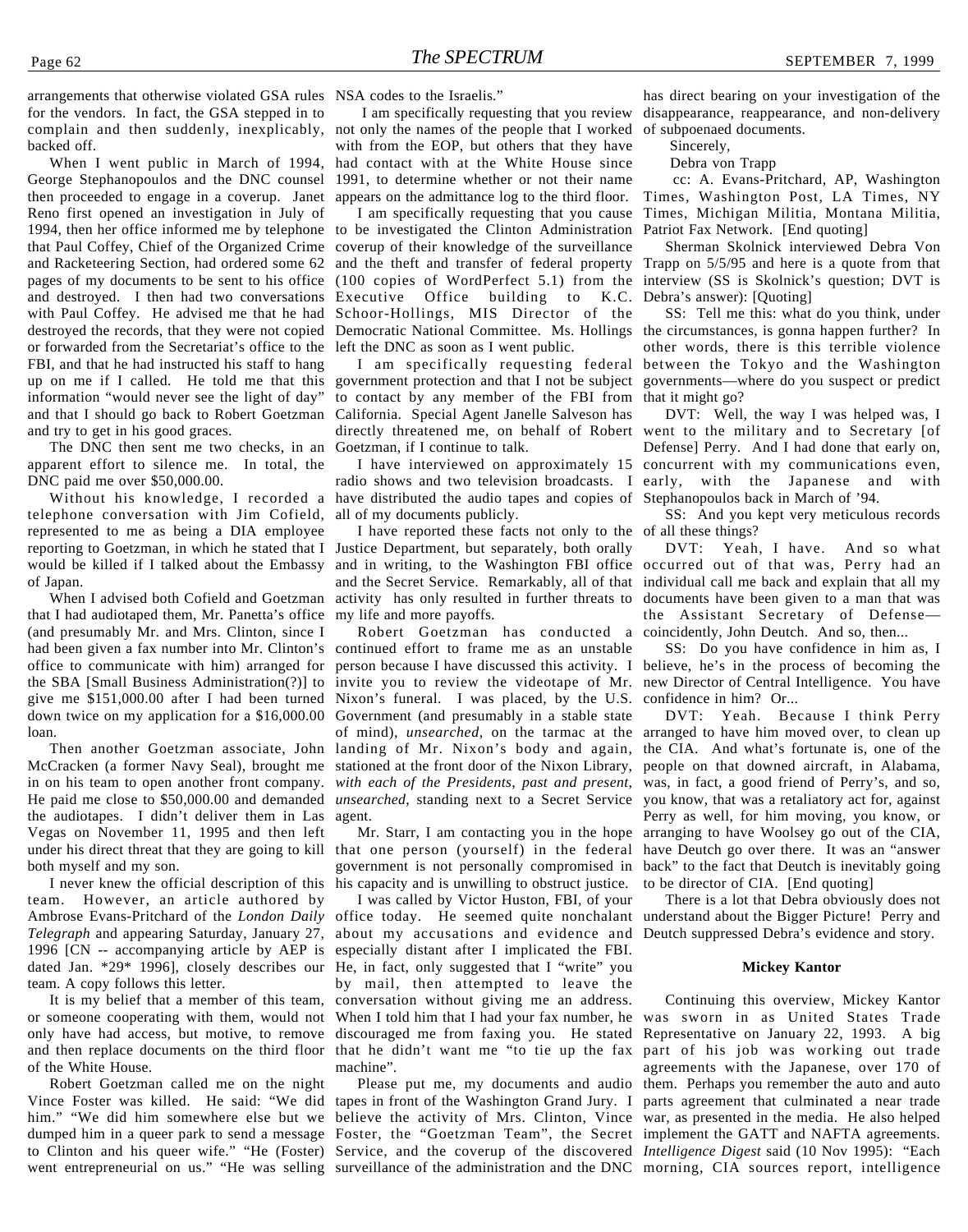representative, inside information gathered by at the end of World War II, there was some the CIA's Tokyo station and the electronic-very unpleasant talk about how we lost China. eavesdropping equipment of the National I guess you know history in this period. But in provides readers of the Weekly a behind-the-Security Agency, sifted by CIA analysts in five years, 10 years, I expect to be hearing who scene report on the assassination of Yitzhak Washington. Kantor is said to have received lost Asia. The answer would be Mickey descriptions of conversations among Japanese Kantor." An *American Civilization* interviewer bureaucrats and auto executives from Toyota said: "Bill Clinton." and Nissan who were pressing for a settlement. He was also given details on the competing doing is pushing Japan to pulling out of here reforming the nearly autonomous Israeli pressures on Japan's Trade Minister Ryutaro and putting all their investment in Southeast intelligence agency. Skolnick suggests that a Hashimoto. When the negotiations came to a Asia, which then becomes the Greater East rogue network of Mossad agents, fearing climax in Geneva, the intelligence team was in Asian co-prosperity sphere. We are sitting criminal charges and possible termination of place at the Intercontinental Hotel, working there with a time bomb ticking away in China. their operations, as the Israeli radio journalist alongside Kantor's negotiators, and offering If we want to maintain any stability in the had earlier suggested, decided to launch a assessments of how far the Japanese side could Asian Pacific region, the basis of that stability pre-emptive strike against Rabin. be pressed.

" 'It was a remarkable performance because the intelligence agencies finally realized this up the Secretary of Commerce's plane? Was National Radio's Washington bureau, an was the World Series—the arms control talks of William Perry the target? I do not know the inquiry from the White House staff, and Israel's the new age', says one senior US official.... answers, but there are obviously connections. The information helped a US company, Raytheon, match a bid by Thomson of France Mickey Kantor was selected to replace Brown and win the contract." Raytheon is the builder as Secretary of Commerce. Ron Brown was predicted a bloodletting at Mossad, had called of those never-hit-a-target Patriot missiles, paid for with your tax dollars.

In the *Austin American Statesman*, Oct. 17, up. 1995, page D2, an article stated: [Quoting]

#### **Japan queries U.S. on spying claim**

TOKYO — Government leaders said Monday that Japan's relations with the United States could be seriously damaged if a report that the CIA spied on Japanese representatives at auto talks proves true. The *New York Times* reported Sunday that the CIA eavesdropped on conversations between Japanese negotiators and automakers during the talks in Geneva this Representative Mickey Kantor. [End of quoting]

Kantor was National Chairman for the Clinton/Gore '92 Campaign. He was a board member of the Center for the Study of Institutions, and was on the Christopher Commission (headed by Warren Christopher) which investigated the Los Angeles police after the Rodney King beating. He has a law degree from Georgetown University and is married to Heidi Schulman. Kantor was also California Chairman of Jimmy Carter for President, 1980, and California Chairman of Mondale for President, 1984. Kantor held key positions in Alan Cranston's campaign for Senate in 1974. In the Carter administration, Kantor served on the board of the Legal Services Corporation, along with Hillary Rodham Clinton.

To someone looking at the Big Picture, Kantor's machinations against Japan appeared to be leading to the destruction of the Asian an imminent upheaval in Israel: "A reporter for Pacific economy and to war. Alvin Toffler, co- an Israeli radio station recently told (Sherman) author of *Creating A New Civilization: The* Skolnick that the revelations would 'cause the

officials gave Mickey Kantor, the US trade *Politics Of The Third Wave* said: "I think that top officials of the Mossad to be murdered'."

lies in Japan."

Two days after Ron Brown's funeral, shot in the head and his plane (which was also the Chicago investigator because that morning's carrying some Bechtel executives) was blown edition of *The Washington Post* had published

year, reporting the results daily to U.S. Trade exercise included a giant C-141 Starlifter and Foster's possible murder shed light on the When Shoko Asahara, the "cult leader", was mysterious death of White House vice counsel arrested, one of his first statements was a claim Vince Foster and its connection with the that the nerve gas attacks were launched by the Jonathan Pollard spy case as well as other U.S. military. "I say this because the substance scandals involving the Israeli intelligence [sarin] was detected from the air after more than service Mossad. [Pollard shows up in Red 10 U.S. military planes flew over" he said in a Mercury investigations. Pollard's Mossad videotaped statement (March 26, 1995, *Austin* handler was Rafai Eitan, who worked for *American Statesman*). The April 10, 1995, Mossad Boss Ariel "the Butcher of Beirut" issue of *Spotlight*, page 4, had an article with Sharon. Sharon also ran agents who were pictures of U.S. military personnel preparing for working Hillary Rodham Clinton and Vince the gas attack 10 days prior to the Tokyo Foster.] subway bombing, at Midland, Texas. The transport plane. The TV show *Nightline* infighting between different factions of the CIA showed Japanese oficials seizing copies of and Mossad, which intensified following magazines with an article about U.S. C-130 revelations of secret transfers of U.S. nuclear planes spraying nerve gas over Japan and technology to Israel, covert military dealings showed pictures of the planes.

#### **The Rabin Connection**

The following article appeared in *The Japan Times Weekly,* December 2, 1995: [Quoting]

#### **UNSPOKEN DETAILS: The Rabin Assassination's Links To Vince Foster's Death**

#### by Sherman H. Skolnick

[Preliminary paragraphs from *The Japan Times Weekly*:]

Toffler: "What it seems to me they are Mossad-related scandals, as a first step toward Now, three months after that ominous prediction, Chicago-based investigator Skolnick Rabin. In the weeks before a Shin Bet-trained gunman shot him to death, the Israeli prime minister was preparing to go public about

Did the Japanese counterattack by blowing conversation with a journalist with Israel "On July 4, I received three phone calls: the *Maariv* newspaper," Skolnick recently told the *Weekly*.

Remember the Tokyo nerve gas attack? allegations about the connection between the The Israeli radio journalist, who had a front-page article listing some of Skolnick's

> The links between the Rabin assassination with Saddam's Iraq and Ayatollah Khomeini's Iran, and the alleged delay in the release of American hostages in Tehran, which enabled Ronald Reagan to win the 1980 presidential election. The murder of the leader of Islamic Jihad, just weeks before Rabin's assassination, certainly indicates that rogue Mossad operatives have been working overtime to destabilize the Mideast peace process.

In our Aug. 19 issue, the *Weekly* predicted Here, he provides an expanded report on the Skolnick is still furious that, at the time of his earlier revelations, the *Post* and other establishment newspapers characterized his investigative findings as a "conspiracy theory". (Since then, the mainstream press has come to acknowledge the serious discrepancies in and far-ranging implications of the Foster case.) background to Rabin's assassination.

[Skolnick's article begins here:]

The American connection to the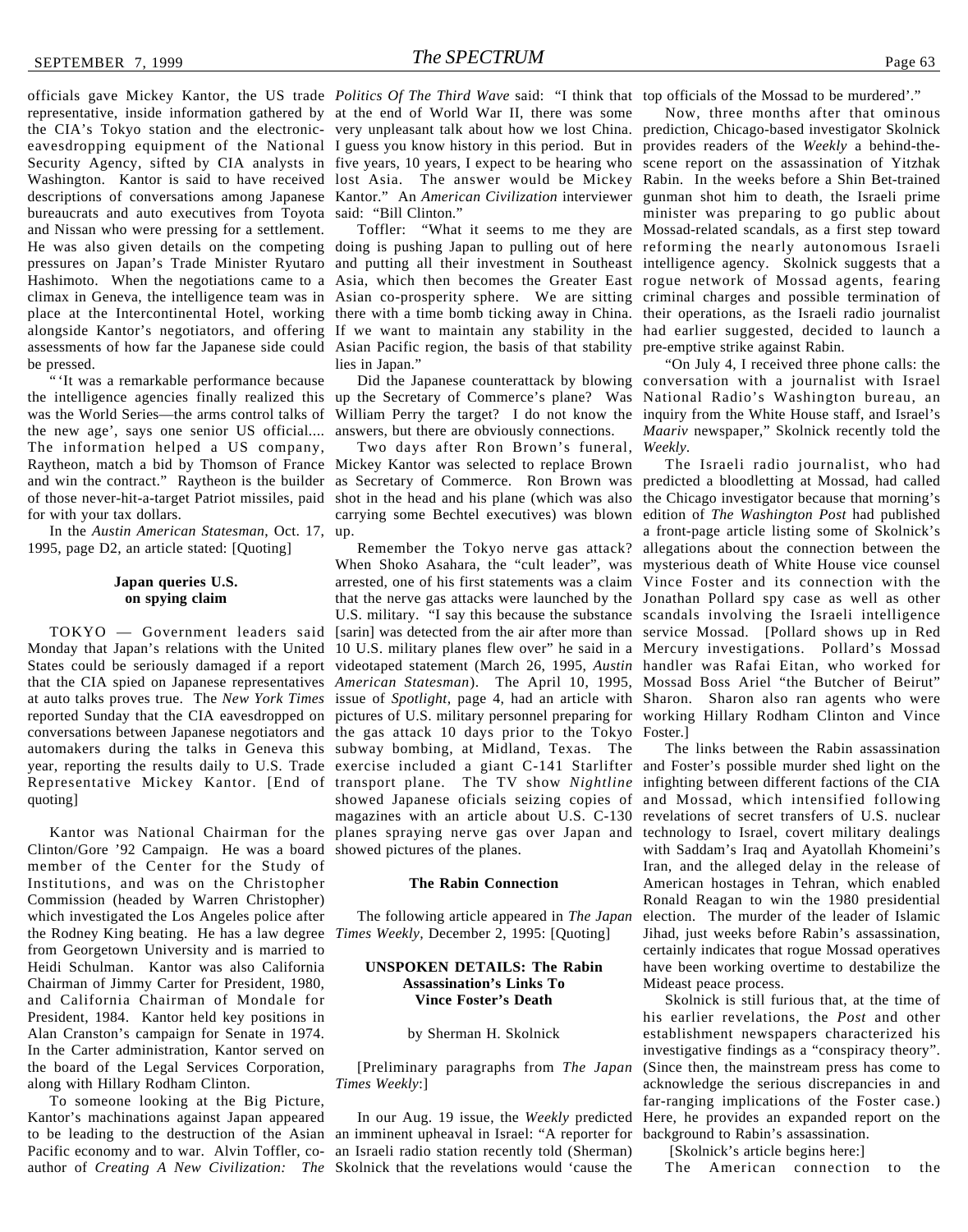killing.

Vincent W. Foster, Jr., was part of an espionage team that allegedly included Hillary Rodham Clinton and Webster Hubbell, who was convicted in the Whitewater case.

Foster's team reportedly worked through Systematics, a reputed front for the U.S. National Security Agency, whose actual mission was reportedly code cracking and Weinberger reputedly used as a conduit a following up this writer's accusations that a satellite spying. Though Systematics denies low-level naval intelligence analyst, Jonathan three-man Israeli team murdered Foster in July this allegation, a significant amount of data Pollard, who sold the secrets to Israel to finance 1993 to prevent him from carrying out his supports the case. The firm, a major player in his lavish lifestyle. The U.S. technology helped apparent plan to publicly reveal (that is, computer services, used software, called Israel jump ahead with their own nuclear disclose to President Clinton) the true details of PROMIS, ostensibly pirated from its true development and become a Mideast bulwark the Jonathan Pollard spy mess. Widespread owner, INSLAW (a provider of encodation and against Soviet threats in the Middle East. publication would have caused Pollard to be communication software for banks and financial [Israel got some of their nuclear material and released from his lifetime jail term, and his services).

Under the direction of high officials in the Reagan and Bush administrations, Foster's in Britain and the United States have claimed 1995, Prime Minister Rabin agreed to turn over project electronically eavesdropped on foreign that Israel set up accounts of millions of dollars certain pieces of land to the Palestinians, banks and intelligence agencies, who were for Foster in banks in Switzerland, the primarily Christians. The Vatican, with the provided or sold the software with a secret Caymans, and elsewhere. A beneficiary "trap door" (which permits the code to be purportedly was Hillary Rodham Clinton, bankers, funneled large sums to Israel to broken by whoever possesses a master code). Major banks in Sweden, Israel, Iraq, and first lady. Either these bank deposits actually that the Vatican also made some sort of deal Canada are among many others that have used the software.

The stated objective of Foster's project was to track international flows of funds by CIA-backed drug cartels, illicit weapons peddlers, and assassination paymasters. Banks, spies, and drug traffickers all sleep together. The probe targets included central banks, including the Bank of England and the Bank of Japan, according to highly confidential 1986, Palme was assassinated, and the hit was government documents.

military rank of general. On behalf of the NSA and the CIA, he ran a bank in the Grand Caymans and, according to sources in the Swedish intelligence agencies and other disclosures explaining his country's role in the financial security services industry, supervised secret international gold shipments.

Over the years, his bosses included George Bush, during his years as vice president and later as president, and Caspar Weinberger, Reagan's secretary of defense. Foster's superiors owed Israel a favor for assisting the trans-shipment of U.S. weapons to Iran. The deal with Ayatollah Khomeini, which was perceived by many U.S. Mideast analysts as a dealings were under surveillance, reportedly treasonous act, allegedly delayed the release of through the INSLAW "trap door" into the U.S. hostages as a tactic to defeat then computers of foreign intelligence agencies. president Jimmy Carter's bid for re-election to Revealing any of these issues during the the presidency and install the Reagan-Bush ticket in the White House. The hostages, as part of the deal, were released in January 1981, a few minutes after Reagan was inaugurated. secret accounts, which he was led to believe Some call it the "October Surprise", a part of the Iran-Contra Affair.

allegedly dipping into, dirty money. From time Foster foolishly thought that, as head of the Monday, January 8, 1996, saying his agency to time, he reportedly was also a "bagman," a bank-spying project, he himself would be was primarily to blame for failing to prevent the

assassination of the Israeli Prime Minister is bankers headquartered in Little Rock, Arkansas, cover-up trail, the hackers created false records evident in the political background to the who had long supported then Gov. Bill Clinton. purporting to show that some \$10 million of Foster apparently continued these activities even Foster's secret payoffs from Israel were (as after he became, in 1993, deputy counsel at the alleged in *The Sunday Telegraph* by Ambrose Clinton White House.

> Foster into service as the middleman to release nuclear missile launch codes and tracking data—the highest U.S. strategic military secrets—to Israel. Through Foster, Bush and erupted when a major newspaper began technology from and through South Africa.]

> For this purpose, some investigative reports Foster's law partner, who went on to become finance the deal. [What is not stated here is occurred, or else the NSA created false records involving rule over Jerusalem. *The Jewish* to blackmail Foster, Hillary, and top Israeli *Press,* Dec. 22, 1995, p. 74, said: "**Secret** officials into silence.

In the NSA, Foster held the equivalent caught but later released, and Palme's death the future? A look at the timetable: 1986, one year after Pollard was arrested, the Prime Minister of Sweden, Olaf Palme, wanted to go public on how the Swedish weapons maker Bofors was involved in the October Surprise, and the City of Jerusalem and therefore the city will be soon-to-be-revealed Iran-Contra scandal. In in reality completely divided."] blamed on a "lone assassin". A suspect was going to renege on the land deal sometime in remains an unsolved mystery.

> government officials, was related to private October Surprise, Iran-Contra and, most of all, business ventures between George Bush (while the Pollard affair. If the Western press was he served as vice president and later president), and Iraqi strongman Saddam Hussein. These sorts of three-way private deals were known to top Israeli officials, including Yitzhak Rabin, and they reportedly wanted to get, or were promised, a piece of the action.

Palme had apparently learned that these Persian Gulf War would have made then President Bush a target of treason charges.

Foster continued the project of tracking, and hackers with access to sophisticated software. service, referred to only as "C", resigned conduit for illicit funds, for international immune from being targeted. As part of a vast assassination of Prime Minister Yitzak Rabin. In July, 1993, Foster found out that the were in his name and those of the first lady and others, were somehow plundered by computer

In the 1980s, Bush and Weinberger pressed holding accounts overseas. (Treasury sources Evans-Pritchard) funneled into U.S. Treasury later denied the U.S. government ever actually received the plundered Foster loot.)

In April 1994, a behind-the-scenes furor NSC superiors charged, belatedly, with treason.

As part of the 1993 deal, consummated in Vatican Bank and supported by Western **Negotiations To Divide Jerusalem**. It has been leaked to the media via Arab sources that secret negotiations have been going on for some time in regard to Jerusalem....the boroughs will be independent of the Central

Was Rabin, despite getting the funding,

The Bofors affair involved high officials in Rabin wanted to clear the air with public To support his position and that of Israel, prepared to reveal the role of an Israeli team in the assassination of Foster, Rabin was prepared to disclose that the team was not acting on behalf of the Israeli government, but on a private murder contract arranged by American bankers who stood to lose billions of dollars if Foster went public.

> Rabin, like Olaf Palme, was assassinated, and the blame was assigned to a lone assassin. Since these revelations and the assassination, various Mossad operatives—in Chicago, Virginia and California—have been detained or deported by the U.S. and are awaiting punishment by the Israeli government.

> [END OF QUOTING FROM JAPANESE PAPER]

> The head of Israel's Shin Bet security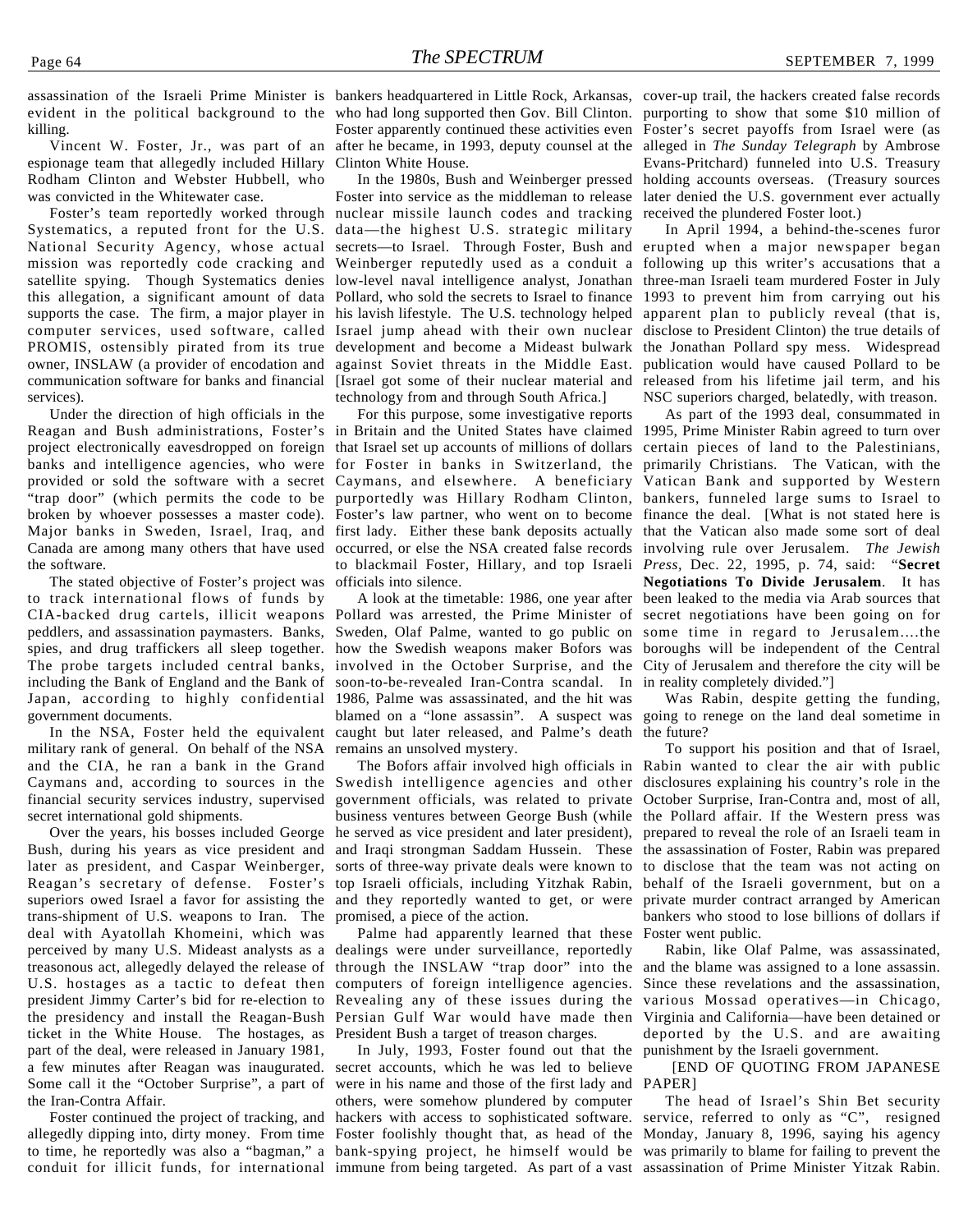He denied personal wrongdoing. resignation also appeared linked to the killing the Waco incident and other matters which are at least suppressed and deeply buried), with three days earlier of the terrorist most wanted the subjects of this letter], we must never forget new false 'memories' implanted into the by Shin Bet, Yehiya Ayyash. Ayyash died the awesome power of the federal government. subject's unconscious mind in their place. while talking on a booby-trapped mobile phone And we must harness that power to make sure Indeed, all of this mind, behavior, and memory in an operation widely attributed to the Israeli agency." The new head of the security service is Ami Ayalon. The one who resigned, whose name they were keeping secret, was Karmi Gilon.

The next item to consider is the following, which are excerpts from a 101-page letter blowing the whistle on the truth of what really written by Paul D. Wilcher, Attorney, now deceased (murdered by fake suicide, approximately June 20, 1993), to Janet Reno on Friday, May 21, 1993 concerning WACO:

information—particularly with respect to the out—this is something far more serious than I Justice Department's ongoing investigation, and future indictments and all this to you, I am, quite literally, laying my though, of course, they have no mercy. prosecutions—i.e., you are headed in the wrong direction—because Bush Administration holdovers in the Justice Department, along with conclusion of this presentation, I have set forth Agency, as *wet* operations—operations where others tied to the CIA, are preventing you from in specific detail a procedure under which some one or more persons are to be killed, where ever learning the truth about what actually 16 or so men, each with extensive 'intelligence' happened in Waco.

"[I bring to your attention] the extreme sensitivity of this information, and my specific proposal as to how you should handle it. The lives of key participants, other witnesses, and even myself are now in grave danger as a result of my passing this information on to you. If you let this information fall into the hands of the wrong persons, some or all of those who know the truth about Waco and are now prepared to come forward and testify could well be "silenced" (i.e., murdered) in the very near future.

information to the overall quality of justice megalomaniac. under the Clinton Administration, to your own place in history as Attorney General, and to President Clinton's very life and personal safety. This information, if handled in the manner I have spelled out in detail below, presents you and President Clinton with a once-in-a-lifetime opportunity to expose, confront, and hopefully root out much of the system-wide corruption which has been at the core of the federal government for at least the past 30 years.

meeting with you (whenever that occurs), is for scenario. Koresh and his six (6) fellow success? Did it go off as planned? What me to deliver to you extremely sensitive information about the deaths of the 86 men, women, and children who perished at the Branch Davidian compound on Monday, April 19, 1993, and the truth about how it all happened.

"On the principles that the Justice Department must be administered with honesty and integrity, that <u>no man or woman is above</u> the law, and that the government itself must never be allowed to become the chief law kind of mind control programming or 'brain overstated. For, this means that deep within the breaker (rather than the chief law enforcer), you washing' is the fact that critical segments of the bowels of the Central Intelligence Agency—if stated in your April 6th address: 'As we deal subject's memory—including most or all of the you only know where to look—you can find

with the issues of violence and crime [such as programming experience itself—are erased (or that innocent people are not charged, or even tainted, by our actions, and that the guilty are convicted—according to principles of strict due process and fair play, and with adherence to our Constitution.'

"The meaning and significance of this **new** corruption can finally be exposed and rooted "But the action I am undertaking here happened in Waco on April 19th, putting that ugly truth into its broader context, and presenting to you a detailed, comprehensive what was done to him—or when, where, how, plan as to how that underlying system-wide or under what circumstances it happened—he is have ever done in the past. For in presenting He is thus at their mercy from then onlife on the line.

> and covert *black* operations backgrounds, over the past 30 years or so, many of whom do have The normal procedure is that after each black direct, first-hand knowledge of what occurred in Waco on April 19, will come forward—if connected with the operation are totally given full immunity and federal protection for debriefed by a special debriefing team sent themselves and their families—and will testify, from Agency headquarters—including a under oath, at length and in specific detail, psychiatrist skilled in the various mind control concerning not only all of these events and memory block techniques we have been surrounding this tragedy near Waco, but also concerning numerous other highly illegal and criminal *black* operations.

"...and the extreme importance of this thoroughly disgusting, and mentally disturbed, member's recitation is generally repeated been what most people would consider a a precise, step-by-step, detailed manner. Each megalomaniac. But he was the CIA's several times—once normally, once under megalomaniac—or at least someone there was hypnosis, once with a polygraph, and once all too happy to use [him] for their devious under scopolamine—and only when the right-wing purposes if and when the debriefers are fully satisfied that they have opportunity ever presented itself.

> "Indeed, David Koresh and these six (6) other men in his inner circle had apparently been preprogrammed by the CIA to become, on cue, *Manchurian Candidate-*type robot process is to provide detailed records and assassins.

"The purpose of this letter, and of my pieces of information concerning this entire precisely what was done? Was the operation a "This is one of the most crucially important *sleepers* were apparently pre-programmed by the CIA to become 'wind up, use once, then throw away' robot-type assassins

> "The CIA has apparently been able to produce *Manchurian Candidate-*type robot methods reminiscent of the 'brain washing' we have all heard about in Soviet (and American) prisoner-of-war camps and prisons...

"One of the most important features of this

alteration is done at the subconscious or unconscious level.

"Indeed, once the CIA's programming has been completed, memory blocks are installed into the subject's subconscious mind to make it next-to-impossible for him ever to recover these critical mind-and-behavior-altering experiences from his internal memory bank.

"Therefore, since he is unable to remember also virtually helpless to confront and overcome what his CIA programmers have done to him.

"However, let me hasten to add that at the referred to, among 'black' operatives within the "Wet Ops: Such 'dirty work' is generally human blood is to be spilled.

> "Debriefings After CIA *WET* Operations or wet operation, all persons participating in or discussing.

"In other words, David Koresh may have exactly what happened during the operation, in "In this debriefing, each member of the *wet* team is required to recite to the debriefing team gotten **all** the details and that there are no glaring inconsistencies between these different recitations, is the debriefing brought to a close.

> "Part of the reason for this debriefing feedback to the Agency concerning all of these top-level *black* or *wet* operations—i.e., mistakes, if any, were made?

assassins ever since the late 1940s, using the team implants memory blocks into his "Then, at the conclusion of the debriefing, once the debriefers are confident they have gotten all of the factual details, each operative is put under deep hypnosis, and the psychiatrist in subconscious memory, to block many of the gory details as to precisely how each of the persons targeted for elimination was 'taken out'.

"The importance of this point cannot be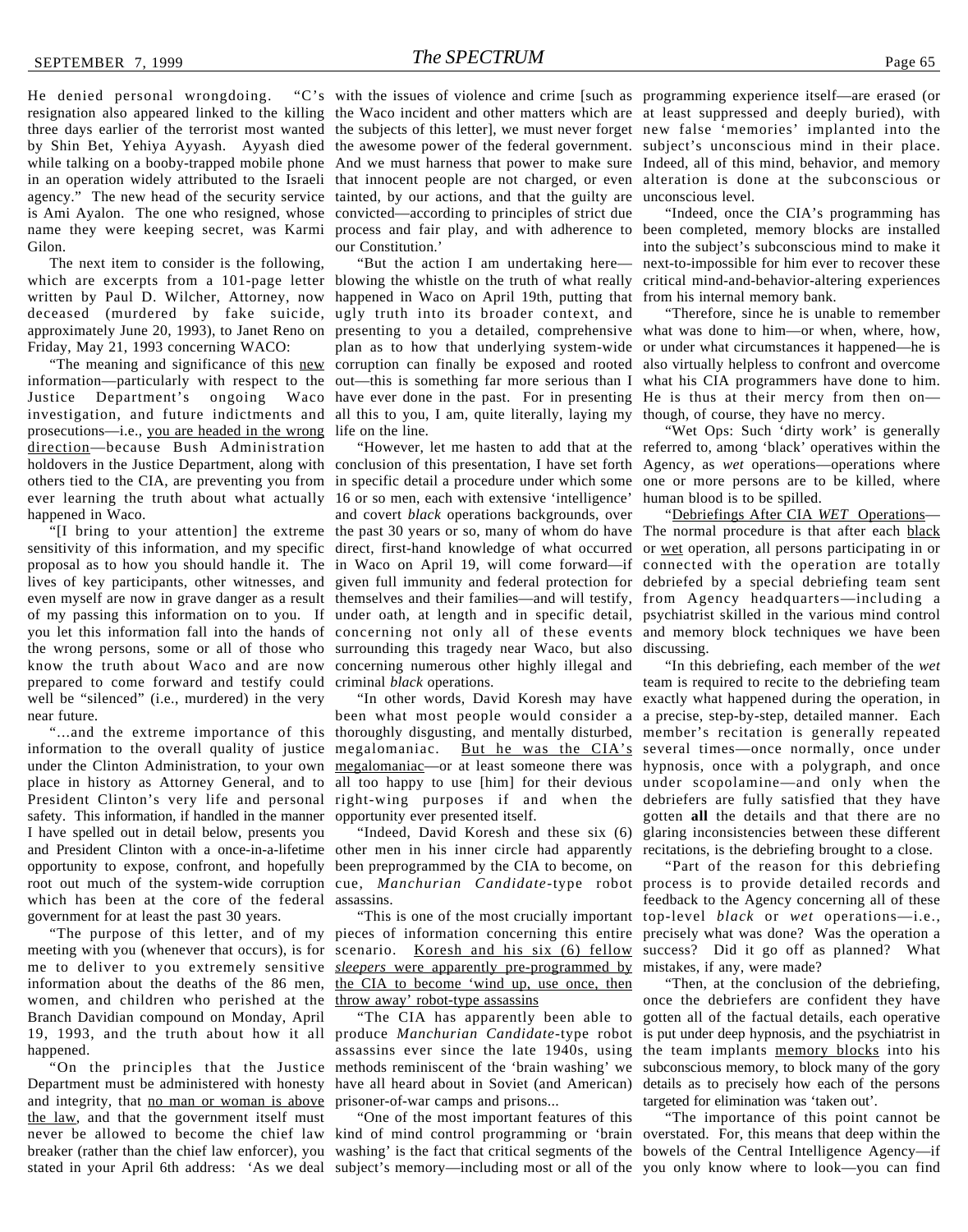CIA over the past 30 years or so.

"You should subpoena these records immediately, Attorney General Reno. And once you get them—**if** you ever get them—you should put them under the tightest security imaginable to protect them from being tampered with or destroyed.

"Second, to alleviate the guilt which would otherwise be associated with these memories...

"Comments on *wet* operations: When such *wet* operations are used instead to take-out citizens of this country who do not pose a the initial February 28 raid was to chasten while they were still inside, was to place 3 or 4 legitimate threat to the society at large—like Koresh and his fellow *sleepers*—to frighten canisters of Willie Peter (white phosphorus) in David Koresh and the other 85 men, women, and children at the Branch Davidian compound—and whose only real threat is that obnoxious noises—the acid rock music, Tibetan **if** they were given a legitimate trial before an chants, Christmas songs, etc.—were merely the delayed timing devices, all set to go off honest judge and jury, they might expose some of the CIA's *dirty business* concerning its top the compound and its occupants—20 gigahertz secret mind control operations and the microwave transmissions, designed to be as murderous purposes for which they are used i.e., where these *wet* operations are used merely physiology, inner ear, psyche, and mental for the purpose of covering up and burying the truth, along with the innocent victims, in order to protect the guilty—then such *wet* operations such high-intensity microwave transmissions on have clearly gone way out of bounds, and absolutely must be exposed, so that those responsible can be held accountable...

"Returning to David Koresh and his 6 fellow sleepers' in Waco': The point to be made here is that David Koresh and his 6 fellow sleepers were low-level *Manchurian* murder. *Candidate*-type programmed robot assassins who were scheduled to be used at some point bring everyone out alive—except for David in the future, but who had not yet been used for their preordained secret missions.

"Whereas the *wet* team that went in to *take* period. *them out* were some of the CIA's top professional killers, the term *sleeper* in this ever to be allowed to testify in a Court of law context connotes:

which had been done on Koresh and his inner circle had probably been done a number of years earlier;

deep into their subconscious memories had lain CIA *wet* operation—carried out by some of the dormant over the intervening years;

and the other 6 from their 'sleep'—i.e., to *sleepers* once and for all, so that their reactivate the secret conditioned responses implanted into their subconscious memories—in order to get them to perform their secret silenced forever. missions on cue, whenever the CIA deemed it appropriate;

"(d) that the CIA could also activate the secret *self-destruct* signal, to cause the robotic suicides of Koresh and his inner circle, once they had performed their secret mission, or at any other time the CIA decided they were no longer of any use to the Agency.

arsenal was to allow Koresh and his 6 fellow windows wide open on both sides, and who *sleepers* to carry out whatever secret were thus spared the deadly effects of this tear the residents of that neighborhood with the

the detailed debriefing records of all of the assignments they were to be given by their CIA gas/nerve gas combination. *black* and *wet* operations carried out by the 'handlers', if and when those handlers felt the mind control programming of these 7 robotic even just to get up... assassins.

> original BATF raid on February 28, in the first place, was that Koresh and his 6 fellow by their handlers to prepare them for that secret proceeded to murder them in cold blood. mission.

them, and to whip them into shape.

"The truth is that these incessant loud and cover or mask for what was really bombarding stressful and destructive to the human stability as possible.

"In short, the CIA has perfected the use of human subjects to such an extent they are absolutely certain that over time, such transmissions are beyond the ability of most human beings to endure, and that sooner or later, they will drive any normal person crazy literally—or provoke him or her to suicide or

"The members of **The Delta Force** were to Koresh and his six fellow CIA *sleepers*. Those 7 men were to be killed—no questions asked—

"(a) that the mind control programming knew about the CIA's secret mind control "For under no circumstances were these 7 or otherwise to reveal to the public what they robot assassins.

"(b) that the secret instructions implanted it been allowed to proceed, would have been a "(c) that the CIA now had to arouse Koresh in all black garb, to 'take out' these 7 CIA "In other words, this Delta Force plan, had CIA's top professional killers, fittingly dressed potentially explosive testimony concerning the CIA's secret mind control program would be

"The primary purpose of this enormous were on the 2nd or 3rd floor with their "What was actually propelled into the compound was a nerve reagent—a neurotoxin—nerve gas—a virulent poisonous substance, like curare—which instantly paralyzed and rendered totally helpless and defenseless all of the 95 men, women, and 9, later rescued, like David Thibideaux, who

time was right to activate the CIA's prior secret coordinate their muscles in the effort required "For all the others, they could no longer

"Apparently, one of the factors which Attorney General Reno. For it means that here strongly influenced the CIA to initiate the the U.S. military, the FBI, and the Justice *sleepers* were said to be resisting the attempts children in our civilian population—and then "This is an extremely serious matter, Department—all directed by the CIA—used nerve gas on innocent men, women, and

"Therefore, one of the principal reasons for the multiple murders had been carried out— "The remaining task for this *wet* team—after strategic locations throughout the compound in order to start the fires.

> "These canisters were all equipped with simultaneously."

[END OF LETTER]

Next we must consider a letter to the Santa Barbara sheriff's department from Gary Wean that I shall title "Wean Dynamite" as you will see: [Quoting]

December 24, 1993 Letter from Gary L. Wean To:

Det. Andrew T. Standley Major Crime Detail Santa Barbara Sheriff's Dept. 4434 Calle Real Santa Barbara, Calif. 93110

Det. Standley,

Per our telephone conversation Friday, December 10, 1993, approximately 5:15 p.m.:

You asked me if I was in Ventura or Santa Barbara County three weeks prior to 12-10-93, and if I had an old rusty motorhome.

programming or its *Manchurian Candidate-*type also stated you had been looking for me as a The answer to both questions was no. You possible witness, not as a suspect and the reason you were questioning me was regarding threats or some sort of action that had taken place against alleged Judges Slater and Adams of Santa Barbara County.

> However you would not advise me of what had happened other than to state that a very serious crime of major proportions had been committed and that an official, formal crime report containing accusations had been made by the judges and filed with the Santa Barbara County Sheriff's Department.

children inside the compound—except for those resided (but I had never lived) and knocked on But I subsequently learned that a force of four detectives from the Santa Barbara Sheriff's Department had gone to a specific neighborhood in Ventura where a relative people's doors on the street asking questions about me.

The demeanor of the four detectives had left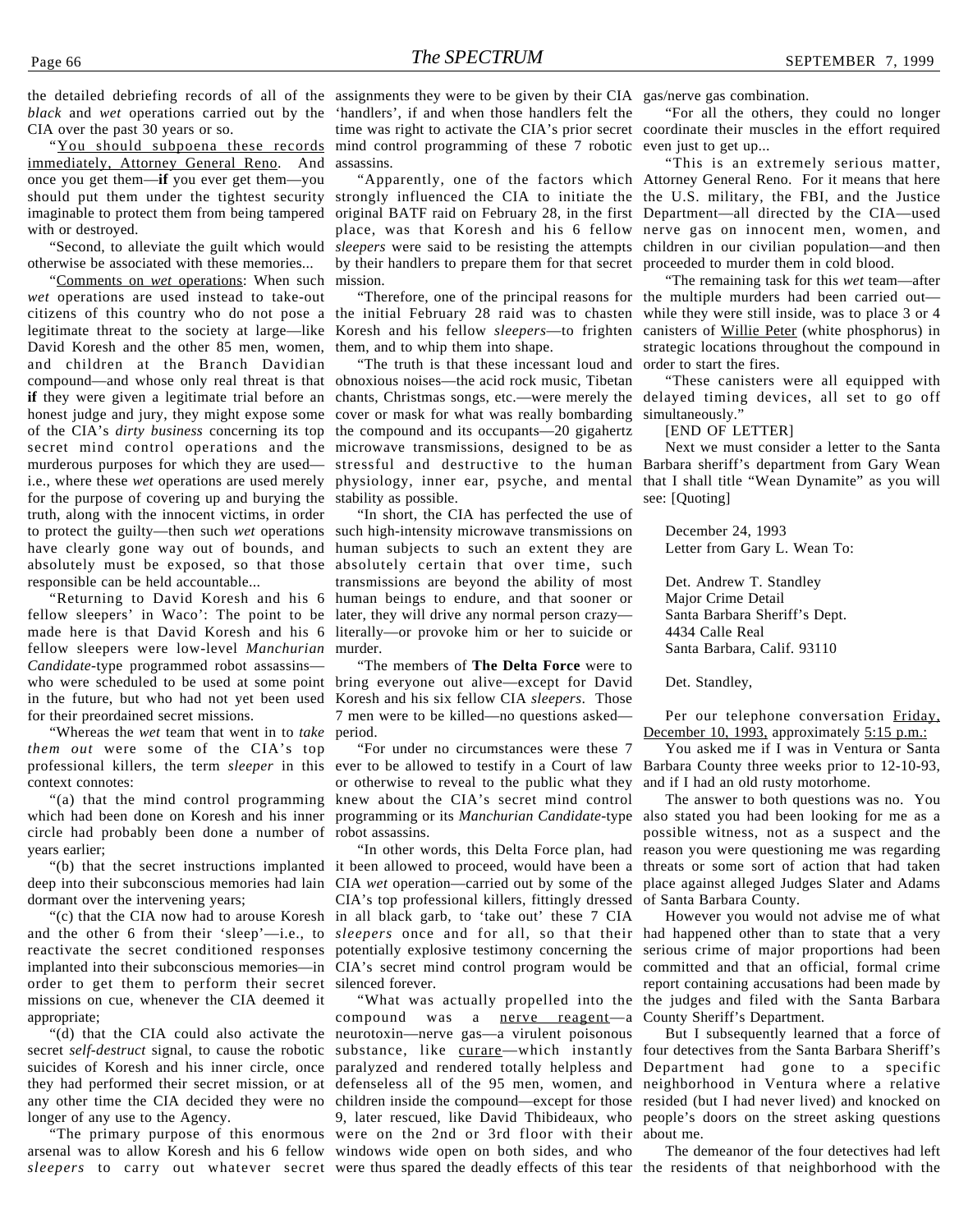definite impression that I was a desperate, dangerous, wanted person rather than simply a witness who might have information regarding an incident.

Also the fact that you stated all my lawsuits involving the alleged judges Slater and Adams were being closely examined for evidence and proof of something I had done.

prior to our conversation on Friday Dec. 10, 1993:

In late October, 1993, I appeared in Ventura Superior Court and at that time was in California two or two-and-a-half days.

My records, gasoline and other credit cards, telephone calls, bank deposits, documented associated with Randolph Joyce and John further order," whatever they would be no one meetings with Josephine County, Oregon, and Brown, two more shysters who are involved knows, but weighs heavily on us with their Oregon State employees, etc., document that I never left Oregon between the last of October with Slater and Adams and other Ventura, another terrible entangling escalation of their 1993 and the 10th of December 1993, at which Santa Barbara and San Luis Obispo County insanity. time I first learned that you were looking for shyster lawyers and judges. me and I immediately called and cooperated with you, and gave you my telephone number scheduling which was supposed to be a jury and address.

reasons for the alleged judges, Slater and Adams to make their phony accusations and false crime report (which is a Penal Code Felony).

This is a vicious criminal conspiratorial setup, the same as in 1989 when Chief Justice Malcolm Lucas ordered judges in Ventura and Santa Barbara County to 'lie in wait' and to be a trial in an American court without the severely beat-up my process server, Michael A. Thomas in the public hallway of the Santa Barbara County Courthouse, (supposedly for trespassing).

On December 17, 1993, 1:30 p.m. my wife Counties. was scheduled to appear in Department 48, Ventura County Superior Court for a jury trial for my wife and I to even be in another state. in Civil case No. 126048.

At 12:45 p.m., Friday, December 17, 1993, I went to Department 48, forty five minutes early, the hallway was empty and the doors were locked. Adjacent to the courtroom doors a board was attached to the wall on which a two page calendar schedule for the day was pinned.

I was reading the schedule when a man appeared beside me.

He said, "Hi Gary; listen, I want to tell you something, you should get out of here as fast as you can, they are going to arrest you and throw you in jail on trumped-up charges, supposedly for threatening judges. With you in solitary confinement they'll force your wife to give them the documents they want. They won't let you out of jail until they get them."

The man left hurriedly—I seemed to recognize him from sometime in the past as being in law enforcement.

The two page schedule had fallen from the wall onto the floor. Picking them up I read the Signed Charles J. Conway, Jr. front page, on the top it had the words, 'Judge' but no name. EXHIBIT 'A'.

County Municipal Court.'

I realized that the man who had warned me was telling the truth because at the top of page Calendar, Commissioner John H. Pattie." EXHIBIT 'B'.

act in an American Court of law.

deeply in the use, supply and sale of cocaine threats of now jailing us for contempt of court,

However, there are far more evil, sinister was only an evil sham and a trap to falsely trial of Superior Court Civil Case No. 126048 arrest and put me and my wife in jail, I left the Municipal Court Case No. 114526, and Ventura County Center property.

and a judgement against my wife and myself.

Based on this judgement which is claimed presence of the plaintiffs who, frightened and terrorized for their lives and welfare and property were afraid to even set foot in Ventura, Santa Barbara or San Luis Obispo

God fearing, law-abiding loyal American citizens, not of street gangs, drive-by shootings, destroyed and everything they have worked for all their lives taken away from them with no legal, due process of law by cocaine-ridden shysters running around in black robes posing as American judges and making life-destroying decisions and judgements. EXHIBIT 'C'.

#### EXHIBIT 'C' consists of:

1. A threatening letter dated December 20, 1993, from a shyster lawyer, Charles J. Conway, Jr. This letter from Conway threatens that shyster Pattie's non-jury Judicial Decree on December 17, 1993, 1:30 p.m. is an "affirmative court order, ordering that Dorothy

J. Wean hand over (surrender) her property (documents) to Conway or else it can ultimately result in her being jailed."

2. A Notice of Entry of Judgement, dated December 17, 1993, 1:30 p.m., Courtroom 48.

December 17, 1993, 1:30 p.m. Courtroom 48, page, name indexed report, my book, (*There's*

The second page at the top stated, 'Ventura signed by "The Honorable John H. Pattie, presiding, without a jury, and was actually tried on that date."

Regarding my whereabouts three weeks because Malcolm Lucas, State Supreme Court Judges Slater and Adams in Santa Barbara two it said, "Ventura County Municipal Court entitled to, was held 45 minutes after I had They had switched to another phony judge frame-up supposedly for threatening alleged Justice knew he did not have John J. Hunter County which I did not do and of which acts handle the case any further because he had (if they indeed did happen) I had no knowledge never, from the very beginning been a of whatsoever. The court, John H. Pattie, a legitimate, authorized judge with jurisdiction to Commissioner, a shyster that the other judges John H. Pattie is a 'low-life' petty shyster Decreed that, "he reserved Jurisdiction to make This trial without a jury, which we were been warned that if I was in the courtroom at 1:30 p.m. I would be shackled and jailed in a picked off the street and gave a black robe

Realizing that the 1:30 p.m. court Sheriff's Departments of Santa Barbara, This document has been sent to the Ventura and San Luis Obispo Counties.

At 1:30 p.m. John H. Pattie conducted a and adjudged by John J. Hunter have been phony judicial hearing which he called a "trial reviewed by numerous lawyers from 2 states without a jury" and ruled and made decisions other than California. These lawyers have Copies have been sent to newspapers, talkshow hosts, TV media, etc. Copies of Superior Court case No. 126048 as conducted expressed profound astonishment, and grave concern, scarcely believing their eyes at the outright judicial corruption in California.

> Amazed, they ask as one, how can this actually be happening in a United States Court of law?

At this time it is not even known if it is safe lawyers in California will contact Oregon There is a terrible fear across the land among false stories that Gary L. Wean has engaged in etc., but of being put in jail and their families of raid on him and with the chance that he It is with information and the firm belief of the below signed parties that these shyster authorities and fill them with lies, orchestrating some sort of threats or actions against judges and convince them to make a Swat Team type would be killed in the process.

> Senator Robert Packwood, Oregon, is enmeshed in this same judicial conspiracy of destruction by the secret machinations of the same person as I [am harassed by]. This person, a member of a criminal organization, has planned and schemed and conspired for many years to ultimately become President of the United States.

> It is a complicated, evil scheme, for this person, being a high-ranking Democrat, must also arrange to dispose of Clinton which they are in the process of now.

> It has to do with Senator Packwood's Diary and what they fear in it. They must gain control of it.

3. A Judgement on Complaint, dated hand delivered to all 100 U.S. Senators a 773 These events involving Senator Packwood began in November 1987, when I along with another person flew to Washington, D.C. and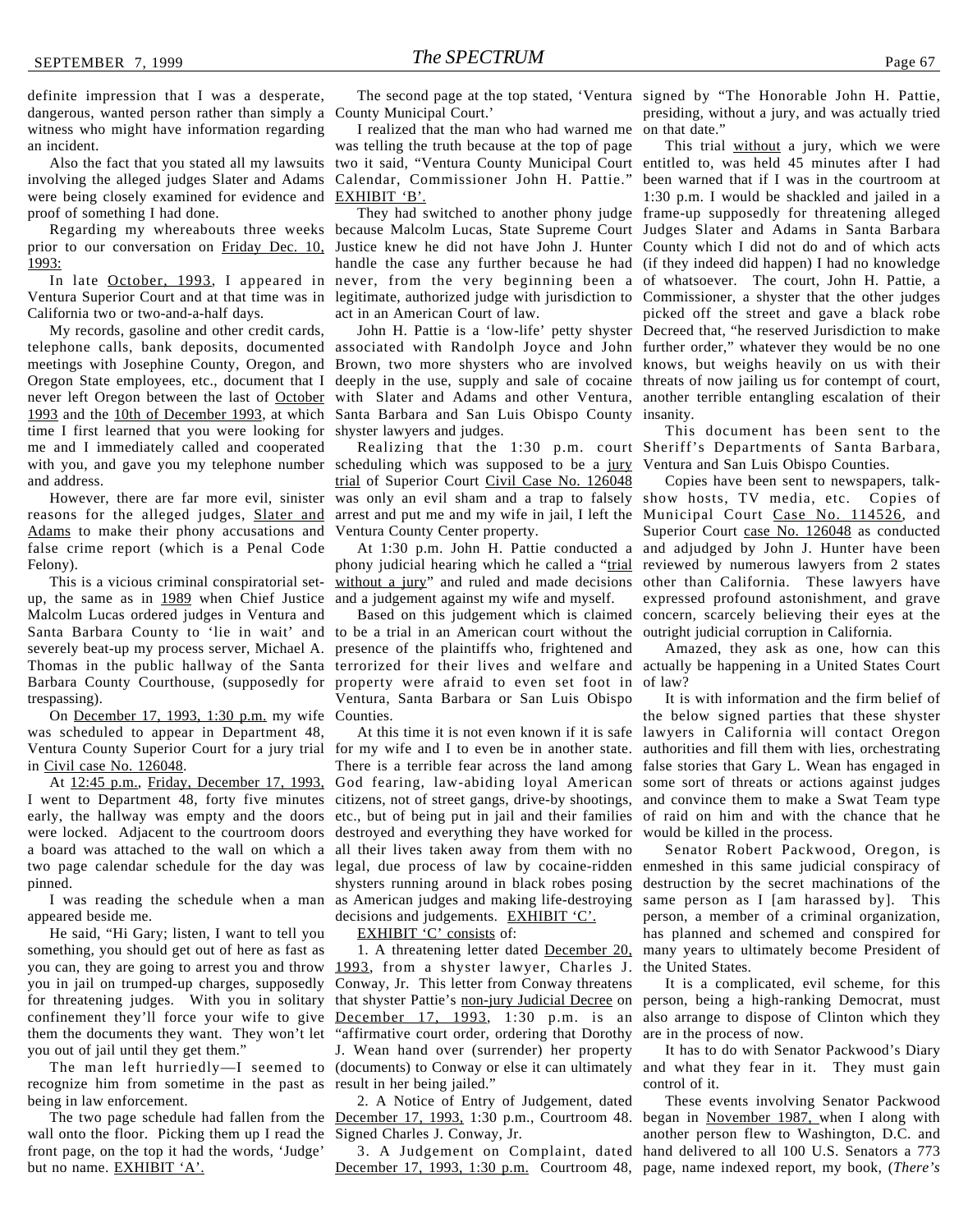Petition from the people asking and pleading destroy innocent loyal American citizens. with the United States Senate to investigate Judicial Corruption (murder and theft of the people's property) in California and the U.S. Ninth Circuit.

In my 773 page report it detailed how William P. Clark, President Reagan's National Security Director was involved in 1959 in a burglary of the Oxnard National Guard Armory in which many machine guns were stolen, one of these 50-cal. machine guns was mounted in Department in Washington, where it was and their wives in what was to be a laser Clark's house and he made remarks that, "when destroyed by David Margolies, a top level Atty. the Revolution comes I'll kill every Mexican Gen. lawyer and ADL member. Margolies is and nigger that comes near." This revealed that the Justice Department agent who, while in faces the same terror that the people in 1987 Clark knew of and was involved in a conspiracy of up-coming riots and revolution.

At this time William P. Clark was up for Secretary of the Interior before the U.S. Senate its citizens in 1987 instead of covering it up, Judiciary Committee.

Senator Strom Thurmond had been advised by me previously of William P. Clark's criminal violations and had stated in letters to been exposed, the Rodney King affair and the U.S. President. This person will then control, me that he would investigate this matter resulting riots and death would surely not have not only California but also Oregon. involving Clark.

However, Thurmond, Joseph Biden and the other Senators on the Judiciary Committee met in conspiratorial secret meetings and discussions and agreed to cover-up these criminal acts of William P. Clark and confirm him as Secretary of Interior.

some of these secret meetings it is believed and him in his diary.

petition from the people on the 100 Senators and having no response, I, along with Michael A. Thomas personally served a Federal lawsuit Tower, two other persons were also present, on each of the 100 Senators charging RICO and Civil Rights violations against them.

Before serving each of the Senators in their offices it was necessary to make arrangements with Michael Davidson, the Senate Legal Officer. Davidson pressured both myself and Michael Thomas to make an illegal 'deal' with him and he would make it much easier for us to sue the remaining Senators. Michael Davidson did everything in his power to get us to remove Jewish Senators who belonged to the ADL from the suit, which we refused to do. This was witnessed by a Capitol Police plainclothes officer who was assigned by the Senate Sgt. at Arms to assist us in serving the senators.

**Michael Davidson is still Senate Legal Officer and is presently savagely attacking** entertainment world. They will control **Senator Packwood.** Davidson is an ADL member and close associate involved with the high ranking California Democrat who Bank of America and its satellites, this will be where they scream Anti-Semitic to high heaven conspires to be the next U.S. President. This accomplished through converted computer right in your face—not only can this be high-powered person is also a ranking ADL programs originally stolen from Inslaw-Promis. member who while an elected government official conspired to spy on and sabotage the associate of William P. Clark is involved in the you an American first and a Jew second?'

When Andrea Ordin was the U.S. Attorney General for the Los Angeles District I handed report and petition given to the 100 U.S. her documented evidence and facts of judicial corruption and crimes which she suppressed Ward's brother Robert Ward, at the dedication and destroyed because the judges involved of Pres. Ronald Reagan's Library, a short belonged to the ADL. Ordin is married to distance from the Rodney King trial, was Robert Ordin, a Federal Judge who is also a high level ADL agent.

Vince Foster's office, slipped in the phony begged him to save them from—judicial suicide note.

confirmation for the cabinet position of had done their duty to protect the country and incarceration in a Federal Penitentiary for many lives and billions of dollars of property would have been saved.

happened.

**of life, would not have occurred had the past** the face of the destruction of Packwood **crime history of narcotics and gun-running** knowing how it was done and that the very **by the international criminal Davidian family** same can happen to him. **been investigated.**

Senator Packwood having been present at my partner and me (Los Angeles District he was sincere the people would rally behind feared by others that these meetings and acts of Intelligence Section) vital documents at a expose the terrifying Judicial corruption concealment of gangsterism were recorded by meeting in Ruidoso, New Mexico, shortly after instead of becoming a miserable low-life Several months after serving a second alive and able to testify to secrets that would abject humiliation, constantly held up to Attorney Bureau of Investigation, Criminal him. With the people behind him he could President JFK was murdered, would still be convicted felon spending the rest of his life in reveal who actually committed the scrutiny and recorded in history as nothing assassination. At this meeting with John more than a crooked bum. Dallas, Texas, Sheriff Bill Decker and Audie *There's A Fish In The Courthouse*, a copy of Murphy [WWII hero/movie star]. John Tower this in 1987 was handed to each of the 100 was killed in a mysterious plane crash almost Senators, I quote, "Only the U.S. Senate led by identical to Audie Murphy.

> Untold thousands of honest, loyal Americans would not have suffered horrifying indignities, incarcerations, destruction of their families and loss of everything they had worked for all their lives if the 100 Senators had done their bounden duty and listened to the 'petition' of the people.

What Vice Pres. Gore pushes as the 'Highway of Information' (fiber-optic cable). Under the conspiracy of Pacific Telesis Group (controlled by William P. Clark) they will respect and follow an American leader, control Paramount Entertainment, the destined to be a hero of the same magnitude as gambling, Indian Reservation gambling, State Lotteries, world banking connections involving

*A Fish In The Courthouse*) along with a San Francisco Police Department and harm and Cabazon Indian Reservation gambling and This evidence was also sent to the Justice Nixon and Jimmy Carter, all former Presidents murders, Portland gambling, and JFK assassination. All of this was revealed in the Senators in 1987 but covered-up by them. Carl arrested in a conspiracy to assassinate Ronald Reagan, George Bush, Gerald Ford, Richard weapon attack.

> If Senator Packwood and the other Senators entire career and inevitable conviction and If the conspiracy of riot and revolution had in California who fully intends to be the next Now Senator Robert Packwood himself corruption and murder, total destruction of his harassing women and altering congressional documents and will be replaced by a handpicked person by the powerful Democrat

> **And the Waco holocaust, with heavy cost** will dare stand up to this dominating power in In the future no other Senator in the U.S.

> Former Senator John Tower, who had given come out for the people, and if he showed that But it can be turned around; Packwood can

> > From the last paragraph of my book, the Constitution is powerful enough to save America. Of the one hundred Senators, 'the treasonous, corrupt and cowardly will desert the people.' The small group remaining will have to stand fast...."

> > Now Senator Packwood, facing the same terror the people face, can prove that he is a bonafide, brave, courageous leader and come to the front—expose and destroy this insidious judicial corruption—many of the silent, timid but knowledgeable Senators will eagerly the great American battlefield hero, Audie Murphy, who gave everything.

The same people, Carl E. Ward, Jr., an look them right in the eye and demand, 'Are Do not fear the ADL's vicious weapon blunted, its evil can be totally destroyed—just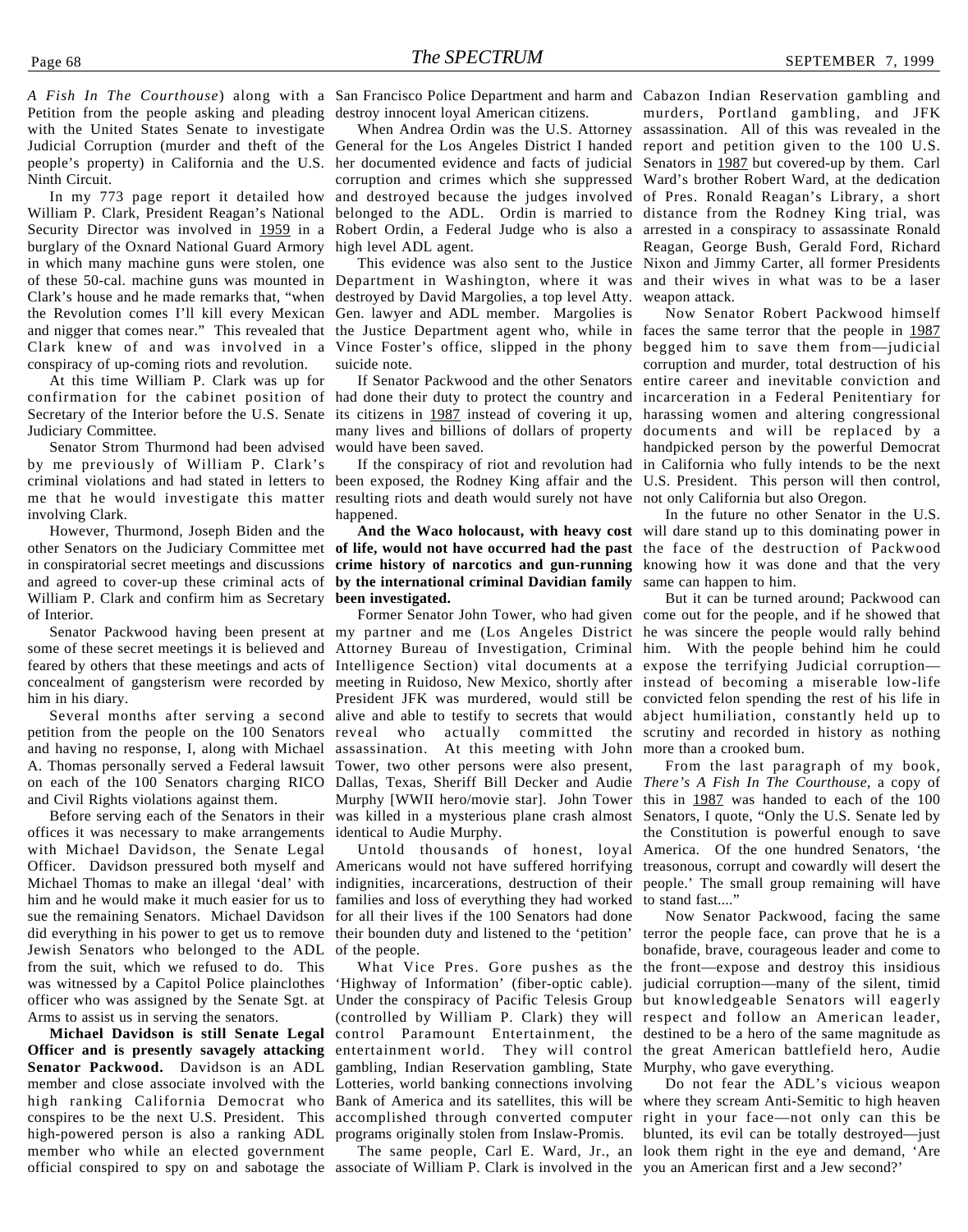for them to declare themselves is demonstrated Dooney, SSgt. Steven M. Fitts, SSgt. Jay C. traced and DOCUMENTED my name and by a Jewish Beverly Hills lawyer, G.B. Burkhardt, and SSgt. Robert R. Moreland, all family right back to the ancient Israelite tribes, Fleischman, who was representing Andrija Artukovic, an 85 year old Croation accused by the Jews of alleged World War 11 crimes. ATF agents who burned the Branch Davidians at what is really going on. These so-called Powerful political Jews attempted to get were billeted in Building 4424 and 4426 at Fort Jews have made it a hate-crime to tell the truth Fleischman, a Jew, to sell out Artukovic.

gave them an amazing answer (direct quote), "I Ackley, and Moreland were present during the their way into the police and government to the am an American lawyer <u>first</u> and a Jewish raid. Soldier Of Fortune obtained copies of a point where they are calling the shots and lawyer second, if these people can not classified teletype message from the running the show, and are having "sensitivity" understand that then there is not much I can commanding general of Joint Task Force Six training classes to brainwash everybody else. really do about it." Refer to chapter 41 of my (JTF-6), Brig. Gen. John M. Pickler, book *There's A Fish In The Courthouse* that authorizing the Green Berets to aid the ATF. was delivered along with the peoples petition lawyers who have seized and usurped the investigators in this mess? American Judicial System.

[END OF LETTER]

#### **Who Is Behind The Waco Mess?**

The question being debated in the media now is "who was responsible for the Waco massacre?" Was it the FBI? Was it the ATF? Was it Janet Reno? Was it President Clinton, or Webster Hubble, or Wesley Clark or...? The Texas Rangers have information that those involved have lied about their involvement. Was the military involved (a situation that would have been illegal)? Was the Special York. Crime seems to pay, doesn't it? Forces involved? Of course they were involved, those helicopters and tanks did not come out of Cracker-Jack boxes.

Now "new" information is revealing that the army and Special Forces were used to burn up all those men, women, and children because there was some kind of vague "naughtiness" going on. They were labeled a "cult" so that we can all hate them. No, they were a Seventh-day Sabbath church! In fact they were am Semitic, so how can I be anti-Semitic? I the first one listed in the book called Directory of Seventh-day Sabbath Organizations. Ah, but you define the term to me? "Jews" argue even they WERE a CIA MK-ULTRA MONARCH programmed operation (cult), weren't they? The powers that be don't want you to know that!

The May, 1994, and May, 1995, issues of *Soldier Of Fortune* magazine revealed that U.S. Army Green Berets trained and supervised the ATF agents that raided the Branch Davidians, and were on the scene. They were trained at have spent THOUSANDS OF HOURS note that the mind-control programmers use the Hargrove MOUT (Military Ops in Urban Terrain) facility at Fort Hood. Five men of the 3rd Battalion, 3rd Special Forces Group, were revealed in court as being present at the Battalion Commanding Officer), SFC Chris as one of the most "sacred" and "holy" Wilson, and SSgt. Cordell W. Ackley.

*Soldier Of Fortune* magazine also stated definition. that their sources revealed that the raid contingent also included Captain Clyde Moore one who is a racial direct descendant of ancient or contact Gary Wean.

The effectiveness and result of this demand (designated team commander), SSgt. Michael J. Judah/Israel. I am a genealogist and I have of Co. B, 3rd Batttalion, 3rd SFG.

Refusing to do such a vile act, Fleischman logs proving that at least Dunn, Wilson, hiding behind the label "Jewish" have wormed The Green Berets and the approximately 80 Hood. *Soldier Of Fortune* magazine obtained about what they are doing! The mafia terrorists

pleading with the 100 U.S. Senators to safe-mess? I don't know. What about it, TEXAS Sammy Davis, Jr. qualify as "Jewish". Wesley guard them from murderous, corrupt gangster RANGERS, are there any HONEST Clark, the butcher of Waco and Kosovo,

> about corruption and money laundering by continue for King-of-the-Hill position. These Russian mafia and government personnel. Pay people eat their own. Being "Jewish" or attention—these are the same Zionist Mispucka agents and Mossad terrorists. They include you consider yourself to be a real Jew, then Chubais, Berezovsky, Soros, Al Gore, you of all people should be most concerned Kagalovsky, Chernomyrdin—and whatever about what these criminals are doing in your happend to Robert Rubin? Rubin, when he name. Is it a "hate crime" to HATE CRIME? was Secretary of Treasury, was pressuring that all the billions in loans to Russia be in complete truth. control of Russian crime syndicate leader Anotle Chubais. They have recently stolen over \$15 billion right through the Bank of New

#### **Anti-Semitism**

We have a bunch of mafia terrorist criminals that are about to "do us all IN", who are hiding behind the title "Jewish" and everybody is afraid of saying anything lest they be labeled because I point out this fact. Well, friends, I AM JEWISH. What is a Jew, anyway; can with each other over the definition of the term. Some say that a Jew is anyone who says he is a certainly makes me Jewish by this definition, right?

Some say that a Jew is one who follows Jewish religious rituals and practices, though they cannot agree what those are. Well, since I U.S. Congress report on MK-ULTRA, and observing such as Yom Kippur, Rosh exactly the same isolation, sensory deprivation, Hashanah, and the seventh day Sabbath and threats, and the like. When I snap my fingers, such, I qualify as Jewish under that definition.

Davidian massacre: Major Mark Petree (3rd Jewish. My mother's maiden name is the same ex-President George Bush with the JFK Dunn, SFC. Greg Handy, Staff Sgt. Jon F. mountains in Palestine/Israel and traces right might start with the double-page spread entitled Some say that a Jew is one whose mother is back to there, so I qualify as Jewish under that

so I qualify under that definition also.

You investigators better take an honest look

Are there any HONEST investigators in this was Jewish, remember! Woopi Goldberg and Also in the news lately have been articles he got canned anyway, as the struggles It is way past time that you WAKE UP and STOP this "anti-Semitic" nonsense. Hitler recently discovered he is "Jewish", but it seems "Martian" or whatever is beside the point. If

Truth is a hate crime to those who hate the

Have a good day—while you still can! Calvin Burgin

Some notes and sources of information:

1. *Phoenix Journal #42*, p. 195.

2. Dr. John Coleman has more details in his *Conspiracy to Create a Holy War*.

3. See *Phoenix Journal #101*, p. 39.

4. Living Truth Publishers, 1708 Patterson Road, Austin, Texas 78733

"anti-Semitic". Some will call me anti-Semitic Department, IRS and BATF are not authorized 5. According to Title 31, the Treasury agencies of the American government. In fact, they are agencies of the Illuminati.

Jew. Well, since I just said I am Jewish, that 1993. CAN claims to be cult "deprogrammers" 6. For proof of the involvement of the Cult Awareness Network (CAN) and the ADL in the Waco raid, see for instance the front page story in *The New Federalist* newspaper, May 3, but are in fact MK-ULTRA programmers. They claim that they use isolation, sensory deprivation, threats, and the like to "deprogram" cult members. Then look at the will you wake up?

7. There is much information connecting assasination. If you want to research, you "George Bush, Jack Ruby Linked to CIA Activities, November 22, 1963" in the March, The REAL definition of Jewish *should be* 1992, issue of *SPOTLIGHT* newspaper. And/  $\mathscr{B}$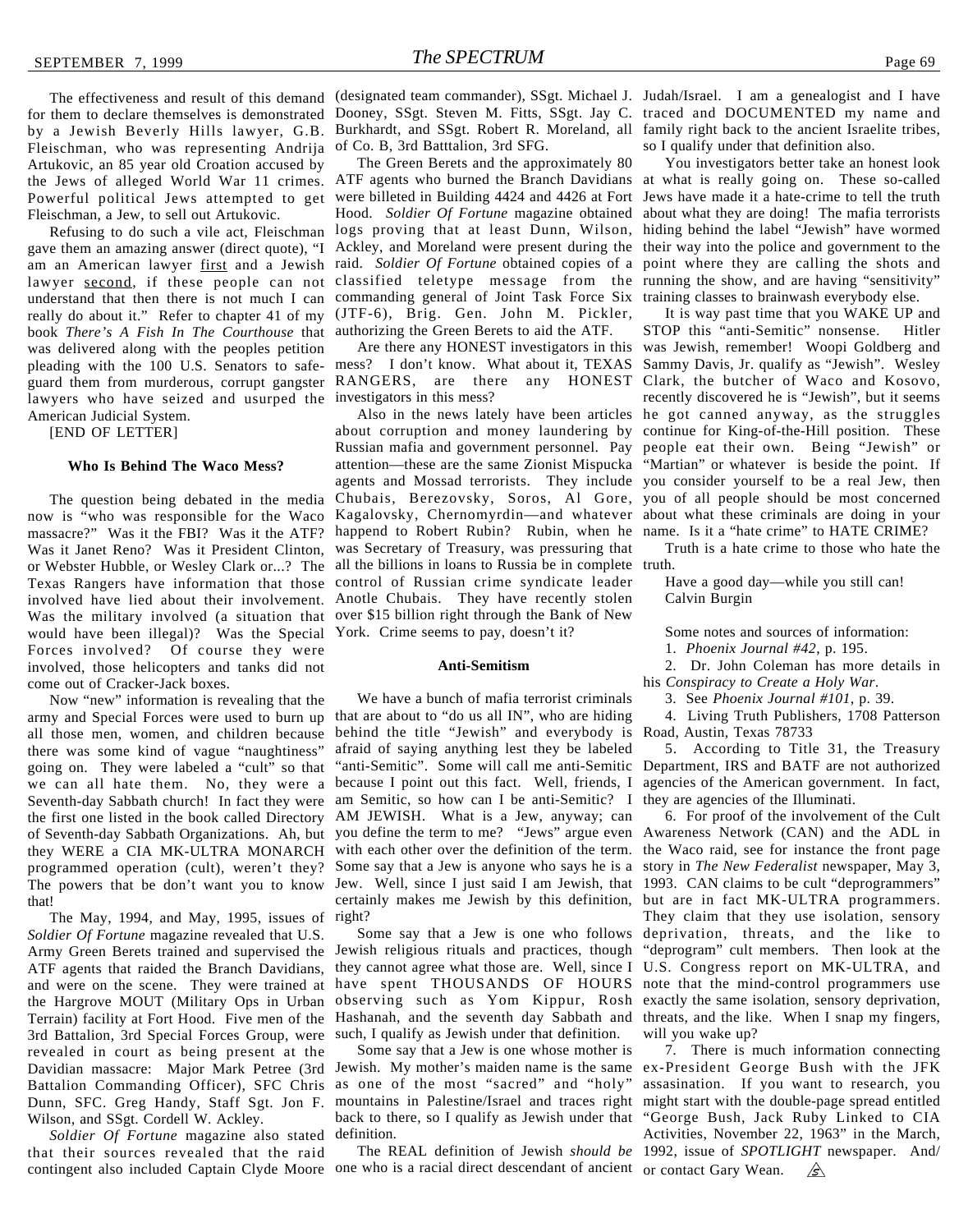# **Recognize Your Vast Spiritual Heritage**

#### **9/4/99 ATON, THE ONE LIGHT**

The One Light. Be still and hear me. I am they see fit, for it is truly NOT for you to *The* One Light. I am Creator Source—the concern yourself with that which another One who created you. Be at peace.

play out as they will. Allow for the emotional spiritual heritage, struggle with the concepts of *self-proclaimed "watchdog" group has given* energy to settle and seek its proper density. uniqueness and individuality, for in the end *themselves. This group has been speaking*

You ones, for the most part, do not realize, nor do you appreciate, the EFFECTS of the rate of upward frequency shift taking place at this time in your physical environment. Your emotional state is greatly amplified from where it was just six months prior. These effects will show up within you as an emotional hypersensitivity of sorts.

This amplification is what is facilitating the CLEANSING process. You will be caused to examine all of your personal axioms that you each, as

individuals, hold as truth. You will find that conflict in your lives surrounding those axioms (Creator Source) and within this Wholeness in fact, not true.

Be quick to recognize the opportunity that the-same. these times are now affording you. Learn to recognize the clues that are all around you, and more importantly, learn to recognize and Creator Source)? By realizing that you will interpret the clues that are WITHIN. Lower uniquely express yourself while finding, frequency states of anger, frustration, jealousy, apathy, and such are the clues which indicate Heart Knowing and Understanding of who you have not the proper understanding of those events or circumstances that seem to be potential who is connected to all of causing such reactionary responses in your everything, everywhere. Your current journey lives.

well up within you each. You each are the true recognition that ALL ARE ONE. responsible for your own emotional state. Learn to forgive YOURSELVES, and in come against you, for if you throw stones at discomfort, anger, frustration, and the desire to doing so, you will find a greater awareness of them, you will quickly, now moreso than ever, lash-out against another. The cause of ALL self and others, and thus make great forward find that YOU are stoning YOURSELF. In such emotional states comes from within and movement along your personal spiritual these times of what have been termed the comes from an incomplete understanding of journey. Learn to appreciate the uniqueness "quickening", you will find that your thoughts SELF and YOUR true spiritual heritage. of the environment and those who have come will begin to manifest much more quickly. to participate with you there at this time. Each of you are serving the Greater Purpose— EXPANSION and GROWTH of The surely manifest this as an end result in YOUR over YOUR emotions and the energy you put Creation.

Good morning, little one. It is I, Aton, understanding. Allow others to go and do as Allow for the flow of unfolding events to are now awakening to the true nature of their *above, "The Watchers" is the name that a* "living" pull you from making real forward progress in terms of personal growth and

> **The intense, deliberate, mental focus (not difficult but does require discipline) of your desire, when in alignment with your Higher-Knowing self, is capable of creating universes with all of the magnificent planets and stars. You are now experiencing within one such creation.**

there will be greater and greater personal you each, as "individuals", are a part of Me *dark-energy source, and thus need no* which you hold as valid truth, yet which are, (that which most of you are desperately *undermining their credibility!*] seeking) you will see that We are all ONE-in-

Learn to recognize the telltale signs that destination is understanding, wholeness, and How is it that one can express individuality while seeking true Wholeness (Oneness with within, that which brings forth true Inner you are—an Infinite Being with unlimited is the expression of uniqueness while the

Let not the day-to-day distractions of revenge, you will likewise create more of of a low-frequency nature within your focus, Remember, YOU are CREATOR! If you dwell upon goodness and greatness, you will experience. If you dwell upon anger and into them. When YOU allow such distractions

same in YOUR experience, and not necessarily in another's; it depends upon whether or not the other wishes to play YOUR game.

Let us take time here to say to "The Watchers" that the game you play is most dangerous and can and will become a great distraction to you, as individuals, if you continue down your current path. There is NO need to play the tit-for-tat games on the "behalf" of another. You each do this for SELF and NO other. Again, each must choose as you will choose, and in the end you each will create the lessons that you need in order to make the next step along the spiritual journey called "life".

thinks or believes. Many on your world, who *who may not know to what Aton is referring* [*Editors note: For those of you readers*

> *out, via a clandestine email (electronic mail) conduit, on the behalf of many of us here at* The SPECTRUM, "*defending" us from all manner of accusations coming forth through another publication. We at* The SPECTRUM *do not condone such actions and, moreover, we are quite capable of defending ourselves if need be. Frankly, the accusations put forth in this other publication are so outrageously preposterous and repeatedly self-contradictory to the*

*conscientious reader as to plainly reveal their additional help from anyone toward*

Recognize the tremendous opportunities that are in front of you this day! Grasp these opportunities and exploit them for the good of all mankind and all of The Creation. Learn to recognize that which inhibits the natural Creative Energy flows. These are those false personal axioms. The inner reaction from these NON-truths will cause an inner conflict that will grow and become amplified. You will find yourself "bumping" into many clues and indicators along your journey that will shine a light upon, and thus challenge, such axiomatic "truths".

Be kind to those whom you perceive have examine those things which cause personal NOW is the perfect time to go within and

> You can, if you so choose, blame another for your "pain", but this will only serve to allow the "pain" to persist. YOU are master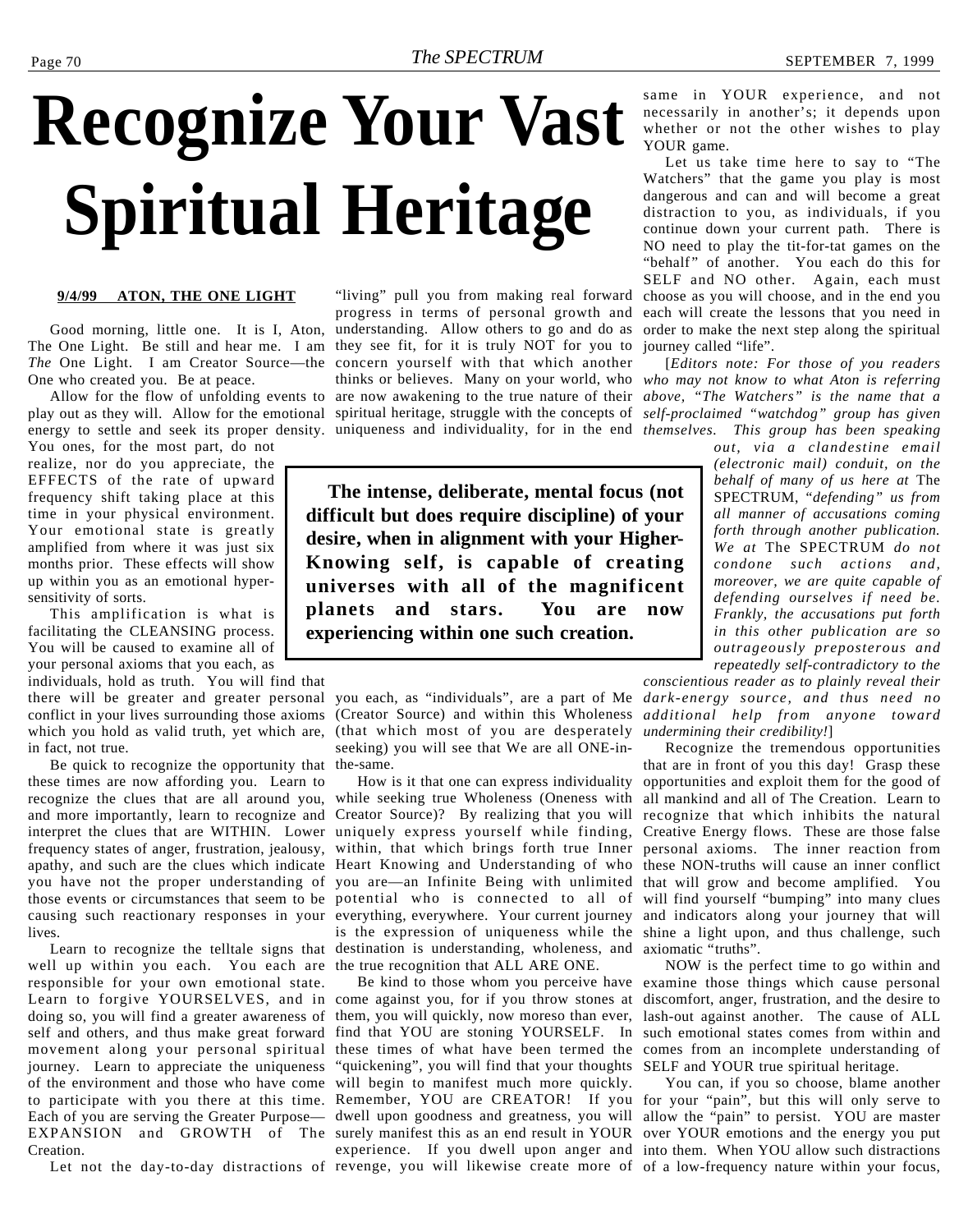you are literally choking off your ability to productive capacity.

"words" of another anger you? Pay no attention to what another thinks of you, for it is truly none of your concern, and neither can you change the axiomatic beliefs of another. Appreciate the uniqueness of each and allow one another to their free-will choices. Any preoccupation with another's beliefs should

not very secure in your own beliefs.

is that you believe. Now contrast this with you would do well to reconsider what it is that enhanced greatly in doing so. the actions (or in-actions) you take based on you are truly trying to accomplish. those beliefs. Is there a consistency or is there taking a considered action. This is the subtle SELF-DOUBT and insecurity? Do you Light! I AM. nature of the Higher Guidance that is measure success in continually being offered to each of you.

Stop to ponder your actions and reactions. physical parameters Do you often make hasty and "quick" remarks such as monetary that you find yourself apologizing for at a later wealth? Can you time? What is the underlying error in your not see that, if you understanding that allows you to do this? need such external Usually it is an insecurity about self, a sense physical parameters of low personal worth and low self-esteem.

Feelings of low personal worth and low success, then you self-esteem are NOT natural conditions of any are in fact seeking of My Creations—including YOU very ones approval from others who are reading this! Low self-worth, low to tell you that you self-esteem, self-doubt and such come about are good, successful, through years of mental conditioning.

Usually this mental conditioning takes that you cannot place at a very young age and is passed down recognize and FEEL from generation to generation—parent to child. this for yourself ? You can and WILL break yourself free from What is it that keeps this "trap"! When will you do this? That is up to YOU.

First and foremost you must recognize for who you are? (with true Heart Knowing) that YOU are CREATOR! You have infinite ability to offer insight and to create and express yourself. The ONLY thing assist another who is keeping you from tapping into this infinite ASKING for such Source of Energy, to any great degree, is your assistance is very personal self-doubts and erroneous beliefs fulfilling and in regarding the true nature of your being.

You could shift the density (frequency) growth and and physical properties of your body so that it expansion principles would lift up (levitate) from the ground. What of The Creation. would YOU do with such an ability? Would Forcing your you entertain people or would you teach knowledge or people? Would you say: "Look at me, look at "assistance" upon me!"? Or would you say: "Try it—YOU can another who is NOT do it too!"?

**You each have the ability to go within and consciously connect with Higher Guidance. You will find that this is a fundamental part of the spiritual journey that you are now on, and that your satisfaction and rate of growth will likewise be**

**enhanced greatly in doing so.**

You are now yours. experiencing

NOT<sub>1</sub> you will find behalf. great

terms of external to gauge your and such? Why is it from appreciating yourself

Actions taken to alignment with the asking for your  $L$ 

flow the Creative Potential in any truly difficult but does require discipline) of your serves only to create turbulence in your own What is it you focus your attention upon Knowing self, is capable of creating universes experience. If ones want what you have to that is WORTH getting upset over? Do the with all of the magnificent planets and stars. offer, then their paths will be guided to cross The intense, deliberate, mental focus (not assistance (even if accurate and truthful) desire, when in alignment with your Higher-life. You cannot push the river of another's

> within one follow My advice or the advice and such creation. offerings of any of My many Messengers. W h e n Use your own personal discerning abilities your focus is to determine what is right for you. Walk harmony with certainty and knowing that you do so by your Higher-YOUR own CHOICE. Likewise recognize Knowing self, that no one else can LEARN on your I do not force, nor do I coerce any to your chosen path from a point of personal

stand as a major glaring clue that YOU are another, which seem to keep you from fundamental part of the spiritual journey that Go within and examine just exactly what it condition in your life experience, then perhaps and rate of growth will likewise be "obstacles", and consciously connect with Higher one after Guidance. You will find that this is a reaching your goal. If this is a chronic you are now on, and that your satisfaction You each have the ability to go within

contradiction. Contradiction can be as subtle your validity and worth to the world? If so, term used in ancient Egypt; it translates into as that brief moment of hesitation prior to do you see that at the core of such thinking is English as: The One Light.) I am *The* One Do you take actions in order to PROVE Light. I am Aton—Creator God. (Aton is a I leave you all in Peace and Radiant

|                                                     | The SY2ECYPRUM                                            |  |  |  |  |
|-----------------------------------------------------|-----------------------------------------------------------|--|--|--|--|
|                                                     | -A WISDOM BOOKS & PRESS PUBLICATION-                      |  |  |  |  |
|                                                     | <b>SUBSCRIPTION ORDER FORM</b>                            |  |  |  |  |
| NAME:                                               | DATE:                                                     |  |  |  |  |
|                                                     | ADDRESS:_________________<br>____________________________ |  |  |  |  |
|                                                     | CITY:_______________________STATE:_________ZIP:_____      |  |  |  |  |
|                                                     | COUNTRY: PHONE:                                           |  |  |  |  |
|                                                     | CREDITCARD#<br>EXP:                                       |  |  |  |  |
| <b>SIGNATURE:</b>                                   |                                                           |  |  |  |  |
|                                                     | (WE ACCEPT VISA, DISCOVER AND MASTERCARD ONLY)            |  |  |  |  |
| Please make Check or Money Order in U.S. Funds Only |                                                           |  |  |  |  |
| Payable to: The SPECTRUM                            |                                                           |  |  |  |  |
| 9101 West Sahara Ave., PMB 158                      |                                                           |  |  |  |  |
| Las Vegas, NV 89117                                 |                                                           |  |  |  |  |
| toll free 1-877-280-2866                            |                                                           |  |  |  |  |
| <b>Single Subscriptions</b>                         |                                                           |  |  |  |  |

| Single Subscriptions |                               |                        |  |                |  |                |  |              |  |  |
|----------------------|-------------------------------|------------------------|--|----------------|--|----------------|--|--------------|--|--|
| <b>OTY</b>           | U.S.                          | <b>U.S. w/ENVELOPE</b> |  | <b>CAN/MEX</b> |  | <b>FOREIGN</b> |  | <b>TOTAL</b> |  |  |
| 13<br><b>ISSUES</b>  | \$35                          | \$45                   |  | \$45           |  | \$50           |  |              |  |  |
| 26<br><b>ISSUES</b>  | \$65                          | \$85                   |  | \$85           |  | \$95           |  |              |  |  |
| 52<br><b>ISSUES</b>  | \$120                         | \$160                  |  | \$160          |  | \$180          |  |              |  |  |
|                      | <b>Quantity Subscriptions</b> |                        |  |                |  |                |  |              |  |  |
| <b>OTY</b>           | 10 copies $ $                 | 25 copies 50 copies    |  |                |  | 100 copies     |  | <b>TOTAL</b> |  |  |
| 13<br><b>ISSUES</b>  | \$100                         | \$130                  |  | \$165          |  | \$280          |  |              |  |  |
| 26<br><b>ISSUES</b>  | \$195                         | \$255                  |  | \$325          |  | \$550          |  |              |  |  |
| 52<br><b>ISSUES</b>  | \$385                         | \$505                  |  | \$645          |  | \$1100         |  |              |  |  |